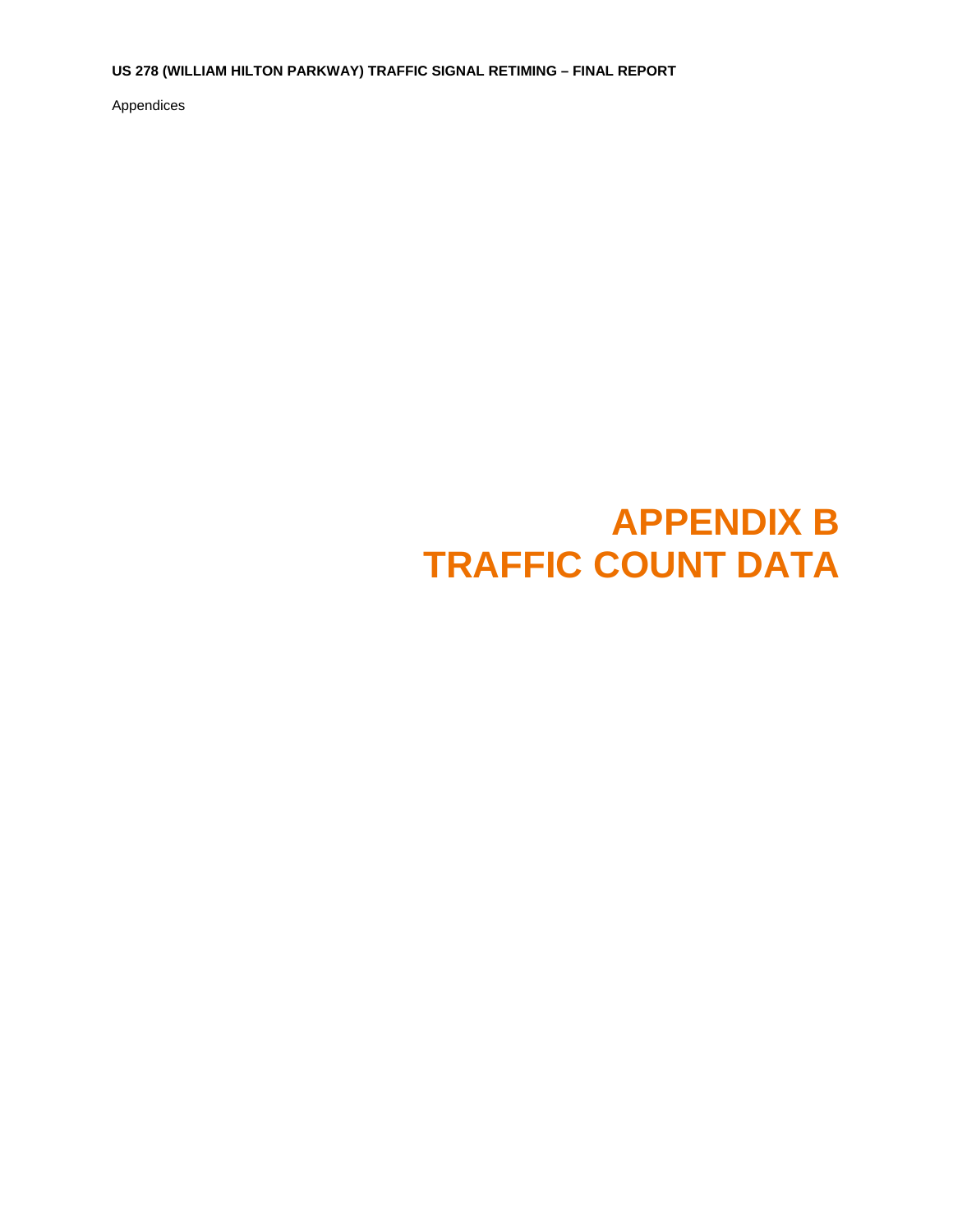| Type of report: Tube Count - Speed Data                                                      |              |                |                |                 |                |                           |                  |                |                |             |                     |                |                 |             |                |                          | Page 1 of 5    |
|----------------------------------------------------------------------------------------------|--------------|----------------|----------------|-----------------|----------------|---------------------------|------------------|----------------|----------------|-------------|---------------------|----------------|-----------------|-------------|----------------|--------------------------|----------------|
| <b>LOCATION:</b> William Hilton Pkwy between Whooping Crane Way and Beach City Road          |              |                |                |                 |                |                           |                  |                |                |             |                     |                |                 |             |                | QC JOB #: 14613214       |                |
| <b>SPECIFIC LOCATION:</b> William Hilton Pkwy between Whooping Crane Way and Beach City Road |              |                |                |                 |                |                           |                  |                |                |             |                     |                |                 |             |                | <b>DIRECTION: EB</b>     |                |
| <b>CITY/STATE: Hilton Head Island, SC</b>                                                    |              |                |                |                 |                |                           |                  |                |                |             |                     |                |                 |             |                | <b>DATE:</b> Feb 08 2018 |                |
|                                                                                              | $\mathbf{1}$ | 16             | 21             | $\overline{26}$ | 31             | 36                        | 41               | 46             | 51             | 56          | 61                  | 66             | $\overline{71}$ | 76          |                | Pace                     | <b>Number</b>  |
| <b>Start Time</b>                                                                            | 15           | 20             | 25             | 30              | 35             | 40                        | 45               | 50             | 55             | 60          | 65                  | 70             | 75              | 999         | <b>Total</b>   | <b>Speed</b>             | in Pace        |
| 12:00 AM                                                                                     | $\Omega$     | $\mathbf 0$    | $\mathbf 0$    | 0               | $\mathbf 0$    | 0                         | $\mathbf 3$      | 4              | $\mathbf{1}$   | $\mathbf 0$ | 0                   | $\mathbf 0$    | $\mathbf 0$     | $\mathbf 0$ | 8              | $41 - 50$                |                |
| 12:15 AM                                                                                     | $\mathbf 0$  | $\Omega$       | 0              | 0               | 0              | 0                         | 5                | 1              | 0              | $\mathbf 0$ | 0                   | 0              | 0               | $\Omega$    | 6              | 41-50                    | 5              |
| 12:30 AM                                                                                     | 0            | 0              | 0              | 0               | 1              | $\boldsymbol{2}$          | 6                | 3              | 3              | $\mathbf 1$ | $\mathbf 0$         | $\mathbf 0$    | 0               | 0           | 16             | 41-50                    | 9              |
| 12:45 AM                                                                                     | $\Omega$     | 0              | $\Omega$       | 0               | 0              | $\mathbf{1}$              | 3                | 5              | $\overline{2}$ | $\mathbf 0$ | $\mathbf 0$         | 0              | $\Omega$        | $\Omega$    | 11             | 41-50                    | 8              |
| 1:00 AM                                                                                      | 0            | 0              | 0              | 0               | $\Omega$       | $\mathbf 0$               | 0                |                | 1              | $\Omega$    | $\mathbf 0$         | 0              | $\Omega$        | $\Omega$    | $\overline{2}$ | 46-55                    | $\overline{c}$ |
| 1:15 AM                                                                                      | $\Omega$     | $\Omega$       | $\Omega$       | 0               | $\mathbf 0$    | $\mathbf 0$               | 6                | 3              | $\Omega$       | $\Omega$    | $\mathbf 0$         | 0              | $\Omega$        | $\Omega$    | 9              | 41-50                    | 9              |
| 1:30 AM                                                                                      | 0            | 0              | $\mathbf 0$    | 0               | 0              | 0                         | $\overline{4}$   | 7              | 0              | $\mathbf 0$ | $\pmb{0}$           | 0              | $\mathbf 0$     | 0           | 11             | 42-51                    | $10$           |
| 1:45 AM                                                                                      | 0            | 0              | $\mathbf 0$    | 0               | $\mathbf 0$    | $\mathbf 0$               | $\pmb{0}$        | 4              | $\mathbf 0$    | 0           | $\pmb{0}$           | $\mathbf 0$    | $\mathbf 0$     | 0           | 4              | 41-50                    | 4              |
| 2:00 AM                                                                                      | $\Omega$     | 0              | $\Omega$       | 0               | $\Omega$       | $\Omega$                  | $\overline{2}$   | 3              | $\mathbf{0}$   | $\Omega$    | $\mathbf{0}$        | 0              | $\Omega$        | $\Omega$    | 5              | 43-52                    | 4              |
| 2:15 AM                                                                                      | $\Omega$     | $\Omega$       | $\Omega$       | 0               | $\mathbf 0$    | $\mathbf 0$               | 0                |                | $\overline{2}$ | $\Omega$    | $\mathbf 0$         | 0              | $\Omega$        | $\Omega$    | 3              | 46-55                    | 3              |
| 2:30 AM                                                                                      | $\mathbf 0$  | 0              | $\mathbf 0$    | 0               | $\pmb{0}$      | $\bf{0}$                  | $\overline{c}$   | 3              | $\overline{c}$ | $\mathbf 1$ | $\pmb{0}$           | 0              | $\mathbf 0$     | 0           | 8              | 46-55                    | 5              |
| 2:45 AM                                                                                      | 0            | $\mathsf 0$    | $\mathbf 0$    | $\mathbf 0$     | $\pmb{0}$      | $\pmb{0}$                 | $\overline{c}$   |                | 0              | 0           | $\pmb{0}$           | $\mathbf 0$    | $\overline{0}$  | 0           | 3              | 41-50                    | 3              |
| 3:00 AM                                                                                      | $\Omega$     | $\mathsf 0$    | 0              | $\overline{0}$  | $\mathbf 0$    | $\mathbf{1}$              | 3                | $\Omega$       | $\Omega$       | 0           | $\mathbf 0$         | $\overline{0}$ | $\Omega$        | $\Omega$    | 4              | 36-45                    | $\overline{4}$ |
| 3:15 AM                                                                                      | $\mathbf 0$  | $\overline{0}$ | $\mathbf 0$    | 0               | 0              | $\overline{2}$            | $\overline{2}$   |                | 1              | $\mathbf 0$ | $\mathbf 0$         | 0              | $\Omega$        | $\Omega$    | 6              | 36-45                    | 4              |
| 3:30 AM                                                                                      | 0            | 0              | 0              | 0               | $\mathbf{1}$   | $\mathbf 0$               | 5                | $\overline{a}$ |                | 0           | $\pmb{0}$           | 0              | 0               | 0           | 9              | 41-50                    | $\overline{7}$ |
| 3:45 AM                                                                                      | 0            | 0              | 0              | 0               | 0              | $\mathbf{1}$              | 5                | 5              | $\mathbf{3}$   | $\pmb{0}$   | $\mathbf 0$         | 0              | $\mathbf 0$     | 0           | 14             | 41-50                    | $10$           |
| 4:00 AM                                                                                      | $\Omega$     | $\Omega$       | 0              | 0               | 0              | $\mathbf{1}$              | $\mathbf 5$      |                | $\overline{A}$ | $\mathbf 0$ | $\mathbf 0$         | $\mathbf 0$    | $\overline{0}$  | $\Omega$    | 11             | 36-45                    | 6              |
| 4:15 AM                                                                                      | $\Omega$     | $\overline{0}$ | 0              | 0               | 0              | $\ensuremath{\mathsf{3}}$ | $\boldsymbol{2}$ | 3              | 3              | 0           | $\mathsf{O}\xspace$ | 0              | 0               | 0           | 11             | 47-56                    | 5              |
| 4:30 AM                                                                                      | $\mathbf 0$  | 0              | $\mathbf 0$    | 0               | 0              | $\overline{c}$            | $\overline{c}$   | 8              | 5              | $\mathbf 0$ | $\mathbf 0$         | $\mathbf 0$    | $\Omega$        | $\Omega$    | 17             | 46-55                    | 13             |
| 4:45 AM                                                                                      | $\mathbf 0$  | 0              | $\overline{0}$ | 0               | $\pmb{0}$      | $\overline{1}$            | $\sqrt{3}$       | 16             | 6              | 1           | 0                   | 0              | $\Omega$        | $\Omega$    | 27             | 46-55                    | 22             |
| 5:00 AM                                                                                      | $\Omega$     | $\Omega$       | $\Omega$       | 0               | $\mathbf{1}$   | $\sqrt{5}$                | $\,8\,$          | 9              | 3              | $\Omega$    | $\mathbf 0$         | $\mathbf{0}$   | $\Omega$        | $\Omega$    | 26             | 41-50                    | 17             |
| 5:15 AM                                                                                      | $\mathbf{1}$ | $\Omega$       | $\Omega$       | $\overline{1}$  | $\overline{0}$ | $\overline{3}$            | 9                | 17             | $\overline{4}$ | 1           | $\mathbf 0$         | $\mathbf 0$    | $\Omega$        | 0           | 36             | 41-50                    | 25             |
| 5:30 AM                                                                                      | 0            | 0              | 0              | $\overline{c}$  | $\mathbf{1}$   | 5                         | 13               | 18             | 9              | 0           | $\mathbf 0$         | 0              | $\Omega$        | 0           | 48             | 41-50                    | 31             |
| 5:45 AM                                                                                      | $\mathbf{1}$ | 0              | 1              | 0               | $\mathbf{1}$   | 4                         | 18               | 28             | 16             | 4           | 0                   | 0              | $\mathbf 0$     | 0           | 73             | 43-52                    | 45             |
| Day Total                                                                                    |              |                |                |                 |                |                           |                  |                |                |             |                     |                |                 |             |                |                          |                |
| <b>Percent</b>                                                                               |              |                |                |                 |                |                           |                  |                |                |             |                     |                |                 |             |                |                          |                |
|                                                                                              |              |                |                |                 |                |                           |                  |                |                |             |                     |                |                 |             |                |                          |                |
|                                                                                              |              |                |                |                 |                |                           |                  |                |                |             |                     |                |                 |             |                |                          |                |
|                                                                                              |              |                |                |                 |                |                           |                  |                |                |             |                     |                |                 |             |                |                          |                |
|                                                                                              |              |                |                |                 |                |                           |                  |                |                |             |                     |                |                 |             |                |                          |                |
|                                                                                              |              |                |                |                 |                |                           |                  |                |                |             |                     |                |                 |             |                |                          |                |
| <b>AM Peak</b>                                                                               |              |                |                |                 |                |                           |                  |                |                |             |                     |                |                 |             |                |                          |                |
| Volume                                                                                       |              |                |                |                 |                |                           |                  |                |                |             |                     |                |                 |             |                |                          |                |
| <b>PM Peak</b>                                                                               |              |                |                |                 |                |                           |                  |                |                |             |                     |                |                 |             |                |                          |                |
| Volume                                                                                       |              |                |                |                 |                |                           |                  |                |                |             |                     |                |                 |             |                |                          |                |
| Comments:                                                                                    |              |                |                |                 |                |                           |                  |                |                |             |                     |                |                 |             |                |                          |                |
|                                                                                              |              |                |                |                 |                |                           |                  |                |                |             |                     |                |                 |             |                |                          |                |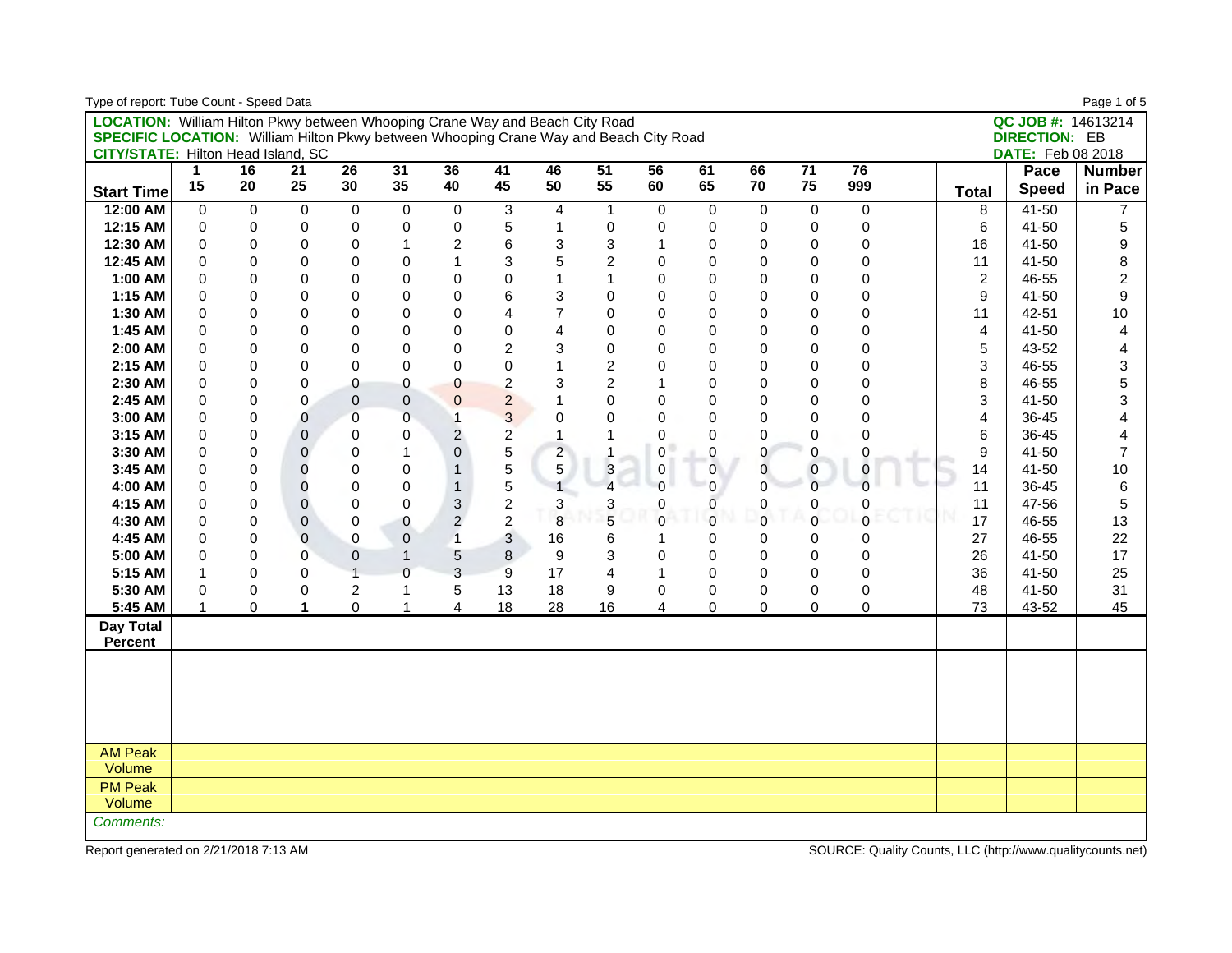| Type of report: Tube Count - Speed Data                                                      |                  |             |                 |                 |                |                |     |     |    |                |                     |                     |                 |              |              |                          | Page 2 of 5   |
|----------------------------------------------------------------------------------------------|------------------|-------------|-----------------|-----------------|----------------|----------------|-----|-----|----|----------------|---------------------|---------------------|-----------------|--------------|--------------|--------------------------|---------------|
| <b>LOCATION:</b> William Hilton Pkwy between Whooping Crane Way and Beach City Road          |                  |             |                 |                 |                |                |     |     |    |                |                     |                     |                 |              |              | QC JOB #: 14613214       |               |
| <b>SPECIFIC LOCATION:</b> William Hilton Pkwy between Whooping Crane Way and Beach City Road |                  |             |                 |                 |                |                |     |     |    |                |                     |                     |                 |              |              | <b>DIRECTION: EB</b>     |               |
| <b>CITY/STATE: Hilton Head Island, SC</b>                                                    |                  |             |                 |                 |                |                |     |     |    |                |                     |                     |                 |              |              | <b>DATE:</b> Feb 08 2018 |               |
|                                                                                              | $\mathbf 1$      | 16          | $\overline{21}$ | $\overline{26}$ | 31             | 36             | 41  | 46  | 51 | 56             | 61                  | 66                  | $\overline{71}$ | 76           |              | Pace                     | <b>Number</b> |
| <b>Start Time</b>                                                                            | 15               | 20          | 25              | 30              | 35             | 40             | 45  | 50  | 55 | 60             | 65                  | 70                  | 75              | 999          | <b>Total</b> | <b>Speed</b>             | in Pace       |
| 6:00 AM                                                                                      | $\mathbf 0$      | $\mathbf 0$ | $\mathbf 0$     | 0               | $\mathbf{1}$   | $\overline{2}$ | 17  | 29  | 17 | 3              | 0                   | $\mathbf 0$         | $\Omega$        | $\mathbf 0$  | 69           | 46-55                    | 46            |
| 6:15 AM                                                                                      | $\mathbf 0$      | 0           | $\mathbf 0$     | 0               | 3              | 3              | 22  | 51  | 28 | 5              | $\mathbf{1}$        | 0                   | $\Omega$        | $\mathbf 0$  | 113          | 46-55                    | 78            |
| 6:30 AM                                                                                      | $\overline{4}$   | $\mathbf 0$ | 0               | 0               | 4              | 9              | 44  | 87  | 27 | 3              | $\mathbf 0$         | $\mathbf 0$         | 0               | $\mathbf 0$  | 178          | 41-50                    | 131           |
| 6:45 AM                                                                                      | 12               | 0           | 0               | 5               | 9              | 20             | 105 | 87  | 23 | 6              | $\pmb{0}$           | $\boldsymbol{0}$    | $\mathbf 0$     | 0            | 267          | 41-50                    | 191           |
| 7:00 AM                                                                                      | 10               | 0           | 0               | $\mathbf 0$     | 3              | 16             | 99  | 148 | 40 | $\overline{c}$ | $\mathbf 0$         | 0                   | $\Omega$        | 0            | 318          | 41-50                    | 247           |
| 7:15 AM                                                                                      | 12               | $\Omega$    | $\Omega$        | $\overline{c}$  | 5              | 28             | 128 | 162 | 20 | $\mathbf{1}$   | $\mathbf{0}$        | $\mathbf 0$         | $\Omega$        | $\mathbf{0}$ | 358          | 41-50                    | 289           |
| 7:30 AM                                                                                      | 11               | 0           | 0               | 0               | 8              | 51             | 210 | 156 | 15 | $\overline{c}$ | $\mathbf{0}$        | $\mathbf 0$         | $\Omega$        | 0            | 453          | 41-50                    | 366           |
| 7:45 AM                                                                                      | 17               | 0           | 0               | $\overline{c}$  | 12             | 72             | 276 | 125 | 24 | 0              | 0                   | $\mathbf 0$         | 0               | 0            | 528          | 41-50                    | 401           |
| 8:00 AM                                                                                      | 9                | 0           | 0               | $\overline{2}$  | 9              | 44             | 187 | 100 | 36 | 3              | $\mathbf{1}$        | $\mathbf 0$         | 0               | 0            | 391          | 41-50                    | 287           |
| 8:15 AM                                                                                      | 6                | $\Omega$    | 0               | 5               | 9              | 35             | 166 | 163 | 24 | 3              | $\Omega$            | $\mathbf 0$         | $\Omega$        | $\mathbf{0}$ | 411          | 41-50                    | 329           |
| 8:30 AM                                                                                      | 17               | 0           | 0               | $\mathbf{1}$    | 8              | 33             | 217 | 117 | 17 | $\overline{c}$ | $\mathbf 0$         | $\mathbf 0$         | $\Omega$        | 0            | 412          | 41-50                    | 333           |
| 8:45 AM                                                                                      | 12 <sup>2</sup>  | 0           | 0               | $\overline{4}$  | $\overline{7}$ | 54             | 215 | 144 | 17 | $\mathbf 0$    | $\mathbf{1}$        | 0                   | 0               | 0            | 454          | 41-50                    | 358           |
| 9:00 AM                                                                                      | 11               | 0           | 0               | $\mathbf 0$     | $\overline{7}$ | 16             | 173 | 167 | 17 | $\overline{2}$ | $\mathbf 0$         | $\mathsf 0$         | 0               | 0            | 393          | 41-50                    | 339           |
| 9:15 AM                                                                                      | 11               | 0           | 0               | 0               | $\overline{c}$ | 21             | 105 | 121 | 45 | 12             | $\overline{2}$      | $\mathbf{2}$        | 3               | 5            | 329          | 41-50                    | 225           |
| 9:30 AM                                                                                      | 11               | 0           | $\mathbf{1}$    | $\mathbf{1}$    | $\mathbf{1}$   | 34             | 125 | 125 | 21 | $\mathbf 0$    | $\mathsf 0$         | $\mathsf{O}\xspace$ | 0               | 0            | 319          | 41-50                    | 250           |
| 9:45 AM                                                                                      | 13               | 0           | 0               | 5               | 10             | 70             | 158 | 88  | 13 | $\mathbf 0$    | $\mathsf{O}\xspace$ | 0                   | $\Omega$        | 0            | 357          | 41-50                    | 246           |
| 10:00 AM                                                                                     | $\overline{4}$   | 0           | 0               | $\overline{2}$  | $\mathbf{1}$   | 24             | 121 | 129 | 34 | $\overline{1}$ | $\Omega$            | $\mathbf 0$         | $\Omega$        | $\Omega$     | 316          | 41-50                    | 250           |
| 10:15 AM                                                                                     | $\overline{7}$   | 0           | 0               | $\mathbf{1}$    | 5              | 20             | 97  | 173 | 28 | 0              | 0                   | 0                   | 0               | 0            | 331          | 41-50                    | 270           |
| 10:30 AM                                                                                     | 9                | 0           | 0               | $\overline{c}$  | $\overline{c}$ | 25             | 129 | 134 | 21 | $\mathbf 0$    | $\mathbf 0$         | $\overline{1}$      | $\Omega$        | $\Omega$     | 323          | 41-50                    | 263           |
| 10:45 AM                                                                                     | 16               | 0           | 0               | $\Omega$        | 14             | 40             | 172 | 106 | 24 | $\overline{c}$ | 0                   | 0                   | 0               | 0            | 374          | 41-50                    | 278           |
| 11:00 AM                                                                                     | 11               | $\Omega$    | 0               | $\mathbf{1}$    | 5              | 21             | 152 | 91  | 9  | 3              | $\mathbf{1}$        | $\Omega$            | $\Omega$        | $\mathbf{0}$ | 294          | 41-50                    | 242           |
| 11:15 AM                                                                                     | 11               | 0           | 0               | $\mathbf{1}$    | 9              | 31             | 127 | 116 | 23 | $\mathbf{1}$   | 1                   | $\mathbf 0$         | $\Omega$        | $\mathbf 0$  | 320          | 41-50                    | 242           |
| 11:30 AM                                                                                     | 11               | 0           | 0               | $\mathbf 0$     | 6              | 31             | 171 | 105 | 17 | $\overline{c}$ | $\mathbf 0$         | $\mathbf 0$         | $\Omega$        | 0            | 343          | 41-50                    | 276           |
| 11:45 AM                                                                                     | $\boldsymbol{9}$ | $\Omega$    | 0               | $\mathbf{1}$    | 3              | 120            | 156 | 81  | 8  | 0              | 0                   | $\Omega$            | 0               | 0            | 378          | 36-45                    | 276           |
| Day Total                                                                                    |                  |             |                 |                 |                |                |     |     |    |                |                     |                     |                 |              |              |                          |               |
| Percent                                                                                      |                  |             |                 |                 |                |                |     |     |    |                |                     |                     |                 |              |              |                          |               |
|                                                                                              |                  |             |                 |                 |                |                |     |     |    |                |                     |                     |                 |              |              |                          |               |
|                                                                                              |                  |             |                 |                 |                |                |     |     |    |                |                     |                     |                 |              |              |                          |               |
|                                                                                              |                  |             |                 |                 |                |                |     |     |    |                |                     |                     |                 |              |              |                          |               |
|                                                                                              |                  |             |                 |                 |                |                |     |     |    |                |                     |                     |                 |              |              |                          |               |
|                                                                                              |                  |             |                 |                 |                |                |     |     |    |                |                     |                     |                 |              |              |                          |               |
| <b>AM Peak</b>                                                                               |                  |             |                 |                 |                |                |     |     |    |                |                     |                     |                 |              |              |                          |               |
| Volume                                                                                       |                  |             |                 |                 |                |                |     |     |    |                |                     |                     |                 |              |              |                          |               |
| <b>PM Peak</b>                                                                               |                  |             |                 |                 |                |                |     |     |    |                |                     |                     |                 |              |              |                          |               |
| Volume                                                                                       |                  |             |                 |                 |                |                |     |     |    |                |                     |                     |                 |              |              |                          |               |
| Comments:                                                                                    |                  |             |                 |                 |                |                |     |     |    |                |                     |                     |                 |              |              |                          |               |
|                                                                                              |                  |             |                 |                 |                |                |     |     |    |                |                     |                     |                 |              |              |                          |               |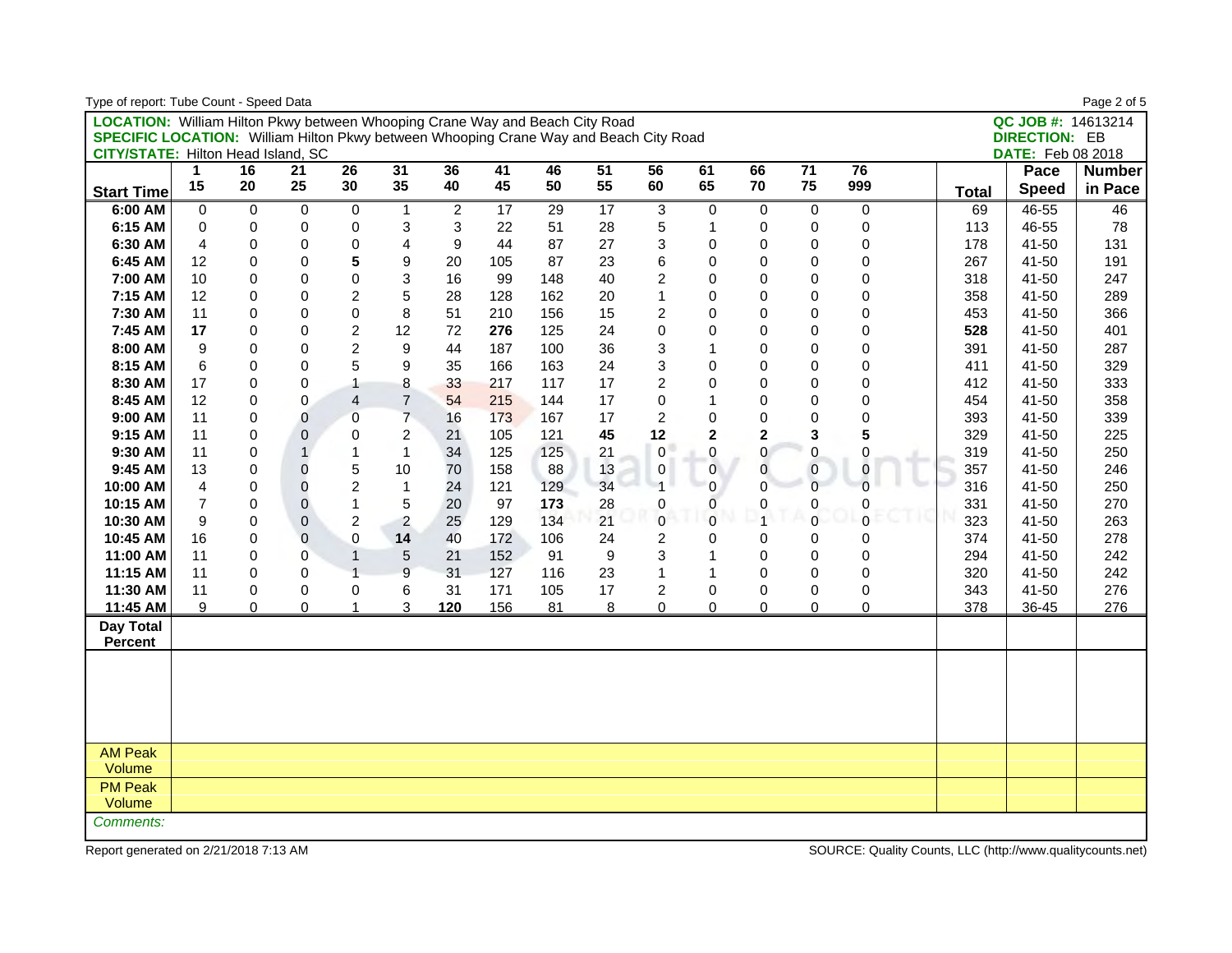| Type of report: Tube Count - Speed Data                                                      |                 |                |                     |                 |                |     |     |     |    |                         |                     |              |                 |                |              |                          | Page 3 of 5   |
|----------------------------------------------------------------------------------------------|-----------------|----------------|---------------------|-----------------|----------------|-----|-----|-----|----|-------------------------|---------------------|--------------|-----------------|----------------|--------------|--------------------------|---------------|
| <b>LOCATION:</b> William Hilton Pkwy between Whooping Crane Way and Beach City Road          |                 |                |                     |                 |                |     |     |     |    |                         |                     |              |                 |                |              | QC JOB #: 14613214       |               |
| <b>SPECIFIC LOCATION:</b> William Hilton Pkwy between Whooping Crane Way and Beach City Road |                 |                |                     |                 |                |     |     |     |    |                         |                     |              |                 |                |              | <b>DIRECTION: EB</b>     |               |
| <b>CITY/STATE: Hilton Head Island, SC</b>                                                    |                 |                |                     |                 |                |     |     |     |    |                         |                     |              |                 |                |              | <b>DATE:</b> Feb 08 2018 |               |
|                                                                                              | 1               | 16             | 21                  | $\overline{26}$ | 31             | 36  | 41  | 46  | 51 | 56                      | 61                  | 66           | $\overline{71}$ | 76             |              | Pace                     | <b>Number</b> |
| <b>Start Time</b>                                                                            | 15              | 20             | 25                  | 30              | 35             | 40  | 45  | 50  | 55 | 60                      | 65                  | 70           | 75              | 999            | <b>Total</b> | <b>Speed</b>             | in Pace       |
| 12:00 PM                                                                                     | $\overline{11}$ | $\mathbf 0$    | $\mathbf 0$         | $\Omega$        | 6              | 43  | 223 | 101 | 19 | $\mathbf 0$             | 0                   | $\mathbf 0$  | $\mathbf 0$     | $\mathbf 0$    | 403          | $41 - 50$                | 324           |
| 12:15 PM                                                                                     | 10              | 0              | $\Omega$            | $\mathbf{1}$    | 14             | 100 | 164 | 71  | 11 | $\overline{\mathbf{4}}$ | $\mathbf 0$         | $\mathbf 0$  | $\mathbf 0$     | $\mathbf 0$    | 375          | 36-45                    | 264           |
| 12:30 PM                                                                                     | 6               | 0              | 0                   | 1               | $\overline{c}$ | 78  | 195 | 90  | 9  | $\overline{c}$          | 0                   | 0            | 0               | $\mathbf 0$    | 383          | 41-50                    | 285           |
| 12:45 PM                                                                                     | 11              | 0              | $\mathsf 0$         | $\mathbf{1}$    | 12             | 67  | 164 | 87  | 19 | $\mathbf{1}$            | $\mathbf 0$         | $\mathbf 0$  | $\mathbf 0$     | $\mathsf 0$    | 362          | 41-50                    | 250           |
| 1:00 PM                                                                                      | 11              | 0              | $\mathbf 0$         | 0               | $\mathsf 0$    | 38  | 151 | 101 | 26 | 4                       | $\mathbf 0$         | $\mathbf 0$  | $\Omega$        | 0              | 331          | 41-50                    | 251           |
| 1:15 PM                                                                                      | 10              | 0              | $\Omega$            | 4               | $\overline{c}$ | 68  | 175 | 72  | 11 | 0                       | $\mathbf 0$         | $\mathbf 0$  | $\Omega$        | 0              | 342          | $41 - 50$                | 246           |
| 1:30 PM                                                                                      | 10              | $\Omega$       | $\mathbf 0$         | $\mathbf{1}$    | 9              | 95  | 188 | 64  | 5  | $\mathbf 0$             | $\mathbf 0$         | 0            | $\Omega$        | $\mathbf 0$    | 372          | 36-45                    | 283           |
| 1:45 PM                                                                                      | 10              | 0              | $\mathbf 0$         | $\overline{2}$  | 8              | 93  | 188 | 72  | 5  | $\mathbf{1}$            | $\mathbf 0$         | $\mathbf 0$  | $\mathbf 0$     | 0              | 379          | 36-45                    | 281           |
| 2:00 PM                                                                                      | 11              | 0              | $\Omega$            | $\mathbf{1}$    | 16             | 90  | 152 | 73  | 11 | $\mathbf 0$             | 0                   | 0            | $\Omega$        | 0              | 354          | 36-45                    | 241           |
| 2:15 PM                                                                                      | 12              | $\Omega$       | $\Omega$            | $\mathbf 1$     | $\overline{7}$ | 71  | 199 | 78  | 13 | 1                       | $\mathbf 0$         | $\mathbf{0}$ | $\Omega$        | $\Omega$       | 382          | 41-50                    | 277           |
| 2:30 PM                                                                                      | 11              | 0              | $\mathbf 0$         | $\mathbf{1}$    | $\overline{4}$ | 80  | 193 | 88  | 9  | $\mathbf 0$             | $\mathbf 0$         | $\mathbf 0$  | $\mathbf 0$     | $\mathbf 0$    | 386          | 41-50                    | 281           |
| 2:45 PM                                                                                      | 17              | 0              | 0                   | $\mathbf{1}$    | 16             | 76  | 188 | 75  | 11 | $\mathbf{1}$            | $\mathbf 0$         | $\mathbf 0$  | $\Omega$        | 0              | 385          | 36-45                    | 264           |
| 3:00 PM                                                                                      | 17              | 0              | $\mathbf 0$         | $\overline{0}$  | 11             | 100 | 194 | 81  | 11 | 1                       | $\mathbf 0$         | $\mathbf 0$  | $\Omega$        | $\Omega$       | 415          | 36-45                    | 294           |
| 3:15 PM                                                                                      | 8               | 0              | $\mathbf 0$         | 1               | $\mathbf{1}$   | 45  | 147 | 91  | 16 | $\overline{c}$          | $\mathbf 0$         | 0            | $\Omega$        | $\overline{0}$ | 311          | 41-50                    | 237           |
| 3:30 PM                                                                                      | 10              | 0              | $\mathsf{O}\xspace$ | $\overline{c}$  | 6              | 40  | 147 | 103 | 22 | $\mathbf 0$             | $\pmb{0}$           | 0            | 0               | 0              | 330          | 41-50                    | 250           |
| 3:45 PM                                                                                      | 15              | 0              | 0                   | 0               | 12             | 103 | 160 | 81  | 11 | 4                       | $\mathbf 0$         | 0            | $\pmb{0}$       | 0              | 386          | 36-45                    | 263           |
| 4:00 PM                                                                                      | 15              | 0              | 0                   | $\overline{2}$  | $\mathbf{1}$   | 82  | 216 | 72  | 10 | $\Omega$                | $\mathbf 0$         | $\mathbf 0$  | $\Omega$        | $\Omega$       | 398          | 36-45                    | 298           |
| 4:15 PM                                                                                      | 11              | $\overline{0}$ | $\mathbf 0$         | $\mathbf{1}$    | $\overline{2}$ | 98  | 171 | 61  | 18 | 3                       | $\mathsf{O}\xspace$ | 0            | 0               | 0              | 365          | 36-45                    | 269           |
| 4:30 PM                                                                                      | 12              | 0              | $\mathbf 0$         | 1               | $\overline{7}$ | 45  | 195 | 83  | 8  | $\overline{1}$          | $\mathbf 0$         | $\mathbf 0$  | $\Omega$        | $\Omega$       | 352          | 41-50                    | 278           |
| 4:45 PM                                                                                      | 10              | 0              | $\mathbf{0}$        | 0               | 5              | 110 | 169 | 45  | 6  | 0                       | 0                   | 0            | $\Omega$        | $\Omega$       | 345          | 36-45                    | 279           |
| 5:00 PM                                                                                      | 5               | 0              | $\Omega$            | 0               | 12             | 58  | 162 | 97  | 16 | 1                       | $\mathbf 0$         | 0            | $\Omega$        | $\mathbf 0$    | 351          | 41-50                    | 258           |
| 5:15 PM                                                                                      | 6               | 0              | $\mathbf 0$         | $\mathbf 0$     | $\overline{1}$ | 52  | 179 | 69  | 12 | 0                       | $\mathbf{1}$        | $\pmb{0}$    | $\mathbf 0$     | 0              | 320          | 41-50                    | 248           |
| 5:30 PM                                                                                      | 5               | 0              | $\mathbf 0$         | 1               | 3              | 50  | 167 | 82  | 14 | 0                       | $\mathbf 0$         | 0            | $\mathbf 0$     | 0              | 322          | 41-50                    | 248           |
| 5:45 PM                                                                                      | 5               | 0              | $\mathbf 0$         | 0               | 4              | 44  | 197 | 69  | 13 | $\mathbf{1}$            | $\mathsf 0$         | 0            | $\mathbf 0$     | 0              | 333          | 41-50                    | 266           |
| Day Total                                                                                    |                 |                |                     |                 |                |     |     |     |    |                         |                     |              |                 |                |              |                          |               |
| <b>Percent</b>                                                                               |                 |                |                     |                 |                |     |     |     |    |                         |                     |              |                 |                |              |                          |               |
|                                                                                              |                 |                |                     |                 |                |     |     |     |    |                         |                     |              |                 |                |              |                          |               |
|                                                                                              |                 |                |                     |                 |                |     |     |     |    |                         |                     |              |                 |                |              |                          |               |
|                                                                                              |                 |                |                     |                 |                |     |     |     |    |                         |                     |              |                 |                |              |                          |               |
|                                                                                              |                 |                |                     |                 |                |     |     |     |    |                         |                     |              |                 |                |              |                          |               |
|                                                                                              |                 |                |                     |                 |                |     |     |     |    |                         |                     |              |                 |                |              |                          |               |
| <b>AM Peak</b>                                                                               |                 |                |                     |                 |                |     |     |     |    |                         |                     |              |                 |                |              |                          |               |
| Volume                                                                                       |                 |                |                     |                 |                |     |     |     |    |                         |                     |              |                 |                |              |                          |               |
| <b>PM Peak</b>                                                                               |                 |                |                     |                 |                |     |     |     |    |                         |                     |              |                 |                |              |                          |               |
| Volume                                                                                       |                 |                |                     |                 |                |     |     |     |    |                         |                     |              |                 |                |              |                          |               |
| Comments:                                                                                    |                 |                |                     |                 |                |     |     |     |    |                         |                     |              |                 |                |              |                          |               |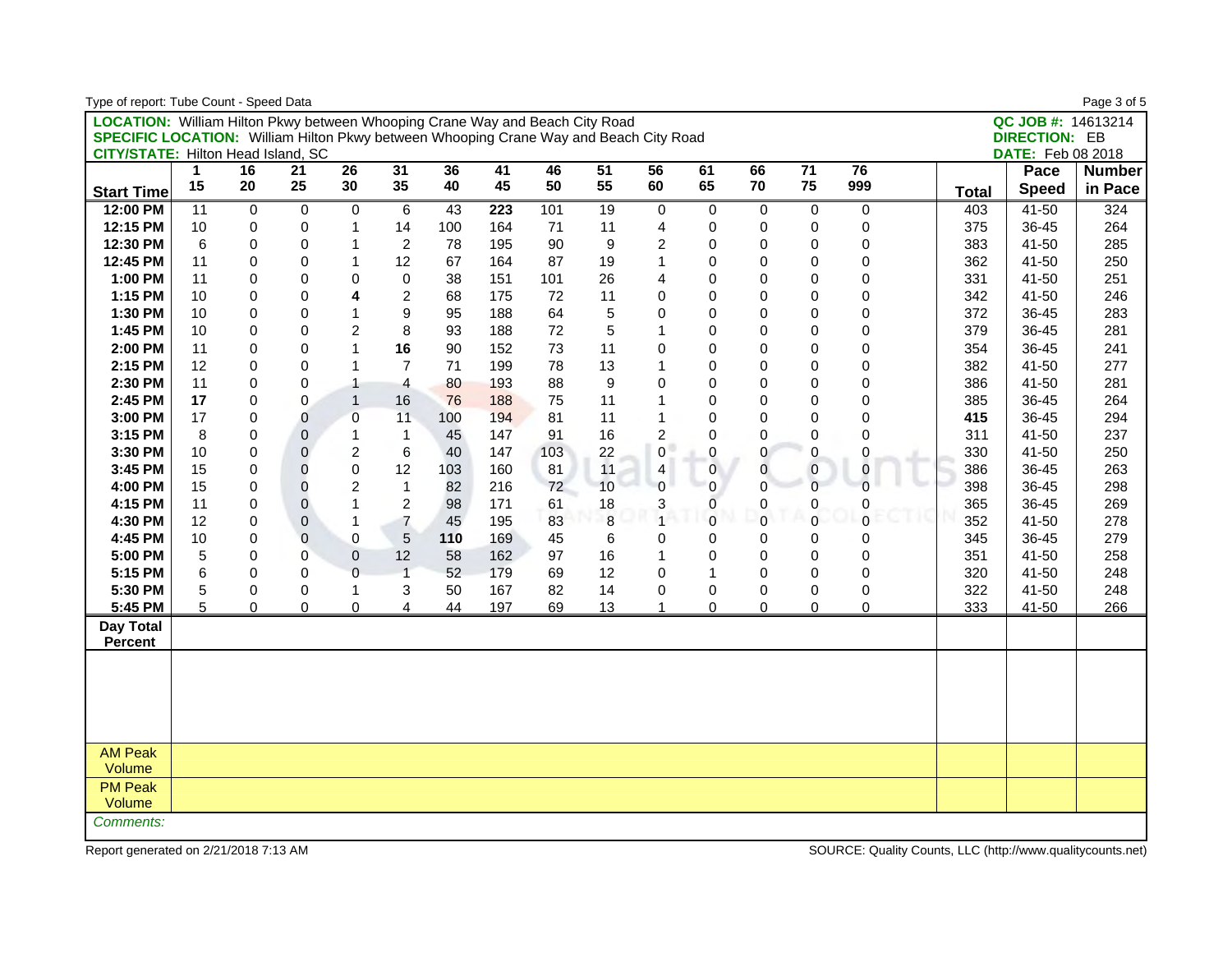| Type of report: Tube Count - Speed Data                                                      |                |             |                |                       |                 |                          |                  |                                                    |      |                |                         |                |                 |              |              |                          | Page 4 of 5   |
|----------------------------------------------------------------------------------------------|----------------|-------------|----------------|-----------------------|-----------------|--------------------------|------------------|----------------------------------------------------|------|----------------|-------------------------|----------------|-----------------|--------------|--------------|--------------------------|---------------|
| LOCATION: William Hilton Pkwy between Whooping Crane Way and Beach City Road                 |                |             |                |                       |                 |                          |                  |                                                    |      |                |                         |                |                 |              |              | QC JOB #: 14613214       |               |
| <b>SPECIFIC LOCATION:</b> William Hilton Pkwy between Whooping Crane Way and Beach City Road |                |             |                |                       |                 |                          |                  |                                                    |      |                |                         |                |                 |              |              | <b>DIRECTION: EB</b>     |               |
| <b>CITY/STATE: Hilton Head Island, SC</b>                                                    |                |             |                |                       |                 |                          |                  |                                                    |      |                |                         |                |                 |              |              | <b>DATE:</b> Feb 08 2018 |               |
|                                                                                              | 1              | 16          | 21             | 26                    | 31              | 36                       | 41               | 46                                                 | 51   | 56             | 61                      | 66             | $\overline{71}$ | 76           |              | Pace                     | <b>Number</b> |
| <b>Start Time</b>                                                                            | 15             | 20          | 25             | 30                    | 35              | 40                       | 45               | 50                                                 | 55   | 60             | 65                      | 70             | 75              | 999          | <b>Total</b> | <b>Speed</b>             | in Pace       |
| 6:00 PM                                                                                      | 5              | $\mathbf 0$ | $\mathbf 0$    | 0                     | $\overline{7}$  | 29                       | 115              | 122                                                | 26   | 6              | 0                       | 0              | $\mathbf 0$     | $\mathbf 0$  | 310          | 41-50                    | 236           |
| 6:15 PM                                                                                      | 4              | 0           | $\Omega$       | 0                     | $\overline{c}$  | 28                       | 185              | 96                                                 | 16   | 3              | 0                       | $\Omega$       | $\mathbf 0$     | $\Omega$     | 334          | 41-50                    | 281           |
| 6:30 PM                                                                                      | 3              | 0           | 0              | 0                     | $\mathbf{1}$    | 20                       | 152              | 100                                                | 16   | $\overline{c}$ | $\mathbf{1}$            | 0              | $\mathbf 0$     | $\Omega$     | 295          | 41-50                    | 252           |
| 6:45 PM                                                                                      | $\overline{2}$ | 0           | $\Omega$       | 1                     | 2               | 38                       | 131              | 93                                                 | 13   | $\mathbf 0$    | 0                       | 0              | $\mathbf 0$     | $\mathbf{0}$ | 280          | 41-50                    | 224           |
| 7:00 PM                                                                                      | $\mathbf{1}$   | 0           | 0              | 1                     | $\Omega$        | 14                       | 65               | 102                                                | 20   | $\overline{c}$ | 0                       | $\Omega$       | $\Omega$        | 0            | 205          | 41-50                    | 167           |
| 7:15 PM                                                                                      | $\overline{2}$ | $\Omega$    | $\Omega$       | 0                     | $\Omega$        | 11                       | 76               | 89                                                 | 26   | 3              | 0                       | $\Omega$       | $\Omega$        | $\Omega$     | 207          | 41-50                    | 165           |
| 7:30 PM                                                                                      | 3              | $\Omega$    | $\Omega$       | $\mathbf{1}$          | 0               | $\overline{7}$           | 53               | 76                                                 | 32   | $\overline{7}$ | 0                       | 0              | $\Omega$        | 0            | 179          | 41-50                    | 128           |
| 7:45 PM                                                                                      | $\Omega$       | $\Omega$    | $\Omega$       | 0                     | 0               | 5                        | 44               | 71                                                 | 31   | $\mathbf{1}$   | 0                       | $\overline{0}$ | $\Omega$        | $\mathbf{0}$ | 152          | 41-50                    | 114           |
| 8:00 PM                                                                                      | 1              | $\Omega$    | $\Omega$       | 0                     | $\mathbf 0$     | 21                       | 46               | 52                                                 | 20   | $\overline{c}$ | 0                       | $\Omega$       | $\Omega$        | $\Omega$     | 142          | 41-50                    | 98            |
| 8:15 PM                                                                                      | $\overline{c}$ | 0           | $\mathbf 0$    | $\mathbf{1}$          | $\mathbf{1}$    | $\overline{4}$           | 44               | 64                                                 | 18   | 3              | $\overline{\mathbf{2}}$ | 0              | $\mathbf 0$     | 0            | 139          | 41-50                    | 108           |
| 8:30 PM                                                                                      | $\overline{2}$ | $\mathbf 0$ | $\mathbf 0$    | 0                     | 3               | 10                       | 35               | 62                                                 | 15   | $\mathbf 0$    | 0                       | $\mathbf 0$    | $\mathbf{2}$    | 0            | 129          | 41-50                    | 97            |
| 8:45 PM                                                                                      | 0              | 0           | $\mathbf 0$    | 0                     | $\pmb{0}$       | $\mathbf{0}$             | 27               | 35                                                 | 28   |                | $\mathbf{1}$            | 0              | $\Omega$        | $\mathbf{0}$ | 92           | 46-55                    | 62            |
| 9:00 PM                                                                                      | 0              | $\mathbf 0$ | $\mathbf 0$    | 0                     | $\mathbf{1}$    | 11                       | 16               | 50                                                 | 21   |                | 0                       | $\Omega$       | $\Omega$        | $\Omega$     | 100          | 46-55                    | 71            |
| 9:15 PM                                                                                      | $\overline{c}$ | 0           | $\mathbf 0$    | 0                     | 0               | $\overline{2}$           | 20               | 47                                                 | 15   | $\overline{c}$ | 0                       | 0              | $\Omega$        | 0            | 88           | 41-50                    | 67            |
| 9:30 PM                                                                                      | $\mathbf{1}$   | $\mathbf 0$ | 0              | 0                     | $\mathbf{1}$    | $\overline{\mathcal{I}}$ | 28               | 34                                                 | 15   | $\mathbf{1}$   | 0                       | 0              | 0               | 0            | 87           | 41-50                    | 61            |
| 9:45 PM                                                                                      | 0              | 0           | $\overline{0}$ | 1                     | 0               | $\mathbf{1}$             | 20               | 43                                                 | 13   | 3              | 1                       | $\overline{0}$ | $\mathbf{0}$    | 0            | 82           | 41-50                    | 63            |
| 10:00 PM                                                                                     | 1              | $\mathbf 0$ | 0              | 0                     | $\mathbf 0$     | $\overline{4}$           | 24               | 26                                                 | 9    | 3              |                         | $\overline{0}$ | $\overline{0}$  | $\Omega$     | 68           | 41-50                    | 50            |
| 10:15 PM                                                                                     | $\overline{c}$ | 0           | $\mathbf 0$    | 0                     | 1               | $\overline{4}$           | 11               | 23                                                 | 9    | 0              | 0                       | 0              | 0               | 0            | 50           | 41-50                    | 34            |
| 10:30 PM                                                                                     | 1              | 0           | $\mathbf 0$    | 0                     | 3               | $\overline{4}$           | 16               | 29                                                 | 7    | $\overline{1}$ | 0                       | $\mathbf 0$    | $\Omega$        | $\Omega$     | 61           | 41-50                    | 44            |
| 10:45 PM                                                                                     | 0              | 0           | $\mathbf{0}$   | $\mathbf{1}$          | $\mathbf 0$     | $\overline{1}$           | 14               | 14                                                 | 6    |                | 0                       | 0              | $\mathbf 0$     | $\Omega$     | 37           | 41-50                    | 27            |
| 11:00 PM                                                                                     | 0              | 0           | $\Omega$       | 0                     | $\mathbf{1}$    | $\overline{c}$           | $\overline{7}$   | 13                                                 | 4    |                | 0                       | $\Omega$       | $\Omega$        | $\Omega$     | 28           | 41-50                    | 20            |
| 11:15 PM                                                                                     | 0              | $\Omega$    | 0              | $\overline{0}$        | $\overline{0}$  | $\overline{2}$           | 16               | 12                                                 | 5    | 2              | 0                       | $\Omega$       | $\Omega$        | 0            | 37           | 41-50                    | 27            |
| 11:30 PM                                                                                     | $\mathbf{1}$   | 0           | $\Omega$       | 0                     | 1               | 3                        | 10               | 14                                                 | 3    | 1              | 0                       | $\Omega$       | $\Omega$        | 0            | 33           | 41-50                    | 23            |
| 11:45 PM                                                                                     | $\mathbf 0$    | $\Omega$    | $\mathbf 0$    | 0                     | $\mathbf 0$     | $\mathbf 0$              | 6                | 13                                                 | 5    | $\mathbf 0$    | 0                       | $\Omega$       | $\Omega$        | $\Omega$     | 24           | 41-50                    | 19            |
| Day Total                                                                                    | 518            | $\Omega$    | $\overline{2}$ | 66                    | 333             | 2805                     | 8925             | 6135                                               | 1293 | 134            | 14                      | 3              | 5               | 5            | 20238        | 41-50                    | 15060         |
| <b>Percent</b>                                                                               | 2.6%           | 0.0%        | 0.0%           | 0.3%                  |                 |                          | 1.6% 13.9% 44.1% | 30.3%                                              | 6.4% | 0.7%           | 0.1%                    | 0.0%           | 0.0%            | 0.0%         |              |                          |               |
| <b>ADT</b><br>20238                                                                          |                |             |                |                       |                 |                          |                  |                                                    |      |                |                         |                |                 |              |              |                          |               |
| <b>AM Peak</b>                                                                               | 7:45 AM        |             | 5:45 AM        |                       |                 |                          |                  | 6:45 AM 10:45 AM 11:45 AM 7:45 AM 10:15 AM 9:15 AM |      | $9:15$ AM      | 9:15 AM                 | 9:15 AM        | 9:15 AM         | 9:15 AM      | 7:45 AM      |                          |               |
| Volume                                                                                       | 17             |             | 1              | 5                     | 14              | 120                      | 276              | 173                                                | 45   | 12             | $\overline{2}$          | $\overline{2}$ | 3               | 5            | 528          |                          |               |
| <b>PM Peak</b>                                                                               | 2:45 PM        |             |                |                       | 1:15 PM 2:00 PM |                          |                  | 4:45 PM 12:00 PM 6:00 PM 7:30 PM 7:30 PM 8:15 PM   |      |                |                         |                | 8:30 PM         |              | 3:00 PM      |                          |               |
| Volume                                                                                       | 17             |             |                | $\boldsymbol{\Delta}$ | 16              | 110                      | 223              | 122                                                | 32   | $\overline{7}$ | $\overline{2}$          |                | $\overline{2}$  |              | 415          |                          |               |
| Comments:                                                                                    |                |             |                |                       |                 |                          |                  |                                                    |      |                |                         |                |                 |              |              |                          |               |
|                                                                                              |                |             |                |                       |                 |                          |                  |                                                    |      |                |                         |                |                 |              |              |                          |               |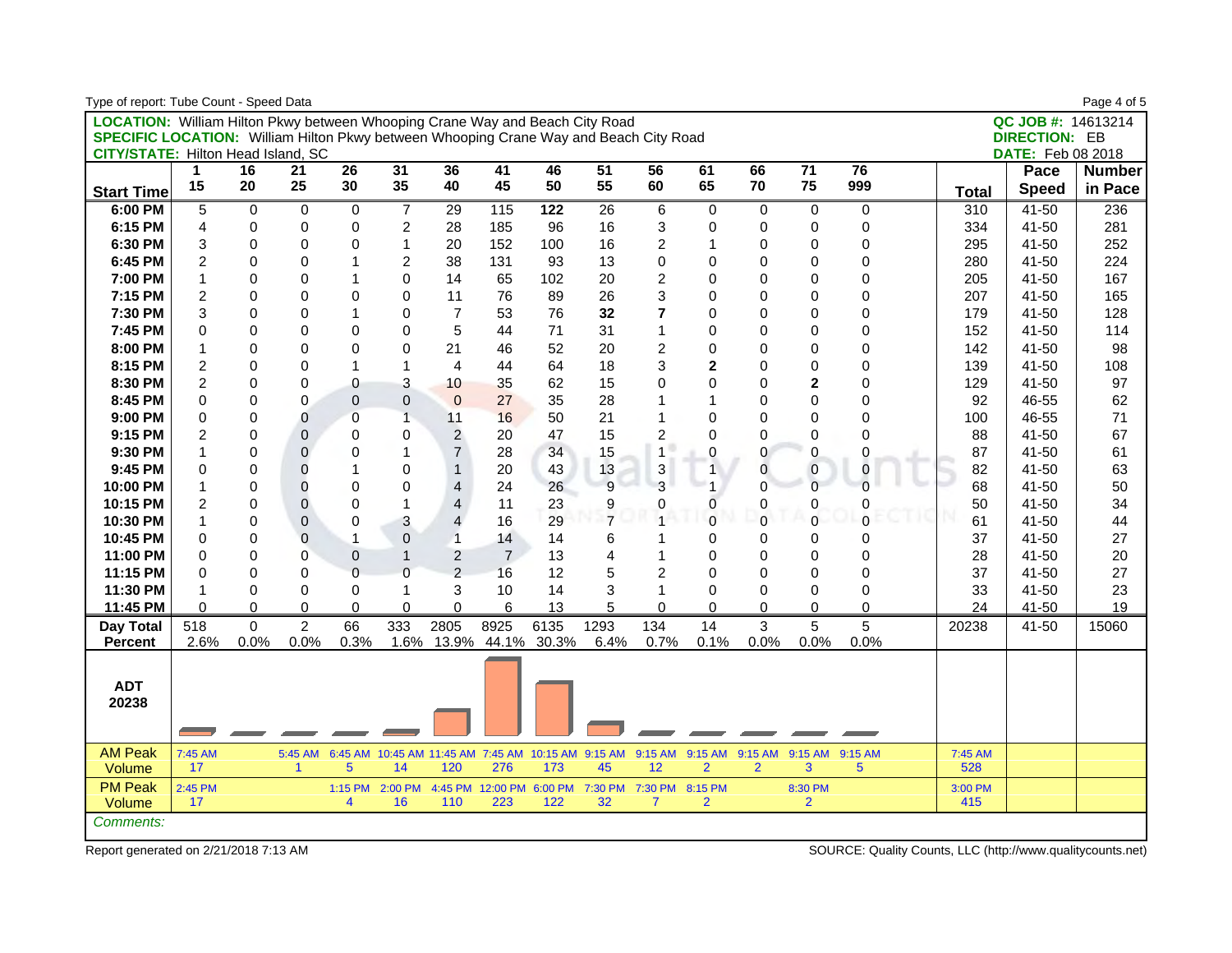| Type of report: Tube Count - Speed Data                                               |      |          |         |      |      |       |       |       | <b>SUMMARY - Tube Count - Speed Data</b> |       |      |         |                            |         |                                        |                                                       | Page 5 of 5                   |
|---------------------------------------------------------------------------------------|------|----------|---------|------|------|-------|-------|-------|------------------------------------------|-------|------|---------|----------------------------|---------|----------------------------------------|-------------------------------------------------------|-------------------------------|
| <b>LOCATION:</b> William Hilton Pkwy between Whooping Crane Way and Beach City Road   |      |          |         |      |      |       |       |       |                                          |       |      |         |                            |         |                                        | QC JOB #: 14613214                                    |                               |
| SPECIFIC LOCATION: William Hilton Pkwy between Whooping Crane Way and Beach City Road |      |          |         |      |      |       |       |       |                                          |       |      |         |                            |         |                                        | <b>DIRECTION: EB</b>                                  |                               |
| <b>CITY/STATE: Hilton Head Island, SC</b>                                             |      |          |         |      |      |       |       |       |                                          |       |      |         |                            |         | <b>DATE:</b> Feb 08 2018 - Feb 08 2018 |                                                       |                               |
|                                                                                       |      | 16       | 21      | 26   | 31   | 36    | 41    | 46    | 51                                       | 56    | 61   | 66      | 71                         | 76      |                                        | Pace                                                  | <b>Number</b>                 |
| <b>Start Time</b>                                                                     | 15   | 20       | 25      | 30   | 35   | 40    | 45    | 50    | 55                                       | 60    | 65   | 70      | 75                         | 999     | Total                                  | <b>Speed</b>                                          | in Pace                       |
| <b>Grand Total</b>                                                                    | 518  | $\Omega$ |         | 66   | 333  | 2805  | 8925  | 6135  | 1293                                     | 134   | 14   | 3       |                            | 5       | 20238                                  | 41-50                                                 | 15060                         |
| Percent                                                                               | 2.6% | 0.0%     | $0.0\%$ | 0.3% | 1.6% | 13.9% | 44.1% | 30.3% | 6.4%                                     | 0.7%  | 0.1% | $0.0\%$ | $0.0\%$                    | $0.0\%$ |                                        |                                                       |                               |
| Cumulative                                                                            |      |          |         |      |      |       |       |       |                                          |       |      |         |                            |         |                                        |                                                       |                               |
| Percent                                                                               | 2.6% | 2.6%     | 2.6%    | 2.9% | 4.5% | 18.4% | 62.5% | 92.8% | 99.2%                                    | 99.9% |      |         | 99.9% 100.0% 100.0% 100.0% |         |                                        |                                                       |                               |
| <b>ADT</b><br>20238                                                                   |      |          |         |      |      |       |       |       |                                          |       |      |         |                            |         |                                        | 85th Percentile 48 MPH<br>Mean Speed(Average): 43 MPH |                               |
| Comments:                                                                             |      |          |         |      |      |       |       |       |                                          |       |      |         |                            |         |                                        |                                                       | Median 43 MPH<br>Mode: 43 MPH |

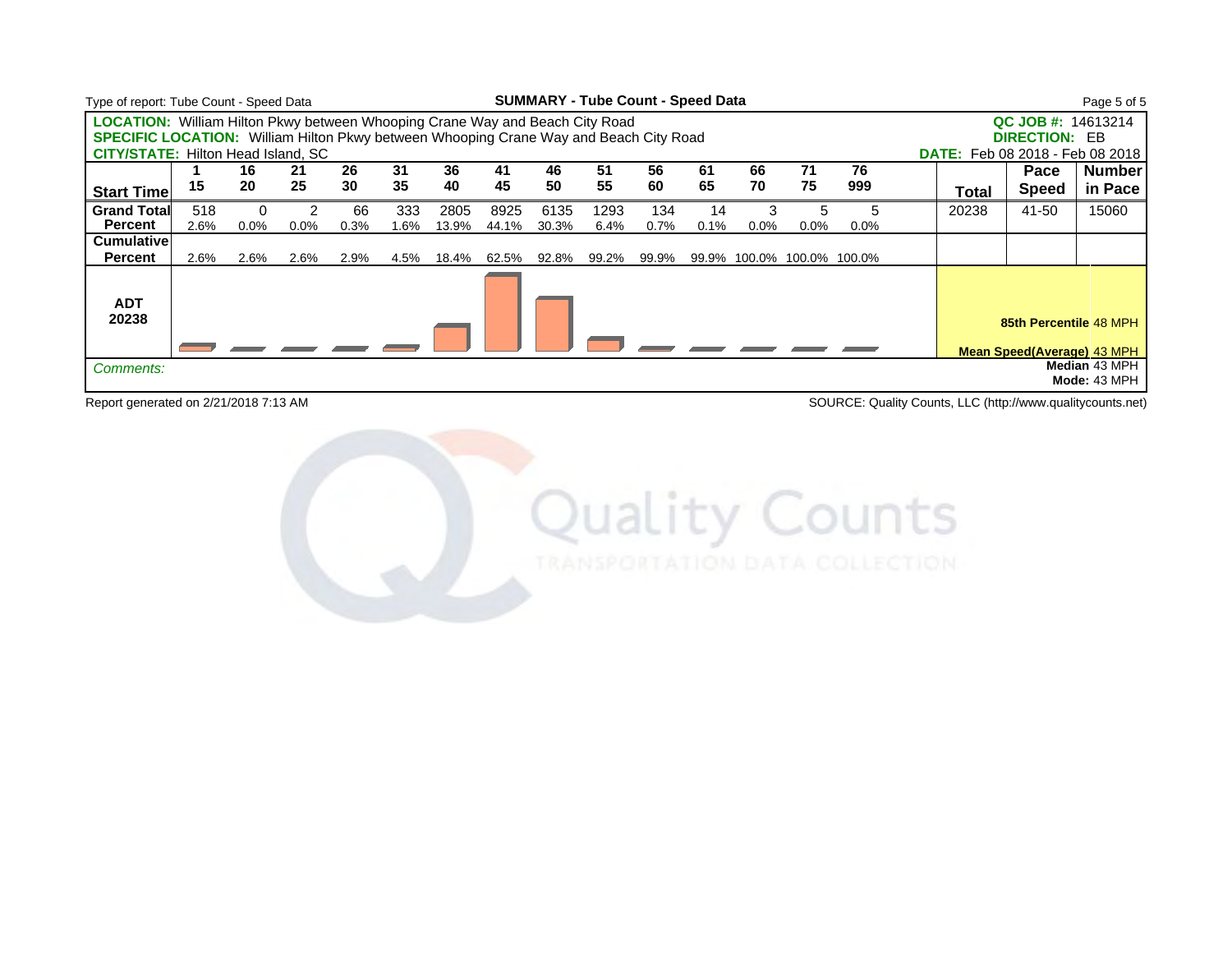| Type of report: Tube Count - Vehicle Classification Data                                     |             |                |                         |                         |                |                |               |                |                |               |                     |                |              |                          | Page 1 of 5             |
|----------------------------------------------------------------------------------------------|-------------|----------------|-------------------------|-------------------------|----------------|----------------|---------------|----------------|----------------|---------------|---------------------|----------------|--------------|--------------------------|-------------------------|
| <b>LOCATION:</b> William Hilton Pkwy between Whooping Crane Way and Beach City Road          |             |                |                         |                         |                |                |               |                |                |               |                     |                |              | QC JOB #: 14613214       |                         |
| <b>SPECIFIC LOCATION:</b> William Hilton Pkwy between Whooping Crane Way and Beach City Road |             |                |                         |                         |                |                |               |                |                |               |                     |                |              | <b>DIRECTION: EB</b>     |                         |
| <b>CITY/STATE: Hilton Head Island, SC</b>                                                    |             |                |                         |                         |                |                |               |                |                |               |                     |                |              | <b>DATE:</b> Feb 08 2018 |                         |
|                                                                                              | Motor-      | Cars &         | 2 Axle                  | <b>Buses</b>            | 2 Axle         | 3 Axle         | 4 Axle        | $5$ Axle       | 5 Axle         | >6 Axle       | $6 Axle$            | 6 Axle         | >6 Axle      | <b>Not</b>               |                         |
| <b>Start Time</b>                                                                            | cycles      | <b>Trailer</b> | Long                    |                         | 6 Tire         | <b>Single</b>  | <b>Single</b> | <b>Double</b>  | <b>Double</b>  | <b>Double</b> | <b>Multi</b>        | <b>Multi</b>   | <b>Multi</b> | <b>Classified</b>        | <b>Total</b>            |
| 12:00 AM                                                                                     | 0           | 6              | 2                       | $\mathbf 0$             | 0              | 0              | 0             | 0              | 0              | 0             | 0                   | 0              | 0            | 0                        | 8                       |
| 12:15 AM                                                                                     | $\mathbf 0$ | 3              | 3                       | 0                       | 0              | 0              | 0             | 0              | 0              | 0             | $\mathbf 0$         | $\mathbf 0$    | 0            | 0                        | 6                       |
| 12:30 AM                                                                                     | $\Omega$    | 13             | $\overline{c}$          | $\mathbf 0$             | 1              | 0              | 0             | 0              | $\Omega$       | $\Omega$      | $\Omega$            | $\Omega$       | $\Omega$     | 0                        | 16                      |
| 12:45 AM                                                                                     | $\Omega$    | 10             | 1                       | $\mathbf 0$             | 0              | 0              | 0             | 0              | 0              | 0             | $\mathbf 0$         | $\Omega$       | 0            | 0                        | 11                      |
| 1:00 AM                                                                                      | $\Omega$    | $\mathbf{1}$   | 1                       | 0                       | 0              | 0              | 0             | 0              | $\Omega$       | 0             | $\Omega$            | $\Omega$       | $\Omega$     | 0                        | $\overline{\mathbf{c}}$ |
| 1:15 AM                                                                                      | $\Omega$    | 8              | 1                       | 0                       | 0              | 0              | 0             | 0              | $\Omega$       | $\Omega$      | $\Omega$            | $\Omega$       | $\Omega$     | 0                        | 9                       |
| 1:30 AM                                                                                      | $\Omega$    | 11             | $\Omega$                | 0                       | 0              | 0              | 0             | 0              | $\Omega$       | 0             | $\Omega$            | $\Omega$       | $\Omega$     | 0                        | 11                      |
| 1:45 AM                                                                                      | $\Omega$    | 3              | 1                       | 0                       | 0              | 0              | 0             | 0              | $\mathbf 0$    | $\mathbf 0$   | $\Omega$            | 0              | $\mathbf 0$  | 0                        | 4                       |
| 2:00 AM                                                                                      | $\Omega$    | 4              | 0                       | 0                       | 0              | 1              | 0             | 0              | $\Omega$       | 0             | $\Omega$            | $\Omega$       | $\Omega$     | 0                        | 5                       |
| 2:15 AM                                                                                      | $\Omega$    | 3              | $\Omega$                | 0                       | 0              | $\Omega$       | 0             | 0              | $\Omega$       | $\Omega$      | $\Omega$            | $\Omega$       | $\Omega$     | 0                        | 3                       |
| 2:30 AM                                                                                      | $\Omega$    | $\overline{7}$ | $\mathbf{1}$            | 0                       | $\overline{0}$ | 0              | 0             | 0              | $\Omega$       | 0             | $\Omega$            | $\Omega$       | 0            | 0                        | 8                       |
| 2:45 AM                                                                                      | $\Omega$    | $\overline{c}$ | $\mathbf{0}$            | $\mathbf{1}$            | 0              | 0              | 0             | $\Omega$       | $\Omega$       | $\Omega$      | $\Omega$            | $\Omega$       | $\Omega$     | 0                        | 3                       |
| 3:00 AM                                                                                      | $\Omega$    | $\overline{c}$ | $\Omega$                | 0                       | $\mathbf{1}$   | $\overline{0}$ | $\Omega$      | 0              |                | $\Omega$      | $\Omega$            | $\Omega$       | $\Omega$     | 0                        | 4                       |
| 3:15 AM                                                                                      | $\Omega$    | 6              | $\mathbf 0$             | $\mathbf 0$             | 0              | 0              | 0             | 0              | $\Omega$       | $\mathbf 0$   | $\Omega$            | $\Omega$       | $\Omega$     | 0                        | 6                       |
| 3:30 AM                                                                                      | $\Omega$    | $\overline{7}$ | $\overline{c}$          | 0                       | 0              | 0              | 0             | 0              | $\pmb{0}$      | $\mathbf 0$   | 0                   | $\pmb{0}$      | 0            | 0                        | 9                       |
| 3:45 AM                                                                                      | 0           | 11             | $\mathbf{1}$            | 0                       | 0              | $\overline{1}$ | 0             | 1              | $\pmb{0}$      | $\pmb{0}$     | $\mathsf{O}\xspace$ | $\pmb{0}$      | 0            | 0                        | 14                      |
| 4:00 AM                                                                                      | 0           | $\overline{7}$ | $\overline{\mathbf{c}}$ | 0                       | 0              | 0              | $\Omega$      | 0              |                | $\mathbf 0$   | $\overline{0}$      |                | $\Omega$     | 0                        | 11                      |
| 4:15 AM                                                                                      | $\mathbf 0$ | 9              | $\overline{c}$          | $\pmb{0}$               | 0              | 0              | 0             | 0              | $\mathbf 0$    | $\pmb{0}$     | 0                   | 0              | 0            | 0                        | 11                      |
| 4:30 AM                                                                                      | 0           | 10             | 6                       | $\pmb{0}$               | 0              | 0              | $\Omega$      | $\overline{0}$ |                | $\Omega$      | $\Omega$            | $\overline{0}$ | $\Omega$     | 0                        | 17                      |
| 4:45 AM                                                                                      | $\mathbf 0$ | 23             | $\overline{c}$          | $\pmb{0}$               | 0              | 0              | 0             | 1              |                | 0             | $\mathbf 0$         | 0              | $\Omega$     | 0                        | 27                      |
| 5:00 AM                                                                                      | $\Omega$    | 20             | 3                       | $\pmb{0}$               | 0              | $\mathbf 0$    | 0             |                |                | $\Omega$      | 0                   |                | $\Omega$     | 0                        | 26                      |
| 5:15 AM                                                                                      | 0           | 28             | 3                       | $\overline{\mathbf{c}}$ | $\overline{0}$ | 0              | 0             | 1              |                | 0             | $\mathbf 0$         | 0              | $\mathbf 0$  | 1                        | 36                      |
| 5:30 AM                                                                                      | 0           | 39             | 9                       | 0                       | 0              | 0              | 0             | 0              | $\mathbf 0$    | 0             | $\mathbf 0$         | $\mathbf 0$    | $\mathbf 0$  | 0                        | 48                      |
| 5:45 AM                                                                                      | 0           | 55             | 10                      | $\overline{2}$          | $\overline{2}$ | 0              | 0             | $\mathbf{1}$   | $\overline{2}$ | $\mathbf 0$   | 0                   | $\mathbf 0$    | 0            | 1                        | 73                      |
| Day Total                                                                                    |             |                |                         |                         |                |                |               |                |                |               |                     |                |              |                          |                         |
| Percent                                                                                      |             |                |                         |                         |                |                |               |                |                |               |                     |                |              |                          |                         |
|                                                                                              |             |                |                         |                         |                |                |               |                |                |               |                     |                |              |                          |                         |
|                                                                                              |             |                |                         |                         |                |                |               |                |                |               |                     |                |              |                          |                         |
|                                                                                              |             |                |                         |                         |                |                |               |                |                |               |                     |                |              |                          |                         |
|                                                                                              |             |                |                         |                         |                |                |               |                |                |               |                     |                |              |                          |                         |
|                                                                                              |             |                |                         |                         |                |                |               |                |                |               |                     |                |              |                          |                         |
| <b>AM Peak</b>                                                                               |             |                |                         |                         |                |                |               |                |                |               |                     |                |              |                          |                         |
| Volume                                                                                       |             |                |                         |                         |                |                |               |                |                |               |                     |                |              |                          |                         |
| <b>PM Peak</b>                                                                               |             |                |                         |                         |                |                |               |                |                |               |                     |                |              |                          |                         |
| Volume                                                                                       |             |                |                         |                         |                |                |               |                |                |               |                     |                |              |                          |                         |
| Comments:                                                                                    |             |                |                         |                         |                |                |               |                |                |               |                     |                |              |                          |                         |
|                                                                                              |             |                |                         |                         |                |                |               |                |                |               |                     |                |              |                          |                         |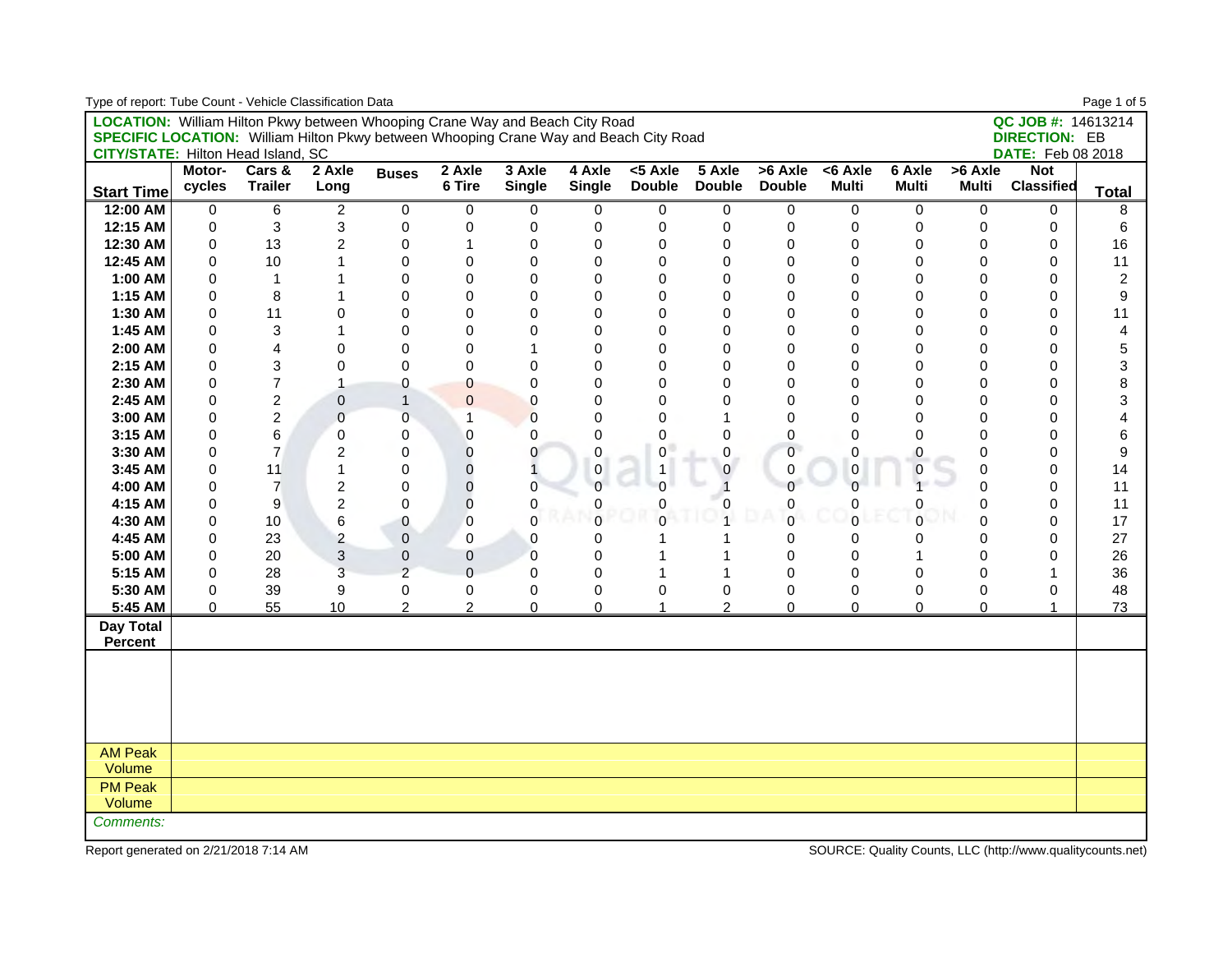| Type of report: Tube Count - Vehicle Classification Data                                     |                         |                |        |                         |                  |                |                |                  |                         |                         |                |                |                |                          | Page 2 of 5  |
|----------------------------------------------------------------------------------------------|-------------------------|----------------|--------|-------------------------|------------------|----------------|----------------|------------------|-------------------------|-------------------------|----------------|----------------|----------------|--------------------------|--------------|
| <b>LOCATION:</b> William Hilton Pkwy between Whooping Crane Way and Beach City Road          |                         |                |        |                         |                  |                |                |                  |                         |                         |                |                |                | QC JOB #: 14613214       |              |
| <b>SPECIFIC LOCATION:</b> William Hilton Pkwy between Whooping Crane Way and Beach City Road |                         |                |        |                         |                  |                |                |                  |                         |                         |                |                |                | <b>DIRECTION: EB</b>     |              |
| <b>CITY/STATE: Hilton Head Island, SC</b>                                                    |                         |                |        |                         |                  |                |                |                  |                         |                         |                |                |                | <b>DATE:</b> Feb 08 2018 |              |
|                                                                                              | Motor-                  | Cars &         | 2 Axle | <b>Buses</b>            | 2 Axle           | 3 Axle         | 4 Axle         | <5 Axle          | 5 Axle                  | >6 Axle                 | <6 Axle        | 6 Axle         | >6 Axle        | <b>Not</b>               |              |
| <b>Start Time</b>                                                                            | cycles                  | <b>Trailer</b> | Long   |                         | 6 Tire           | <b>Single</b>  | <b>Single</b>  | <b>Double</b>    | <b>Double</b>           | <b>Double</b>           | <b>Multi</b>   | <b>Multi</b>   | <b>Multi</b>   | <b>Classified</b>        | <b>Total</b> |
| 6:00 AM                                                                                      | 0                       | 45             | 17     | $\pmb{0}$               | 0                | 4              | 0              | $\overline{c}$   | 0                       | 0                       | 0              | 1              | 0              | 0                        | 69           |
| 6:15 AM                                                                                      | $\mathbf{1}$            | 73             | 28     | 4                       | $\overline{c}$   | $\overline{c}$ | 0              | $\boldsymbol{2}$ | 1                       | 0                       | 0              | $\mathsf 0$    | 0              | 0                        | 113          |
| 6:30 AM                                                                                      | $\overline{\mathbf{c}}$ | 122            | 26     | 5                       | 10               | 3              | 0              | 5                |                         | $\mathbf 0$             | $\Omega$       | $\Omega$       | $\Omega$       | 4                        | 178          |
| 6:45 AM                                                                                      | $\mathbf{1}$            | 179            | 51     | $\mathbf 0$             | 9                | 5              | $\mathbf{1}$   | 3                | $\mathbf 0$             | $\overline{c}$          | $\Omega$       | 3              | $\mathbf{0}$   | 13                       | 267          |
| 7:00 AM                                                                                      | $\overline{4}$          | 189            | 86     | $\mathbf{1}$            | 11               | $\overline{c}$ | $\overline{2}$ | $\overline{7}$   | $\overline{2}$          | $\mathbf 0$             | 1              | $\Omega$       | 1              | 12                       | 318          |
| 7:15 AM                                                                                      | 9                       | 241            | 69     | 2                       | 12               | 0              | $\mathbf{1}$   | 9                | 1                       | 1                       | $\Omega$       | $\Omega$       | $\Omega$       | 13                       | 358          |
| 7:30 AM                                                                                      | 12                      | 302            | 97     | $\overline{c}$          | 8                | $\overline{c}$ | 0              | 9                | $\overline{2}$          | 4                       | 1              | $\Omega$       | 1              | 13                       | 453          |
| 7:45 AM                                                                                      | 13                      | 365            | 87     | 6                       | 24               | $\overline{c}$ | $\mathbf{1}$   | 10               | 1                       | $\overline{c}$          | $\Omega$       | $\mathbf 0$    | 0              | 17                       | 528          |
| 8:00 AM                                                                                      | $\overline{7}$          | 272            | 84     | $\overline{\mathbf{c}}$ | $\mathbf{1}$     | 4              | 0              | 10               | $\Omega$                | $\mathbf 0$             | 1              | 0              | 0              | 10                       | 391          |
| 8:15 AM                                                                                      | 10                      | 286            | 79     | $\mathbf{1}$            | 8                | 3              | 5              | 8                |                         |                         | $\Omega$       | $\mathbf{1}$   | $\Omega$       | 8                        | 411          |
| 8:30 AM                                                                                      | 5                       | 286            | 74     | 3                       | 9                | 4              | $\overline{2}$ | 9                | 1                       | 0                       | $\Omega$       | $\overline{2}$ | $\Omega$       | 17                       | 412          |
| 8:45 AM                                                                                      | 9                       | 298            | 90     | $\sqrt{2}$              | 20               | 5              | $\mathbf{1}$   | 9                | $\overline{2}$          | 5                       | $\mathbf 0$    | 0              | 0              | 13                       | 454          |
| 9:00 AM                                                                                      | $\mathbf 0$             | 267            | 83     | 0                       | $\overline{7}$   |                | 0              | 15               | $\overline{2}$          | $\overline{c}$          | $\Omega$       | $\Omega$       | $\overline{2}$ | 14                       | 393          |
| 9:15 AM                                                                                      | 5                       | 202            | 79     | 4                       | 19               | 1              | 1              | 3                | $\Omega$                | $\overline{c}$          | $\Omega$       | $\Omega$       | $\mathbf{1}$   | 12                       | 329          |
| 9:30 AM                                                                                      | 8                       | 211            | 63     | $\mathbf{1}$            | $\boldsymbol{9}$ | 3              | 1              | $\bf 8$          | $\mathsf 0$             | $\overline{3}$          | 0              | $\pmb{0}$      | 0              | 12                       | 319          |
| 9:45 AM                                                                                      | 9                       | 240            | 71     | $\overline{c}$          | $\overline{7}$   | $\overline{a}$ | $\mathbf{1}$   | $\boldsymbol{9}$ | $\pmb{0}$               | $\overline{\mathbf{c}}$ | 1              | $\pmb{0}$      | 0              | 13                       | 357          |
| 10:00 AM                                                                                     | 13                      | 220            | 49     | $\mathbf{1}$            | 11               | $\overline{2}$ | 3              | 6                | 3                       | $\overline{c}$          | $\overline{2}$ | $\Omega$       | $\Omega$       | 4                        | 316          |
| 10:15 AM                                                                                     | 6                       | 244            | 62     | 0                       | 3                | 0              | $\overline{c}$ | 4                | $\overline{\mathbf{c}}$ |                         | 0              | 0              | $\Omega$       | $\overline{7}$           | 331          |
| 10:30 AM                                                                                     | 10                      | 228            | 49     | $\overline{\mathbf{c}}$ | 14               | $\overline{2}$ | $\Omega$       | $\overline{7}$   | $\overline{0}$          |                         | $\overline{0}$ | $\overline{0}$ | $\Omega$       | 10                       | 323          |
| 10:45 AM                                                                                     | 14                      | 265            | 51     | $\overline{2}$          | 12               | $\overline{c}$ | 1              | 2                | 1                       | 3                       | $\overline{2}$ | 0              | $\mathbf{1}$   | 18                       | 374          |
| 11:00 AM                                                                                     | 5                       | 211            | 40     | $\mathfrak{B}$          | 9                | 4              | 1              | 5                | 1                       | $\overline{c}$          | 1              | $\Omega$       | $\Omega$       | 12                       | 294          |
| 11:15 AM                                                                                     | 5                       | 239            | 50     | 0                       | 5                | $\overline{c}$ | 0              | 6                | $\mathbf 0$             | 1                       | 1              | $\Omega$       | $\Omega$       | 11                       | 320          |
| 11:30 AM                                                                                     | 12                      | 239            | 54     | $\mathbf{3}$            | 10               | $\overline{c}$ | 1              | 3                | $\overline{2}$          | 3                       | 1              | $\mathbf{1}$   | 0              | 12                       | 343          |
| 11:45 AM                                                                                     | 11                      | 285            | 48     | 3                       | $\overline{7}$   | $\overline{c}$ | $\overline{2}$ | 4                | $\mathbf{1}$            | $\mathbf{1}$            | 1              | $\mathbf 0$    | 1              | 12                       | 378          |
| <b>Day Total</b>                                                                             |                         |                |        |                         |                  |                |                |                  |                         |                         |                |                |                |                          |              |
| <b>Percent</b>                                                                               |                         |                |        |                         |                  |                |                |                  |                         |                         |                |                |                |                          |              |
|                                                                                              |                         |                |        |                         |                  |                |                |                  |                         |                         |                |                |                |                          |              |
|                                                                                              |                         |                |        |                         |                  |                |                |                  |                         |                         |                |                |                |                          |              |
|                                                                                              |                         |                |        |                         |                  |                |                |                  |                         |                         |                |                |                |                          |              |
|                                                                                              |                         |                |        |                         |                  |                |                |                  |                         |                         |                |                |                |                          |              |
|                                                                                              |                         |                |        |                         |                  |                |                |                  |                         |                         |                |                |                |                          |              |
| <b>AM Peak</b>                                                                               |                         |                |        |                         |                  |                |                |                  |                         |                         |                |                |                |                          |              |
| Volume                                                                                       |                         |                |        |                         |                  |                |                |                  |                         |                         |                |                |                |                          |              |
| <b>PM Peak</b>                                                                               |                         |                |        |                         |                  |                |                |                  |                         |                         |                |                |                |                          |              |
| Volume                                                                                       |                         |                |        |                         |                  |                |                |                  |                         |                         |                |                |                |                          |              |
| Comments:                                                                                    |                         |                |        |                         |                  |                |                |                  |                         |                         |                |                |                |                          |              |
|                                                                                              |                         |                |        |                         |                  |                |                |                  |                         |                         |                |                |                |                          |              |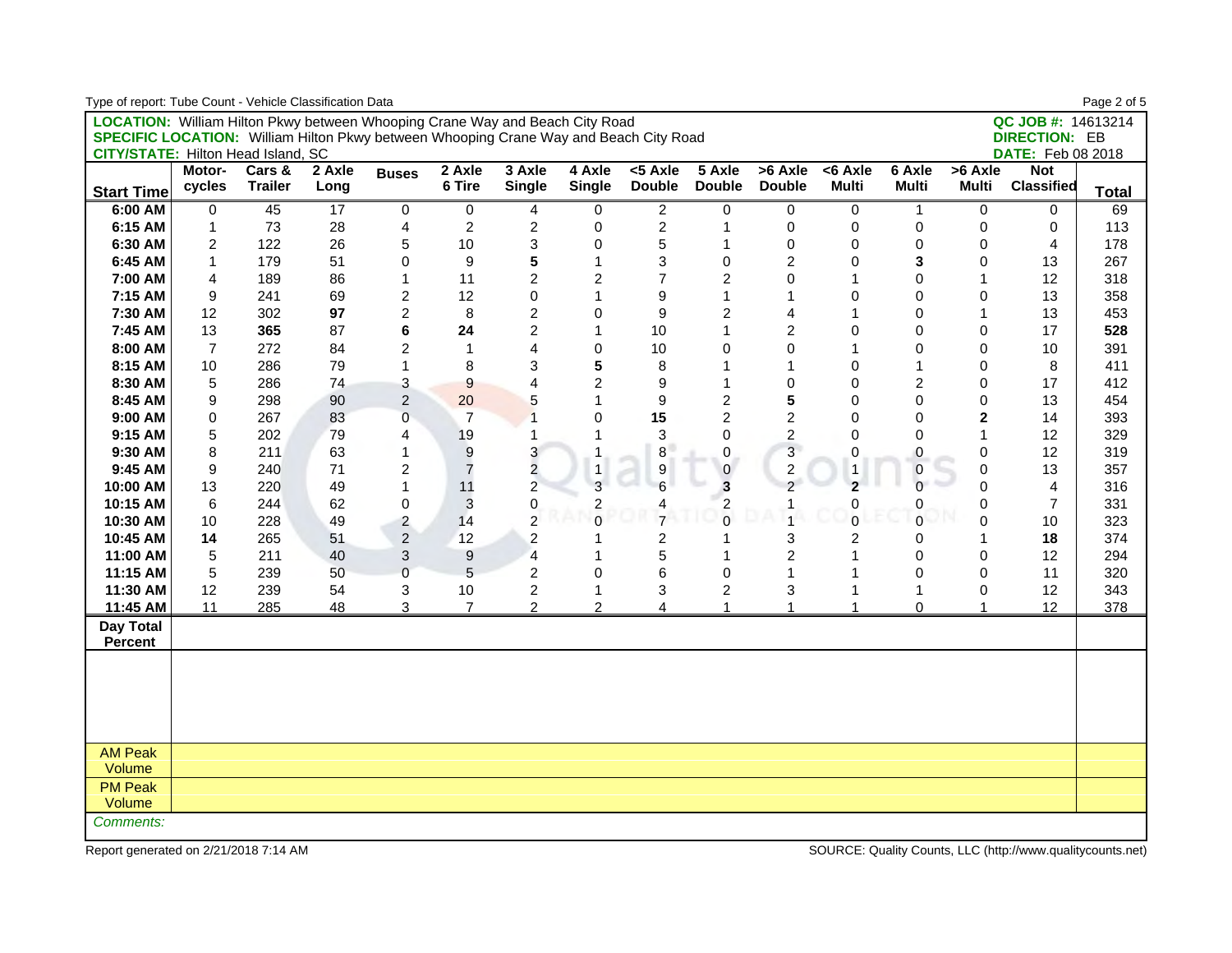| Type of report: Tube Count - Vehicle Classification Data                                     |                |                |        |                |                |                         |                |                |                |                |                |                |                |                          | Page 3 of 5  |
|----------------------------------------------------------------------------------------------|----------------|----------------|--------|----------------|----------------|-------------------------|----------------|----------------|----------------|----------------|----------------|----------------|----------------|--------------------------|--------------|
| <b>LOCATION:</b> William Hilton Pkwy between Whooping Crane Way and Beach City Road          |                |                |        |                |                |                         |                |                |                |                |                |                |                | QC JOB #: 14613214       |              |
| <b>SPECIFIC LOCATION:</b> William Hilton Pkwy between Whooping Crane Way and Beach City Road |                |                |        |                |                |                         |                |                |                |                |                |                |                | <b>DIRECTION: EB</b>     |              |
| <b>CITY/STATE: Hilton Head Island, SC</b>                                                    |                |                |        |                |                |                         |                |                |                |                |                |                |                | <b>DATE:</b> Feb 08 2018 |              |
|                                                                                              | Motor-         | Cars &         | 2 Axle | <b>Buses</b>   | 2 Axle         | 3 Axle                  | 4 Axle         | <5 Axle        | 5 Axle         | >6 Axle        | <6 Axle        | 6 Axle         | >6 Axle        | <b>Not</b>               |              |
| <b>Start Time</b>                                                                            | cycles         | <b>Trailer</b> | Long   |                | 6 Tire         | <b>Single</b>           | <b>Single</b>  | <b>Double</b>  | <b>Double</b>  | <b>Double</b>  | <b>Multi</b>   | <b>Multi</b>   | <b>Multi</b>   | <b>Classified</b>        | <b>Total</b> |
| 12:00 PM                                                                                     | 12             | 295            | 65     | $\mathbf{1}$   | 8              | -1                      | 0              | $\,6$          | 0              | 0              | $\mathbf{2}$   | 1              | 0              | 12                       | 403          |
| 12:15 PM                                                                                     | $\,6\,$        | 294            | 43     | 3              | $\overline{7}$ | $\mathbf{1}$            | 3              | 5              | 0              | 0              | 0              | $\mathbf{1}$   | $\mathbf{1}$   | 11                       | 375          |
| 12:30 PM                                                                                     | 12             | 293            | 60     | $\overline{c}$ | 3              | $\overline{\mathbf{c}}$ |                | 2              | 1              |                | $\Omega$       | $\Omega$       | $\Omega$       | 6                        | 383          |
| 12:45 PM                                                                                     | 11             | 280            | 38     | $\mathbf{1}$   | $\overline{7}$ | 3                       | 1              | $\overline{c}$ | 1              | 5              | $\mathbf 0$    | $\mathbf 0$    | $\Omega$       | 13                       | 362          |
| 1:00 PM                                                                                      | 5              | 242            | 48     | $\mathsf 0$    | 12             | 0                       | $\Omega$       | 9              | 1              |                | $\mathbf 0$    | $\Omega$       | 1              | 12                       | 331          |
| 1:15 PM                                                                                      | 15             | 242            | 51     | 3              | 5              | 1                       | 1              | 8              | $\mathbf{2}$   | 0              | $\Omega$       | $\overline{2}$ | $\Omega$       | 12                       | 342          |
| 1:30 PM                                                                                      | 5              | 302            | 41     | $\overline{2}$ | 4              | $\overline{2}$          | $\overline{2}$ | $\overline{c}$ | 0              | 1              | $\Omega$       | $\Omega$       | $\mathbf 1$    | 10                       | 372          |
| 1:45 PM                                                                                      | 9              | 287            | 54     | $\mathbf{1}$   | $\overline{7}$ | 4                       | $\mathbf{1}$   | 4              | 0              | 0              | $\mathbf 0$    | 1              | 0              | 11                       | 379          |
| 2:00 PM                                                                                      | $\overline{7}$ | 283            | 34     | 3              | 9              | 1                       | 0              | 4              | 0              | 1              | $\mathbf 0$    | 1              | $\mathbf 0$    | 11                       | 354          |
| 2:15 PM                                                                                      | 12             | 302            | 44     | 0              | 6              | 1                       | 0              | 1              | 1              | 0              | 1              | $\mathbf 0$    | $\mathbf 1$    | 13                       | 382          |
| 2:30 PM                                                                                      | 3              | 303            | 48     | 0              | $\overline{7}$ | 3                       | $\mathbf 0$    | 6              | 1              | 1              | 1              | 1              | $\mathbf 0$    | 12                       | 386          |
| 2:45 PM                                                                                      | 6              | 294            | 48     | $\mathbf 2$    | $\overline{7}$ | $\mathbf 0$             | 1              | 3              | 0              | 5              | $\mathbf 0$    | 0              | 0              | 19                       | 385          |
| 3:00 PM                                                                                      | 13             | 308            | 49     | 3              | $\overline{7}$ | $\overline{7}$          | $\overline{c}$ | 5              | $\mathbf 0$    | 1              | 1              | 1              | $\Omega$       | 18                       | 415          |
| 3:15 PM                                                                                      | 0              | 222            | 51     | 1              | $\overline{7}$ | $\overline{c}$          | 3              | 9              | 0              | 3              | $\overline{2}$ | 1              | $\Omega$       | 10                       | 311          |
| 3:30 PM                                                                                      | 5              | 260            | 41     | 0              | 5              | 3                       | 0              | $\overline{c}$ | $\mathbf{1}$   | $\overline{1}$ | $\mathbf{1}$   | $\pmb{0}$      | 0              | 11                       | 330          |
| 3:45 PM                                                                                      | 6              | 302            | 40     | $\mathbf 0$    | $\overline{7}$ | 4                       | $\mathbf{1}$   | $\overline{7}$ |                | 1              | $\pmb{0}$      | $\mathbf{1}$   | $\mathbf{1}$   | 15                       | 386          |
| 4:00 PM                                                                                      | 10             | 310            | 43     | 4              | 3              | $\overline{2}$          |                | $\overline{A}$ |                | $\Omega$       |                |                | $\Omega$       | 18                       | 398          |
| 4:15 PM                                                                                      | 16             | 265            | 54     | 5              | $\overline{c}$ | 1                       | $\overline{c}$ |                |                | 0              |                | 0              | $\Omega$       | 13                       | 365          |
| 4:30 PM                                                                                      | 6              | 278            | 45     | $\mathbf{1}$   | 6              | $\overline{0}$          | $\Omega$       | $\frac{5}{2}$  | $\overline{0}$ | $\overline{0}$ | $\overline{2}$ | $\overline{0}$ | $\Omega$       | 12                       | 352          |
| 4:45 PM                                                                                      | 8              | 282            | 31     | $\pmb{0}$      | 5              | $\overline{c}$          | 0              | 5              | 0              | 1              | $\mathbf 0$    | $\mathbf 0$    | $\Omega$       | 11                       | 345          |
| 5:00 PM                                                                                      | $\overline{7}$ | 276            | 49     | $\pmb{0}$      | 3              | $\overline{2}$          | 1              | 5              | 0              | 2              | $\Omega$       | $\Omega$       | $\overline{0}$ | 6                        | 351          |
| 5:15 PM                                                                                      | 11             | 253            | 35     | $\mathbf 0$    | 4              | 0                       | 1              | 6              | 0              | 1              | $\mathbf 0$    | $\mathbf 0$    | $\overline{0}$ | 9                        | 320          |
| 5:30 PM                                                                                      | 10             | 261            | 38     | $\pmb{0}$      | 1              | 0                       | 0              | 4              | 0              | $\overline{c}$ | $\mathbf 0$    | $\mathbf 0$    | 0              | 6                        | 322          |
| 5:45 PM                                                                                      | $\overline{7}$ | 256            | 48     | $\mathbf{1}$   | 8              | 0                       | 0              | 4              | 0              | 0              | $\mathbf 0$    | $\mathbf 0$    | $\mathbf{2}$   | $\overline{7}$           | 333          |
| Day Total                                                                                    |                |                |        |                |                |                         |                |                |                |                |                |                |                |                          |              |
| <b>Percent</b>                                                                               |                |                |        |                |                |                         |                |                |                |                |                |                |                |                          |              |
|                                                                                              |                |                |        |                |                |                         |                |                |                |                |                |                |                |                          |              |
|                                                                                              |                |                |        |                |                |                         |                |                |                |                |                |                |                |                          |              |
|                                                                                              |                |                |        |                |                |                         |                |                |                |                |                |                |                |                          |              |
|                                                                                              |                |                |        |                |                |                         |                |                |                |                |                |                |                |                          |              |
|                                                                                              |                |                |        |                |                |                         |                |                |                |                |                |                |                |                          |              |
| <b>AM Peak</b>                                                                               |                |                |        |                |                |                         |                |                |                |                |                |                |                |                          |              |
| Volume                                                                                       |                |                |        |                |                |                         |                |                |                |                |                |                |                |                          |              |
| <b>PM Peak</b>                                                                               |                |                |        |                |                |                         |                |                |                |                |                |                |                |                          |              |
| Volume                                                                                       |                |                |        |                |                |                         |                |                |                |                |                |                |                |                          |              |
| <i><b>Comments:</b></i>                                                                      |                |                |        |                |                |                         |                |                |                |                |                |                |                |                          |              |
|                                                                                              |                |                |        |                |                |                         |                |                |                |                |                |                |                |                          |              |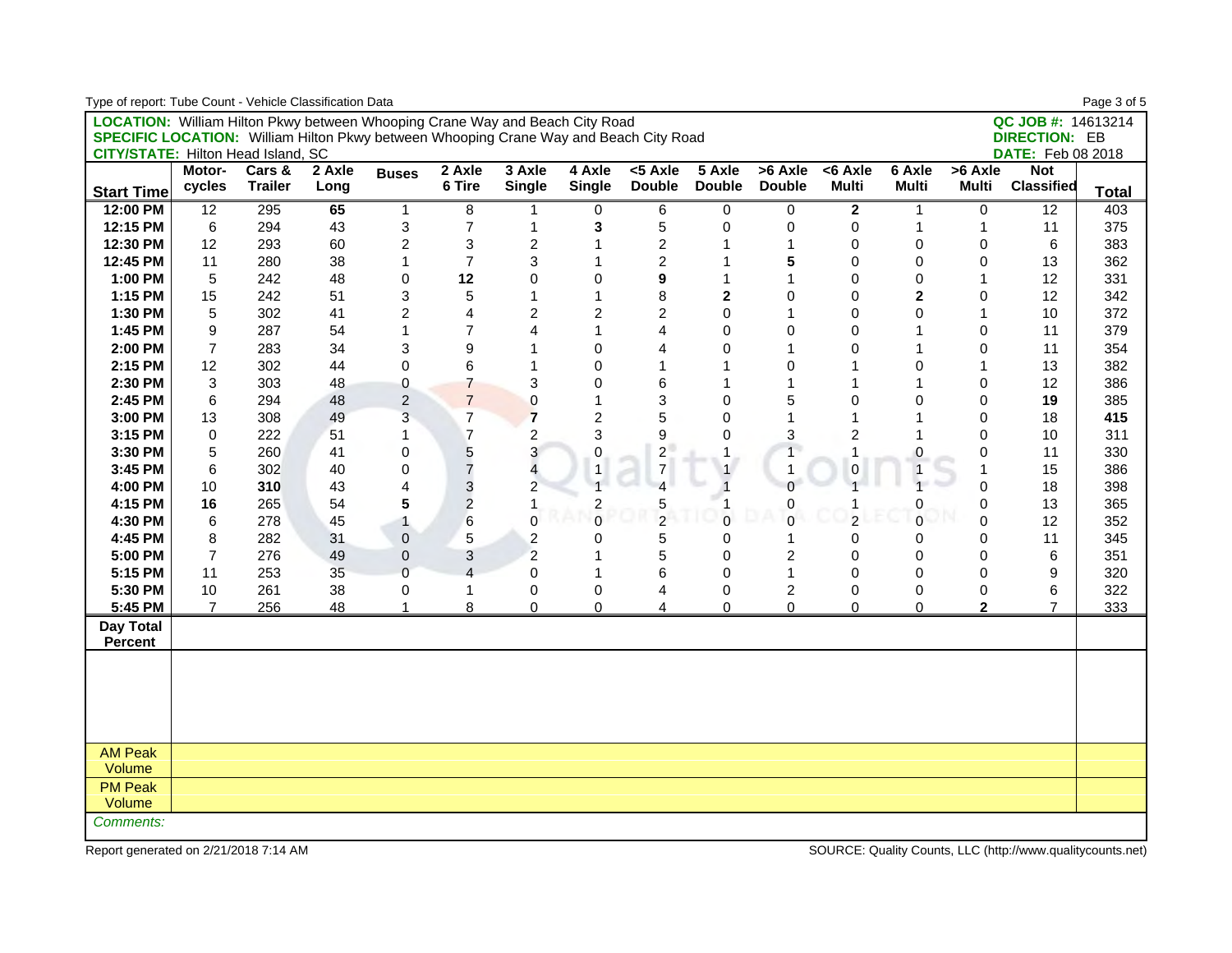| Type of report: Tube Count - Vehicle Classification Data                                     |                |                |                |                 |                |                |                |                |                |                |                |                |                |                          | Page 4 of 5  |
|----------------------------------------------------------------------------------------------|----------------|----------------|----------------|-----------------|----------------|----------------|----------------|----------------|----------------|----------------|----------------|----------------|----------------|--------------------------|--------------|
| LOCATION: William Hilton Pkwy between Whooping Crane Way and Beach City Road                 |                |                |                |                 |                |                |                |                |                |                |                |                |                | QC JOB #: 14613214       |              |
| <b>SPECIFIC LOCATION:</b> William Hilton Pkwy between Whooping Crane Way and Beach City Road |                |                |                |                 |                |                |                |                |                |                |                |                |                | <b>DIRECTION: EB</b>     |              |
| <b>CITY/STATE: Hilton Head Island, SC</b>                                                    |                |                |                |                 |                |                |                |                |                |                |                |                |                | <b>DATE:</b> Feb 08 2018 |              |
|                                                                                              | Motor-         | Cars &         | 2 Axle         | <b>Buses</b>    | 2 Axle         | 3 Axle         | 4 Axle         | <5 Axle        | 5 Axle         | $>6$ Axle      | $< 6$ Axle     | 6 Axle         | >6 Axle        | <b>Not</b>               |              |
| <b>Start Time</b>                                                                            | cycles         | <b>Trailer</b> | Long           |                 | 6 Tire         | <b>Single</b>  | <b>Single</b>  | <b>Double</b>  | <b>Double</b>  | <b>Double</b>  | <b>Multi</b>   | <b>Multi</b>   | <b>Multi</b>   | <b>Classified</b>        | <b>Total</b> |
| 6:00 PM                                                                                      | $\overline{7}$ | 246            | 42             | 1               | 3              | 1              | 0              | 4              | 0              | 1              | 0              | 0              | 0              | 5                        | 310          |
| 6:15 PM                                                                                      | 12             | 264            | 42             | 0               | 5              | 1              | 0              | 3              | 0              | $\mathbf{1}$   | 0              | 0              | 0              | 6                        | 334          |
| 6:30 PM                                                                                      | 13             | 231            | 38             | 0               | 4              | $\mathbf 0$    | $\mathbf 0$    | 3              |                | $\mathbf 0$    | $\mathbf 0$    |                | $\Omega$       | 4                        | 295          |
| 6:45 PM                                                                                      | 0              | 229            | 36             |                 | $\overline{7}$ | 1              | $\mathbf 0$    | $\overline{c}$ |                | $\mathbf 0$    | $\mathbf 0$    | $\Omega$       |                | $\overline{\mathbf{c}}$  | 280          |
| 7:00 PM                                                                                      | 0              | 175            | 26             | 0               | $\mathbf{1}$   | 1              | 0              | $\mathbf 0$    | $\mathbf 0$    | 1              | $\mathbf 0$    | $\mathbf 0$    | $\Omega$       | $\mathbf{1}$             | 205          |
| 7:15 PM                                                                                      | 6              | 161            | 32             | 0               | $\overline{c}$ | $\mathbf 0$    | $\mathbf 0$    | 0              | 1              | $\overline{c}$ | $\mathbf 0$    | $\mathbf 0$    | $\mathbf 0$    | 3                        | 207          |
| 7:30 PM                                                                                      | $\overline{2}$ | 138            | 32             | $\mathbf 0$     | $\overline{2}$ | $\Omega$       | 0              | 1              | $\Omega$       | 1              | $\mathbf{0}$   | $\mathbf{0}$   | $\Omega$       | 3                        | 179          |
| 7:45 PM                                                                                      | $\Omega$       | 120            | 27             | $\Omega$        | $\overline{4}$ | $\Omega$       | $\Omega$       | $\Omega$       | $\Omega$       | $\Omega$       | $\Omega$       | $\Omega$       |                | 0                        | 152          |
| 8:00 PM                                                                                      | 1              | 115            | 23             | $\mathbf 0$     | $\overline{2}$ | 0              | 0              | $\Omega$       | $\Omega$       | $\mathbf 0$    | $\Omega$       | $\Omega$       | $\Omega$       | $\mathbf{1}$             | 142          |
| 8:15 PM                                                                                      | $\Omega$       | 113            | 18             | 1               | 5              | $\Omega$       | $\Omega$       | $\Omega$       | $\Omega$       | $\mathbf 0$    | $\Omega$       | $\Omega$       | $\Omega$       | 2                        | 139          |
| 8:30 PM                                                                                      | $\Omega$       | 108            | 17             | 0               | $\mathbf 1$    | $\Omega$       | $\mathbf 1$    | $\Omega$       | $\Omega$       | $\Omega$       | $\Omega$       | $\Omega$       | $\Omega$       | 2                        | 129          |
| 8:45 PM                                                                                      | $\Omega$       | 75             | 15             | $\overline{0}$  | $\overline{2}$ | $\mathbf{0}$   | $\Omega$       | $\Omega$       | $\Omega$       | $\Omega$       | $\Omega$       | $\Omega$       | $\Omega$       | 0                        | 92           |
| 9:00 PM                                                                                      | 0              | 86             | 11             | $\mathbf 0$     | $\overline{a}$ | $\overline{0}$ | 0              |                | $\Omega$       | $\Omega$       | 0              | 0              | $\Omega$       | 0                        | 100          |
| 9:15 PM                                                                                      | 3              | 66             | 14             | 0               | 1              | 0              | $\mathbf 0$    | 1              | $\mathbf 0$    | $\mathbf 0$    |                | 0              | $\Omega$       | $\overline{c}$           | 88           |
| 9:30 PM                                                                                      | 0              | 74             | 12             | 0               | $\overline{0}$ | 0              | 0              | $\mathbf 0$    | 0              | $\mathbf 0$    | 0              | 0              | $\Omega$       | $\mathbf{1}$             | 87           |
| 9:45 PM                                                                                      | $\Omega$       | 65             | 16             | 0               | $\overline{0}$ | $\overline{0}$ | $\mathsf 0$    | $\overline{0}$ |                | $\mathbf 0$    | 0              | $\mathbf 0$    | $\mathbf 0$    | 0                        | 82           |
| 10:00 PM                                                                                     | $\Omega$       | 60             | $\overline{7}$ | 0               | $\mathbf 0$    | $\overline{0}$ | $\overline{0}$ | $\sqrt{ }$     | $\overline{0}$ | $\overline{0}$ | $\Omega$       | $\Omega$       | $\Omega$       | $\mathbf{1}$             | 68           |
| 10:15 PM                                                                                     | $\Omega$       | 35             | 10             | 0               | $\overline{2}$ | 0              | 0              |                | 0              | $\mathbf 0$    | 0              | 0              | 0              | $\overline{c}$           | 50           |
| 10:30 PM                                                                                     | 0              | 51             | 6              | 0               | 3              | 0              | $\overline{0}$ | $\overline{0}$ | $\overline{0}$ | $\mathbf 0$    | $\mathbf 0$    | $\overline{0}$ | $\overline{0}$ | $\mathbf{1}$             | 61           |
| 10:45 PM                                                                                     | $\Omega$       | 32             | $\overline{4}$ | $\mathbf 0$     | $\mathbf{1}$   | 0              | 0              | 0              | 0              | 0              | 0              | $\mathbf 0$    | 0              | 0                        | 37           |
| 11:00 PM                                                                                     | $\Omega$       | 22             | 6              | $\mathbf 0$     | 0              | $\overline{0}$ | $\Omega$       | $\Omega$       | $\mathbf 0$    | $\Omega$       | $\Omega$       | $\Omega$       | 0              | 0                        | 28           |
| 11:15 PM                                                                                     | 1              | 32             | $\overline{4}$ | $\overline{0}$  | $\Omega$       | $\Omega$       | $\Omega$       | $\Omega$       | $\Omega$       | $\Omega$       | $\Omega$       | 0              | $\Omega$       | $\Omega$                 | 37           |
| 11:30 PM                                                                                     | $\Omega$       | 27             | 5              | $\mathbf{0}$    | $\Omega$       | $\Omega$       | $\Omega$       | $\Omega$       | $\Omega$       | $\Omega$       | $\mathbf 0$    | $\Omega$       | $\Omega$       | $\mathbf{1}$             | 33           |
| 11:45 PM                                                                                     | 0              | 20             | 3              | 0               | 1              | $\overline{0}$ | 0              | $\Omega$       | $\mathbf 0$    | $\Omega$       | $\mathbf 0$    | $\Omega$       | $\Omega$       | 0                        | 24           |
| Day Total                                                                                    | 418            | 15032          | 3083           | 90              | 419            | 107            | 48             | 286            | 47             | 71             | 25             | 22             | 16             | 574                      | 20238        |
| <b>Percent</b>                                                                               | 2.1%           | 74.3%          | 15.2%          | 0.4%            | 2.1%           | 0.5%           | 0.2%           | 1.4%           | 0.2%           | 0.4%           | 0.1%           | 0.1%           | 0.1%           | 2.8%                     |              |
| <b>ADT</b><br>20238                                                                          |                |                |                |                 |                |                |                |                |                |                |                |                |                |                          |              |
| <b>AM Peak</b>                                                                               | 10:45 AM       | 7:45 AM        | 7:30 AM        | 7:45 AM         | 7:45 AM        | 6:45 AM        | 8:15 AM        | 9:00 AM        | 10:00 AM       | 8:45 AM        | 10:00 AM       | 6:45 AM        | 9:00 AM        | 10:45 AM                 | 7:45 AM      |
| Volume                                                                                       | 14             | 365            | 97             | $6\phantom{1}6$ | 24             | 5              | 5              | 15             | 3              | 5              | $\overline{2}$ | 3              | $\overline{2}$ | 18                       | 528          |
| <b>PM Peak</b>                                                                               | 4:15 PM        | 4:00 PM        | 12:00 PM       | 4:15 PM         | 1:00 PM        | 3:00 PM        | 12:15 PM       | 1:00 PM        | 1:15 PM        | 12:45 PM       | 12:00 PM       | 1:15 PM        | 5:45 PM        | 2:45 PM                  | 3:00 PM      |
| Volume                                                                                       | 16             | 310            | 65             | 5               | 12             | $\overline{7}$ | 3              | 9              | $\overline{2}$ | 5              | $\overline{2}$ | $\overline{2}$ | $\overline{2}$ | 19                       | 415          |
| Comments:                                                                                    |                |                |                |                 |                |                |                |                |                |                |                |                |                |                          |              |
|                                                                                              |                |                |                |                 |                |                |                |                |                |                |                |                |                |                          |              |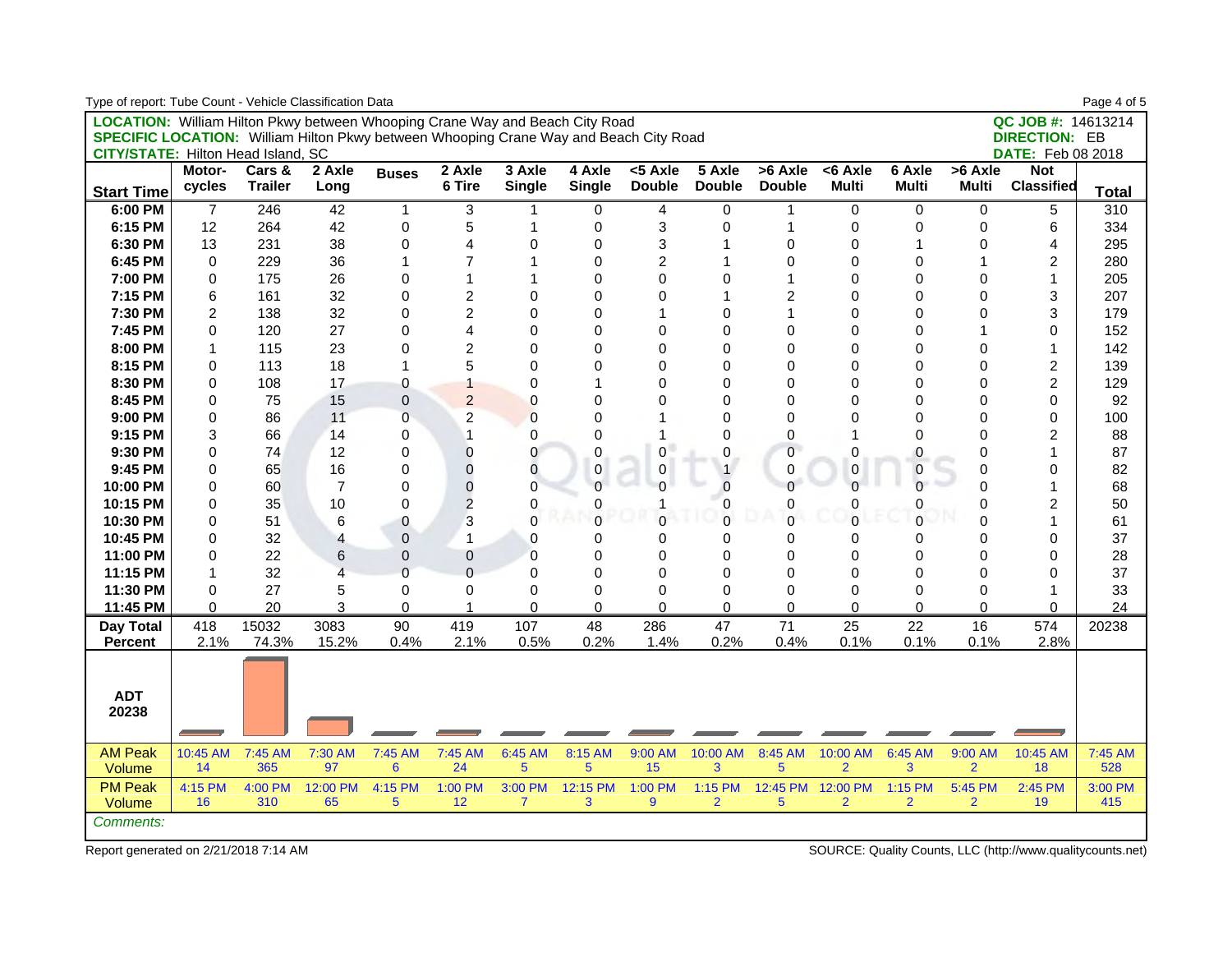

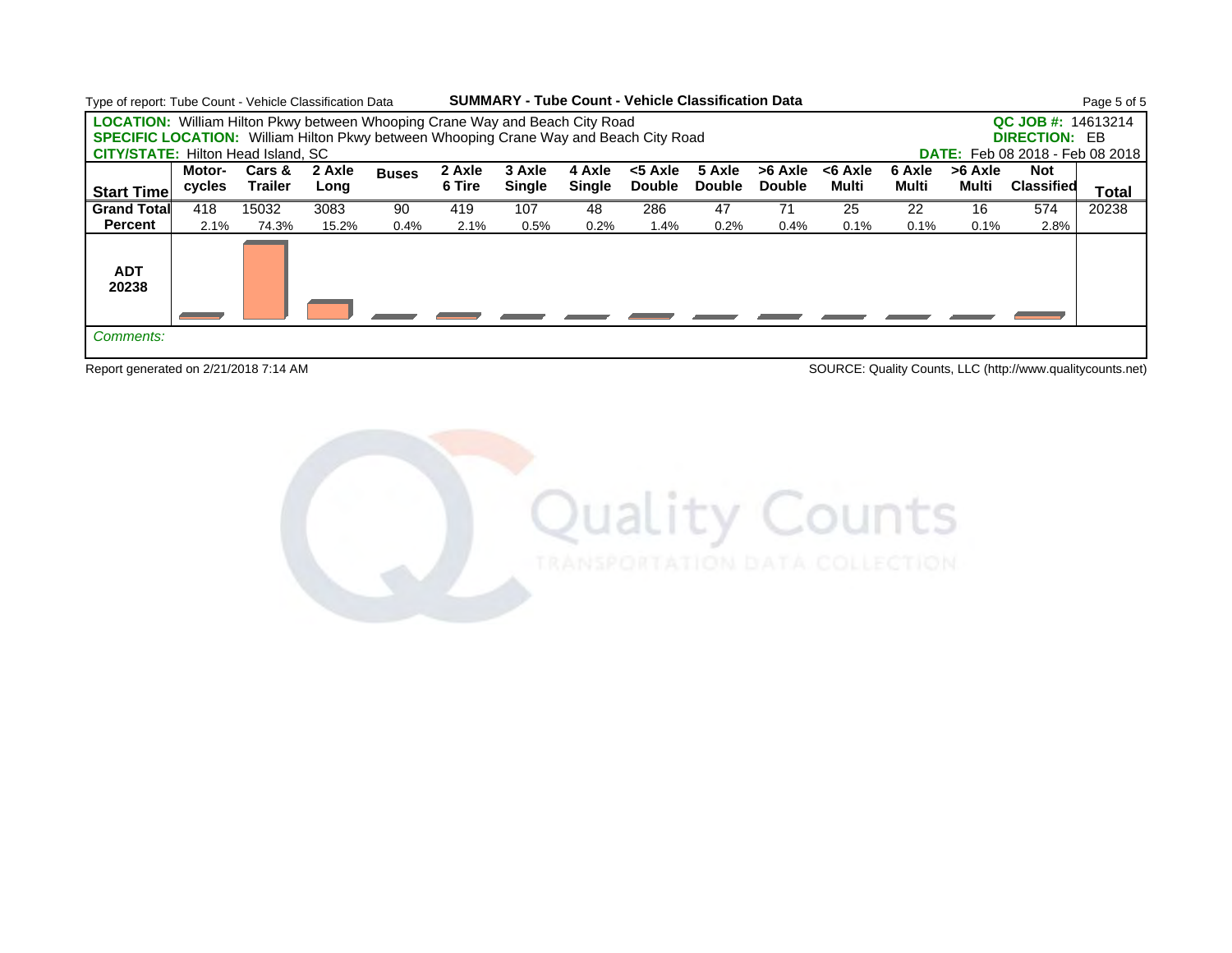| Type of report: Tube Count - Volume Data  |     |            |     |                  |     |                                                                                              |            |     |                                              | Page 1 of 4                                                    |
|-------------------------------------------|-----|------------|-----|------------------|-----|----------------------------------------------------------------------------------------------|------------|-----|----------------------------------------------|----------------------------------------------------------------|
|                                           |     |            |     |                  |     | <b>LOCATION:</b> William Hilton Pkwy between Whooping Crane Way and Beach City Road          |            |     |                                              | QC JOB #: 14613214                                             |
|                                           |     |            |     |                  |     | <b>SPECIFIC LOCATION:</b> William Hilton Pkwy between Whooping Crane Way and Beach City Road |            |     |                                              | <b>DIRECTION: EB</b>                                           |
| <b>CITY/STATE: Hilton Head Island, SC</b> |     |            |     |                  |     |                                                                                              |            |     |                                              | DATE: Feb 08 2018 - Feb 08 2018<br><b>Average Week Profile</b> |
| <b>Start Time</b>                         | Mon | <b>Tue</b> | Wed | Thu<br>08-Feb-18 | Fri | Average Weekday<br><b>Hourly Traffic</b>                                                     | <b>Sat</b> | Sun | <b>Average Week</b><br><b>Hourly Traffic</b> |                                                                |
| 12:00 AM                                  |     |            |     | 8                |     | 8                                                                                            |            |     | 8                                            | U                                                              |
| 12:15 AM                                  |     |            |     | 6                |     | 6                                                                                            |            |     | $\,6\,$                                      | D                                                              |
| 12:30 AM                                  |     |            |     | 16               |     | 16                                                                                           |            |     | 16                                           | U                                                              |
| 12:45 AM                                  |     |            |     | 11               |     | 11                                                                                           |            |     | 11                                           |                                                                |
| 1:00 AM                                   |     |            |     | $\overline{c}$   |     | $\overline{\mathbf{c}}$                                                                      |            |     | $\boldsymbol{2}$                             |                                                                |
| 1:15 AM                                   |     |            |     | 9                |     | 9                                                                                            |            |     | $\boldsymbol{9}$                             |                                                                |
| 1:30 AM                                   |     |            |     | 11               |     | 11                                                                                           |            |     | 11                                           |                                                                |
| 1:45 AM                                   |     |            |     | 4                |     | 4                                                                                            |            |     | 4                                            |                                                                |
| 2:00 AM                                   |     |            |     | 5                |     | 5                                                                                            |            |     | 5                                            |                                                                |
| 2:15 AM                                   |     |            |     | 3                |     | 3                                                                                            |            |     | 3                                            |                                                                |
| 2:30 AM                                   |     |            |     | 8                |     | 8                                                                                            |            |     | 8                                            |                                                                |
| 2:45 AM                                   |     |            |     | $\mathbf{3}$     |     | 3                                                                                            |            |     | 3                                            |                                                                |
| 3:00 AM                                   |     |            |     | $\overline{4}$   |     | 4                                                                                            |            |     | 4                                            |                                                                |
| 3:15 AM                                   |     |            |     | $\,6$            |     | $\,6$                                                                                        |            |     | 6                                            |                                                                |
| 3:30 AM                                   |     |            |     | 9                |     | $\overline{9}$                                                                               |            |     | 9                                            |                                                                |
| 3:45 AM                                   |     |            |     | 14               |     | 14                                                                                           |            |     | 14                                           | 0                                                              |
| 4:00 AM                                   |     |            |     | 11               |     | 11                                                                                           |            |     | 11                                           | Q                                                              |
| 4:15 AM                                   |     |            |     | 11               |     | 11                                                                                           |            |     | 11                                           | l                                                              |
| 4:30 AM                                   |     |            |     | 17               |     | 17                                                                                           |            |     | 17                                           | $\Box$                                                         |
| 4:45 AM                                   |     |            |     | 27               |     | 27                                                                                           |            |     | 27                                           | Q                                                              |
| 5:00 AM                                   |     |            |     | 26               |     | 26                                                                                           |            |     | 26                                           | $\Box$                                                         |
| 5:15 AM                                   |     |            |     | 36               |     | 36                                                                                           |            |     | 36                                           | $\Box$                                                         |
| 5:30 AM                                   |     |            |     | 48               |     | 48                                                                                           |            |     | 48                                           | $\Box$                                                         |
| 5:45 AM                                   |     |            |     | 73               |     | 73                                                                                           |            |     | 73                                           |                                                                |
| <b>Day Total</b>                          |     |            |     |                  |     |                                                                                              |            |     |                                              |                                                                |
| % Weekday                                 |     |            |     |                  |     |                                                                                              |            |     |                                              |                                                                |
| Average                                   |     |            |     |                  |     |                                                                                              |            |     |                                              |                                                                |
| % Week                                    |     |            |     |                  |     |                                                                                              |            |     |                                              |                                                                |
| Average                                   |     |            |     |                  |     |                                                                                              |            |     |                                              |                                                                |
| <b>AM Peak</b>                            |     |            |     |                  |     |                                                                                              |            |     |                                              |                                                                |
| Volume                                    |     |            |     |                  |     |                                                                                              |            |     |                                              |                                                                |
| <b>PM Peak</b>                            |     |            |     |                  |     |                                                                                              |            |     |                                              |                                                                |
| Volume                                    |     |            |     |                  |     |                                                                                              |            |     |                                              |                                                                |
| Comments:                                 |     |            |     |                  |     |                                                                                              |            |     |                                              |                                                                |
|                                           |     |            |     |                  |     |                                                                                              |            |     |                                              |                                                                |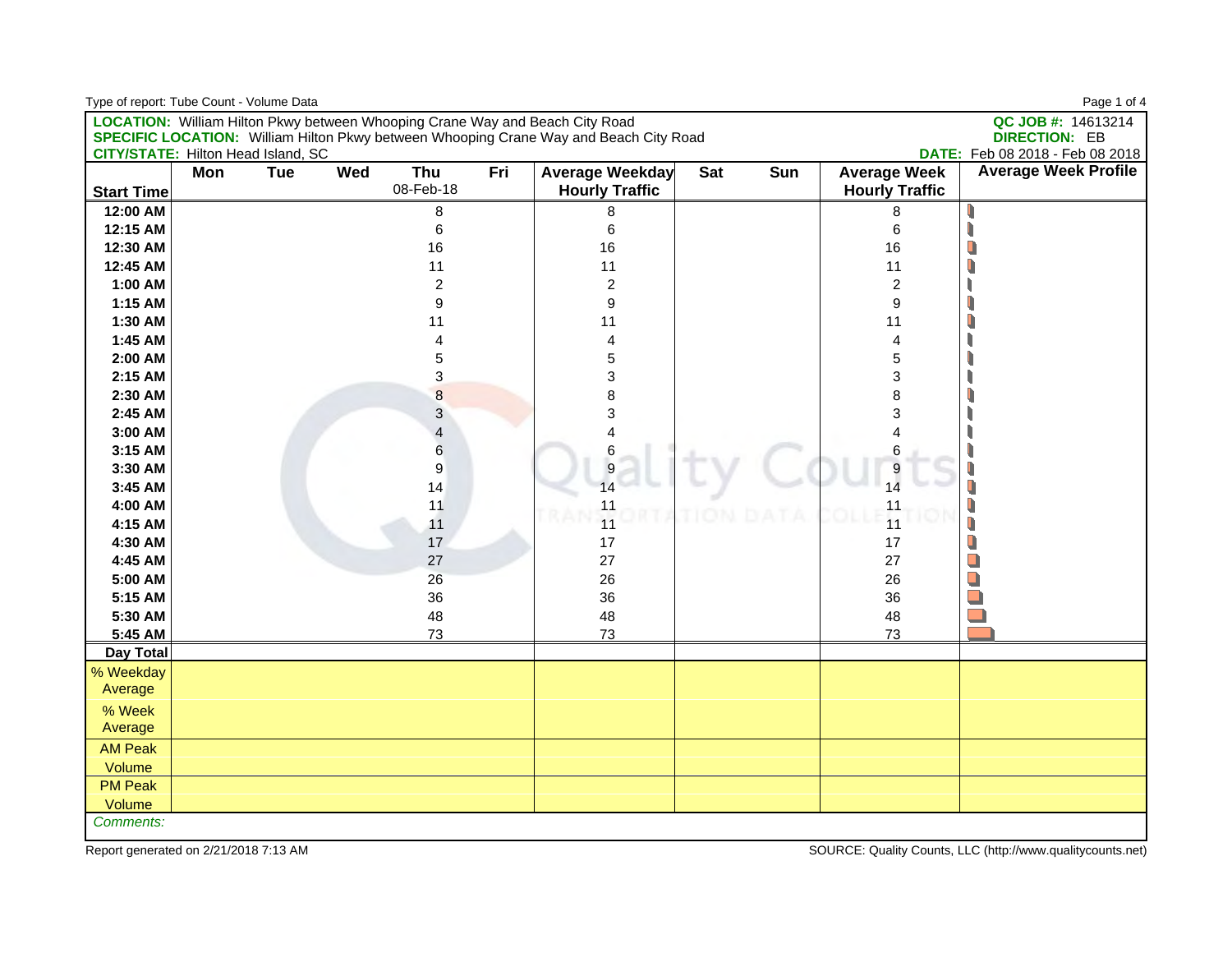| Type of report: Tube Count - Volume Data  |     |     |     |                  |     |                                                                                              |     |     |                                              | Page 2 of 4                     |
|-------------------------------------------|-----|-----|-----|------------------|-----|----------------------------------------------------------------------------------------------|-----|-----|----------------------------------------------|---------------------------------|
|                                           |     |     |     |                  |     | <b>LOCATION:</b> William Hilton Pkwy between Whooping Crane Way and Beach City Road          |     |     |                                              | QC JOB #: 14613214              |
|                                           |     |     |     |                  |     | <b>SPECIFIC LOCATION:</b> William Hilton Pkwy between Whooping Crane Way and Beach City Road |     |     |                                              | <b>DIRECTION: EB</b>            |
| <b>CITY/STATE: Hilton Head Island, SC</b> |     |     |     |                  |     |                                                                                              |     |     |                                              | DATE: Feb 08 2018 - Feb 08 2018 |
| <b>Start Time</b>                         | Mon | Tue | Wed | Thu<br>08-Feb-18 | Fri | Average Weekday<br><b>Hourly Traffic</b>                                                     | Sat | Sun | <b>Average Week</b><br><b>Hourly Traffic</b> | <b>Average Week Profile</b>     |
| 6:00 AM                                   |     |     |     | 69               |     | 69                                                                                           |     |     | 69                                           |                                 |
| 6:15 AM                                   |     |     |     | 113              |     | 113                                                                                          |     |     | 113                                          |                                 |
| 6:30 AM                                   |     |     |     | 178              |     | 178                                                                                          |     |     | 178                                          |                                 |
| 6:45 AM                                   |     |     |     | 267              |     | 267                                                                                          |     |     | 267                                          |                                 |
| 7:00 AM                                   |     |     |     | 318              |     | 318                                                                                          |     |     | 318                                          |                                 |
| 7:15 AM                                   |     |     |     | 358              |     | 358                                                                                          |     |     | 358                                          |                                 |
| 7:30 AM                                   |     |     |     | 453              |     | 453                                                                                          |     |     | 453                                          |                                 |
| 7:45 AM                                   |     |     |     | 528              |     | 528                                                                                          |     |     | 528                                          |                                 |
| 8:00 AM                                   |     |     |     | 391              |     | 391                                                                                          |     |     | 391                                          |                                 |
| 8:15 AM                                   |     |     |     | 411              |     | 411                                                                                          |     |     | 411                                          |                                 |
| 8:30 AM                                   |     |     |     | 412              |     | 412                                                                                          |     |     | 412                                          |                                 |
| 8:45 AM                                   |     |     |     | 454              |     | 454                                                                                          |     |     | 454                                          |                                 |
| 9:00 AM                                   |     |     |     | 393              |     | 393                                                                                          |     |     | 393                                          |                                 |
| 9:15 AM                                   |     |     |     | 329              |     | 329                                                                                          |     |     | 329                                          |                                 |
| 9:30 AM                                   |     |     |     | 319              |     | 319                                                                                          |     |     | 319                                          |                                 |
| 9:45 AM                                   |     |     |     | 357              |     | 357                                                                                          |     |     | 357                                          |                                 |
| 10:00 AM                                  |     |     |     | 316              |     | 316                                                                                          |     |     | 316                                          |                                 |
| 10:15 AM                                  |     |     |     | 331              |     | 331                                                                                          |     |     | 331                                          |                                 |
| 10:30 AM                                  |     |     |     | 323              |     | 323                                                                                          |     |     | 323                                          |                                 |
| 10:45 AM                                  |     |     |     | 374              |     | 374                                                                                          |     |     | 374                                          |                                 |
| 11:00 AM                                  |     |     |     | 294              |     | 294                                                                                          |     |     | 294                                          |                                 |
| 11:15 AM                                  |     |     |     | 320              |     | 320                                                                                          |     |     | 320                                          |                                 |
| 11:30 AM                                  |     |     |     | 343              |     | 343                                                                                          |     |     | 343                                          |                                 |
| 11:45 AM                                  |     |     |     | 378              |     | 378                                                                                          |     |     | 378                                          |                                 |
| <b>Day Total</b>                          |     |     |     |                  |     |                                                                                              |     |     |                                              |                                 |
| % Weekday                                 |     |     |     |                  |     |                                                                                              |     |     |                                              |                                 |
| Average                                   |     |     |     |                  |     |                                                                                              |     |     |                                              |                                 |
| % Week                                    |     |     |     |                  |     |                                                                                              |     |     |                                              |                                 |
| Average                                   |     |     |     |                  |     |                                                                                              |     |     |                                              |                                 |
| <b>AM Peak</b>                            |     |     |     |                  |     |                                                                                              |     |     |                                              |                                 |
| Volume                                    |     |     |     |                  |     |                                                                                              |     |     |                                              |                                 |
| <b>PM Peak</b>                            |     |     |     |                  |     |                                                                                              |     |     |                                              |                                 |
| Volume                                    |     |     |     |                  |     |                                                                                              |     |     |                                              |                                 |
| Comments:                                 |     |     |     |                  |     |                                                                                              |     |     |                                              |                                 |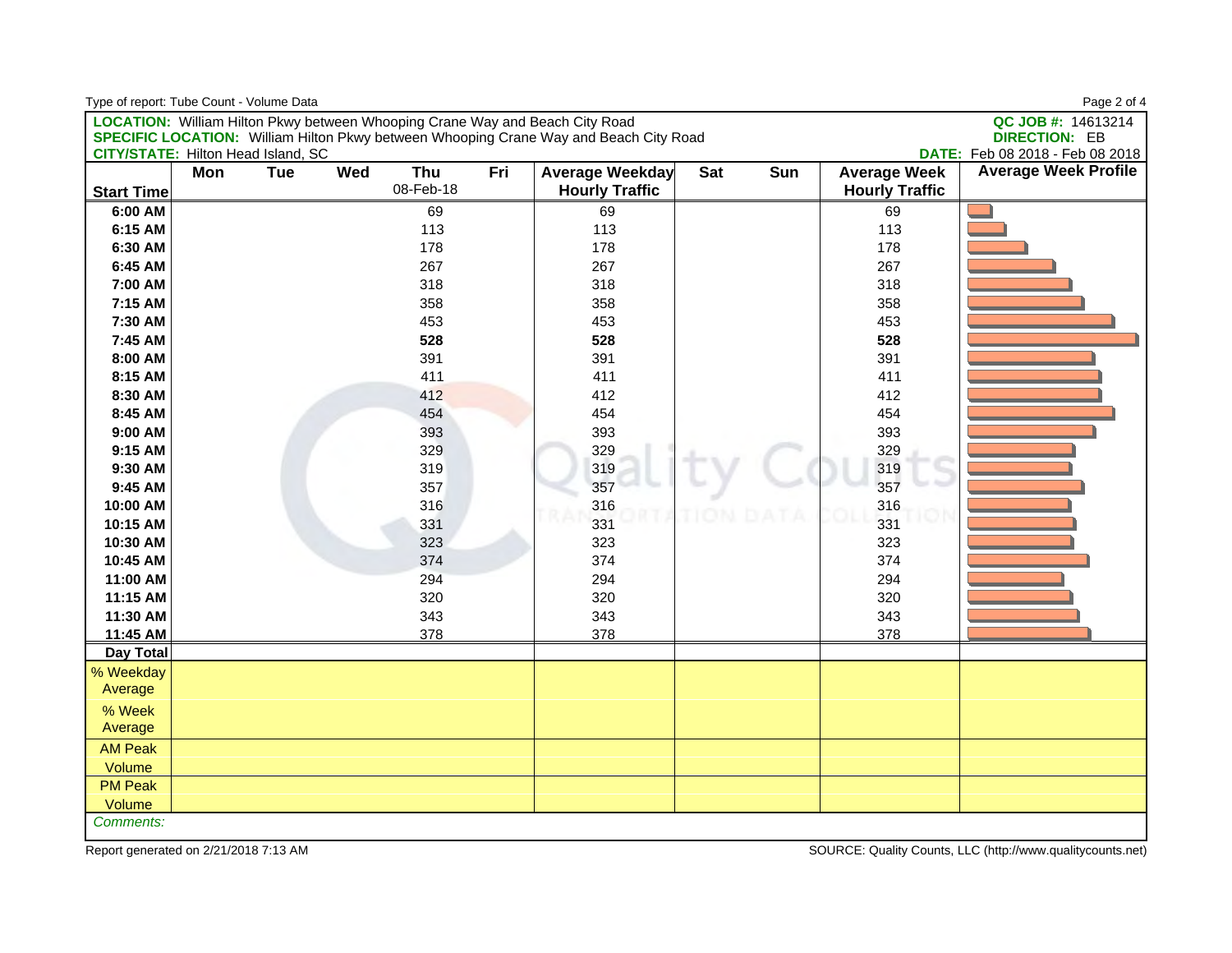| Type of report: Tube Count - Volume Data  |     |            |     |           |     |                                                                                              |            |     |                       | Page 3 of 4                     |
|-------------------------------------------|-----|------------|-----|-----------|-----|----------------------------------------------------------------------------------------------|------------|-----|-----------------------|---------------------------------|
|                                           |     |            |     |           |     | <b>LOCATION:</b> William Hilton Pkwy between Whooping Crane Way and Beach City Road          |            |     |                       | QC JOB #: 14613214              |
|                                           |     |            |     |           |     | <b>SPECIFIC LOCATION:</b> William Hilton Pkwy between Whooping Crane Way and Beach City Road |            |     |                       | <b>DIRECTION: EB</b>            |
| <b>CITY/STATE: Hilton Head Island, SC</b> |     |            |     |           |     |                                                                                              |            |     |                       | DATE: Feb 08 2018 - Feb 08 2018 |
|                                           | Mon | <b>Tue</b> | Wed | Thu       | Fri | Average Weekday                                                                              | <b>Sat</b> | Sun | <b>Average Week</b>   | <b>Average Week Profile</b>     |
| <b>Start Time</b>                         |     |            |     | 08-Feb-18 |     | <b>Hourly Traffic</b>                                                                        |            |     | <b>Hourly Traffic</b> |                                 |
| 12:00 PM                                  |     |            |     | 403       |     | 403                                                                                          |            |     | 403                   |                                 |
| 12:15 PM                                  |     |            |     | 375       |     | 375                                                                                          |            |     | 375                   |                                 |
| 12:30 PM                                  |     |            |     | 383       |     | 383                                                                                          |            |     | 383                   |                                 |
| 12:45 PM                                  |     |            |     | 362       |     | 362                                                                                          |            |     | 362                   |                                 |
| 1:00 PM                                   |     |            |     | 331       |     | 331                                                                                          |            |     | 331                   |                                 |
| 1:15 PM                                   |     |            |     | 342       |     | 342                                                                                          |            |     | 342                   |                                 |
| 1:30 PM                                   |     |            |     | 372       |     | 372                                                                                          |            |     | 372                   |                                 |
| 1:45 PM                                   |     |            |     | 379       |     | 379                                                                                          |            |     | 379                   |                                 |
| 2:00 PM                                   |     |            |     | 354       |     | 354                                                                                          |            |     | 354                   |                                 |
| 2:15 PM                                   |     |            |     | 382       |     | 382                                                                                          |            |     | 382                   |                                 |
| 2:30 PM                                   |     |            |     | 386       |     | 386                                                                                          |            |     | 386                   |                                 |
| 2:45 PM                                   |     |            |     | 385       |     | 385                                                                                          |            |     | 385                   |                                 |
| 3:00 PM                                   |     |            |     | 415       |     | 415                                                                                          |            |     | 415                   |                                 |
| 3:15 PM                                   |     |            |     | 311       |     | 311                                                                                          |            |     | 311                   |                                 |
| 3:30 PM                                   |     |            |     | 330       |     | 330                                                                                          |            |     | 330                   |                                 |
| 3:45 PM                                   |     |            |     | 386       |     | 386                                                                                          |            |     | 386                   |                                 |
| 4:00 PM                                   |     |            |     | 398       |     | 398                                                                                          |            |     | 398                   |                                 |
| 4:15 PM                                   |     |            |     | 365       |     | 365                                                                                          |            |     | 365                   |                                 |
| 4:30 PM                                   |     |            |     | 352       |     | 352                                                                                          |            |     | 352                   |                                 |
| 4:45 PM                                   |     |            |     | 345       |     | 345                                                                                          |            |     | 345                   |                                 |
| 5:00 PM                                   |     |            |     | 351       |     | 351                                                                                          |            |     | 351                   |                                 |
| 5:15 PM                                   |     |            |     | 320       |     | 320                                                                                          |            |     | 320                   |                                 |
| 5:30 PM                                   |     |            |     | 322       |     | 322                                                                                          |            |     | 322                   |                                 |
| 5:45 PM                                   |     |            |     | 333       |     | 333                                                                                          |            |     | 333                   |                                 |
| Day Total                                 |     |            |     |           |     |                                                                                              |            |     |                       |                                 |
| % Weekday                                 |     |            |     |           |     |                                                                                              |            |     |                       |                                 |
| Average                                   |     |            |     |           |     |                                                                                              |            |     |                       |                                 |
| % Week                                    |     |            |     |           |     |                                                                                              |            |     |                       |                                 |
| Average                                   |     |            |     |           |     |                                                                                              |            |     |                       |                                 |
| <b>AM Peak</b>                            |     |            |     |           |     |                                                                                              |            |     |                       |                                 |
| Volume                                    |     |            |     |           |     |                                                                                              |            |     |                       |                                 |
| <b>PM Peak</b>                            |     |            |     |           |     |                                                                                              |            |     |                       |                                 |
| Volume                                    |     |            |     |           |     |                                                                                              |            |     |                       |                                 |
| Comments:                                 |     |            |     |           |     |                                                                                              |            |     |                       |                                 |
|                                           |     |            |     |           |     |                                                                                              |            |     |                       |                                 |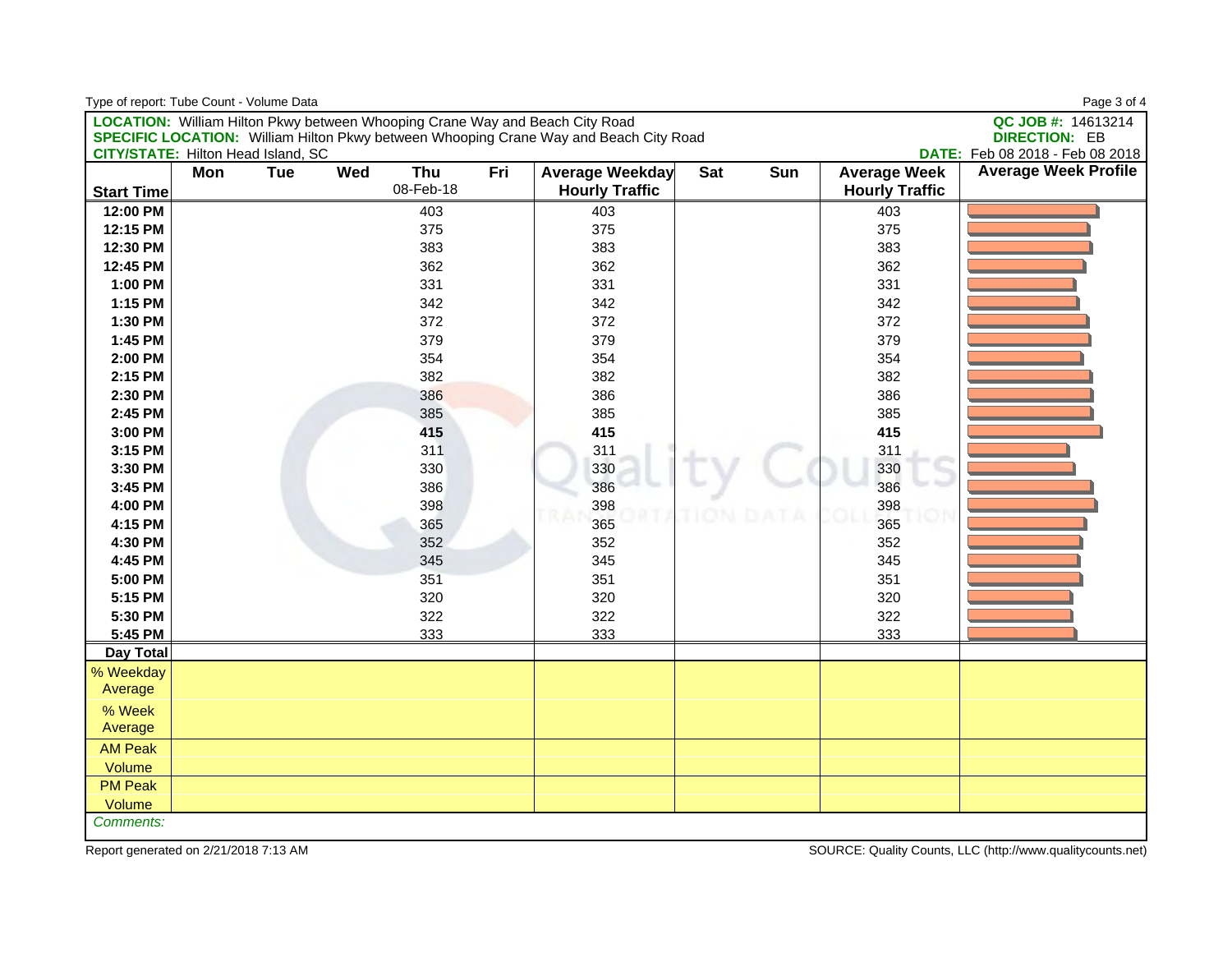| Type of report: Tube Count - Volume Data  |     |            |     |                  |     |                                                                                              |            |     |                                              | Page 4 of 4                     |
|-------------------------------------------|-----|------------|-----|------------------|-----|----------------------------------------------------------------------------------------------|------------|-----|----------------------------------------------|---------------------------------|
|                                           |     |            |     |                  |     | LOCATION: William Hilton Pkwy between Whooping Crane Way and Beach City Road                 |            |     |                                              | QC JOB #: 14613214              |
|                                           |     |            |     |                  |     | <b>SPECIFIC LOCATION:</b> William Hilton Pkwy between Whooping Crane Way and Beach City Road |            |     |                                              | <b>DIRECTION: EB</b>            |
| <b>CITY/STATE: Hilton Head Island, SC</b> |     |            |     |                  |     |                                                                                              |            |     |                                              | DATE: Feb 08 2018 - Feb 08 2018 |
| <b>Start Time</b>                         | Mon | <b>Tue</b> | Wed | Thu<br>08-Feb-18 | Fri | Average Weekday<br><b>Hourly Traffic</b>                                                     | <b>Sat</b> | Sun | <b>Average Week</b><br><b>Hourly Traffic</b> | <b>Average Week Profile</b>     |
| 6:00 PM                                   |     |            |     | 310              |     | 310                                                                                          |            |     | 310                                          |                                 |
| 6:15 PM                                   |     |            |     | 334              |     | 334                                                                                          |            |     | 334                                          |                                 |
| 6:30 PM                                   |     |            |     | 295              |     | 295                                                                                          |            |     | 295                                          |                                 |
| 6:45 PM                                   |     |            |     | 280              |     | 280                                                                                          |            |     | 280                                          |                                 |
| 7:00 PM                                   |     |            |     | 205              |     | 205                                                                                          |            |     | 205                                          |                                 |
| 7:15 PM                                   |     |            |     | 207              |     | 207                                                                                          |            |     | 207                                          |                                 |
| 7:30 PM                                   |     |            |     | 179              |     | 179                                                                                          |            |     | 179                                          |                                 |
| 7:45 PM                                   |     |            |     | 152              |     | 152                                                                                          |            |     | 152                                          |                                 |
| 8:00 PM                                   |     |            |     | 142              |     | 142                                                                                          |            |     | 142                                          |                                 |
| 8:15 PM                                   |     |            |     | 139              |     | 139                                                                                          |            |     | 139                                          |                                 |
| 8:30 PM                                   |     |            |     | 129              |     | 129                                                                                          |            |     | 129                                          |                                 |
| 8:45 PM                                   |     |            |     | 92               |     | 92                                                                                           |            |     | 92                                           |                                 |
| 9:00 PM                                   |     |            |     | 100              |     | 100                                                                                          |            |     | 100                                          |                                 |
| 9:15 PM                                   |     |            |     | 88               |     | 88                                                                                           |            |     | 88                                           |                                 |
| 9:30 PM                                   |     |            |     | 87               |     | 87                                                                                           |            |     | 87                                           |                                 |
| 9:45 PM                                   |     |            |     | 82               |     | 82                                                                                           |            |     | 82                                           |                                 |
| 10:00 PM                                  |     |            |     | 68               |     | 68                                                                                           |            |     | 68                                           |                                 |
| 10:15 PM                                  |     |            |     | 50               |     | 50                                                                                           |            |     | 50                                           |                                 |
| 10:30 PM                                  |     |            |     | 61               |     | 61                                                                                           |            |     | 61                                           |                                 |
| 10:45 PM                                  |     |            |     | 37               |     | 37                                                                                           |            |     | 37                                           | $\Box$                          |
| 11:00 PM                                  |     |            |     | 28               |     | 28                                                                                           |            |     | 28                                           | Q                               |
| 11:15 PM                                  |     |            |     | 37               |     | 37                                                                                           |            |     | 37                                           | $\Box$                          |
| 11:30 PM                                  |     |            |     | 33               |     | 33                                                                                           |            |     | 33                                           | $\Box$                          |
| 11:45 PM                                  |     |            |     | 24               |     | 24                                                                                           |            |     | 24                                           | n                               |
| Day Total                                 |     |            |     | 20238            |     | 20238                                                                                        |            |     | 20238                                        |                                 |
| % Weekday                                 |     |            |     |                  |     |                                                                                              |            |     |                                              |                                 |
| Average                                   |     |            |     | 100.0%           |     |                                                                                              |            |     |                                              |                                 |
| % Week                                    |     |            |     |                  |     |                                                                                              |            |     |                                              |                                 |
| Average                                   |     |            |     | 100.0%           |     | 100.0%                                                                                       |            |     |                                              |                                 |
| <b>AM Peak</b>                            |     |            |     | 7:45 AM          |     | 7:45 AM                                                                                      |            |     | 7:45 AM                                      |                                 |
| Volume                                    |     |            |     | 528              |     | 528                                                                                          |            |     | 528                                          |                                 |
| <b>PM Peak</b>                            |     |            |     | 3:00 PM          |     | 3:00 PM                                                                                      |            |     | 3:00 PM                                      |                                 |
| Volume                                    |     |            |     | 415              |     | 415                                                                                          |            |     | 415                                          |                                 |
| Comments:                                 |     |            |     |                  |     |                                                                                              |            |     |                                              |                                 |
|                                           |     |            |     |                  |     |                                                                                              |            |     |                                              |                                 |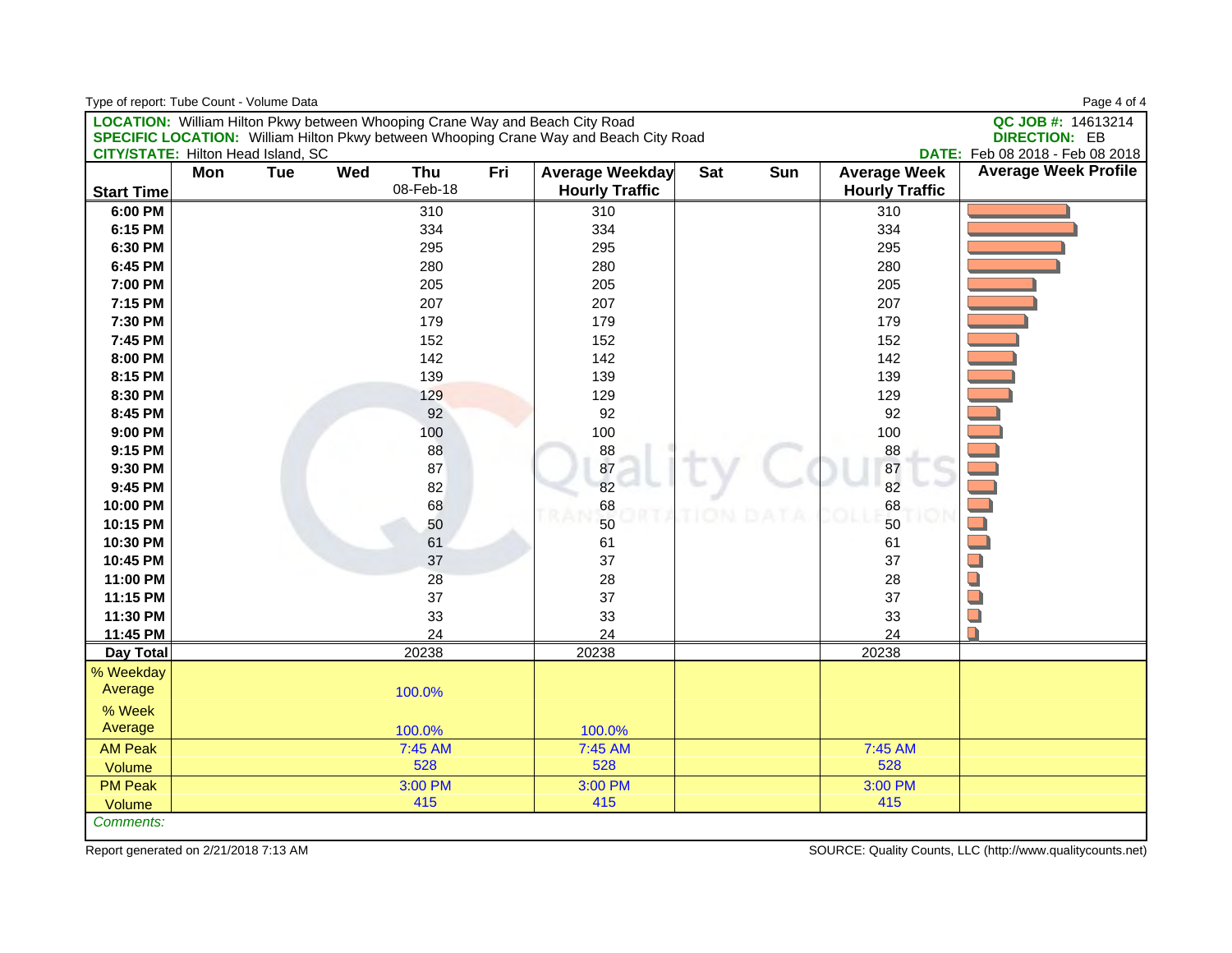| Type of report: Tube Count - Speed Data                                                      |                |                |              |                |                |                         |                          |                         |                         |                |                     |                |                 |             |                |                          | Page 1 of 5    |
|----------------------------------------------------------------------------------------------|----------------|----------------|--------------|----------------|----------------|-------------------------|--------------------------|-------------------------|-------------------------|----------------|---------------------|----------------|-----------------|-------------|----------------|--------------------------|----------------|
| <b>LOCATION:</b> William Hilton Pkwy between Whooping Crane Way and Beach City Road          |                |                |              |                |                |                         |                          |                         |                         |                |                     |                |                 |             |                | QC JOB #: 14613214       |                |
| <b>SPECIFIC LOCATION:</b> William Hilton Pkwy between Whooping Crane Way and Beach City Road |                |                |              |                |                |                         |                          |                         |                         |                |                     |                |                 |             |                | <b>DIRECTION: EB/WB</b>  |                |
| <b>CITY/STATE: Hilton Head Island, SC</b>                                                    |                |                |              |                |                |                         |                          |                         |                         |                |                     |                |                 |             |                | <b>DATE:</b> Feb 08 2018 |                |
|                                                                                              | $\mathbf{1}$   | 16             | 21           | 26             | 31             | 36                      | 41                       | 46                      | 51                      | 56             | 61                  | 66             | $\overline{71}$ | 76          |                | Pace                     | <b>Number</b>  |
| <b>Start Time</b>                                                                            | 15             | 20             | 25           | 30             | 35             | 40                      | 45                       | 50                      | 55                      | 60             | 65                  | 70             | 75              | 999         | <b>Total</b>   | <b>Speed</b>             | in Pace        |
| 12:00 AM                                                                                     | $\Omega$       | $\mathbf 0$    | $\Omega$     | 0              | $\mathbf{1}$   | 8                       | 13                       | $\overline{11}$         | 4                       | $\mathbf{1}$   | 0                   | $\mathbf 0$    | $\mathbf 0$     | $\mathbf 0$ | 38             | $41 - 50$                | 24             |
| 12:15 AM                                                                                     | $\mathbf 0$    | $\Omega$       | 0            | 0              | 0              | $\mathbf 0$             | 10                       | 5                       | 0                       | $\overline{c}$ | 0                   | 0              | $\mathbf 0$     | $\Omega$    | 17             | 41-50                    | 15             |
| 12:30 AM                                                                                     | 0              | 0              | 0            | $\mathbf{1}$   | $\overline{c}$ | $\overline{\mathbf{4}}$ | 12                       | 5                       | $\overline{\mathbf{4}}$ | $\overline{c}$ | $\mathbf 0$         | $\mathbf 0$    | $\mathbf 0$     | 0           | 30             | 41-50                    | 17             |
| 12:45 AM                                                                                     | $\Omega$       | 0              | $\Omega$     | 0              | $\Omega$       | $\overline{2}$          | 10                       | 10                      | $\overline{2}$          | 0              | $\mathbf 0$         | $\mathbf 0$    | $\Omega$        | 0           | 24             | 41-50                    | 20             |
| 1:00 AM                                                                                      | 0              | 0              | 0            | 0              | 1              | $\overline{4}$          | 8                        | 6                       | 1                       | $\Omega$       | $\mathbf 0$         | 0              | $\Omega$        | $\Omega$    | 20             | 41-50                    | 13             |
| 1:15 AM                                                                                      | $\Omega$       | $\Omega$       | $\Omega$     | 0              | 0              | 3                       | 9                        | 5                       | $\Omega$                | $\Omega$       | $\mathbf 0$         | 0              | $\Omega$        | $\Omega$    | 17             | 41-50                    | 14             |
| 1:30 AM                                                                                      | 0              | 0              | $\mathbf 0$  | 0              | 0              | 3                       | 10                       | 9                       | $\mathbf{0}$            | $\mathbf 0$    | $\mathbf 0$         | 0              | $\mathbf 0$     | 0           | 22             | 41-50                    | 19             |
| 1:45 AM                                                                                      | 0              | $\mathsf 0$    | $\mathbf 0$  | 0              | $\mathsf 0$    | $\overline{c}$          | $\pmb{0}$                | 8                       | 1                       | 0              | $\mathbf 0$         | $\mathbf 0$    | $\mathbf 0$     | 0           | 11             | 46-55                    | $\bf 8$        |
| 2:00 AM                                                                                      | $\Omega$       | 0              | $\Omega$     | 0              | $\Omega$       | $\mathbf 0$             | 3                        | 6                       | $\overline{2}$          | $\Omega$       | $\mathbf 0$         | 0              | $\Omega$        | $\Omega$    | 11             | 45-54                    | 8              |
| 2:15 AM                                                                                      | $\Omega$       | $\Omega$       | $\Omega$     | 0              | 0              | $\overline{2}$          | 3                        | 3                       | 3                       | $\Omega$       | $\mathbf 0$         | 0              | $\Omega$        | $\Omega$    | 11             | 47-56                    | 5              |
| 2:30 AM                                                                                      | $\mathbf 0$    | 0              | $\mathbf 0$  | 0              | $\mathsf 0$    | $\mathbf{1}$            | $\overline{4}$           | 3                       | $\overline{c}$          | $\mathbf 1$    | $\pmb{0}$           | 0              | $\mathbf 0$     | 0           | 11             | 43-52                    | 6              |
| 2:45 AM                                                                                      | 0              | 0              | $\mathbf 0$  | 0              | $\mathbf 0$    | $\pmb{0}$               | $\overline{5}$           |                         | 0                       | 0              | $\pmb{0}$           | $\mathbf 0$    | $\overline{0}$  | 0           | 6              | 41-50                    | 5              |
| 3:00 AM                                                                                      | $\Omega$       | $\mathsf 0$    | 0            | $\overline{0}$ | $\mathbf 0$    | $\overline{c}$          | 5                        | 3                       | $\Omega$                | 0              | $\mathbf 0$         | $\overline{0}$ | $\Omega$        | $\Omega$    | 10             | 41-50                    | $\overline{7}$ |
| 3:15 AM                                                                                      | $\mathbf 0$    | $\overline{0}$ | $\mathbf 0$  | 0              | 0              | $\overline{a}$          | $\overline{2}$           | $\overline{2}$          | 1                       | $\mathbf 0$    | $\mathbf 0$         | 0              | $\Omega$        | $\Omega$    | $\overline{7}$ | 41-50                    | $\overline{4}$ |
| 3:30 AM                                                                                      | 0              | 0              | 0            | 0              | $\mathbf{1}$   | $\sqrt{5}$              | $\overline{\mathcal{I}}$ | $\overline{\mathbf{4}}$ |                         | $\mathbf{1}$   | $\pmb{0}$           | 0              | 0               | 0           | 19             | 41-50                    | 11             |
| 3:45 AM                                                                                      | 0              | 0              | 0            | 0              | 0              | $\sqrt{2}$              | $\overline{7}$           | 8                       | $\overline{4}$          | $\pmb{0}$      | $\mathbf 0$         | 0              | $\mathbf 0$     | $\mathbf 0$ | 21             | 41-50                    | 15             |
| 4:00 AM                                                                                      | $\Omega$       | $\Omega$       | 0            | 0              | $\Omega$       | $\overline{c}$          | $\overline{7}$           | $\overline{2}$          | $\overline{A}$          | $\mathbf 0$    | $\mathbf 0$         | $\mathbf 0$    | $\overline{0}$  | $\Omega$    | 15             | 36-45                    | 9              |
| 4:15 AM                                                                                      | $\Omega$       | $\overline{0}$ | 0            | 0              | 0              | $\mathbf{3}$            | $\overline{4}$           | 5                       | 4                       | 0              | $\mathsf{O}\xspace$ | 0              | 0               | 0           | 16             | 46-55                    | 9              |
| 4:30 AM                                                                                      | $\mathbf 0$    | 0              | $\mathbf 0$  | 0              | 0              | $\mathbf{3}$            | 5                        | 10                      | 5                       | $\overline{0}$ | $\mathbf 0$         | $\mathbf 0$    | $\mathbf 0$     | $\Omega$    | 23             | 41-50                    | 15             |
| 4:45 AM                                                                                      | $\mathbf 0$    | 0              | $\mathbf{0}$ | 0              | $\mathbf 0$    | $\overline{2}$          | 13                       | 21                      | 6                       | 1              | 0                   | 0              | $\Omega$        | $\Omega$    | 43             | 41-50                    | 34             |
| 5:00 AM                                                                                      | $\Omega$       | $\Omega$       | $\Omega$     | $\mathbf{1}$   | $\mathbf{1}$   | $\,6$                   | 18                       | 18                      | $\overline{4}$          | $\mathbf 0$    | $\mathbf 0$         | $\mathbf{0}$   | $\Omega$        | $\Omega$    | 48             | 41-50                    | 36             |
| 5:15 AM                                                                                      | $\mathbf{1}$   | $\Omega$       | $\Omega$     | $\overline{1}$ | $\overline{0}$ | $\,6$                   | 16                       | 26                      | 8                       | $\overline{c}$ | $\mathbf 0$         | $\mathbf 0$    | $\Omega$        | $\mathsf 0$ | 60             | 41-50                    | 42             |
| 5:30 AM                                                                                      | $\mathbf{1}$   | 0              | 0            | 3              | $\mathbf{1}$   | $\overline{7}$          | 21                       | 32                      | 11                      | 0              | $\mathbf 0$         | 0              | $\Omega$        | 0           | 76             | 41-50                    | 53             |
| 5:45 AM                                                                                      | $\overline{2}$ | 0              | 1            | 0              | $\overline{2}$ | 8                       | 33                       | 43                      | 21                      | 4              | 0                   | 0              | $\mathbf 0$     | 0           | 114            | 41-50                    | 75             |
| Day Total                                                                                    |                |                |              |                |                |                         |                          |                         |                         |                |                     |                |                 |             |                |                          |                |
| <b>Percent</b>                                                                               |                |                |              |                |                |                         |                          |                         |                         |                |                     |                |                 |             |                |                          |                |
|                                                                                              |                |                |              |                |                |                         |                          |                         |                         |                |                     |                |                 |             |                |                          |                |
|                                                                                              |                |                |              |                |                |                         |                          |                         |                         |                |                     |                |                 |             |                |                          |                |
|                                                                                              |                |                |              |                |                |                         |                          |                         |                         |                |                     |                |                 |             |                |                          |                |
|                                                                                              |                |                |              |                |                |                         |                          |                         |                         |                |                     |                |                 |             |                |                          |                |
|                                                                                              |                |                |              |                |                |                         |                          |                         |                         |                |                     |                |                 |             |                |                          |                |
| <b>AM Peak</b>                                                                               |                |                |              |                |                |                         |                          |                         |                         |                |                     |                |                 |             |                |                          |                |
| Volume                                                                                       |                |                |              |                |                |                         |                          |                         |                         |                |                     |                |                 |             |                |                          |                |
| <b>PM Peak</b>                                                                               |                |                |              |                |                |                         |                          |                         |                         |                |                     |                |                 |             |                |                          |                |
| Volume                                                                                       |                |                |              |                |                |                         |                          |                         |                         |                |                     |                |                 |             |                |                          |                |
| Comments:                                                                                    |                |                |              |                |                |                         |                          |                         |                         |                |                     |                |                 |             |                |                          |                |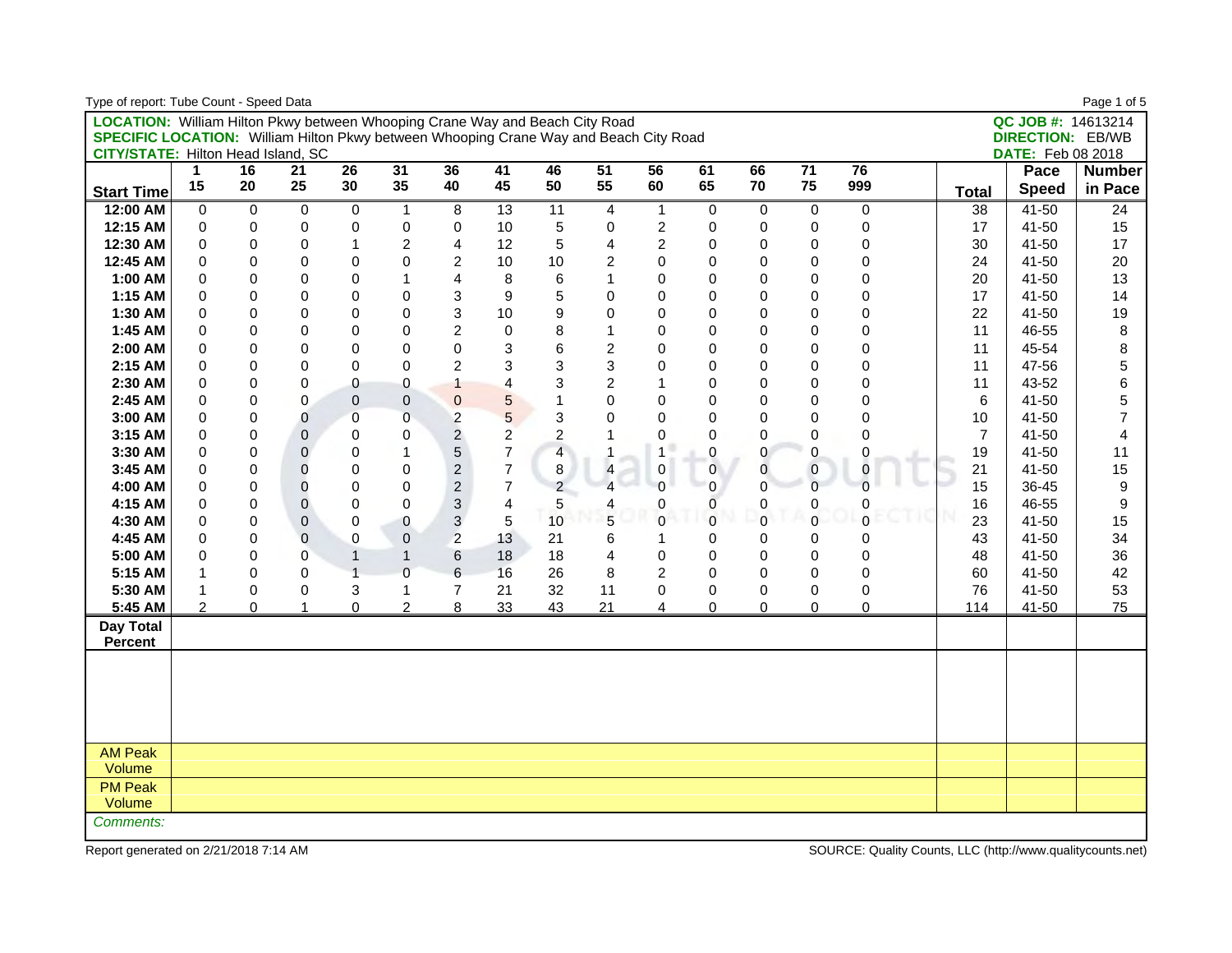| Type of report: Tube Count - Speed Data                                                      |                |             |                 |                 |                         |     |     |     |    |                 |                     |                  |                 |                |              |                          | Page 2 of 5   |
|----------------------------------------------------------------------------------------------|----------------|-------------|-----------------|-----------------|-------------------------|-----|-----|-----|----|-----------------|---------------------|------------------|-----------------|----------------|--------------|--------------------------|---------------|
| <b>LOCATION:</b> William Hilton Pkwy between Whooping Crane Way and Beach City Road          |                |             |                 |                 |                         |     |     |     |    |                 |                     |                  |                 |                |              | QC JOB #: 14613214       |               |
| <b>SPECIFIC LOCATION:</b> William Hilton Pkwy between Whooping Crane Way and Beach City Road |                |             |                 |                 |                         |     |     |     |    |                 |                     |                  |                 |                |              | <b>DIRECTION: EB/WB</b>  |               |
| <b>CITY/STATE: Hilton Head Island, SC</b>                                                    |                |             |                 |                 |                         |     |     |     |    |                 |                     |                  |                 |                |              | <b>DATE:</b> Feb 08 2018 |               |
|                                                                                              | $\mathbf{1}$   | 16          | $\overline{21}$ | $\overline{26}$ | 31                      | 36  | 41  | 46  | 51 | $\overline{56}$ | 61                  | 66               | $\overline{71}$ | 76             |              | Pace                     | <b>Number</b> |
| <b>Start Time</b>                                                                            | 15             | 20          | 25              | 30              | 35                      | 40  | 45  | 50  | 55 | 60              | 65                  | 70               | 75              | 999            | <b>Total</b> | <b>Speed</b>             | in Pace       |
| 6:00 AM                                                                                      | $\mathbf{1}$   | 0           | $\mathbf{1}$    | $\mathbf{1}$    | $\mathbf{1}$            | 8   | 39  | 64  | 25 | 4               | 1                   | 0                | $\mathbf 0$     | $\mathbf 0$    | 145          | $41 - 50$                | 103           |
| 6:15 AM                                                                                      | $\mathbf 0$    | $\mathbf 0$ | 0               | 0               | 3                       | 9   | 56  | 76  | 29 | 5               | 1                   | $\mathbf 0$      | 0               | $\mathbf 0$    | 179          | 41-50                    | 131           |
| 6:30 AM                                                                                      | $\overline{4}$ | $\mathbf 0$ | 0               | $\mathbf{1}$    | $\overline{\mathbf{4}}$ | 18  | 75  | 119 | 37 | 3               | $\mathbf 0$         | 0                | 0               | 0              | 261          | 41-50                    | 194           |
| 6:45 AM                                                                                      | 13             | $\mathbf 0$ | 0               | 5               | 13                      | 43  | 156 | 118 | 30 | $\overline{7}$  | $\mathbf 0$         | $\boldsymbol{0}$ | $\mathbf 0$     | 0              | 385          | 41-50                    | 274           |
| 7:00 AM                                                                                      | 11             | $\mathbf 0$ | 0               | $\mathsf 0$     | 9                       | 63  | 143 | 208 | 51 | 3               | $\mathbf 0$         | $\mathbf 0$      | $\Omega$        | $\mathbf{0}$   | 488          | 41-50                    | 351           |
| 7:15 AM                                                                                      | 16             | $\Omega$    | 0               | 3               | 12                      | 72  | 246 | 223 | 32 | 4               | $\mathbf 0$         | $\mathbf 0$      | $\Omega$        | $\mathbf{0}$   | 608          | 41-50                    | 469           |
| 7:30 AM                                                                                      | 15             | $\mathbf 0$ | 0               | 0               | 23                      | 118 | 331 | 241 | 22 | 4               | 0                   | $\mathbf 0$      | $\Omega$        | 0              | 754          | 41-50                    | 572           |
| 7:45 AM                                                                                      | 27             | $\mathbf 0$ | 0               | 3               | 18                      | 122 | 383 | 191 | 36 | 0               | $\mathbf 0$         | $\mathbf 0$      | $\Omega$        | 0              | 780          | 41-50                    | 574           |
| 8:00 AM                                                                                      | 17             | $\mathbf 0$ | 0               | $\overline{c}$  | 18                      | 121 | 284 | 168 | 47 | 4               | 1                   | $\mathbf 0$      | $\Omega$        | 0              | 662          | 41-50                    | 452           |
| 8:15 AM                                                                                      | 13             | $\mathbf 0$ | 0               | $\overline{7}$  | 13                      | 80  | 273 | 259 | 31 | 4               | $\mathbf 0$         | $\mathbf 0$      | $\Omega$        | 0              | 680          | 41-50                    | 531           |
| 8:30 AM                                                                                      | 34             | $\mathbf 0$ | 1               | 11              | 30                      | 94  | 341 | 185 | 26 | 3               | $\mathbf 0$         | $\mathbf 0$      | $\mathbf 0$     | 0              | 725          | 41-50                    | 526           |
| 8:45 AM                                                                                      | 19             | $\,0\,$     | 0               | 5               | 15                      | 100 | 330 | 235 | 30 | $\overline{c}$  | $\mathbf{1}$        | 0                | $\Omega$        | 0              | 737          | 41-50                    | 565           |
| 9:00 AM                                                                                      | 20             | $\mathbf 0$ | 0               | $\mathbf{1}$    | 11                      | 59  | 296 | 219 | 22 | 5               | $\mathbf 0$         | $\mathsf 0$      | $\overline{0}$  | 0              | 633          | 41-50                    | 514           |
| 9:15 AM                                                                                      | 23             | $\mathbf 0$ | $\mathsf 0$     | $\overline{c}$  | 27                      | 87  | 222 | 180 | 53 | 12              | $\mathbf 2$         | $\mathbf{2}$     | 3               | 5              | 618          | 41-50                    | 402           |
| 9:30 AM                                                                                      | 30             | $\pmb{0}$   | $\mathbf{1}$    | 23              | 44                      | 102 | 216 | 160 | 27 | $\pmb{0}$       | $\mathsf{O}\xspace$ | $\pmb{0}$        | $\mathbf 0$     | 0              | 603          | 41-50                    | 376           |
| 9:45 AM                                                                                      | 20             | $\mathbf 0$ | 3               | 11              | 58                      | 152 | 259 | 124 | 14 | $\mathbf{1}$    | $\mathsf 0$         | 0                | $\mathbf{0}$    | $\overline{0}$ | 642          | 36-45                    | 410           |
| 10:00 AM                                                                                     | 9              | $\Omega$    | 0               | 6               | 12                      | 123 | 251 | 171 | 38 | $\overline{1}$  | $\mathbf 0$         | $\overline{0}$   | $\mathbf 0$     | $\Omega$       | 611          | 41-50                    | 422           |
| 10:15 AM                                                                                     | 16             | $\mathbf 0$ | 0               | 3               | 43                      | 155 | 200 | 209 | 32 | 0               | 0                   | 0                | 0               | 0              | 658          | 41-50                    | 408           |
| 10:30 AM                                                                                     | 16             | $\mathbf 0$ | $\mathbf 0$     | 3               | 29                      | 116 | 259 | 190 | 27 | $\mathbf{1}$    | $\mathbf 0$         | $\mathbf{1}$     | $\Omega$        |                | 642          | 41-50                    | 449           |
| 10:45 AM                                                                                     | 25             | 1           | $\mathbf 0$     | $\overline{c}$  | 33                      | 144 | 303 | 157 | 30 | 4               | $\mathbf 0$         | $\mathbf 0$      | $\Omega$        | 0              | 699          | 41-50                    | 459           |
| 11:00 AM                                                                                     | 26             | $\mathbf 0$ | $\overline{0}$  | 3               | 50                      | 151 | 284 | 125 | 12 | 4               | $\mathbf{1}$        | $\Omega$         | $\Omega$        | $\mathbf{0}$   | 656          | 36-45                    | 434           |
| 11:15 AM                                                                                     | 32             | $\mathbf 0$ | $\overline{c}$  | 19              | 51                      | 168 | 227 | 155 | 27 | 1               | $\mathbf{1}$        | $\mathbf 0$      | $\mathbf 0$     | $\mathbf 0$    | 683          | 36-45                    | 394           |
| 11:30 AM                                                                                     | 29             | $\mathbf 0$ | 3               | 19              | 108                     | 181 | 230 | 148 | 20 | $\overline{c}$  | $\mathsf 0$         | $\mathbf 0$      | $\mathbf 0$     | 0              | 740          | 36-45                    | 411           |
| 11:45 AM                                                                                     | 20             | 0           | 0               | $\overline{7}$  | 39                      | 254 | 286 | 119 | 16 | 0               | 0                   | $\mathbf 0$      | $\Omega$        | $\mathbf{0}$   | 741          | 36-45                    | 540           |
| Day Total                                                                                    |                |             |                 |                 |                         |     |     |     |    |                 |                     |                  |                 |                |              |                          |               |
| <b>Percent</b>                                                                               |                |             |                 |                 |                         |     |     |     |    |                 |                     |                  |                 |                |              |                          |               |
|                                                                                              |                |             |                 |                 |                         |     |     |     |    |                 |                     |                  |                 |                |              |                          |               |
|                                                                                              |                |             |                 |                 |                         |     |     |     |    |                 |                     |                  |                 |                |              |                          |               |
|                                                                                              |                |             |                 |                 |                         |     |     |     |    |                 |                     |                  |                 |                |              |                          |               |
|                                                                                              |                |             |                 |                 |                         |     |     |     |    |                 |                     |                  |                 |                |              |                          |               |
|                                                                                              |                |             |                 |                 |                         |     |     |     |    |                 |                     |                  |                 |                |              |                          |               |
| <b>AM Peak</b>                                                                               |                |             |                 |                 |                         |     |     |     |    |                 |                     |                  |                 |                |              |                          |               |
| Volume                                                                                       |                |             |                 |                 |                         |     |     |     |    |                 |                     |                  |                 |                |              |                          |               |
| <b>PM Peak</b>                                                                               |                |             |                 |                 |                         |     |     |     |    |                 |                     |                  |                 |                |              |                          |               |
| Volume                                                                                       |                |             |                 |                 |                         |     |     |     |    |                 |                     |                  |                 |                |              |                          |               |
| Comments:                                                                                    |                |             |                 |                 |                         |     |     |     |    |                 |                     |                  |                 |                |              |                          |               |
|                                                                                              |                |             |                 |                 |                         |     |     |     |    |                 |                     |                  |                 |                |              |                          |               |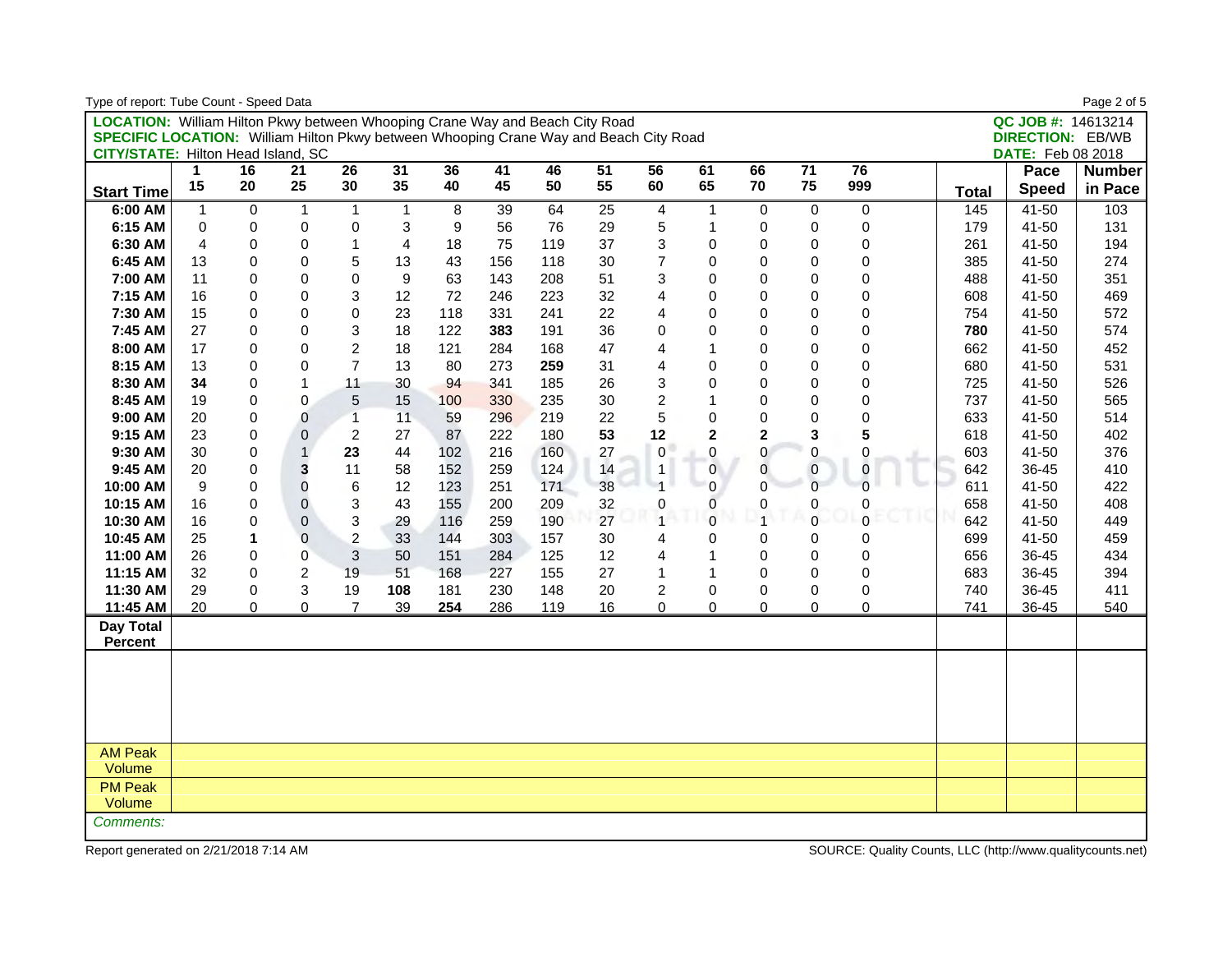| Type of report: Tube Count - Speed Data                                                      |     |                |                |                 |                 |     |     |     |                |                         |                     |             |                 |                 |              |                          | Page 3 of 5   |
|----------------------------------------------------------------------------------------------|-----|----------------|----------------|-----------------|-----------------|-----|-----|-----|----------------|-------------------------|---------------------|-------------|-----------------|-----------------|--------------|--------------------------|---------------|
| <b>LOCATION:</b> William Hilton Pkwy between Whooping Crane Way and Beach City Road          |     |                |                |                 |                 |     |     |     |                |                         |                     |             |                 |                 |              | QC JOB #: 14613214       |               |
| <b>SPECIFIC LOCATION:</b> William Hilton Pkwy between Whooping Crane Way and Beach City Road |     |                |                |                 |                 |     |     |     |                |                         |                     |             |                 |                 |              | <b>DIRECTION: EB/WB</b>  |               |
| <b>CITY/STATE: Hilton Head Island, SC</b>                                                    |     |                |                |                 |                 |     |     |     |                |                         |                     |             |                 |                 |              | <b>DATE:</b> Feb 08 2018 |               |
|                                                                                              | 1   | 16             | 21             | $\overline{26}$ | $\overline{31}$ | 36  | 41  | 46  | 51             | 56                      | 61                  | 66          | $\overline{71}$ | $\overline{76}$ |              | Pace                     | <b>Number</b> |
| <b>Start Time</b>                                                                            | 15  | 20             | 25             | 30              | 35              | 40  | 45  | 50  | 55             | 60                      | 65                  | 70          | 75              | 999             | <b>Total</b> | <b>Speed</b>             | in Pace       |
| 12:00 PM                                                                                     | 26  | 0              | $\mathbf 0$    | 5               | 56              | 177 | 331 | 147 | 26             | $\mathbf 0$             | $\mathbf{0}$        | $\mathbf 0$ | $\Omega$        | $\mathbf 0$     | 768          | 36-45                    | 508           |
| 12:15 PM                                                                                     | 35  | 3              | 7              | 22              | 58              | 225 | 258 | 95  | 15             | 5                       | $\mathbf 0$         | $\mathbf 0$ | $\Omega$        | $\mathbf 0$     | 723          | 36-45                    | 483           |
| 12:30 PM                                                                                     | 20  | $\mathbf 0$    | 1              | 13              | 64              | 211 | 322 | 127 | 10             | $\overline{c}$          | $\mathbf 0$         | $\mathbf 0$ | $\Omega$        | $\mathbf 0$     | 770          | 36-45                    | 533           |
| 12:45 PM                                                                                     | 34  | $\overline{c}$ | 4              | 36              | 80              | 203 | 264 | 119 | 26             | $\mathbf{1}$            | $\mathbf 0$         | $\mathbf 0$ | $\Omega$        | 0               | 769          | 36-45                    | 466           |
| 1:00 PM                                                                                      | 22  | $\mathbf 0$    | $\mathbf{0}$   | 10              | 50              | 188 | 253 | 143 | 28             | 4                       | $\mathbf 0$         | $\mathbf 0$ | $\Omega$        | 0               | 698          | 36-45                    | 441           |
| 1:15 PM                                                                                      | 22  | $\mathbf 0$    |                | 14              | 88              | 202 | 299 | 105 | 13             | 1                       | $\mathbf 0$         | $\mathbf 0$ | $\Omega$        | $\mathbf{0}$    | 745          | 36-45                    | 500           |
| 1:30 PM                                                                                      | 19  | $\mathbf 0$    | $\overline{c}$ | 6               | 45              | 233 | 308 | 87  | $\overline{7}$ | $\mathbf{1}$            | $\mathbf 0$         | 0           | $\mathbf 0$     | $\mathbf 0$     | 708          | 36-45                    | 541           |
| 1:45 PM                                                                                      | 32  | 15             | 20             | 35              | 99              | 231 | 266 | 96  | 9              | $\mathbf{1}$            | $\mathbf 0$         | $\mathbf 0$ | $\Omega$        | 0               | 804          | 36-45                    | 497           |
| 2:00 PM                                                                                      | 24  | 2              | 11             | 33              | 99              | 224 | 259 | 83  | 15             | 0                       | $\mathbf 0$         | 0           | $\Omega$        | 0               | 750          | 36-45                    | 482           |
| 2:15 PM                                                                                      | 44  | 11             | 15             | 23              | 80              | 222 | 287 | 107 | 14             | 1                       | $\mathbf 0$         | $\mathbf 0$ | $\Omega$        | 0               | 804          | 36-45                    | 508           |
| 2:30 PM                                                                                      | 36  | 16             | 31             | 42              | 72              | 184 | 293 | 111 | 10             | 0                       | $\mathbf 0$         | $\mathsf 0$ | 0               | $\mathbf 0$     | 795          | 36-45                    | 477           |
| 2:45 PM                                                                                      | 35  | $\mathbf{1}$   | $\overline{7}$ | 21              | 79              | 221 | 273 | 100 | 14             | $\mathbf{1}$            | $\mathbf 0$         | $\mathbf 0$ | $\Omega$        | 0               | 752          | 36-45                    | 494           |
| 3:00 PM                                                                                      | 44  | $\mathbf{1}$   | 8              | 29              | 107             | 256 | 288 | 123 | 15             | $\overline{c}$          | $\mathbf 0$         | $\mathbf 0$ | 0               | 0               | 873          | 36-45                    | 544           |
| 3:15 PM                                                                                      | 34  | $\overline{4}$ | 13             | 25              | 61              | 185 | 244 | 126 | 20             | $\overline{c}$          | $\Omega$            | 0           | $\Omega$        | $\mathbf 0$     | 714          | 36-45                    | 428           |
| 3:30 PM                                                                                      | 59  | 24             | 35             | 46              | 65              | 134 | 237 | 138 | 26             | 0                       | $\mathsf{O}\xspace$ | $\pmb{0}$   | 0               | 0               | 764          | 41-50                    | 375           |
| 3:45 PM                                                                                      | 43  | $\mathbf 0$    | 15             | 22              | 57              | 211 | 301 | 127 | 12             | 5                       | $\mathsf 0$         | 0           | $\overline{0}$  | $\overline{0}$  | 793          | 36-45                    | 512           |
| 4:00 PM                                                                                      | 44  | 3              | 30             | 57              | 83              | 188 | 293 | 120 | 16             | $\overline{\mathbf{1}}$ | $\Omega$            | $\mathbf 0$ | $\Omega$        | $\Omega$        | 835          | 36-45                    | 481           |
| 4:15 PM                                                                                      | 40  | 17             | 22             | 70              | 81              | 167 | 270 | 113 | 22             | 3                       | 0                   | $\mathbf 0$ | 0               | 0               | 805          | 36-45                    | 437           |
| 4:30 PM                                                                                      | 31  | 16             | 45             | 68              | 93              | 154 | 302 | 101 | 14             | $\overline{2}$          | $\mathbf 0$         | $\mathbf 0$ | $\Omega$        | $\Omega$        | 826          | 36-45                    | 455           |
| 4:45 PM                                                                                      | 58  | 55             | 65             | 37              | 66              | 179 | 252 | 71  | 8              | 0                       | $\mathbf 0$         | 0           | $\Omega$        | 0               | 791          | 36-45                    | 430           |
| 5:00 PM                                                                                      | 158 | 71             | 90             | 44              | 40              | 95  | 197 | 106 | 18             | 1                       | $\Omega$            | $\Omega$    | $\Omega$        | $\mathbf{0}$    | 820          | 41-50                    | 303           |
| 5:15 PM                                                                                      | 183 | 93             | 86             | 25              | 19              | 66  | 202 | 76  | 12             | 0                       | $\mathbf{1}$        | $\mathbf 0$ | $\Omega$        | $\mathbf 0$     | 763          | 41-50                    | 278           |
| 5:30 PM                                                                                      | 14  | $\overline{c}$ | $\overline{c}$ | 11              | 69              | 179 | 256 | 129 | 20             | 1                       | $\mathbf{1}$        | $\mathbf 0$ | $\Omega$        | 0               | 684          | 36-45                    | 435           |
| 5:45 PM                                                                                      | 15  | $\mathbf 0$    | 4              | 18              | 68              | 142 | 312 | 117 | 19             | -1                      | $\mathbf 0$         | $\mathbf 0$ | $\Omega$        | 0               | 696          | 36-45                    | 453           |
| <b>Day Total</b>                                                                             |     |                |                |                 |                 |     |     |     |                |                         |                     |             |                 |                 |              |                          |               |
| <b>Percent</b>                                                                               |     |                |                |                 |                 |     |     |     |                |                         |                     |             |                 |                 |              |                          |               |
|                                                                                              |     |                |                |                 |                 |     |     |     |                |                         |                     |             |                 |                 |              |                          |               |
|                                                                                              |     |                |                |                 |                 |     |     |     |                |                         |                     |             |                 |                 |              |                          |               |
|                                                                                              |     |                |                |                 |                 |     |     |     |                |                         |                     |             |                 |                 |              |                          |               |
|                                                                                              |     |                |                |                 |                 |     |     |     |                |                         |                     |             |                 |                 |              |                          |               |
|                                                                                              |     |                |                |                 |                 |     |     |     |                |                         |                     |             |                 |                 |              |                          |               |
| <b>AM Peak</b>                                                                               |     |                |                |                 |                 |     |     |     |                |                         |                     |             |                 |                 |              |                          |               |
| Volume                                                                                       |     |                |                |                 |                 |     |     |     |                |                         |                     |             |                 |                 |              |                          |               |
| <b>PM Peak</b>                                                                               |     |                |                |                 |                 |     |     |     |                |                         |                     |             |                 |                 |              |                          |               |
| Volume                                                                                       |     |                |                |                 |                 |     |     |     |                |                         |                     |             |                 |                 |              |                          |               |
| Comments:                                                                                    |     |                |                |                 |                 |     |     |     |                |                         |                     |             |                 |                 |              |                          |               |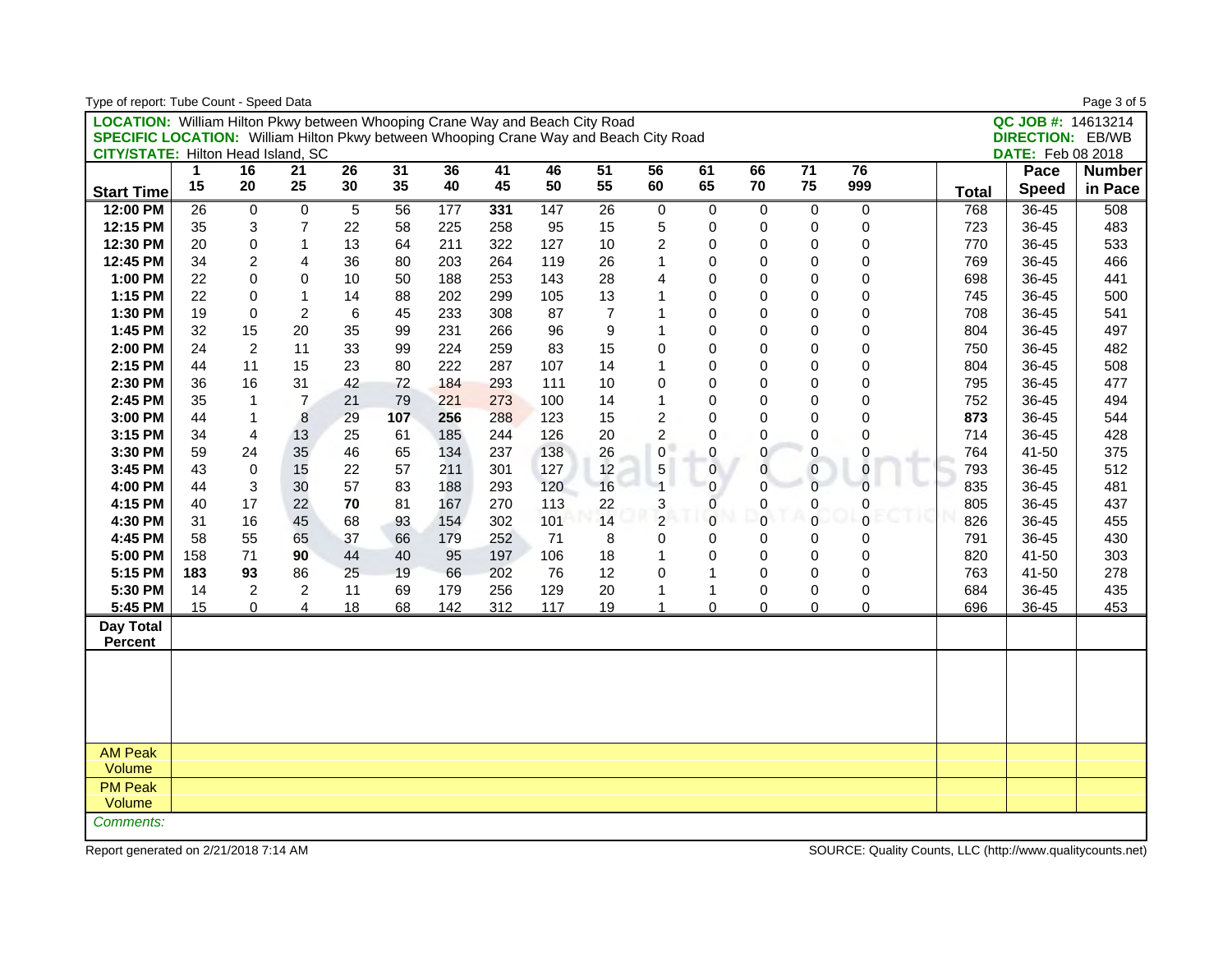| Type of report: Tube Count - Speed Data                                                      |                |                                 |                |                |                           |                  |                          |         |                |                         |                |                |                         |              |              |                          | Page 4 of 5   |
|----------------------------------------------------------------------------------------------|----------------|---------------------------------|----------------|----------------|---------------------------|------------------|--------------------------|---------|----------------|-------------------------|----------------|----------------|-------------------------|--------------|--------------|--------------------------|---------------|
| <b>LOCATION:</b> William Hilton Pkwy between Whooping Crane Way and Beach City Road          |                |                                 |                |                |                           |                  |                          |         |                |                         |                |                |                         |              |              | QC JOB #: 14613214       |               |
| <b>SPECIFIC LOCATION:</b> William Hilton Pkwy between Whooping Crane Way and Beach City Road |                |                                 |                |                |                           |                  |                          |         |                |                         |                |                |                         |              |              | <b>DIRECTION: EB/WB</b>  |               |
| <b>CITY/STATE: Hilton Head Island, SC</b>                                                    |                |                                 |                |                |                           |                  |                          |         |                |                         |                |                |                         |              |              | <b>DATE:</b> Feb 08 2018 |               |
|                                                                                              | 1              | 16                              | 21             | 26             | 31                        | 36               | 41                       | 46      | 51             | 56                      | 61             | 66             | $\overline{71}$         | 76           |              | Pace                     | <b>Number</b> |
| <b>Start Time</b>                                                                            | 15             | 20                              | 25             | 30             | 35                        | 40               | 45                       | 50      | 55             | 60                      | 65             | 70             | 75                      | 999          | <b>Total</b> | <b>Speed</b>             | in Pace       |
| 6:00 PM                                                                                      | 13             | $\mathbf 0$                     | 3              | 11             | 24                        | 126              | 270                      | 168     | 31             | $\overline{\mathbf{r}}$ | 0              | $\mathbf 0$    | $\mathbf 0$             | $\mathbf 0$  | 653          | 41-50                    | 438           |
| 6:15 PM                                                                                      | 17             | 0                               | $\mathbf 0$    | 19             | 33                        | 103              | 285                      | 146     | 23             | 3                       | 0              | $\mathbf 0$    | $\Omega$                | $\mathbf{0}$ | 629          | 41-50                    | 431           |
| 6:30 PM                                                                                      | 30             | 8                               | 17             | 22             | 33                        | 103              | 221                      | 133     | 23             | 3                       | 3              | $\mathbf 0$    | $\Omega$                | 0            | 596          | 41-50                    | 354           |
| 6:45 PM                                                                                      | $\overline{7}$ | 0                               | $\Omega$       | 10             | 23                        | 106              | 230                      | 147     | 22             | $\mathbf{1}$            | 0              | $\mathbf 0$    | $\Omega$                | 0            | 546          | 41-50                    | 376           |
| 7:00 PM                                                                                      | 5              | 0                               | 0              | $\mathbf{1}$   | 11                        | 86               | 191                      | 146     | 31             | 3                       | 0              | $\mathbf 0$    | $\Omega$                | 0            | 474          | 41-50                    | 337           |
| 7:15 PM                                                                                      | 6              | $\Omega$                        | 1              | 3              | 14                        | 37               | 181                      | 146     | 38             | 3                       | $\overline{0}$ | $\Omega$       | $\Omega$                | $\mathbf{0}$ | 429          | 41-50                    | 327           |
| 7:30 PM                                                                                      | 6              | 0                               | 0              | 3              | 5                         | 33               | 119                      | 133     | 45             | $\overline{7}$          | 0              | $\mathbf 0$    | $\Omega$                | 0            | 351          | 41-50                    | 252           |
| 7:45 PM                                                                                      | $\overline{2}$ | 0                               | 0              | 3              | $\overline{c}$            | 32               | 147                      | 126     | 37             | 3                       | $\overline{0}$ | $\mathbf 0$    | $\Omega$                | $\mathbf{0}$ | 352          | 41-50                    | 273           |
| 8:00 PM                                                                                      | 3              | $\Omega$                        | $\Omega$       | $\Omega$       | 9                         | 70               | 120                      | 77      | 29             | $\overline{c}$          | 0              | $\Omega$       | $\Omega$                | $\mathbf{0}$ | 310          | 41-50                    | 196           |
| 8:15 PM                                                                                      | 5              | 0                               | 0              | $\mathbf{1}$   | $\mathbf{1}$              | 12               | 122                      | 102     | 27             | 4                       | $\overline{c}$ | $\mathbf 0$    | $\mathbf 0$             | 0            | 276          | 41-50                    | 223           |
| 8:30 PM                                                                                      | 4              | 0                               | 0              | $\mathbf{1}$   | 5                         | 42               | 101                      | 98      | 25             | 0                       | 0              | $\mathbf 0$    | $\overline{\mathbf{2}}$ | 0            | 278          | 41-50                    | 199           |
| 8:45 PM                                                                                      | $\mathbf{1}$   | 0                               | 0              | $\overline{0}$ | $\overline{c}$            | 18               | 88                       | 61      | 40             | 1                       | $\mathbf{1}$   | 0              | $\Omega$                | 0            | 212          | 41-50                    | 148           |
| 9:00 PM                                                                                      | $\overline{c}$ | 0                               | 0              | $\overline{a}$ | 5                         | 35               | 91                       | 90      | 25             | 1                       | $\overline{0}$ | $\Omega$       | $\Omega$                | $\mathbf{0}$ | 251          | 41-50                    | 181           |
| 9:15 PM                                                                                      | 3              | 0                               | 0              | 0              | 3                         | 20               | 83                       | 77      | 21             | 3                       | $\mathbf 0$    | $\mathbf 0$    | $\Omega$                | 0            | 210          | 41-50                    | 159           |
| 9:30 PM                                                                                      | $\mathbf{1}$   | 0                               | $\overline{0}$ | 1              | $\mathbf{1}$              | 20               | 69                       | 68      | 19             | 4                       | $\mathsf 0$    | 0              | 0                       | 0            | 183          | 41-50                    | 137           |
| 9:45 PM                                                                                      | 0              | 0                               | 0              | 1              | 1                         | $\boldsymbol{8}$ | 50                       | 75      | 18             | 3                       | 3              | 0              | $\mathbf{0}$            | 0            | 159          | 41-50                    | 125           |
| 10:00 PM                                                                                     | $\overline{2}$ | 0                               | 0              | $\Omega$       | $\mathbf{1}$              | 14               | 88                       | 64      | 17             | 5                       | $\overline{ }$ | $\overline{0}$ | $\Omega$                | $\Omega$     | 192          | 41-50                    | 152           |
| 10:15 PM                                                                                     | 3              | 0                               | 0              | 0              | $\overline{c}$            | 25               | 73                       | 60      | 11             | 0                       | 0              | 0              | 0                       | 0            | 174          | 41-50                    | 133           |
| 10:30 PM                                                                                     | 1              | 0                               | 0              | 0              | 4                         | 15               | 49                       | 59      | 19             | 1                       | $\mathbf 0$    | $\mathbf 0$    | $\Omega$                | $\Omega$     | 148          | 41-50                    | 108           |
| 10:45 PM                                                                                     | 0              | 0                               | 0              | 1              | $\pmb{0}$                 | 10               | 34                       | 33      | 13             | 2                       | 0              | $\mathbf 0$    | $\Omega$                | 0            | 93           | 41-50                    | 66            |
| 11:00 PM                                                                                     | $\overline{2}$ | 0                               | 0              | $\overline{0}$ | $\mathbf{1}$              | 11               | 35                       | 34      | 8              | 3                       | 0              | $\mathbf 0$    | 0                       | 0            | 94           | 41-50                    | 69            |
| 11:15 PM                                                                                     | $\mathbf{1}$   | $\Omega$                        | 0              | $\Omega$       | $\mathbf{1}$              | 11               | 30                       | 30      | $\overline{7}$ | $\overline{c}$          | $\Omega$       | $\mathbf 0$    | $\Omega$                | 0            | 82           | 41-50                    | 60            |
| 11:30 PM                                                                                     | $\overline{2}$ | $\mathbf 0$                     | 0              | $\mathbf{1}$   | $\overline{2}$            | 9                | 23                       | 29      | $\overline{7}$ | 1                       | $\Omega$       | $\Omega$       | $\Omega$                | 0            | 74           | 41-50                    | 51            |
| 11:45 PM                                                                                     | $\Omega$       | 0                               | $\Omega$       | 0              | $\Omega$                  | $\overline{7}$   | 22                       | 30      | 10             | $\mathbf 0$             | 0              | $\Omega$       | 0                       | $\mathbf{0}$ | 69           | 41-50                    | 52            |
| Day Total                                                                                    | 1628           | 345                             | 547            | 935            | 2535                      | 8047             | 15204                    | 9089    | 1737           | 185                     | 20             | 3              | 5                       | 5            | 40285        | 41-50                    | 24293         |
| <b>Percent</b>                                                                               | 4.0%           | 0.9%                            | 1.4%           | 2.3%           |                           | 6.3% 20.0%       | 37.7%                    | 22.6%   | 4.3%           | 0.5%                    | 0.0%           | 0.0%           | 0.0%                    | 0.0%         |              |                          |               |
| <b>ADT</b><br>40285                                                                          |                |                                 |                |                |                           |                  |                          |         |                |                         |                |                |                         |              |              |                          |               |
| <b>AM Peak</b>                                                                               |                | 8:30 AM 10:45 AM 9:45 AM        |                | 9:30 AM        | 11:30 AM 11:45 AM 7:45 AM |                  |                          | 8:15 AM | 9:15 AM        | 9:15 AM                 | 9:15 AM        | 9:15 AM        | 9:15 AM                 | 9:15 AM      | 7:45 AM      |                          |               |
| Volume                                                                                       | 34             | 1                               | 3              | 23             | 108                       | 254              | 383                      | 259     | 53             | 12                      | $\overline{2}$ | $\overline{2}$ | 3                       | $\sqrt{5}$   | 780          |                          |               |
| <b>PM Peak</b>                                                                               |                | 5:15 PM 5:15 PM 5:00 PM 4:15 PM |                |                | 3:00 PM                   |                  | 3:00 PM 12:00 PM 6:00 PM |         | 7:30 PM        | 6:00 PM 6:30 PM         |                |                | 8:30 PM                 |              | 3:00 PM      |                          |               |
| Volume                                                                                       | 183            | 93                              | 90             | 70             | 107                       | 256              | 331                      | 168     | 45             | $\overline{7}$          | 3              |                | $\overline{2}$          |              | 873          |                          |               |
| Comments:                                                                                    |                |                                 |                |                |                           |                  |                          |         |                |                         |                |                |                         |              |              |                          |               |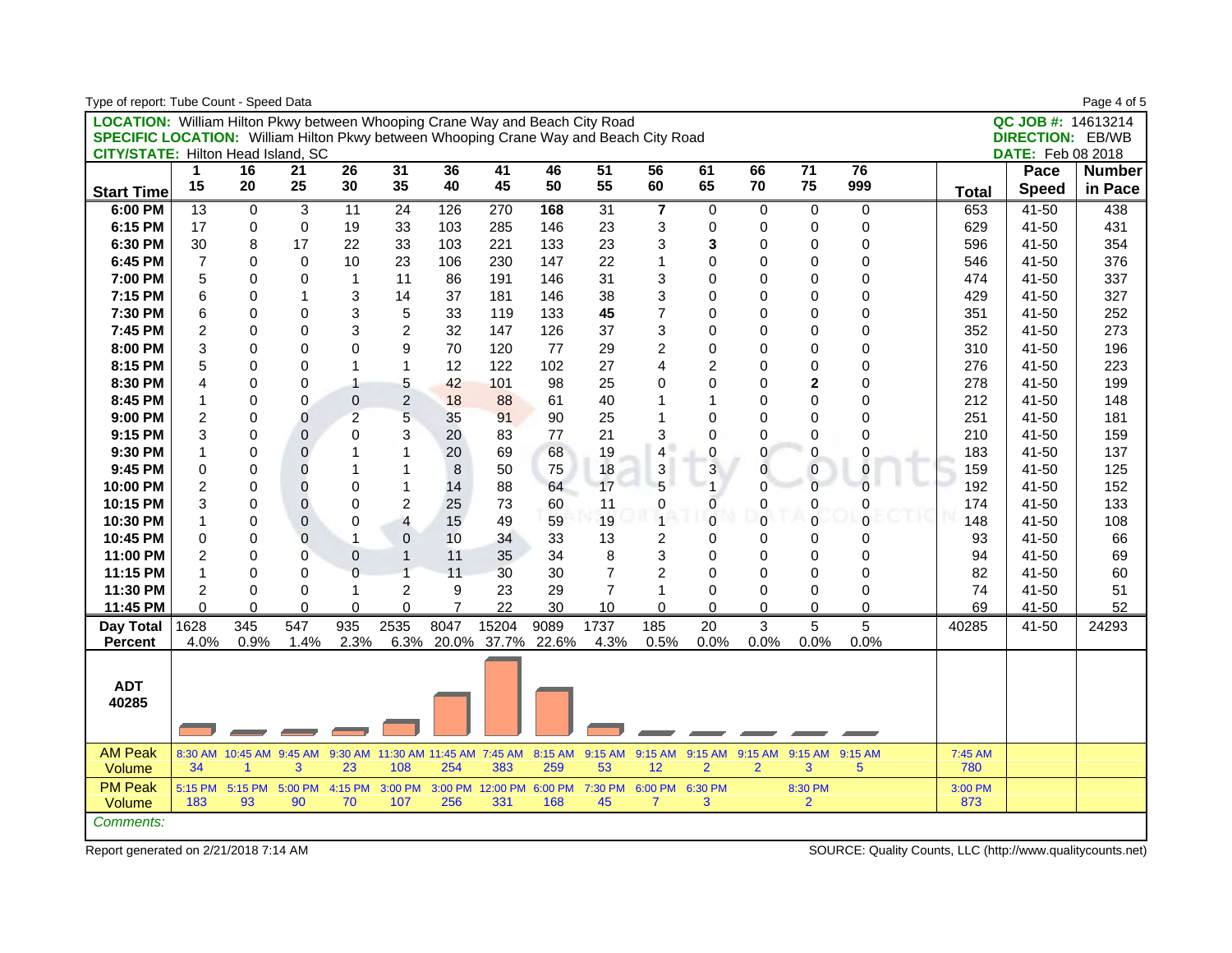| Type of report: Tube Count - Speed Data                                                      |      |      |      |      |       |       |       |       | <b>SUMMARY - Tube Count - Speed Data</b> |      |         |         |                                   |         |       |                                                       | Page 5 of 5                   |
|----------------------------------------------------------------------------------------------|------|------|------|------|-------|-------|-------|-------|------------------------------------------|------|---------|---------|-----------------------------------|---------|-------|-------------------------------------------------------|-------------------------------|
| <b>LOCATION:</b> William Hilton Pkwy between Whooping Crane Way and Beach City Road          |      |      |      |      |       |       |       |       |                                          |      |         |         |                                   |         |       | QC JOB #: 14613214                                    |                               |
| <b>SPECIFIC LOCATION:</b> William Hilton Pkwy between Whooping Crane Way and Beach City Road |      |      |      |      |       |       |       |       |                                          |      |         |         |                                   |         |       | <b>DIRECTION: EB/WB</b>                               |                               |
| <b>CITY/STATE: Hilton Head Island, SC</b>                                                    |      |      |      |      |       |       |       |       |                                          |      |         |         |                                   |         |       | <b>DATE:</b> Feb 08 2018 - Feb 08 2018                |                               |
|                                                                                              |      | 16   | 21   | 26   | 31    | 36    | 41    | 46    | 51                                       | 56   | 61      | 66      | 71                                | 76      |       | Pace                                                  | <b>Number</b>                 |
| <b>Start Time</b>                                                                            | 15   | 20   | 25   | 30   | 35    | 40    | 45    | 50    | 55                                       | 60   | 65      | 70      | 75                                | 999     | Total | <b>Speed</b>                                          | in Pace                       |
| <b>Grand Total</b>                                                                           | 1628 | 345  | 547  | 935  | 2535  | 8047  | 15204 | 9089  | 1737                                     | 185  | 20      | 3       |                                   | 5       | 40285 | 41-50                                                 | 24293                         |
| <b>Percent</b>                                                                               | 4.0% | 0.9% | l.4% | 2.3% | 6.3%  | 20.0% | 37.7% | 22.6% | 4.3%                                     | 0.5% | $0.0\%$ | $0.0\%$ | $0.0\%$                           | $0.0\%$ |       |                                                       |                               |
| <b>Cumulative</b>                                                                            |      |      |      |      |       |       |       |       |                                          |      |         |         |                                   |         |       |                                                       |                               |
| <b>Percent</b>                                                                               | 4.0% | 4.9% | 6.3% | 8.6% | 14.9% | 34.8% | 72.6% | 95.1% | 99.5%                                    |      |         |         | 99.9% 100.0% 100.0% 100.0% 100.0% |         |       |                                                       |                               |
| <b>ADT</b><br>40285                                                                          |      |      |      |      |       |       |       |       |                                          |      |         |         |                                   |         |       | 85th Percentile 47 MPH<br>Mean Speed(Average): 40 MPH |                               |
| Comments:                                                                                    |      |      |      |      |       |       |       |       |                                          |      |         |         |                                   |         |       |                                                       | Median 42 MPH<br>Mode: 43 MPH |

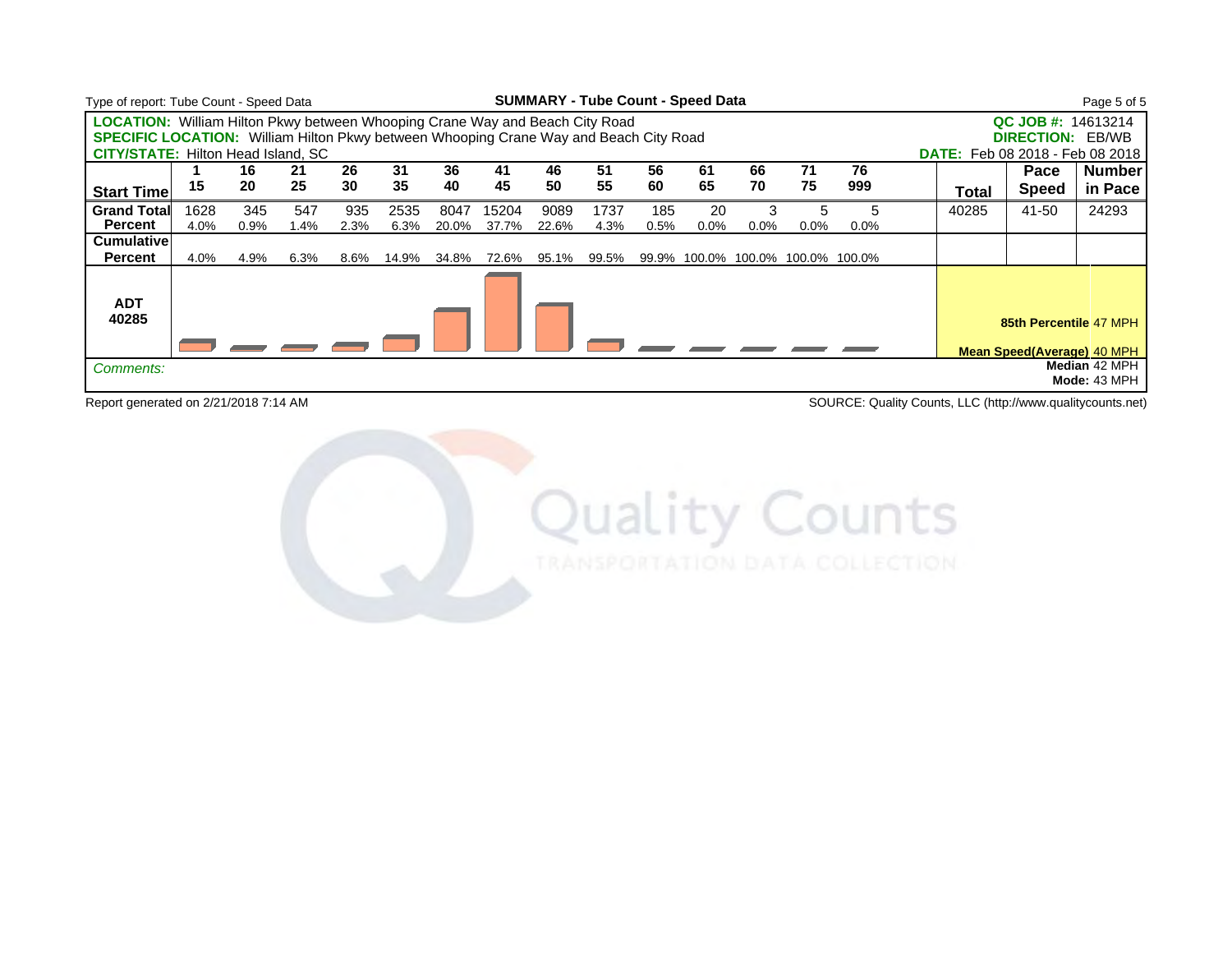| Type of report: Tube Count - Vehicle Classification Data                                     |              |                  |                         |                |                |                |                     |                |                |               |                |                |              |                          | Page 1 of 5  |
|----------------------------------------------------------------------------------------------|--------------|------------------|-------------------------|----------------|----------------|----------------|---------------------|----------------|----------------|---------------|----------------|----------------|--------------|--------------------------|--------------|
| <b>LOCATION:</b> William Hilton Pkwy between Whooping Crane Way and Beach City Road          |              |                  |                         |                |                |                |                     |                |                |               |                |                |              | QC JOB #: 14613214       |              |
| <b>SPECIFIC LOCATION:</b> William Hilton Pkwy between Whooping Crane Way and Beach City Road |              |                  |                         |                |                |                |                     |                |                |               |                |                |              | <b>DIRECTION: EB/WB</b>  |              |
| <b>CITY/STATE: Hilton Head Island, SC</b>                                                    |              |                  |                         |                |                |                |                     |                |                |               |                |                |              | <b>DATE:</b> Feb 08 2018 |              |
|                                                                                              | Motor-       | Cars &           | 2 Axle                  | <b>Buses</b>   | 2 Axle         | 3 Axle         | 4 Axle              | $<$ 5 Axle     | 5 Axle         | $>6$ Axle     | $< 6$ Axle     | 6 Axle         | >6 Axle      | <b>Not</b>               |              |
| <b>Start Time</b>                                                                            | cycles       | <b>Trailer</b>   | Long                    |                | 6 Tire         | <b>Single</b>  | <b>Single</b>       | <b>Double</b>  | <b>Double</b>  | <b>Double</b> | <b>Multi</b>   | <b>Multi</b>   | <b>Multi</b> | <b>Classified</b>        | <b>Total</b> |
| 12:00 AM                                                                                     | 0            | $\overline{33}$  | 5                       | 0              | 0              | 0              | 0                   | 0              | 0              | 0             | 0              | 0              | $\mathbf 0$  | 0                        | 38           |
| 12:15 AM                                                                                     | $\pmb{0}$    | 13               | 3                       | 0              | 0              | 0              | 0                   | $\mathsf 0$    | 1              | 0             | 0              | $\mathbf 0$    | $\mathbf 0$  | 0                        | 17           |
| 12:30 AM                                                                                     | 0            | 23               | 5                       | 0              | $\overline{c}$ | 0              | 0                   | 0              | 0              | 0             | $\mathbf 0$    | $\Omega$       | $\mathbf 0$  | 0                        | 30           |
| 12:45 AM                                                                                     | $\Omega$     | 20               | 4                       | 0              | 0              | 0              | $\mathbf 0$         | 0              | 0              | $\mathbf 0$   | $\mathbf 0$    | $\Omega$       | $\mathbf 0$  | 0                        | 24           |
| 1:00 AM                                                                                      | $\Omega$     | 15               | 5                       | 0              | 0              | $\mathbf{0}$   | $\mathbf 0$         | $\Omega$       | $\mathbf 0$    | $\mathbf 0$   | $\Omega$       | $\Omega$       | $\Omega$     | 0                        | 20           |
| 1:15 AM                                                                                      | $\Omega$     | 15               | $\overline{c}$          | 0              | 0              | $\mathbf{0}$   | $\Omega$            | $\Omega$       | $\mathbf 0$    | $\mathbf 0$   | $\Omega$       | $\Omega$       | $\Omega$     | 0                        | 17           |
| 1:30 AM                                                                                      | $\Omega$     | 21               |                         | 0              | 0              | 0              | 0                   | 0              | 0              | $\Omega$      | $\mathbf 0$    | $\Omega$       | $\Omega$     | 0                        | 22           |
| 1:45 AM                                                                                      | 0            | 10               |                         | 0              | 0              | 0              | $\mathbf 0$         | 0              | 0              | $\mathbf 0$   | $\mathbf 0$    | $\mathbf 0$    | $\mathbf 0$  | 0                        | 11           |
| 2:00 AM                                                                                      | 0            | $\boldsymbol{9}$ |                         | 0              | 0              | 1              | $\mathbf 0$         | $\mathbf 0$    | 0              | $\mathbf 0$   | $\mathbf 0$    | $\mathbf 0$    | $\mathbf 0$  | 0                        | 11           |
| 2:15 AM                                                                                      | $\Omega$     | 10               |                         | 0              | 0              | $\overline{0}$ | $\Omega$            | $\Omega$       | $\Omega$       | $\mathbf 0$   | $\Omega$       | $\Omega$       | $\Omega$     | $\mathsf 0$              | 11           |
| 2:30 AM                                                                                      | $\Omega$     | 10               | 1                       | 0              | $\overline{0}$ | $\mathbf{0}$   | $\Omega$            | $\Omega$       | $\mathbf 0$    | $\mathbf 0$   | $\Omega$       | $\Omega$       | $\Omega$     | 0                        | 11           |
| 2:45 AM                                                                                      | $\Omega$     | 4                | $\mathsf 0$             | $\mathbf{1}$   | $\overline{0}$ | 1              | $\Omega$            | $\Omega$       | 0              | $\mathbf 0$   | $\mathbf 0$    | $\mathbf 0$    | $\mathbf 0$  | 0                        | 6            |
| 3:00 AM                                                                                      | $\Omega$     | 4                | 3                       | 0              | 1              | $\overline{0}$ | $\Omega$            | 0              | $\overline{2}$ | 0             | $\Omega$       | $\Omega$       | $\Omega$     | 0                        | 10           |
| 3:15 AM                                                                                      | $\Omega$     | 6                | 0                       | 1              | 0              | 0              | $\Omega$            | $\Omega$       | $\Omega$       | $\Omega$      | $\Omega$       | $\Omega$       | $\Omega$     | 0                        | 7            |
| 3:30 AM                                                                                      | 0            | 14               | 5                       | 0              | 0              | 0              | 0                   | $\mathbf 0$    | $\mathbf 0$    | $\mathbf 0$   | 0              | $\bf{0}$       | $\mathbf 0$  | 0                        | 19           |
| 3:45 AM                                                                                      | 0            | 17               | $\overline{\mathbf{c}}$ | 0              | 0              | $\overline{1}$ | $\mathsf{O}\xspace$ | $\mathbf{1}$   | 0              | $\pmb{0}$     | $\mathbf 0$    | $\pmb{0}$      | $\pmb{0}$    | 0                        | 21           |
| 4:00 AM                                                                                      | $\Omega$     | 11               | $\overline{\mathbf{c}}$ | 0              | 0              | $\overline{0}$ | $\Omega$            | $\Omega$       |                | $\Omega$      | $\Omega$       |                | $\Omega$     | 0                        | 15           |
| 4:15 AM                                                                                      | $\Omega$     | 13               | 3                       | 0              | $\overline{0}$ | $\mathbf{0}$   | $\Omega$            | 0              | 0              | 0             | 0              | 0              | $\mathbf 0$  | $\Omega$                 | 16           |
| 4:30 AM                                                                                      | $\Omega$     | 14               | 8                       | $\pmb{0}$      | $\overline{0}$ | $\mathbf{0}$   | $\Omega$            | $\overline{0}$ | $\overline{1}$ | $\mathbf 0$   | $\overline{0}$ | $\overline{0}$ | $\Omega$     | 0                        | 23           |
| 4:45 AM                                                                                      | $\Omega$     | 35               | $\overline{4}$          | $\pmb{0}$      | 1              | 0              | $\Omega$            | 2              |                | $\mathbf{0}$  | $\mathbf{0}$   | $\Omega$       | $\Omega$     | 0                        | 43           |
| 5:00 AM                                                                                      | $\Omega$     | 39               | $\,6$                   | $\pmb{0}$      | 0              | 0              | $\Omega$            |                | 1              | $\mathbf{0}$  | $\Omega$       |                | $\Omega$     | 0                        | 48           |
| 5:15 AM                                                                                      | $\Omega$     | 43               | 9                       | $\overline{c}$ | $\overline{2}$ | 0              | $\mathbf 0$         | 1              | 1              | 1             | $\mathbf 0$    | $\mathbf 0$    | $\mathbf 0$  | $\mathbf{1}$             | 60           |
| 5:30 AM                                                                                      | $\mathbf 0$  | 59               | 14                      | $\mathsf 0$    | 0              | $\mathbf 0$    | $\mathbf 0$         | $\mathbf{1}$   | $\mathbf{1}$   | $\mathbf 0$   | $\mathbf 0$    | $\mathbf 0$    | $\mathbf 0$  | $\mathbf{1}$             | 76           |
| 5:45 AM                                                                                      | $\mathbf{1}$ | 84               | 20                      | $\overline{2}$ | $\overline{c}$ | $\overline{0}$ | $\mathbf 0$         | $\mathbf{1}$   | $\overline{2}$ | $\mathbf 0$   | $\mathbf 0$    | $\mathbf 0$    | $\Omega$     | $\overline{2}$           | 114          |
| Day Total                                                                                    |              |                  |                         |                |                |                |                     |                |                |               |                |                |              |                          |              |
| <b>Percent</b>                                                                               |              |                  |                         |                |                |                |                     |                |                |               |                |                |              |                          |              |
|                                                                                              |              |                  |                         |                |                |                |                     |                |                |               |                |                |              |                          |              |
|                                                                                              |              |                  |                         |                |                |                |                     |                |                |               |                |                |              |                          |              |
|                                                                                              |              |                  |                         |                |                |                |                     |                |                |               |                |                |              |                          |              |
|                                                                                              |              |                  |                         |                |                |                |                     |                |                |               |                |                |              |                          |              |
|                                                                                              |              |                  |                         |                |                |                |                     |                |                |               |                |                |              |                          |              |
| <b>AM Peak</b>                                                                               |              |                  |                         |                |                |                |                     |                |                |               |                |                |              |                          |              |
| Volume                                                                                       |              |                  |                         |                |                |                |                     |                |                |               |                |                |              |                          |              |
| <b>PM Peak</b>                                                                               |              |                  |                         |                |                |                |                     |                |                |               |                |                |              |                          |              |
| Volume                                                                                       |              |                  |                         |                |                |                |                     |                |                |               |                |                |              |                          |              |
| Comments:                                                                                    |              |                  |                         |                |                |                |                     |                |                |               |                |                |              |                          |              |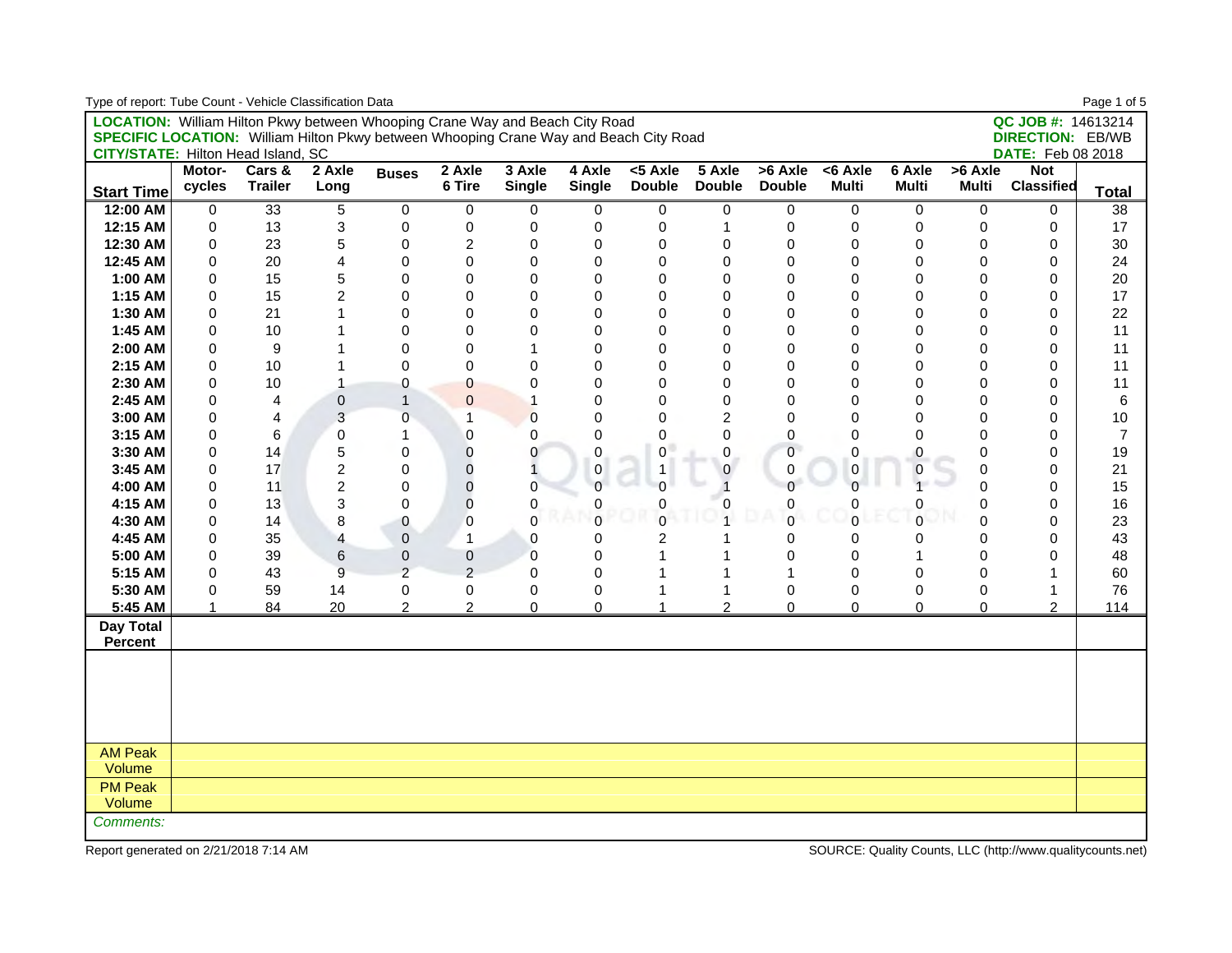| Type of report: Tube Count - Vehicle Classification Data                                     |                  |                     |        |                         |        |                         |                         |               |                          |                         |                |                |                |                          | Page 2 of 5  |
|----------------------------------------------------------------------------------------------|------------------|---------------------|--------|-------------------------|--------|-------------------------|-------------------------|---------------|--------------------------|-------------------------|----------------|----------------|----------------|--------------------------|--------------|
| LOCATION: William Hilton Pkwy between Whooping Crane Way and Beach City Road                 |                  |                     |        |                         |        |                         |                         |               |                          |                         |                |                |                | QC JOB #: 14613214       |              |
| <b>SPECIFIC LOCATION:</b> William Hilton Pkwy between Whooping Crane Way and Beach City Road |                  |                     |        |                         |        |                         |                         |               |                          |                         |                |                |                | <b>DIRECTION: EB/WB</b>  |              |
| <b>CITY/STATE: Hilton Head Island, SC</b>                                                    |                  |                     |        |                         |        |                         |                         |               |                          |                         |                |                |                | <b>DATE:</b> Feb 08 2018 |              |
|                                                                                              | Motor-           | $\overline{Cars}$ & | 2 Axle | <b>Buses</b>            | 2 Axle | 3 Axle                  | 4 Axle                  | <5 Axle       | 5 Axle                   | >6 Axle                 | $6 Axle$       | 6 Axle         | >6 Axle        | <b>Not</b>               |              |
| <b>Start Time</b>                                                                            | cycles           | <b>Trailer</b>      | Long   |                         | 6 Tire | <b>Single</b>           | <b>Single</b>           | <b>Double</b> | <b>Double</b>            | <b>Double</b>           | <b>Multi</b>   | <b>Multi</b>   | <b>Multi</b>   | <b>Classified</b>        | <b>Total</b> |
| 6:00 AM                                                                                      | 0                | 100                 | 30     | 3                       | 1      | 5                       | 0                       | 3             |                          | 0                       | 0              | -1             | 0              | 1                        | 145          |
| 6:15 AM                                                                                      | $\mathbf{1}$     | 126                 | 36     | 4                       | 6      | $\boldsymbol{2}$        | 0                       | 3             | 1                        | $\pmb{0}$               | $\mathbf 0$    | $\mathbf 0$    | 0              | 0                        | 179          |
| 6:30 AM                                                                                      | $\overline{c}$   | 179                 | 46     | 5                       | 12     | 7                       | 0                       | 5             |                          | $\mathbf 0$             | $\Omega$       | $\Omega$       | 0              | 4                        | 261          |
| 6:45 AM                                                                                      | $\mathbf{1}$     | 265                 | 72     | $\overline{c}$          | 11     | 5                       | $\mathbf{1}$            | 9             | $\Omega$                 | $\overline{2}$          | $\Omega$       | 3              | $\Omega$       | 14                       | 385          |
| 7:00 AM                                                                                      | 8                | 316                 | 114    | 3                       | 13     | $\overline{c}$          | $\overline{2}$          | 10            | 3                        | $\mathbf{1}$            | $\mathbf{1}$   | 1              | 1              | 13                       | 488          |
| 7:15 AM                                                                                      | 13               | 425                 | 112    | 3                       | 16     | 3                       | $\mathbf{1}$            | 11            | $\overline{4}$           | $\boldsymbol{2}$        | $\mathbf 0$    | 1              | 0              | 17                       | 608          |
| 7:30 AM                                                                                      | 16               | 533                 | 142    | $\overline{c}$          | 14     | 4                       | 0                       | 12            | $\overline{A}$           | 5                       | 3              | $\Omega$       | 1              | 18                       | 754          |
| 7:45 AM                                                                                      | 15               | 534                 | 141    | 7                       | 30     | $\overline{\mathbf{c}}$ | $\overline{2}$          | 14            | $\overline{2}$           | $\overline{4}$          | 1              | $\Omega$       | 0              | 28                       | 780          |
| 8:00 AM                                                                                      | $\boldsymbol{9}$ | 469                 | 122    | 9                       | 9      | 6                       | $\mathsf 0$             | 15            | 1                        | $\mathbf 0$             | $\overline{c}$ | 1              | 1              | 18                       | 662          |
| 8:15 AM                                                                                      | 12               | 478                 | 132    | $\mathbf{1}$            | 14     | $\overline{7}$          | 6                       | 11            | 1                        | 1                       | $\mathbf{1}$   | 1              | 0              | 15                       | 680          |
| 8:30 AM                                                                                      | 8                | 491                 | 141    | $\overline{7}$          | 17     | 6                       | $\overline{2}$          | 14            | 3                        | $\pmb{0}$               | $\mathbf 0$    | $\overline{2}$ | $\mathbf{0}$   | 34                       | 725          |
| 8:45 AM                                                                                      | 15               | 510                 | 133    | $\overline{\mathbf{4}}$ | 27     | $\overline{7}$          | $\mathbf{1}$            | 10            | 3                        | $\overline{\mathbf{z}}$ | $\Omega$       | $\Omega$       | $\Omega$       | 20                       | 737          |
| 9:00 AM                                                                                      | 3                | 426                 | 126    | 0                       | 17     | $6\phantom{1}6$         | $\mathbf 0$             | 19            | 3                        | 3                       | $\mathbf{1}$   |                | 3              | 25                       | 633          |
| 9:15 AM                                                                                      | 10               | 409                 | 128    | 5                       | 29     | 4                       | $\mathbf{1}$            | 3             | $\mathbf{1}$             | $\overline{c}$          | $\mathbf 0$    | 1              | 1              | 24                       | 618          |
| 9:30 AM                                                                                      | 17               | 399                 | 106    | 2                       | 26     | 4                       | $\overline{\mathbf{c}}$ | 11            | $\overline{c}$           | 3                       | $\mathbf 0$    | $\bf{0}$       | 0              | 31                       | 603          |
| 9:45 AM                                                                                      | 13               | 457                 | 110    | 3                       | 11     | 5                       | $\mathbf{3}$            | 12            | $\mathbf{3}$             | $\boldsymbol{2}$        | 1              | $\mathbf 0$    | $\Omega$       | 22                       | 642          |
| 10:00 AM                                                                                     | 15               | 446                 | 91     | $\overline{\mathbf{c}}$ | 23     | 5                       | $\overline{4}$          | 8             | 3                        | 3                       | $\overline{2}$ | $\Omega$       | $\Omega$       | 9                        | 611          |
| 10:15 AM                                                                                     | 13               | 494                 | 104    | $\overline{\mathbf{c}}$ | 14     | $\mathbf 0$             | 4                       | 6             | $\overline{\mathcal{A}}$ | 1                       | $\mathbf 0$    | 0              | 0              | 16                       | 658          |
| 10:30 AM                                                                                     | 14               | 455                 | 100    | 3                       | 28     | 6                       | $\overline{1}$          | 12            | $\overline{2}$           | 1                       |                |                | $\mathbf{0}$   | 18                       | 642          |
| 10:45 AM                                                                                     | 21               | 500                 | 103    | $\overline{c}$          | 18     | 3                       | 1                       | 12            | $\overline{c}$           | 4                       | 2              | $\Omega$       | $\overline{c}$ | 29                       | 699          |
| 11:00 AM                                                                                     | 12               | 479                 | 83     | 3                       | 17     | 10                      | 3                       | 10            | 5                        | 5                       | $\mathbf{1}$   | $\Omega$       | $\mathbf 0$    | 28                       | 656          |
| 11:15 AM                                                                                     | 20               | 482                 | 104    | $\mathbf{1}$            | 13     | 4                       | 0                       | 16            | $\mathbf 0$              | 3                       | 3              | 1              | 2              | 34                       | 683          |
| 11:30 AM                                                                                     | 22               | 520                 | 109    | 5                       | 22     | $\boldsymbol{2}$        | 3                       | 11            | 5                        | 3                       | $\overline{1}$ | $\overline{c}$ | $\overline{c}$ | 33                       | 740          |
| 11:45 AM                                                                                     | 13               | 557                 | 100    | 4                       | 21     | $\overline{2}$          | 3                       | 12            | 1                        |                         | 1              | $\overline{1}$ | $\overline{2}$ | 23                       | 741          |
| Day Total                                                                                    |                  |                     |        |                         |        |                         |                         |               |                          |                         |                |                |                |                          |              |
| <b>Percent</b>                                                                               |                  |                     |        |                         |        |                         |                         |               |                          |                         |                |                |                |                          |              |
|                                                                                              |                  |                     |        |                         |        |                         |                         |               |                          |                         |                |                |                |                          |              |
|                                                                                              |                  |                     |        |                         |        |                         |                         |               |                          |                         |                |                |                |                          |              |
|                                                                                              |                  |                     |        |                         |        |                         |                         |               |                          |                         |                |                |                |                          |              |
|                                                                                              |                  |                     |        |                         |        |                         |                         |               |                          |                         |                |                |                |                          |              |
|                                                                                              |                  |                     |        |                         |        |                         |                         |               |                          |                         |                |                |                |                          |              |
| <b>AM Peak</b>                                                                               |                  |                     |        |                         |        |                         |                         |               |                          |                         |                |                |                |                          |              |
| Volume                                                                                       |                  |                     |        |                         |        |                         |                         |               |                          |                         |                |                |                |                          |              |
| <b>PM Peak</b>                                                                               |                  |                     |        |                         |        |                         |                         |               |                          |                         |                |                |                |                          |              |
| Volume                                                                                       |                  |                     |        |                         |        |                         |                         |               |                          |                         |                |                |                |                          |              |
| Comments:                                                                                    |                  |                     |        |                         |        |                         |                         |               |                          |                         |                |                |                |                          |              |

Type of report: Tube Count - Vehicle Classification Data

 $P_{\text{max}}$   $Q_{\text{max}}$ 

Report generated on 2/21/2018 7:14 AM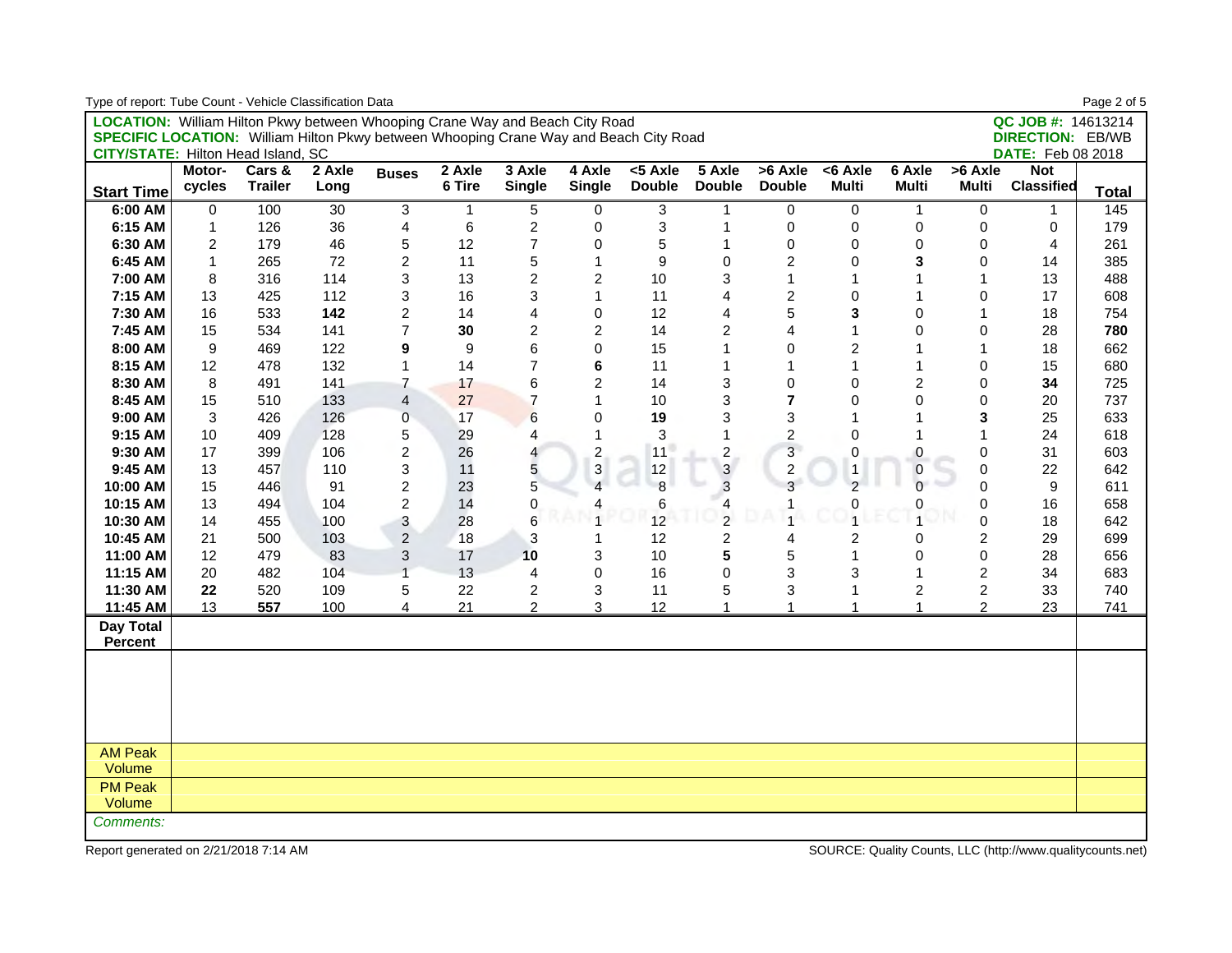| Type of report: Tube Count - Vehicle Classification Data                                     |                 |                |        |                         |                  |                         |                         |                  |                |                         |                         |                |                |                          | Page 3 of 5  |
|----------------------------------------------------------------------------------------------|-----------------|----------------|--------|-------------------------|------------------|-------------------------|-------------------------|------------------|----------------|-------------------------|-------------------------|----------------|----------------|--------------------------|--------------|
| LOCATION: William Hilton Pkwy between Whooping Crane Way and Beach City Road                 |                 |                |        |                         |                  |                         |                         |                  |                |                         |                         |                |                | QC JOB #: 14613214       |              |
| <b>SPECIFIC LOCATION:</b> William Hilton Pkwy between Whooping Crane Way and Beach City Road |                 |                |        |                         |                  |                         |                         |                  |                |                         |                         |                |                | <b>DIRECTION: EB/WB</b>  |              |
| <b>CITY/STATE: Hilton Head Island, SC</b>                                                    |                 |                |        |                         |                  |                         |                         |                  |                |                         |                         |                |                | <b>DATE:</b> Feb 08 2018 |              |
|                                                                                              | Motor-          | Cars &         | 2 Axle | <b>Buses</b>            | 2 Axle           | 3 Axle                  | 4 Axle                  | <5 Axle          | 5 Axle         | >6 Axle                 | $6 Axle$                | 6 Axle         | >6 Axle        | <b>Not</b>               |              |
| <b>Start Time</b>                                                                            | cycles          | <b>Trailer</b> | Long   |                         | 6 Tire           | <b>Single</b>           | <b>Single</b>           | <b>Double</b>    | <b>Double</b>  | <b>Double</b>           | <b>Multi</b>            | <b>Multi</b>   | <b>Multi</b>   | <b>Classified</b>        | <b>Total</b> |
| 12:00 PM                                                                                     | 13              | 569            | 115    | $\boldsymbol{2}$        | 14               | 2                       | 0                       | $\overline{16}$  | 3              | $\overline{c}$          | 3                       | 1              | 1              | $\overline{27}$          | 768          |
| 12:15 PM                                                                                     | 13              | 534            | 95     | $\overline{\mathbf{4}}$ | 11               | 6                       | 4                       | $\boldsymbol{9}$ | 1              | 3                       | 3                       | $\mathbf{2}$   | 1              | 37                       | 723          |
| 12:30 PM                                                                                     | 15              | 592            | 111    | 3                       | 11               | 3                       | 1                       | 8                | 4              | $\overline{c}$          | $\mathbf{0}$            | $\mathbf{0}$   | 0              | 20                       | 770          |
| 12:45 PM                                                                                     | 17              | 571            | 108    | $\overline{c}$          | 15               | 5                       | 1                       | 5                | 3              | 6                       | $\Omega$                | $\Omega$       | $\Omega$       | 36                       | 769          |
| 1:00 PM                                                                                      | 8               | 513            | 105    | 5                       | 21               | $\mathbf{1}$            | $\mathbf{1}$            | 13               | $\overline{2}$ | $\mathbf{1}$            | $\mathbf{1}$            | $\mathbf{0}$   | $\overline{2}$ | 25                       | 698          |
| 1:15 PM                                                                                      | 28              | 534            | 113    | 8                       | 16               | $\overline{c}$          | $\mathbf{1}$            | 11               | 3              | $\boldsymbol{2}$        | 0                       | 2              | 0              | 25                       | 745          |
| 1:30 PM                                                                                      | 11              | 556            | 84     | 3                       | 11               | 4                       | $\overline{2}$          | 9                | $\Omega$       | 6                       | $\overline{2}$          | $\Omega$       | 1              | 19                       | 708          |
| 1:45 PM                                                                                      | 20              | 584            | 110    | 6                       | 18               | 9                       | $\overline{4}$          | 13               |                | 4                       | $\Omega$                |                | 0              | 34                       | 804          |
| 2:00 PM                                                                                      | 18              | 562            | 93     | 5                       | 25               | $\overline{\mathbf{4}}$ | $\overline{c}$          | 12               |                | $\overline{1}$          | $\mathbf{1}$            | 1              | 0              | 25                       | 750          |
| 2:15 PM                                                                                      | 18              | 588            | 113    | $\overline{c}$          | 19               | 3                       | $\Omega$                | $\overline{7}$   |                | $\overline{\mathbf{c}}$ | 4                       |                |                | 45                       | 804          |
| 2:30 PM                                                                                      | 22              | 595            | 98     | 4                       | 14               | 6                       | $\mathbf 1$             | 10               | $\overline{2}$ | 3                       | $\overline{2}$          | 1              | 1              | 36                       | 795          |
| 2:45 PM                                                                                      | 10 <sup>1</sup> | 550            | 109    | $\overline{7}$          | 17               | $\overline{1}$          | $\mathbf{1}$            | 8                | $\Omega$       | $\overline{7}$          | $\overline{2}$          | $\overline{2}$ | $\Omega$       | 38                       | 752          |
| 3:00 PM                                                                                      | 24              | 633            | 112    | 4                       | 19               | 12                      | 3                       | 14               | 1              | $\overline{2}$          | 3                       | 1              | 0              | 45                       | 873          |
| 3:15 PM                                                                                      | 13              | 511            | 104    | 3                       | 17               | 6                       | 3                       | 16               | $\pmb{0}$      | $\overline{4}$          | $\overline{c}$          | 1              | 0              | 34                       | 714          |
| 3:30 PM                                                                                      | 25              | 561            | 104    | 0                       | 14               | $\overline{\mathbf{4}}$ |                         | 12               | $\overline{c}$ | $\overline{1}$          | 1                       | $\mathbf{1}$   | 2              | 36                       | 764          |
| 3:45 PM                                                                                      | 15              | 577            | 103    | 1                       | 24               | 5                       | $\frac{2}{1}$           | 12               | $\overline{c}$ | 4                       | 1                       | $\overline{c}$ |                | 44                       | 793          |
| 4:00 PM                                                                                      | 20              | 622            | 109    | 5                       | 13               | $\overline{7}$          |                         | $\overline{7}$   | $\overline{1}$ | $\overline{2}$          |                         |                |                | 45                       | 835          |
| 4:15 PM                                                                                      | 27              | 586            | 122    | 9                       | 6                | $\mathbf{1}$            | $\overline{\mathbf{c}}$ | 12               |                | $\pmb{0}$               |                         |                | 1              | 36                       | 805          |
| 4:30 PM                                                                                      | 30              | 599            | 131    | 1                       | 13               | 1                       | $\overline{2}$          | 12               | $\mathbf 0$    | $\Delta$                | $\frac{2}{2}$           |                | $\Omega$       | 30                       | 826          |
| 4:45 PM                                                                                      | 21              | 596            | 96     | $\mathbf 0$             | 11               | 4                       | $\mathbf{1}$            | 13               | 3              |                         | 1                       | 0              | 1              | 43                       | 791          |
| 5:00 PM                                                                                      | 34              | 576            | 112    | $\mathbf{1}$            | $\boldsymbol{9}$ | $\overline{4}$          | $\overline{2}$          | 10               | $\mathbf 0$    | 4                       | 1                       | $\mathbf{0}$   | 1              | 66                       | 820          |
| 5:15 PM                                                                                      | 27              | 544            | 89     | 1                       | 9                | 3                       | $\mathbf{1}$            | 10               | $\mathbf 0$    | 1                       | 1                       | 0              | 2              | 75                       | 763          |
| 5:30 PM                                                                                      | 20              | 529            | 95     | 0                       | 9                | $\overline{c}$          | 0                       | $\overline{7}$   | $\pmb{0}$      | 4                       | $\mathbf{1}$            | $\overline{c}$ | 0              | 15                       | 684          |
| 5:45 PM                                                                                      | 12              | 535            | 99     | $\mathbf{1}$            | 16               | $\mathbf{1}$            | 0                       | $\boldsymbol{9}$ | $\Omega$       | $\Omega$                | $\overline{\mathbf{4}}$ | $\Omega$       | $\overline{c}$ | 17                       | 696          |
| Day Total                                                                                    |                 |                |        |                         |                  |                         |                         |                  |                |                         |                         |                |                |                          |              |
| <b>Percent</b>                                                                               |                 |                |        |                         |                  |                         |                         |                  |                |                         |                         |                |                |                          |              |
|                                                                                              |                 |                |        |                         |                  |                         |                         |                  |                |                         |                         |                |                |                          |              |
|                                                                                              |                 |                |        |                         |                  |                         |                         |                  |                |                         |                         |                |                |                          |              |
|                                                                                              |                 |                |        |                         |                  |                         |                         |                  |                |                         |                         |                |                |                          |              |
|                                                                                              |                 |                |        |                         |                  |                         |                         |                  |                |                         |                         |                |                |                          |              |
|                                                                                              |                 |                |        |                         |                  |                         |                         |                  |                |                         |                         |                |                |                          |              |
| <b>AM Peak</b>                                                                               |                 |                |        |                         |                  |                         |                         |                  |                |                         |                         |                |                |                          |              |
| Volume                                                                                       |                 |                |        |                         |                  |                         |                         |                  |                |                         |                         |                |                |                          |              |
| <b>PM Peak</b>                                                                               |                 |                |        |                         |                  |                         |                         |                  |                |                         |                         |                |                |                          |              |
| Volume                                                                                       |                 |                |        |                         |                  |                         |                         |                  |                |                         |                         |                |                |                          |              |
| Comments:                                                                                    |                 |                |        |                         |                  |                         |                         |                  |                |                         |                         |                |                |                          |              |

Type of report: Tube Count - Vehicle Classification Data

 $P_{\text{max}}$  3 of  $\bar{r}$ 

Report generated on 2/21/2018 7:14 AM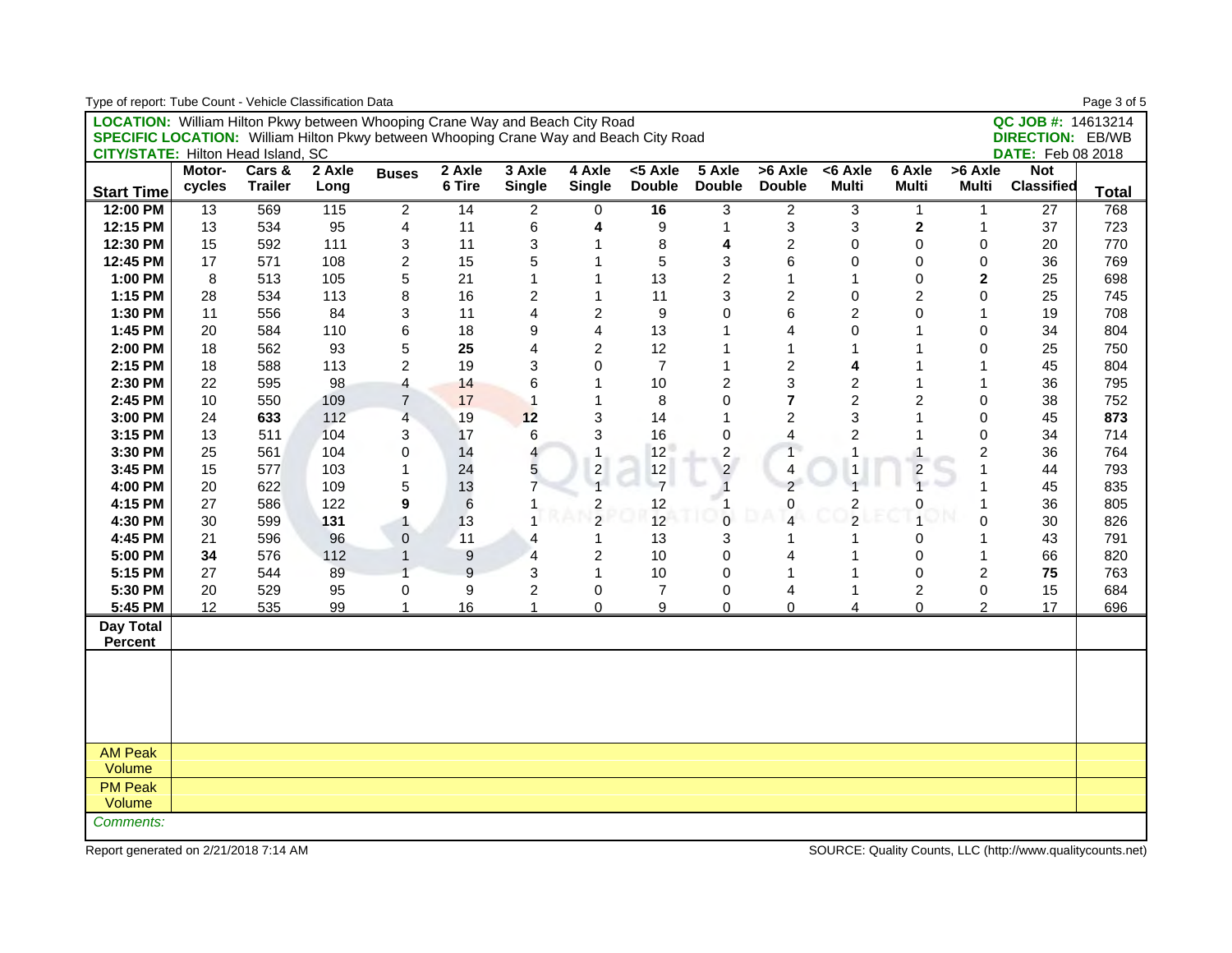| Type of report: Tube Count - Vehicle Classification Data                                     |                |                |         |                  |                |                  |               |                         |                |                |              |                |                |                          | Page 4 of 5  |
|----------------------------------------------------------------------------------------------|----------------|----------------|---------|------------------|----------------|------------------|---------------|-------------------------|----------------|----------------|--------------|----------------|----------------|--------------------------|--------------|
| LOCATION: William Hilton Pkwy between Whooping Crane Way and Beach City Road                 |                |                |         |                  |                |                  |               |                         |                |                |              |                |                | QC JOB #: 14613214       |              |
| <b>SPECIFIC LOCATION:</b> William Hilton Pkwy between Whooping Crane Way and Beach City Road |                |                |         |                  |                |                  |               |                         |                |                |              |                |                | <b>DIRECTION: EB/WB</b>  |              |
| <b>CITY/STATE: Hilton Head Island, SC</b>                                                    |                |                |         |                  |                |                  |               |                         |                |                |              |                |                | <b>DATE:</b> Feb 08 2018 |              |
|                                                                                              | Motor-         | Cars &         | 2 Axle  | <b>Buses</b>     | 2 Axle         | 3 Axle           | 4 Axle        | <5 Axle                 | 5 Axle         | $>6$ Axle      | $6 Axle$     | 6 Axle         | >6 Axle        | <b>Not</b>               |              |
| <b>Start Time</b>                                                                            | cycles         | <b>Trailer</b> | Long    |                  | 6 Tire         | <b>Single</b>    | <b>Single</b> | <b>Double</b>           | <b>Double</b>  | <b>Double</b>  | <b>Multi</b> | <b>Multi</b>   | <b>Multi</b>   | <b>Classified</b>        | <b>Total</b> |
| 6:00 PM                                                                                      | 10             | 506            | 95      | 2                | 12             | 4                |               | 8                       | 0              | 1              | 0            | 0              | 0              | 14                       | 653          |
| 6:15 PM                                                                                      | 14             | 488            | 84      | 0                | 13             | $\mathbf{1}$     | $\mathbf 1$   | $6\phantom{1}6$         | $\mathbf 0$    | 1              | $\mathbf 1$  | 0              | 0              | 20                       | 629          |
| 6:30 PM                                                                                      | 17             | 435            | 96      | 1                | 6              | $\boldsymbol{2}$ | $\mathbf 0$   | 9                       | $\overline{2}$ | 1              | 0            | 1              | 0              | 26                       | 596          |
| 6:45 PM                                                                                      | 6              | 430            | 80      | 1                | 15             | $\overline{1}$   | $\Omega$      | $\overline{4}$          |                | $\Omega$       | $\mathbf{0}$ | 0              |                | $\overline{7}$           | 546          |
| 7:00 PM                                                                                      | 4              | 383            | 69      |                  | 3              | $\overline{c}$   | $\Omega$      | 5                       |                | 1              | 0            | 0              | 0              | 5                        | 474          |
| 7:15 PM                                                                                      | 8              | 342            | 59      | 1                | 5              | $\mathbf 0$      |               | 3                       |                | 2              | 0            | 0              | 0              | $\overline{7}$           | 429          |
| 7:30 PM                                                                                      | 4              | 279            | 51      | 1                | 6              | 0                |               | $\overline{2}$          | $\Omega$       | 1              | 0            | 0              | 0              | 6                        | 351          |
| 7:45 PM                                                                                      | 0              | 285            | 54      | $\Omega$         | $\overline{7}$ | $\Omega$         | $\Omega$      | 1                       |                | $\Omega$       | $\mathbf{0}$ | $\mathbf{0}$   | $\overline{2}$ | $\overline{c}$           | 352          |
| 8:00 PM                                                                                      | 3              | 250            | 45      |                  | 6              | $\mathbf 0$      |               | $\mathbf 0$             |                | 0              | 0            | 0              | 0              | 3                        | 310          |
| 8:15 PM                                                                                      | $\overline{c}$ | 223            | 35      | 1                | 9              | $\mathbf 0$      |               | $\Omega$                | $\mathbf 0$    | $\mathbf 0$    | $\mathbf{0}$ | 0              | 0              | 5                        | 276          |
| 8:30 PM                                                                                      | 1              | 231            | 36      | 0                | $\overline{4}$ | $\mathbf 0$      |               | $\Omega$                |                | 0              | $\mathbf{0}$ | 0              | 0              | 4                        | 278          |
| 8:45 PM                                                                                      | 0              | 181            | 25      | $\mathbf 0$      | $\overline{4}$ | $\Omega$         | $\Omega$      | $\Omega$                | $\Omega$       | $\Omega$       | $\Omega$     | $\Omega$       | 1              | $\mathbf{1}$             | 212          |
| 9:00 PM                                                                                      | $\overline{c}$ | 213            | 29      | 0                | 3              | $\overline{0}$   | $\Omega$      |                         | $\Omega$       | 1              | $\Omega$     | 0              | 0              | $\overline{c}$           | 251          |
| 9:15 PM                                                                                      | 4              | 169            | 28      | 1                | 3              | $\mathbf 0$      | $\Omega$      | 1                       | $\Omega$       | $\Omega$       | 1            | 0              | $\Omega$       | 3                        | 210          |
| 9:30 PM                                                                                      | $\Omega$       | 158            | 21      | 0                |                | 0                | $\mathbf 0$   |                         | 0              | $\mathbf 0$    | 0            | 0              | 0              | $\overline{c}$           | 183          |
| 9:45 PM                                                                                      | 3              | 126            | 27      | 0                |                | $\overline{0}$   | $\mathbf 0$   |                         |                | $\Omega$       | 0            | $\mathbf{0}$   | $\Omega$       | $\mathbf 0$              | 159          |
| 10:00 PM                                                                                     | $\Omega$       | 173            | 15      | 0                |                | $\overline{0}$   | $\Omega$      |                         | $\Omega$       | $\Omega$       | $\Omega$     |                | $\Omega$       | $\overline{c}$           | 192          |
| 10:15 PM                                                                                     | $\Omega$       | 150            | 16      | 0                | $\overline{2}$ | $\mathbf 0$      | 0             | $\overline{\mathbf{c}}$ |                | 0              | 0            | 0              | 0              | 3                        | 174          |
| 10:30 PM                                                                                     | 1              | 123            | 15      | 1                | 6              | $\Omega$         | $\Omega$      | $\overline{0}$          | $\overline{1}$ | $\Omega$       | $\Omega$     | $\Omega$       | $\Omega$       | $\mathbf{1}$             | 148          |
| 10:45 PM                                                                                     |                | 81             | 10      | $\boldsymbol{0}$ | $\mathbf{1}$   | $\mathbf 0$      | $\Omega$      | 0                       | 0              | $\Omega$       | 0            | 0              | 0              | $\mathbf 0$              | 93           |
| 11:00 PM                                                                                     | $\Omega$       | 76             | 15      | $\mathbf 0$      | $\mathbf{1}$   | $\overline{0}$   | $\Omega$      | $\Omega$                | $\Omega$       | $\mathbf{0}$   | 0            | 0              | $\Omega$       | $\overline{c}$           | 94           |
| 11:15 PM                                                                                     | 1              | 67             | 11      | $\mathbf 0$      | $\overline{2}$ | $\Omega$         | $\Omega$      | $\Omega$                | $\Omega$       | 0              | 0            | 0              | $\Omega$       | 1                        | 82           |
| 11:30 PM                                                                                     | $\Omega$       | 61             | 9       | $\Omega$         | $\mathbf 1$    | $\mathbf 1$      | $\mathbf 0$   | $\Omega$                | $\Omega$       | $\Omega$       | 0            | 0              | 0              | 2                        | 74           |
| 11:45 PM                                                                                     | 0              | 56             | 11      | 1                | $\mathbf{1}$   | $\Omega$         | $\mathbf 0$   | $\Omega$                | $\Omega$       | $\Omega$       | $\Omega$     | $\Omega$       | $\Omega$       | $\Omega$                 | 69           |
| <b>Day Total</b>                                                                             | 816            | 29675          | 6056    | 177              | 882            | 217              | 83            | 556                     | 108            | 128            | 61           | 40             | 37             | 1449                     | 40285        |
| <b>Percent</b>                                                                               | 2.0%           | 73.7%          | 15.0%   | 0.4%             | 2.2%           | 0.5%             | 0.2%          | 1.4%                    | 0.3%           | 0.3%           | 0.2%         | 0.1%           | 0.1%           | 3.6%                     |              |
| <b>ADT</b><br>40285                                                                          |                |                |         |                  |                |                  |               |                         |                |                |              |                |                |                          |              |
| <b>AM Peak</b>                                                                               | 11:30 AM       | 11:45 AM       | 7:30 AM | 8:00 AM          | 7:45 AM        | 11:00 AM         | 8:15 AM       | 9:00 AM                 | 11:00 AM       | 8:45 AM        | 7:30 AM      | 6:45 AM        | 9:00 AM        | 8:30 AM                  | 7:45 AM      |
| Volume                                                                                       | 22             | 557            | 142     | 9                | 30             | 10               | 6             | 19                      | 5              | $\overline{7}$ | 3            | 3              | 3              | 34                       | 780          |
| <b>PM Peak</b>                                                                               | 5:00 PM        | 3:00 PM        | 4:30 PM | 4:15 PM          | 2:00 PM        | 3:00 PM          | 12:15 PM      | 12:00 PM                | 12:30 PM       | 2:45 PM        | 2:15 PM      | 12:15 PM       | 1:00 PM        | 5:15 PM                  | 3:00 PM      |
| Volume                                                                                       | 34             | 633            | 131     | 9                | 25             | 12 <sup>2</sup>  | 4             | 16                      | 4              | $\overline{7}$ | 4            | $\overline{2}$ | $\overline{2}$ | 75                       | 873          |
| <i><b>Comments:</b></i>                                                                      |                |                |         |                  |                |                  |               |                         |                |                |              |                |                |                          |              |
|                                                                                              |                |                |         |                  |                |                  |               |                         |                |                |              |                |                |                          |              |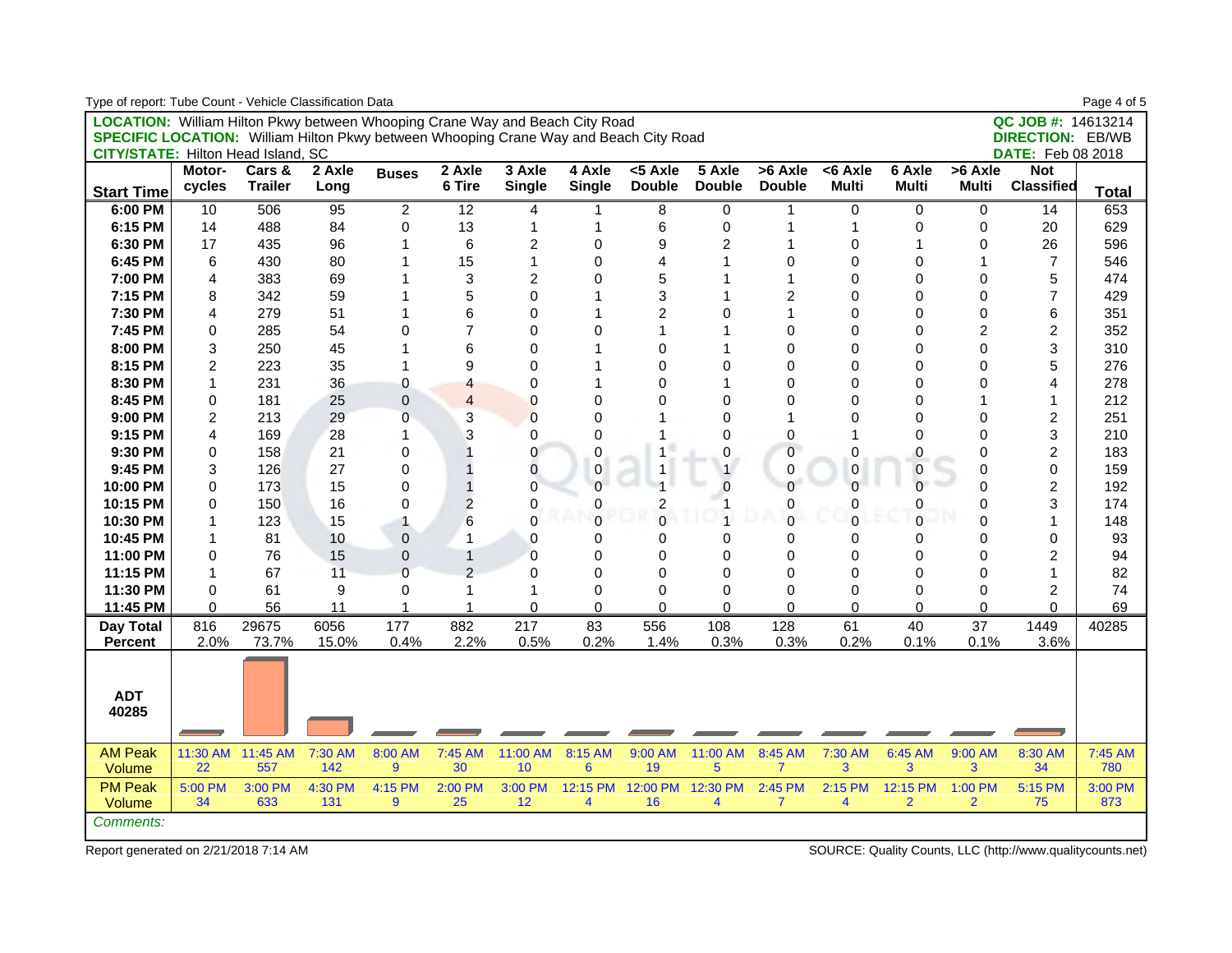

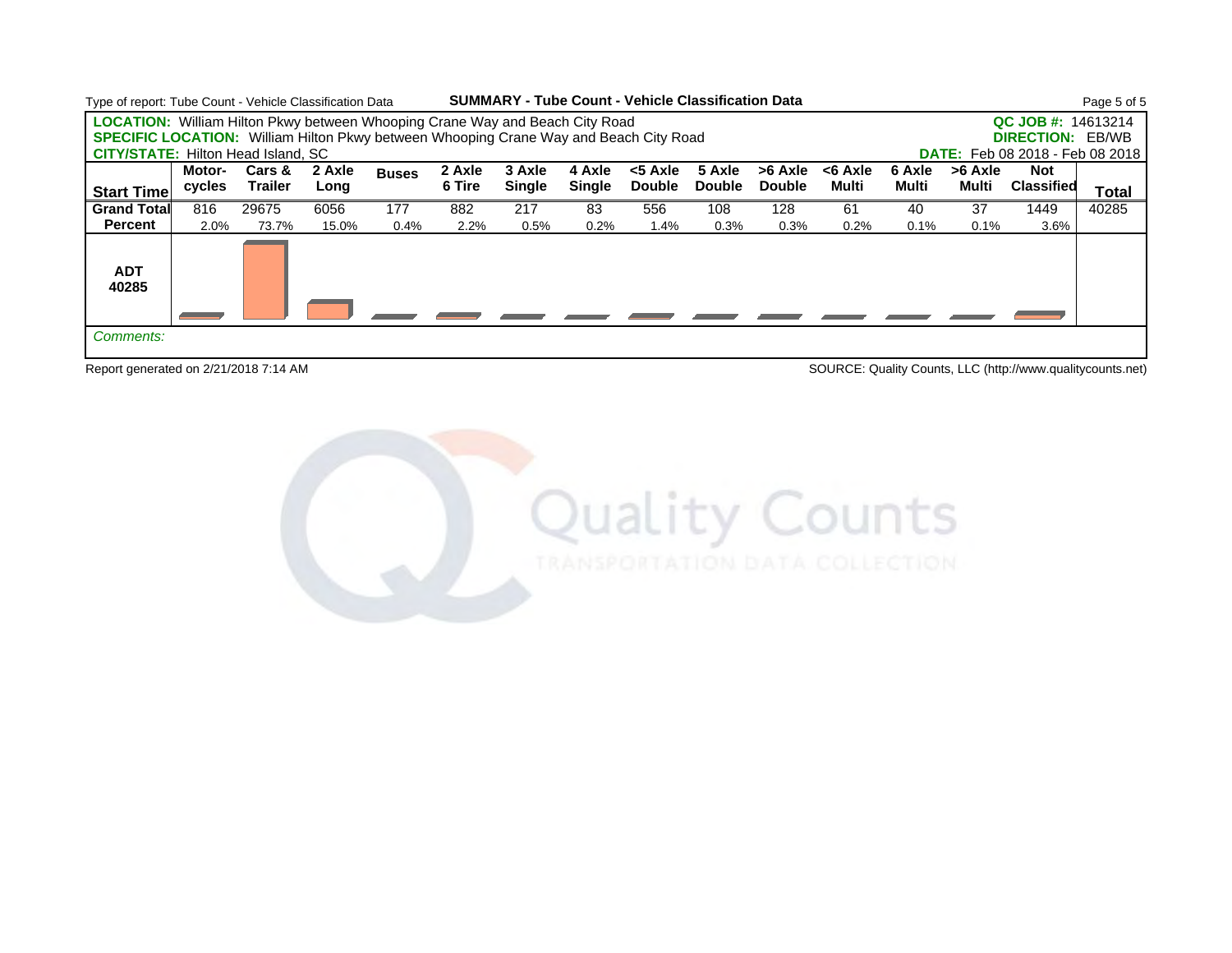| Type of report: Tube Count - Volume Data  |     |            |     |                  |     |                                                                                              |            |     |                                              | Page 1 of 4                     |
|-------------------------------------------|-----|------------|-----|------------------|-----|----------------------------------------------------------------------------------------------|------------|-----|----------------------------------------------|---------------------------------|
|                                           |     |            |     |                  |     | <b>LOCATION:</b> William Hilton Pkwy between Whooping Crane Way and Beach City Road          |            |     |                                              | QC JOB #: 14613214              |
|                                           |     |            |     |                  |     | <b>SPECIFIC LOCATION:</b> William Hilton Pkwy between Whooping Crane Way and Beach City Road |            |     |                                              | <b>DIRECTION: EB/WB</b>         |
| <b>CITY/STATE: Hilton Head Island, SC</b> |     |            |     |                  |     |                                                                                              |            |     |                                              | DATE: Feb 08 2018 - Feb 08 2018 |
| <b>Start Time</b>                         | Mon | <b>Tue</b> | Wed | Thu<br>08-Feb-18 | Fri | Average Weekday<br><b>Hourly Traffic</b>                                                     | <b>Sat</b> | Sun | <b>Average Week</b><br><b>Hourly Traffic</b> | <b>Average Week Profile</b>     |
| 12:00 AM                                  |     |            |     | 38               |     | 38                                                                                           |            |     | 38                                           | $\Box$                          |
| 12:15 AM                                  |     |            |     | 17               |     | 17                                                                                           |            |     | 17                                           | U                               |
| 12:30 AM                                  |     |            |     | 30               |     | 30                                                                                           |            |     | 30                                           | O                               |
| 12:45 AM                                  |     |            |     | 24               |     | 24                                                                                           |            |     | 24                                           | Ū                               |
| 1:00 AM                                   |     |            |     | 20               |     | 20                                                                                           |            |     | 20                                           | N                               |
| 1:15 AM                                   |     |            |     | 17               |     | 17                                                                                           |            |     | 17                                           | U                               |
| 1:30 AM                                   |     |            |     | 22               |     | 22                                                                                           |            |     | 22                                           | O                               |
| 1:45 AM                                   |     |            |     | 11               |     | 11                                                                                           |            |     | 11                                           |                                 |
| 2:00 AM                                   |     |            |     | 11               |     | 11                                                                                           |            |     | 11                                           |                                 |
| 2:15 AM                                   |     |            |     | 11               |     | 11                                                                                           |            |     | 11                                           |                                 |
| 2:30 AM                                   |     |            |     | 11               |     | 11                                                                                           |            |     | 11                                           |                                 |
| 2:45 AM                                   |     |            |     | $\,6$            |     | $\,6$                                                                                        |            |     | $\,6$                                        |                                 |
| 3:00 AM                                   |     |            |     | 10               |     | 10                                                                                           |            |     | 10                                           |                                 |
| 3:15 AM                                   |     |            |     | $\overline{7}$   |     | 7                                                                                            |            |     | $\overline{7}$                               |                                 |
| 3:30 AM                                   |     |            |     | 19               |     | 19                                                                                           |            |     | 19                                           |                                 |
| 3:45 AM                                   |     |            |     | 21               |     | 21                                                                                           |            |     | 21                                           | Π                               |
| 4:00 AM                                   |     |            |     | 15               |     | 15                                                                                           |            |     | 15                                           | U                               |
| 4:15 AM                                   |     |            |     | 16               |     | 16                                                                                           |            |     | 16                                           | U                               |
| 4:30 AM                                   |     |            |     | 23               |     | 23                                                                                           |            |     | 23                                           | Q                               |
| 4:45 AM                                   |     |            |     | 43               |     | 43                                                                                           |            |     | 43                                           | $\Box$                          |
| 5:00 AM                                   |     |            |     | 48               |     | 48                                                                                           |            |     | 48                                           | $\Box$                          |
| 5:15 AM                                   |     |            |     | 60               |     | 60                                                                                           |            |     | 60                                           | $\Box$                          |
| 5:30 AM                                   |     |            |     | 76               |     | 76                                                                                           |            |     | 76                                           | $\Box$                          |
| 5:45 AM                                   |     |            |     | 114              |     | 114                                                                                          |            |     | 114                                          |                                 |
| <b>Day Total</b>                          |     |            |     |                  |     |                                                                                              |            |     |                                              |                                 |
| % Weekday                                 |     |            |     |                  |     |                                                                                              |            |     |                                              |                                 |
| Average                                   |     |            |     |                  |     |                                                                                              |            |     |                                              |                                 |
| % Week                                    |     |            |     |                  |     |                                                                                              |            |     |                                              |                                 |
| Average                                   |     |            |     |                  |     |                                                                                              |            |     |                                              |                                 |
| <b>AM Peak</b>                            |     |            |     |                  |     |                                                                                              |            |     |                                              |                                 |
| Volume                                    |     |            |     |                  |     |                                                                                              |            |     |                                              |                                 |
| <b>PM Peak</b>                            |     |            |     |                  |     |                                                                                              |            |     |                                              |                                 |
| Volume                                    |     |            |     |                  |     |                                                                                              |            |     |                                              |                                 |
| Comments:                                 |     |            |     |                  |     |                                                                                              |            |     |                                              |                                 |
|                                           |     |            |     |                  |     |                                                                                              |            |     |                                              |                                 |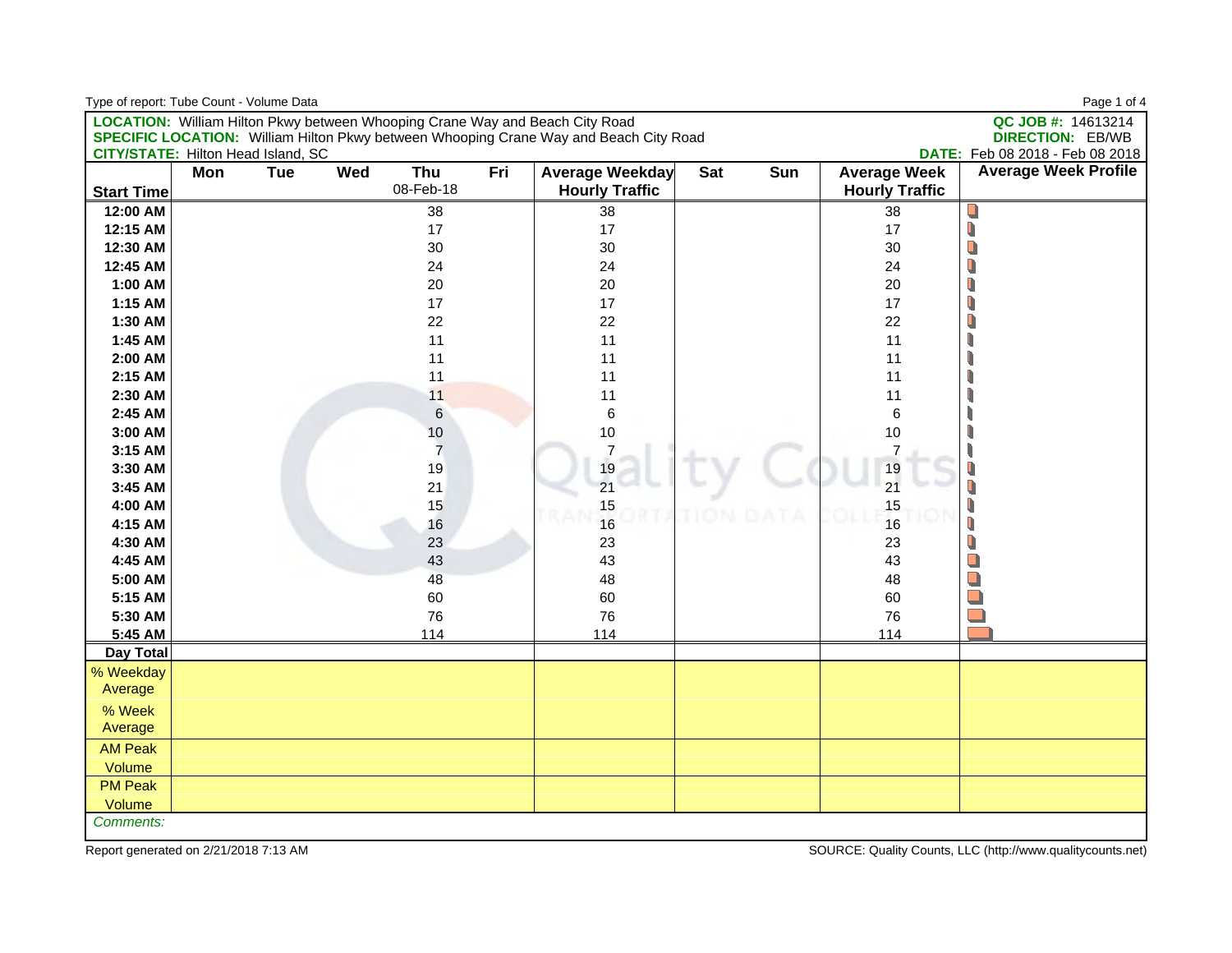| <b>LOCATION:</b> William Hilton Pkwy between Whooping Crane Way and Beach City Road<br><b>SPECIFIC LOCATION:</b> William Hilton Pkwy between Whooping Crane Way and Beach City Road<br><b>DIRECTION: EB/WB</b><br><b>CITY/STATE: Hilton Head Island, SC</b><br>DATE: Feb 08 2018 - Feb 08 2018<br><b>Average Week Profile</b><br>Wed<br>Thu<br>Fri<br>Mon<br><b>Tue</b><br>Average Weekday<br>Sat<br>Sun<br><b>Average Week</b><br>08-Feb-18<br><b>Hourly Traffic</b><br><b>Hourly Traffic</b><br><b>Start Time</b><br>6:00 AM<br>145<br>145<br>145<br>6:15 AM<br>179<br>179<br>179<br>6:30 AM<br>261<br>261<br>261<br>6:45 AM<br>385<br>385<br>385<br>488<br>488<br>488<br>7:00 AM<br>7:15 AM<br>608<br>608<br>608<br>754<br>754<br>7:30 AM<br>754<br>7:45 AM<br>780<br>780<br>780<br>662<br>8:00 AM<br>662<br>662<br>8:15 AM<br>680<br>680<br>680<br>8:30 AM<br>725<br>725<br>725<br>8:45 AM<br>737<br>737<br>737<br>9:00 AM<br>633<br>633<br>633<br>9:15 AM<br>618<br>618<br>618<br>9:30 AM<br>603<br>603<br>603<br>642<br>642<br>9:45 AM<br>642<br>10:00 AM<br>611<br>611<br>611<br>10:15 AM<br>658<br>658<br>658<br>10:30 AM<br>642<br>642<br>642<br>10:45 AM<br>699<br>699<br>699<br>11:00 AM<br>656<br>656<br>656<br>11:15 AM<br>683<br>683<br>683<br>11:30 AM<br>740<br>740<br>740<br>11:45 AM<br>741<br>741<br>741<br><b>Day Total</b><br>% Weekday<br>Average<br>% Week<br>Average<br><b>AM Peak</b><br>Volume<br><b>PM Peak</b><br>Volume<br>Comments: | Type of report: Tube Count - Volume Data |  |  |  |  | Page 2 of 4        |
|-------------------------------------------------------------------------------------------------------------------------------------------------------------------------------------------------------------------------------------------------------------------------------------------------------------------------------------------------------------------------------------------------------------------------------------------------------------------------------------------------------------------------------------------------------------------------------------------------------------------------------------------------------------------------------------------------------------------------------------------------------------------------------------------------------------------------------------------------------------------------------------------------------------------------------------------------------------------------------------------------------------------------------------------------------------------------------------------------------------------------------------------------------------------------------------------------------------------------------------------------------------------------------------------------------------------------------------------------------------------------------------------------------------------------------------------------------------------|------------------------------------------|--|--|--|--|--------------------|
|                                                                                                                                                                                                                                                                                                                                                                                                                                                                                                                                                                                                                                                                                                                                                                                                                                                                                                                                                                                                                                                                                                                                                                                                                                                                                                                                                                                                                                                                   |                                          |  |  |  |  | QC JOB #: 14613214 |
|                                                                                                                                                                                                                                                                                                                                                                                                                                                                                                                                                                                                                                                                                                                                                                                                                                                                                                                                                                                                                                                                                                                                                                                                                                                                                                                                                                                                                                                                   |                                          |  |  |  |  |                    |
|                                                                                                                                                                                                                                                                                                                                                                                                                                                                                                                                                                                                                                                                                                                                                                                                                                                                                                                                                                                                                                                                                                                                                                                                                                                                                                                                                                                                                                                                   |                                          |  |  |  |  |                    |
|                                                                                                                                                                                                                                                                                                                                                                                                                                                                                                                                                                                                                                                                                                                                                                                                                                                                                                                                                                                                                                                                                                                                                                                                                                                                                                                                                                                                                                                                   |                                          |  |  |  |  |                    |
|                                                                                                                                                                                                                                                                                                                                                                                                                                                                                                                                                                                                                                                                                                                                                                                                                                                                                                                                                                                                                                                                                                                                                                                                                                                                                                                                                                                                                                                                   |                                          |  |  |  |  |                    |
|                                                                                                                                                                                                                                                                                                                                                                                                                                                                                                                                                                                                                                                                                                                                                                                                                                                                                                                                                                                                                                                                                                                                                                                                                                                                                                                                                                                                                                                                   |                                          |  |  |  |  |                    |
|                                                                                                                                                                                                                                                                                                                                                                                                                                                                                                                                                                                                                                                                                                                                                                                                                                                                                                                                                                                                                                                                                                                                                                                                                                                                                                                                                                                                                                                                   |                                          |  |  |  |  |                    |
|                                                                                                                                                                                                                                                                                                                                                                                                                                                                                                                                                                                                                                                                                                                                                                                                                                                                                                                                                                                                                                                                                                                                                                                                                                                                                                                                                                                                                                                                   |                                          |  |  |  |  |                    |
|                                                                                                                                                                                                                                                                                                                                                                                                                                                                                                                                                                                                                                                                                                                                                                                                                                                                                                                                                                                                                                                                                                                                                                                                                                                                                                                                                                                                                                                                   |                                          |  |  |  |  |                    |
|                                                                                                                                                                                                                                                                                                                                                                                                                                                                                                                                                                                                                                                                                                                                                                                                                                                                                                                                                                                                                                                                                                                                                                                                                                                                                                                                                                                                                                                                   |                                          |  |  |  |  |                    |
|                                                                                                                                                                                                                                                                                                                                                                                                                                                                                                                                                                                                                                                                                                                                                                                                                                                                                                                                                                                                                                                                                                                                                                                                                                                                                                                                                                                                                                                                   |                                          |  |  |  |  |                    |
|                                                                                                                                                                                                                                                                                                                                                                                                                                                                                                                                                                                                                                                                                                                                                                                                                                                                                                                                                                                                                                                                                                                                                                                                                                                                                                                                                                                                                                                                   |                                          |  |  |  |  |                    |
|                                                                                                                                                                                                                                                                                                                                                                                                                                                                                                                                                                                                                                                                                                                                                                                                                                                                                                                                                                                                                                                                                                                                                                                                                                                                                                                                                                                                                                                                   |                                          |  |  |  |  |                    |
|                                                                                                                                                                                                                                                                                                                                                                                                                                                                                                                                                                                                                                                                                                                                                                                                                                                                                                                                                                                                                                                                                                                                                                                                                                                                                                                                                                                                                                                                   |                                          |  |  |  |  |                    |
|                                                                                                                                                                                                                                                                                                                                                                                                                                                                                                                                                                                                                                                                                                                                                                                                                                                                                                                                                                                                                                                                                                                                                                                                                                                                                                                                                                                                                                                                   |                                          |  |  |  |  |                    |
|                                                                                                                                                                                                                                                                                                                                                                                                                                                                                                                                                                                                                                                                                                                                                                                                                                                                                                                                                                                                                                                                                                                                                                                                                                                                                                                                                                                                                                                                   |                                          |  |  |  |  |                    |
|                                                                                                                                                                                                                                                                                                                                                                                                                                                                                                                                                                                                                                                                                                                                                                                                                                                                                                                                                                                                                                                                                                                                                                                                                                                                                                                                                                                                                                                                   |                                          |  |  |  |  |                    |
|                                                                                                                                                                                                                                                                                                                                                                                                                                                                                                                                                                                                                                                                                                                                                                                                                                                                                                                                                                                                                                                                                                                                                                                                                                                                                                                                                                                                                                                                   |                                          |  |  |  |  |                    |
|                                                                                                                                                                                                                                                                                                                                                                                                                                                                                                                                                                                                                                                                                                                                                                                                                                                                                                                                                                                                                                                                                                                                                                                                                                                                                                                                                                                                                                                                   |                                          |  |  |  |  |                    |
|                                                                                                                                                                                                                                                                                                                                                                                                                                                                                                                                                                                                                                                                                                                                                                                                                                                                                                                                                                                                                                                                                                                                                                                                                                                                                                                                                                                                                                                                   |                                          |  |  |  |  |                    |
|                                                                                                                                                                                                                                                                                                                                                                                                                                                                                                                                                                                                                                                                                                                                                                                                                                                                                                                                                                                                                                                                                                                                                                                                                                                                                                                                                                                                                                                                   |                                          |  |  |  |  |                    |
|                                                                                                                                                                                                                                                                                                                                                                                                                                                                                                                                                                                                                                                                                                                                                                                                                                                                                                                                                                                                                                                                                                                                                                                                                                                                                                                                                                                                                                                                   |                                          |  |  |  |  |                    |
|                                                                                                                                                                                                                                                                                                                                                                                                                                                                                                                                                                                                                                                                                                                                                                                                                                                                                                                                                                                                                                                                                                                                                                                                                                                                                                                                                                                                                                                                   |                                          |  |  |  |  |                    |
|                                                                                                                                                                                                                                                                                                                                                                                                                                                                                                                                                                                                                                                                                                                                                                                                                                                                                                                                                                                                                                                                                                                                                                                                                                                                                                                                                                                                                                                                   |                                          |  |  |  |  |                    |
|                                                                                                                                                                                                                                                                                                                                                                                                                                                                                                                                                                                                                                                                                                                                                                                                                                                                                                                                                                                                                                                                                                                                                                                                                                                                                                                                                                                                                                                                   |                                          |  |  |  |  |                    |
|                                                                                                                                                                                                                                                                                                                                                                                                                                                                                                                                                                                                                                                                                                                                                                                                                                                                                                                                                                                                                                                                                                                                                                                                                                                                                                                                                                                                                                                                   |                                          |  |  |  |  |                    |
|                                                                                                                                                                                                                                                                                                                                                                                                                                                                                                                                                                                                                                                                                                                                                                                                                                                                                                                                                                                                                                                                                                                                                                                                                                                                                                                                                                                                                                                                   |                                          |  |  |  |  |                    |
|                                                                                                                                                                                                                                                                                                                                                                                                                                                                                                                                                                                                                                                                                                                                                                                                                                                                                                                                                                                                                                                                                                                                                                                                                                                                                                                                                                                                                                                                   |                                          |  |  |  |  |                    |
|                                                                                                                                                                                                                                                                                                                                                                                                                                                                                                                                                                                                                                                                                                                                                                                                                                                                                                                                                                                                                                                                                                                                                                                                                                                                                                                                                                                                                                                                   |                                          |  |  |  |  |                    |
|                                                                                                                                                                                                                                                                                                                                                                                                                                                                                                                                                                                                                                                                                                                                                                                                                                                                                                                                                                                                                                                                                                                                                                                                                                                                                                                                                                                                                                                                   |                                          |  |  |  |  |                    |
|                                                                                                                                                                                                                                                                                                                                                                                                                                                                                                                                                                                                                                                                                                                                                                                                                                                                                                                                                                                                                                                                                                                                                                                                                                                                                                                                                                                                                                                                   |                                          |  |  |  |  |                    |
|                                                                                                                                                                                                                                                                                                                                                                                                                                                                                                                                                                                                                                                                                                                                                                                                                                                                                                                                                                                                                                                                                                                                                                                                                                                                                                                                                                                                                                                                   |                                          |  |  |  |  |                    |
|                                                                                                                                                                                                                                                                                                                                                                                                                                                                                                                                                                                                                                                                                                                                                                                                                                                                                                                                                                                                                                                                                                                                                                                                                                                                                                                                                                                                                                                                   |                                          |  |  |  |  |                    |
|                                                                                                                                                                                                                                                                                                                                                                                                                                                                                                                                                                                                                                                                                                                                                                                                                                                                                                                                                                                                                                                                                                                                                                                                                                                                                                                                                                                                                                                                   |                                          |  |  |  |  |                    |
|                                                                                                                                                                                                                                                                                                                                                                                                                                                                                                                                                                                                                                                                                                                                                                                                                                                                                                                                                                                                                                                                                                                                                                                                                                                                                                                                                                                                                                                                   |                                          |  |  |  |  |                    |
|                                                                                                                                                                                                                                                                                                                                                                                                                                                                                                                                                                                                                                                                                                                                                                                                                                                                                                                                                                                                                                                                                                                                                                                                                                                                                                                                                                                                                                                                   |                                          |  |  |  |  |                    |
|                                                                                                                                                                                                                                                                                                                                                                                                                                                                                                                                                                                                                                                                                                                                                                                                                                                                                                                                                                                                                                                                                                                                                                                                                                                                                                                                                                                                                                                                   |                                          |  |  |  |  |                    |
|                                                                                                                                                                                                                                                                                                                                                                                                                                                                                                                                                                                                                                                                                                                                                                                                                                                                                                                                                                                                                                                                                                                                                                                                                                                                                                                                                                                                                                                                   |                                          |  |  |  |  |                    |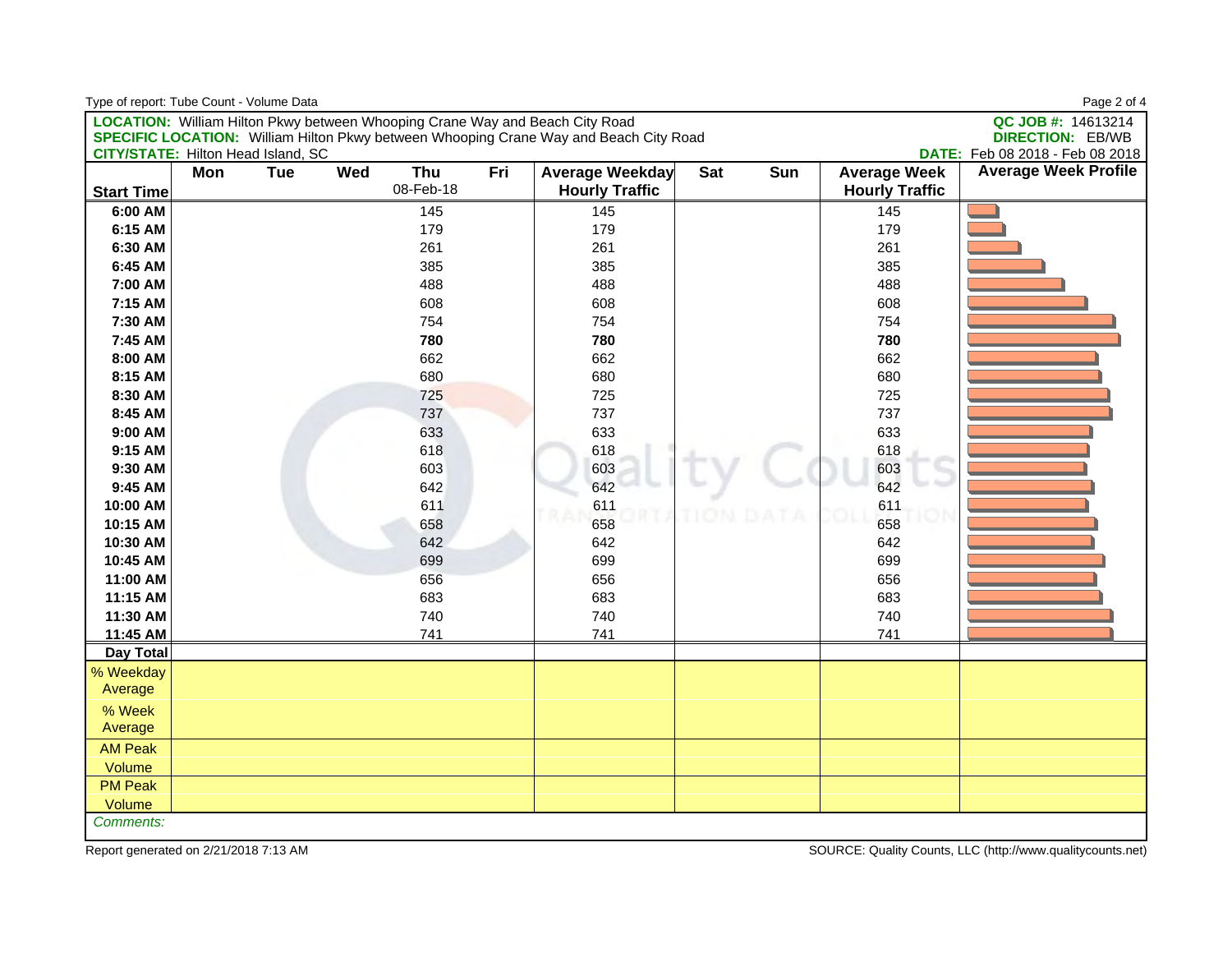| Type of report: Tube Count - Volume Data  |     |            |     |           |     |                                                                                              |            |     |                       | Page 3 of 4                     |
|-------------------------------------------|-----|------------|-----|-----------|-----|----------------------------------------------------------------------------------------------|------------|-----|-----------------------|---------------------------------|
|                                           |     |            |     |           |     | <b>LOCATION:</b> William Hilton Pkwy between Whooping Crane Way and Beach City Road          |            |     |                       | QC JOB #: 14613214              |
|                                           |     |            |     |           |     | <b>SPECIFIC LOCATION:</b> William Hilton Pkwy between Whooping Crane Way and Beach City Road |            |     |                       | <b>DIRECTION: EB/WB</b>         |
| <b>CITY/STATE: Hilton Head Island, SC</b> |     |            |     |           |     |                                                                                              |            |     |                       | DATE: Feb 08 2018 - Feb 08 2018 |
|                                           | Mon | <b>Tue</b> | Wed | Thu       | Fri | Average Weekday                                                                              | <b>Sat</b> | Sun | <b>Average Week</b>   | <b>Average Week Profile</b>     |
| <b>Start Time</b>                         |     |            |     | 08-Feb-18 |     | <b>Hourly Traffic</b>                                                                        |            |     | <b>Hourly Traffic</b> |                                 |
| 12:00 PM                                  |     |            |     | 768       |     | 768                                                                                          |            |     | 768                   |                                 |
| 12:15 PM                                  |     |            |     | 723       |     | 723                                                                                          |            |     | 723                   |                                 |
| 12:30 PM                                  |     |            |     | 770       |     | 770                                                                                          |            |     | 770                   |                                 |
| 12:45 PM                                  |     |            |     | 769       |     | 769                                                                                          |            |     | 769                   |                                 |
| 1:00 PM                                   |     |            |     | 698       |     | 698                                                                                          |            |     | 698                   |                                 |
| 1:15 PM                                   |     |            |     | 745       |     | 745                                                                                          |            |     | 745                   |                                 |
| 1:30 PM                                   |     |            |     | 708       |     | 708                                                                                          |            |     | 708                   |                                 |
| 1:45 PM                                   |     |            |     | 804       |     | 804                                                                                          |            |     | 804                   |                                 |
| 2:00 PM                                   |     |            |     | 750       |     | 750                                                                                          |            |     | 750                   |                                 |
| 2:15 PM                                   |     |            |     | 804       |     | 804                                                                                          |            |     | 804                   |                                 |
| 2:30 PM                                   |     |            |     | 795       |     | 795                                                                                          |            |     | 795                   |                                 |
| 2:45 PM                                   |     |            |     | 752       |     | 752                                                                                          |            |     | 752                   |                                 |
| 3:00 PM                                   |     |            |     | 873       |     | 873                                                                                          |            |     | 873                   |                                 |
| 3:15 PM                                   |     |            |     | 714       |     | 714                                                                                          |            |     | 714                   |                                 |
| 3:30 PM                                   |     |            |     | 764       |     | 764                                                                                          |            |     | 764                   |                                 |
| 3:45 PM                                   |     |            |     | 793       |     | 793                                                                                          |            |     | 793                   |                                 |
| 4:00 PM                                   |     |            |     | 835       |     | 835                                                                                          |            |     | 835                   |                                 |
| 4:15 PM                                   |     |            |     | 805       |     | 805                                                                                          |            |     | 805                   |                                 |
| 4:30 PM                                   |     |            |     | 826       |     | 826                                                                                          |            |     | 826                   |                                 |
| 4:45 PM                                   |     |            |     | 791       |     | 791                                                                                          |            |     | 791                   |                                 |
| 5:00 PM                                   |     |            |     | 820       |     | 820                                                                                          |            |     | 820                   |                                 |
| 5:15 PM                                   |     |            |     | 763       |     | 763                                                                                          |            |     | 763                   |                                 |
| 5:30 PM                                   |     |            |     | 684       |     | 684                                                                                          |            |     | 684                   |                                 |
| 5:45 PM                                   |     |            |     | 696       |     | 696                                                                                          |            |     | 696                   |                                 |
| <b>Day Total</b>                          |     |            |     |           |     |                                                                                              |            |     |                       |                                 |
| % Weekday                                 |     |            |     |           |     |                                                                                              |            |     |                       |                                 |
| Average                                   |     |            |     |           |     |                                                                                              |            |     |                       |                                 |
| % Week                                    |     |            |     |           |     |                                                                                              |            |     |                       |                                 |
| Average                                   |     |            |     |           |     |                                                                                              |            |     |                       |                                 |
| <b>AM Peak</b>                            |     |            |     |           |     |                                                                                              |            |     |                       |                                 |
| Volume                                    |     |            |     |           |     |                                                                                              |            |     |                       |                                 |
| <b>PM Peak</b>                            |     |            |     |           |     |                                                                                              |            |     |                       |                                 |
| Volume                                    |     |            |     |           |     |                                                                                              |            |     |                       |                                 |
| Comments:                                 |     |            |     |           |     |                                                                                              |            |     |                       |                                 |
|                                           |     |            |     |           |     |                                                                                              |            |     |                       |                                 |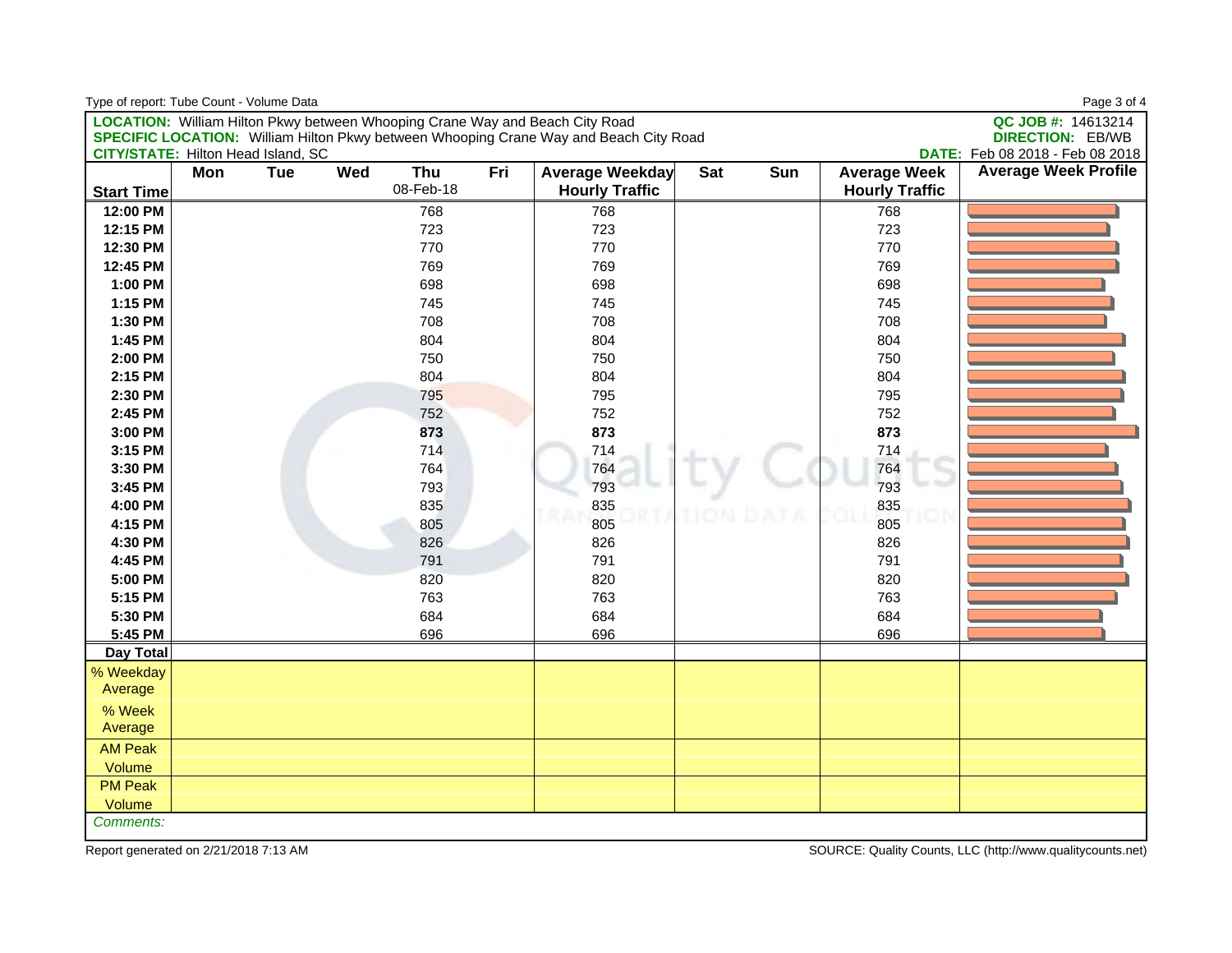|                                           |     |            |     |                  |     |                                                                                              |            |     |                                              | Page 4 of 4                                                |
|-------------------------------------------|-----|------------|-----|------------------|-----|----------------------------------------------------------------------------------------------|------------|-----|----------------------------------------------|------------------------------------------------------------|
|                                           |     |            |     |                  |     | LOCATION: William Hilton Pkwy between Whooping Crane Way and Beach City Road                 |            |     |                                              | QC JOB #: 14613214                                         |
|                                           |     |            |     |                  |     | <b>SPECIFIC LOCATION:</b> William Hilton Pkwy between Whooping Crane Way and Beach City Road |            |     |                                              | <b>DIRECTION: EB/WB</b><br>DATE: Feb 08 2018 - Feb 08 2018 |
| <b>CITY/STATE: Hilton Head Island, SC</b> |     |            |     |                  |     |                                                                                              |            |     |                                              | <b>Average Week Profile</b>                                |
| <b>Start Time</b>                         | Mon | <b>Tue</b> | Wed | Thu<br>08-Feb-18 | Fri | Average Weekday<br><b>Hourly Traffic</b>                                                     | <b>Sat</b> | Sun | <b>Average Week</b><br><b>Hourly Traffic</b> |                                                            |
| 6:00 PM                                   |     |            |     | 653              |     | 653                                                                                          |            |     | 653                                          |                                                            |
| 6:15 PM                                   |     |            |     | 629              |     | 629                                                                                          |            |     | 629                                          |                                                            |
| 6:30 PM                                   |     |            |     | 596              |     | 596                                                                                          |            |     | 596                                          |                                                            |
| 6:45 PM                                   |     |            |     | 546              |     | 546                                                                                          |            |     | 546                                          |                                                            |
| 7:00 PM                                   |     |            |     | 474              |     | 474                                                                                          |            |     | 474                                          |                                                            |
| 7:15 PM                                   |     |            |     | 429              |     | 429                                                                                          |            |     | 429                                          |                                                            |
| 7:30 PM                                   |     |            |     | 351              |     | 351                                                                                          |            |     | 351                                          |                                                            |
| 7:45 PM                                   |     |            |     | 352              |     | 352                                                                                          |            |     | 352                                          |                                                            |
| 8:00 PM                                   |     |            |     | 310              |     | 310                                                                                          |            |     | 310                                          | <u>Ser</u>                                                 |
| 8:15 PM                                   |     |            |     | 276              |     | 276                                                                                          |            |     | 276                                          |                                                            |
| 8:30 PM                                   |     |            |     | 278              |     | 278                                                                                          |            |     | 278                                          |                                                            |
| 8:45 PM                                   |     |            |     | 212              |     | 212                                                                                          |            |     | 212                                          |                                                            |
| 9:00 PM                                   |     |            |     | 251              |     | 251                                                                                          |            |     | 251                                          |                                                            |
| 9:15 PM                                   |     |            |     | 210              |     | 210                                                                                          |            |     | 210                                          |                                                            |
| 9:30 PM                                   |     |            |     | 183              |     | 183                                                                                          |            |     | 183                                          |                                                            |
| 9:45 PM                                   |     |            |     | 159              |     | 159                                                                                          |            |     | 159                                          |                                                            |
| 10:00 PM                                  |     |            |     | 192              |     | 192                                                                                          |            |     | 192                                          |                                                            |
| 10:15 PM                                  |     |            |     | 174              |     | 174                                                                                          |            |     | 174                                          |                                                            |
| 10:30 PM                                  |     |            |     | 148              |     | 148                                                                                          |            |     | 148                                          |                                                            |
| 10:45 PM                                  |     |            |     | 93               |     | 93                                                                                           |            |     | 93                                           |                                                            |
| 11:00 PM                                  |     |            |     | 94               |     | 94                                                                                           |            |     | 94                                           |                                                            |
| 11:15 PM                                  |     |            |     | 82               |     | 82                                                                                           |            |     | 82                                           | $\Box$                                                     |
| 11:30 PM                                  |     |            |     | 74               |     | 74                                                                                           |            |     | 74                                           | $\Box$                                                     |
| 11:45 PM                                  |     |            |     | 69               |     | 69                                                                                           |            |     | 69                                           |                                                            |
| <b>Day Total</b>                          |     |            |     | 40285            |     | 40285                                                                                        |            |     | 40285                                        |                                                            |
| % Weekday                                 |     |            |     |                  |     |                                                                                              |            |     |                                              |                                                            |
| Average                                   |     |            |     | 100.0%           |     |                                                                                              |            |     |                                              |                                                            |
| % Week                                    |     |            |     |                  |     |                                                                                              |            |     |                                              |                                                            |
| Average                                   |     |            |     | 100.0%           |     | 100.0%                                                                                       |            |     |                                              |                                                            |
| <b>AM Peak</b>                            |     |            |     | 7:45 AM          |     | 7:45 AM                                                                                      |            |     | 7:45 AM                                      |                                                            |
| Volume                                    |     |            |     | 780              |     | 780                                                                                          |            |     | 780                                          |                                                            |
| <b>PM Peak</b>                            |     |            |     | 3:00 PM          |     | 3:00 PM                                                                                      |            |     | 3:00 PM                                      |                                                            |
| Volume                                    |     |            |     | 873              |     | 873                                                                                          |            |     | 873                                          |                                                            |
| Comments:                                 |     |            |     |                  |     |                                                                                              |            |     |                                              |                                                            |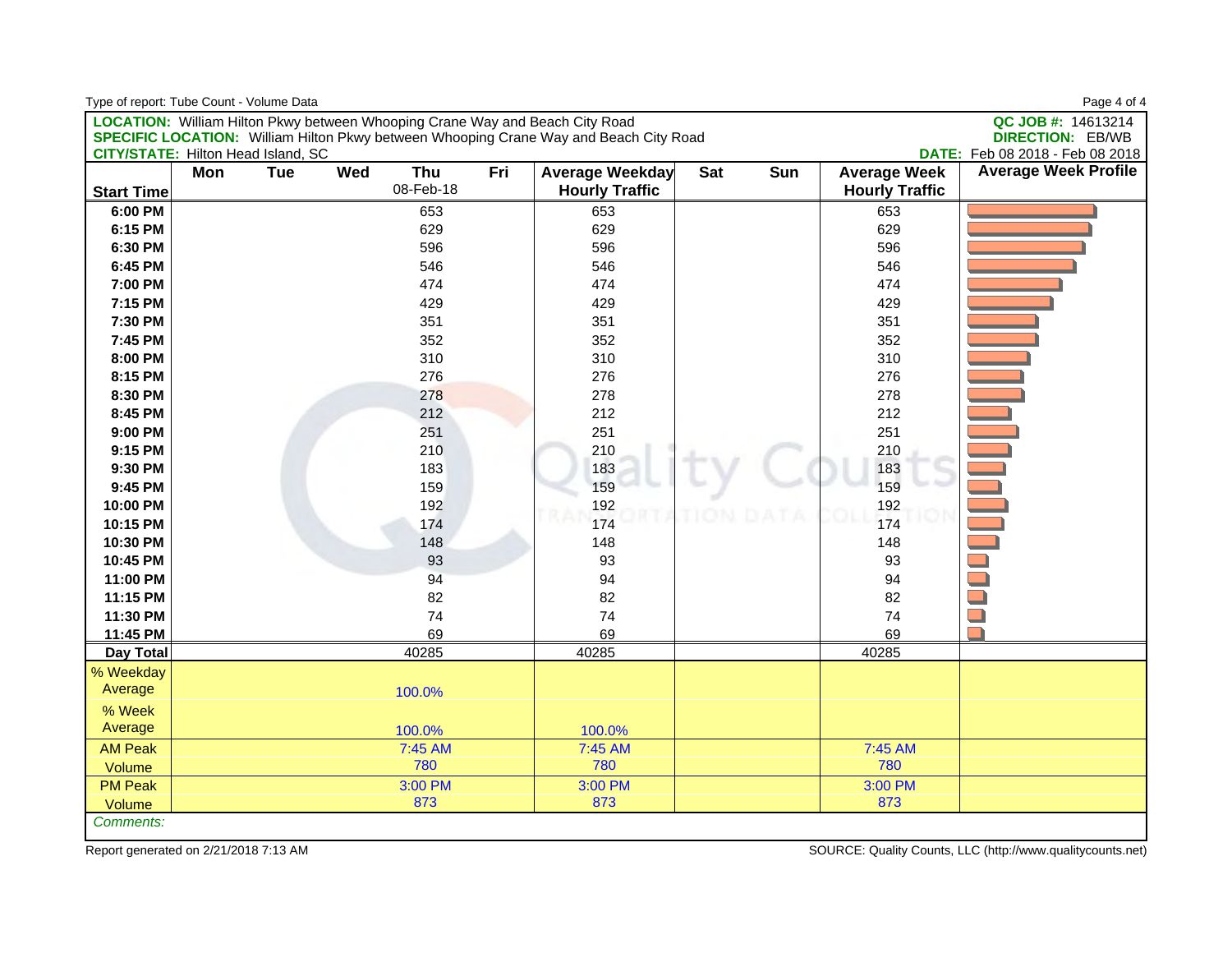| Type of report: Tube Count - Speed Data                                                      |              |                |                |                 |              |                           |                         |                         |                |                |                     |                |                 |             |                |                          | Page 1 of 5     |
|----------------------------------------------------------------------------------------------|--------------|----------------|----------------|-----------------|--------------|---------------------------|-------------------------|-------------------------|----------------|----------------|---------------------|----------------|-----------------|-------------|----------------|--------------------------|-----------------|
| <b>LOCATION:</b> William Hilton Pkwy between Whooping Crane Way and Beach City Road          |              |                |                |                 |              |                           |                         |                         |                |                |                     |                |                 |             |                | QC JOB #: 14613214       |                 |
| <b>SPECIFIC LOCATION:</b> William Hilton Pkwy between Whooping Crane Way and Beach City Road |              |                |                |                 |              |                           |                         |                         |                |                |                     |                |                 |             |                | <b>DIRECTION: WB</b>     |                 |
| <b>CITY/STATE: Hilton Head Island, SC</b>                                                    |              |                |                |                 |              |                           |                         |                         |                |                |                     |                |                 |             |                | <b>DATE:</b> Feb 08 2018 |                 |
|                                                                                              | $\mathbf{1}$ | 16             | 21             | $\overline{26}$ | 31           | 36                        | 41                      | 46                      | 51             | 56             | 61                  | 66             | $\overline{71}$ | 76          |                | Pace                     | <b>Number</b>   |
| <b>Start Time</b>                                                                            | 15           | 20             | 25             | 30              | 35           | 40                        | 45                      | 50                      | 55             | 60             | 65                  | 70             | 75              | 999         | <b>Total</b>   | <b>Speed</b>             | in Pace         |
| 12:00 AM                                                                                     | $\Omega$     | $\mathbf 0$    | $\Omega$       | 0               | $\mathbf{1}$ | 8                         | 10                      | $\overline{7}$          | 3              | $\mathbf{1}$   | 0                   | $\mathbf 0$    | $\mathbf 0$     | $\mathbf 0$ | 30             | $36 - 45$                | $\overline{18}$ |
| 12:15 AM                                                                                     | $\mathbf 0$  | $\Omega$       | 0              | 0               | 0            | 0                         | 5                       | 4                       | $\Omega$       | $\overline{c}$ | 0                   | 0              | $\mathbf 0$     | $\Omega$    | 11             | 41-50                    | 9               |
| 12:30 AM                                                                                     | 0            | 0              | 0              | $\mathbf{1}$    | 1            | $\boldsymbol{2}$          | 6                       | $\overline{c}$          | 1              | $\mathbf{1}$   | $\mathbf 0$         | $\mathbf 0$    | $\mathbf 0$     | 0           | 14             | 36-45                    | $\bf 8$         |
| 12:45 AM                                                                                     | $\Omega$     | 0              | $\Omega$       | 0               | 0            | $\mathbf{1}$              | $\overline{7}$          | 5                       | $\mathbf{0}$   | $\mathbf 0$    | $\mathbf 0$         | 0              | $\Omega$        | 0           | 13             | 41-50                    | 12              |
| 1:00 AM                                                                                      | 0            | 0              | 0              | 0               | 1            | $\overline{4}$            | 8                       | 5                       | $\mathbf{0}$   | $\Omega$       | $\mathbf 0$         | 0              | $\Omega$        | $\Omega$    | 18             | 41-50                    | 13              |
| 1:15 AM                                                                                      | $\Omega$     | $\Omega$       | $\Omega$       | 0               | 0            | 3                         | 3                       | $\overline{c}$          | $\Omega$       | $\Omega$       | $\mathbf 0$         | 0              | $\Omega$        | $\Omega$    | 8              | 41-50                    | 5               |
| 1:30 AM                                                                                      | 0            | 0              | $\mathbf 0$    | 0               | 0            | $\ensuremath{\mathsf{3}}$ | 6                       | $\overline{2}$          | $\mathbf{0}$   | $\mathbf 0$    | $\mathbf 0$         | 0              | $\mathbf 0$     | 0           | 11             | 40-49                    | 8               |
| 1:45 AM                                                                                      | 0            | $\mathsf 0$    | $\mathbf 0$    | 0               | $\mathbf 0$  | $\overline{c}$            | $\mathbf 0$             | 4                       | 1              | 0              | $\mathbf 0$         | $\mathbf 0$    | $\mathbf 0$     | 0           | $\overline{7}$ | 47-56                    | 4               |
| 2:00 AM                                                                                      | $\Omega$     | 0              | $\Omega$       | 0               | $\Omega$     | $\mathbf 0$               | $\overline{\mathbf{1}}$ | 3                       | $\overline{c}$ | $\Omega$       | $\mathbf 0$         | 0              | $\Omega$        | $\Omega$    | 6              | 46-55                    | 5               |
| 2:15 AM                                                                                      | $\Omega$     | $\Omega$       | $\Omega$       | 0               | $\mathbf 0$  | $\overline{2}$            | 3                       | $\overline{c}$          | $\mathbf{1}$   | $\mathbf 0$    | $\mathbf 0$         | 0              | $\Omega$        | $\Omega$    | 8              | 41-50                    | 5               |
| 2:30 AM                                                                                      | $\mathbf 0$  | 0              | $\mathbf 0$    | 0               | $\pmb{0}$    | $\mathbf{1}$              | $\overline{c}$          | 0                       | $\mathbf{0}$   | $\mathbf 0$    | $\mathbf 0$         | 0              | $\mathbf 0$     | 0           | 3              | 36-45                    | 3               |
| 2:45 AM                                                                                      | 0            | 0              | $\mathbf 0$    | $\mathbf 0$     | $\pmb{0}$    | $\pmb{0}$                 | $\mathbf{3}$            | 0                       | 0              | 0              | $\mathbf 0$         | $\mathbf 0$    | $\overline{0}$  | 0           | 3              | 36-45                    | 3               |
| 3:00 AM                                                                                      | $\Omega$     | $\mathsf 0$    | 0              | $\overline{0}$  | $\mathbf 0$  | $\mathbf{1}$              | $\overline{c}$          | 3                       | $\Omega$       | 0              | $\mathbf 0$         | $\overline{0}$ | $\Omega$        | $\Omega$    | 6              | 43-52                    | $\overline{4}$  |
| 3:15 AM                                                                                      | $\mathbf 0$  | 0              | $\mathbf 0$    | 0               | 0            | $\pmb{0}$                 | $\overline{0}$          | 1                       | $\Omega$       | $\mathbf 0$    | $\mathbf 0$         | 0              | $\Omega$        | $\Omega$    | 1              | 41-50                    | 1               |
| 3:30 AM                                                                                      | 0            | 0              | 0              | 0               | 0            | $\sqrt{5}$                | $\mathbf 2$             | $\overline{a}$          | 0              | $\mathbf{1}$   | $\pmb{0}$           | 0              | 0               | 0           | 10             | 36-45                    | $\overline{7}$  |
| 3:45 AM                                                                                      | 0            | 0              | 0              | 0               | 0            | $\mathbf{1}$              | $\mathbf 2$             | 3                       | $\overline{1}$ | $\pmb{0}$      | $\mathbf 0$         | 0              | $\mathbf 0$     | 0           | $\overline{7}$ | 45-54                    | 4               |
| 4:00 AM                                                                                      | $\Omega$     | $\Omega$       | 0              | 0               | 0            | $\mathbf{1}$              | $\mathbf 2$             |                         | $\Omega$       | $\mathbf 0$    | $\mathbf 0$         | $\mathbf 0$    | $\overline{0}$  | $\Omega$    | $\overline{4}$ | 41-50                    | 3               |
| 4:15 AM                                                                                      | $\Omega$     | $\overline{0}$ | 0              | 0               | 0            | $\mathbf 0$               | $\overline{c}$          | $\overline{\mathbf{c}}$ |                | 0              | $\mathsf{O}\xspace$ | 0              | 0               | 0           | 5              | 41-50                    | 4               |
| 4:30 AM                                                                                      | $\mathbf 0$  | 0              | $\mathbf 0$    | 0               | 0            | $\mathbf{1}$              | 3                       | $\overline{2}$          | $\Omega$       | $\mathbf 0$    | $\mathbf 0$         | $\mathbf 0$    | $\Omega$        | $\Omega$    | 6              | 41-50                    | 5               |
| 4:45 AM                                                                                      | $\mathbf 0$  | 0              | $\overline{0}$ | 0               | $\mathbf{0}$ | $\overline{1}$            | 10                      | 5                       | 0              | 0              | 0                   | 0              | $\Omega$        | $\Omega$    | 16             | 41-50                    | 15              |
| 5:00 AM                                                                                      | $\Omega$     | $\Omega$       | $\Omega$       | $\mathbf{1}$    | $\mathbf 0$  | $\mathbf{1}$              | 10                      | 9                       | 1              | $\Omega$       | $\mathbf 0$         | $\mathbf{0}$   | $\Omega$        | $\Omega$    | 22             | 41-50                    | 19              |
| 5:15 AM                                                                                      | $\Omega$     | $\Omega$       | $\Omega$       | $\Omega$        | $\mathbf 0$  | 3                         | $\overline{7}$          | 9                       | $\overline{4}$ | 1              | $\mathbf 0$         | $\mathbf 0$    | $\Omega$        | $\mathbf 0$ | 24             | 41-50                    | 16              |
| 5:30 AM                                                                                      | $\mathbf{1}$ | 0              | 0              | $\mathbf{1}$    | 0            | $\overline{2}$            | 8                       | 14                      | $\overline{c}$ | 0              | $\mathbf 0$         | 0              | $\Omega$        | 0           | 28             | 41-50                    | 21              |
| 5:45 AM                                                                                      | $\mathbf{1}$ | 0              | $\Omega$       | 0               | 1            | $\overline{4}$            | 15                      | 15                      | 5              | 0              | 0                   | 0              | $\mathbf 0$     | 0           | 41             | 41-50                    | 30              |
| Day Total                                                                                    |              |                |                |                 |              |                           |                         |                         |                |                |                     |                |                 |             |                |                          |                 |
| <b>Percent</b>                                                                               |              |                |                |                 |              |                           |                         |                         |                |                |                     |                |                 |             |                |                          |                 |
|                                                                                              |              |                |                |                 |              |                           |                         |                         |                |                |                     |                |                 |             |                |                          |                 |
|                                                                                              |              |                |                |                 |              |                           |                         |                         |                |                |                     |                |                 |             |                |                          |                 |
|                                                                                              |              |                |                |                 |              |                           |                         |                         |                |                |                     |                |                 |             |                |                          |                 |
|                                                                                              |              |                |                |                 |              |                           |                         |                         |                |                |                     |                |                 |             |                |                          |                 |
|                                                                                              |              |                |                |                 |              |                           |                         |                         |                |                |                     |                |                 |             |                |                          |                 |
| <b>AM Peak</b>                                                                               |              |                |                |                 |              |                           |                         |                         |                |                |                     |                |                 |             |                |                          |                 |
| Volume                                                                                       |              |                |                |                 |              |                           |                         |                         |                |                |                     |                |                 |             |                |                          |                 |
| <b>PM Peak</b>                                                                               |              |                |                |                 |              |                           |                         |                         |                |                |                     |                |                 |             |                |                          |                 |
| Volume                                                                                       |              |                |                |                 |              |                           |                         |                         |                |                |                     |                |                 |             |                |                          |                 |
| Comments:                                                                                    |              |                |                |                 |              |                           |                         |                         |                |                |                     |                |                 |             |                |                          |                 |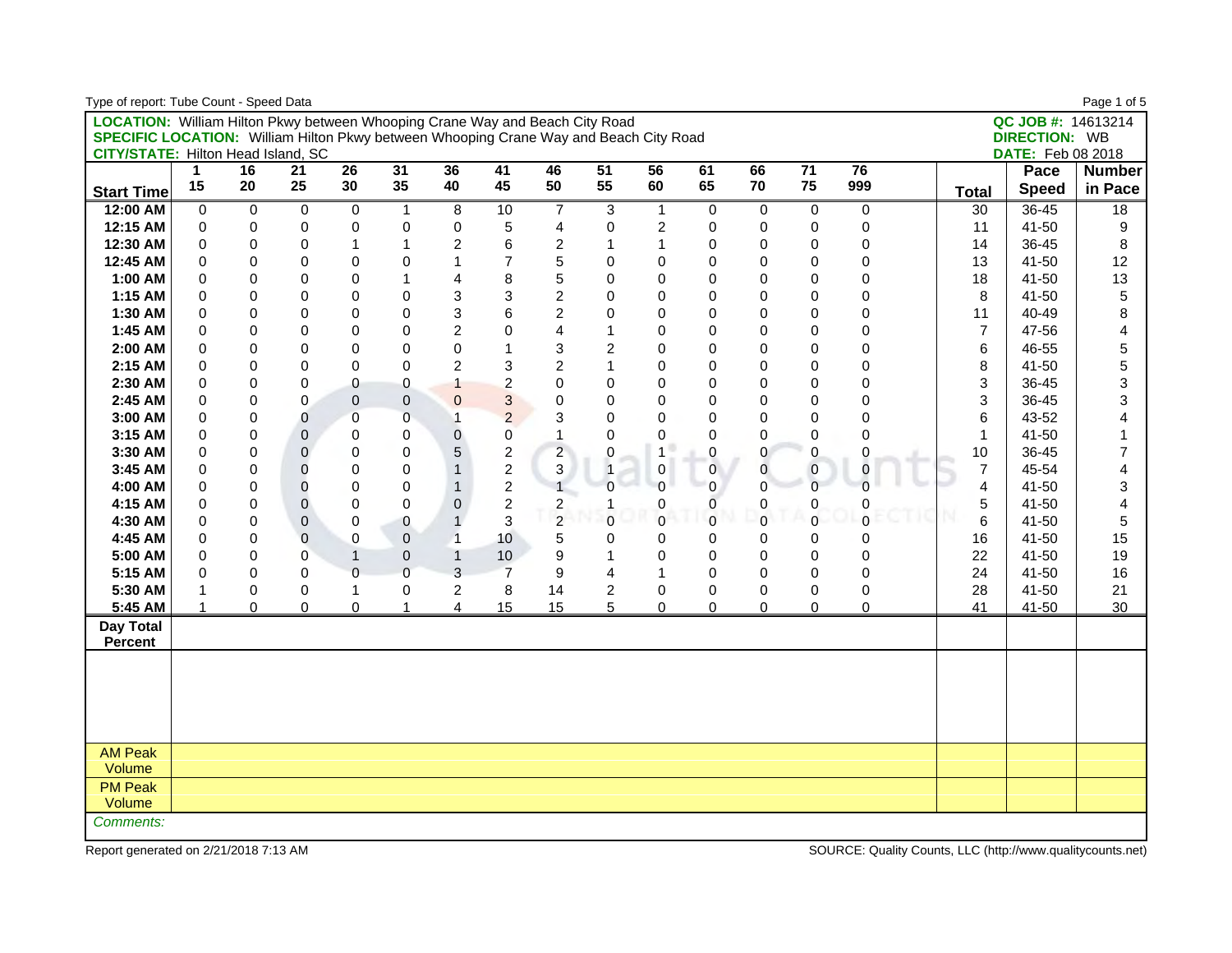| Type of report: Tube Count - Speed Data                                                      |                  |             |                |                 |                         |                  |                 |                 |                |                |                     |             |                 |                |              |                          | Page 2 of 5   |
|----------------------------------------------------------------------------------------------|------------------|-------------|----------------|-----------------|-------------------------|------------------|-----------------|-----------------|----------------|----------------|---------------------|-------------|-----------------|----------------|--------------|--------------------------|---------------|
| <b>LOCATION:</b> William Hilton Pkwy between Whooping Crane Way and Beach City Road          |                  |             |                |                 |                         |                  |                 |                 |                |                |                     |             |                 |                |              | QC JOB #: 14613214       |               |
| <b>SPECIFIC LOCATION:</b> William Hilton Pkwy between Whooping Crane Way and Beach City Road |                  |             |                |                 |                         |                  |                 |                 |                |                |                     |             |                 |                |              | <b>DIRECTION: WB</b>     |               |
| <b>CITY/STATE: Hilton Head Island, SC</b>                                                    |                  |             |                |                 |                         |                  |                 |                 |                |                |                     |             |                 |                |              | <b>DATE:</b> Feb 08 2018 |               |
|                                                                                              | $\mathbf 1$      | 16          | 21             | $\overline{26}$ | 31                      | 36               | 41              | 46              | 51             | 56             | 61                  | 66          | $\overline{71}$ | 76             |              | Pace                     | <b>Number</b> |
| <b>Start Time</b>                                                                            | 15               | 20          | 25             | 30              | 35                      | 40               | 45              | 50              | 55             | 60             | 65                  | 70          | 75              | 999            | <b>Total</b> | <b>Speed</b>             | in Pace       |
| 6:00 AM                                                                                      | $\mathbf{1}$     | 0           | $\mathbf{1}$   | $\mathbf{1}$    | $\pmb{0}$               | $\,6\,$          | $\overline{22}$ | $\overline{35}$ | 8              | $\mathbf{1}$   | 1                   | 0           | $\mathbf 0$     | $\mathbf 0$    | 76           | $41 - 50$                | 57            |
| 6:15 AM                                                                                      | 0                | $\mathbf 0$ | $\Omega$       | $\overline{0}$  | $\pmb{0}$               | $\,6\,$          | 34              | 25              | $\mathbf{1}$   | $\pmb{0}$      | $\mathbf 0$         | $\mathbf 0$ | $\Omega$        | $\Omega$       | 66           | 41-50                    | 59            |
| 6:30 AM                                                                                      | $\mathbf 0$      | $\mathbf 0$ | 0              | 1               | 0                       | $\boldsymbol{9}$ | 31              | 32              | 10             | 0              | $\mathbf 0$         | $\mathbf 0$ | $\Omega$        | $\mathbf 0$    | 83           | 41-50                    | 63            |
| 6:45 AM                                                                                      | $\mathbf{1}$     | $\mathbf 0$ | 0              | $\Omega$        | $\overline{\mathbf{4}}$ | 23               | 51              | 31              | $\overline{7}$ | $\mathbf{1}$   | $\mathbf 0$         | $\mathbf 0$ | $\Omega$        | 0              | 118          | 41-50                    | 81            |
| 7:00 AM                                                                                      | 1                | $\mathbf 0$ | 0              | $\Omega$        | 6                       | 47               | 44              | 60              | 11             | $\mathbf{1}$   | $\mathbf 0$         | $\mathbf 0$ | $\Omega$        | 0              | 170          | 41-50                    | 104           |
| 7:15 AM                                                                                      | 4                | $\mathbf 0$ | 0              | 1               | $\overline{7}$          | 44               | 118             | 61              | 12             | 3              | $\mathbf 0$         | $\mathbf 0$ | $\Omega$        | 0              | 250          | 41-50                    | 178           |
| 7:30 AM                                                                                      | 4                | $\mathbf 0$ | 0              | 0               | 15                      | 67               | 121             | 85              | $\overline{7}$ | $\overline{c}$ | $\mathbf 0$         | 0           | 0               | 0              | 301          | 41-50                    | 206           |
| 7:45 AM                                                                                      | 10               | $\mathbf 0$ | 0              | 1               | $\,6$                   | 50               | 107             | 66              | 12             | 0              | $\mathbf 0$         | $\mathbf 0$ | $\mathbf 0$     | 0              | 252          | 41-50                    | 172           |
| 8:00 AM                                                                                      | 8                | $\mathbf 0$ | 0              | 0               | 9                       | 77               | 97              | 68              | 11             | 1              | $\mathbf 0$         | $\mathbf 0$ | $\Omega$        | 0              | 271          | 36-45                    | 173           |
| 8:15 AM                                                                                      | $\overline{7}$   | $\Omega$    | $\mathbf{0}$   | $\overline{2}$  | $\overline{4}$          | 45               | 107             | 96              | $\overline{7}$ | 1              | $\mathbf 0$         | $\mathbf 0$ | $\Omega$        | $\mathbf{0}$   | 269          | 41-50                    | 202           |
| 8:30 AM                                                                                      | 17               | $\mathbf 0$ | 1              | 10              | 22                      | 61               | 124             | 68              | 9              | $\mathbf{1}$   | 0                   | $\mathbf 0$ | $\Omega$        | 0              | 313          | 41-50                    | 192           |
| 8:45 AM                                                                                      | $\overline{7}$   | 0           | 0              | $\mathbf{1}$    | 8                       | 46               | 115             | 91              | 13             | $\overline{c}$ | $\mathbf 0$         | 0           | 0               | 0              | 283          | 41-50                    | 205           |
| 9:00 AM                                                                                      | $\boldsymbol{9}$ | 0           | 0              | 1               | $\overline{4}$          | 43               | 123             | 52              | 5              | 3              | $\mathbf 0$         | $\mathbf 0$ | $\Omega$        | 0              | 240          | 41-50                    | 174           |
| 9:15 AM                                                                                      | 12               | $\mathbf 0$ | $\mathsf 0$    | $\overline{c}$  | 25                      | 66               | 117             | 59              | 8              | 0              | $\mathbf 0$         | $\mathbf 0$ | $\Omega$        | 0              | 289          | 36-45                    | 182           |
| 9:30 AM                                                                                      | 19               | $\mathbf 0$ | 0              | 22              | 43                      | 68               | 91              | 35              | 6              | 0              | $\mathsf{O}\xspace$ | $\pmb{0}$   | 0               | 0              | 284          | 36-45                    | 158           |
| 9:45 AM                                                                                      | $\overline{7}$   | $\,0\,$     | 3              | 6               | 48                      | 82               | 101             | 36              | $\overline{1}$ | $\mathbf{1}$   | $\mathsf 0$         | 0           | $\mathbf{0}$    | $\overline{0}$ | 285          | 36-45                    | 182           |
| 10:00 AM                                                                                     | 5                | $\mathbf 0$ | 0              | 4               | 11                      | 99               | 130             | 42              | $\overline{4}$ | $\Omega$       | $\mathbf 0$         | $\mathbf 0$ | $\Omega$        | $\Omega$       | 295          | 36-45                    | 229           |
| 10:15 AM                                                                                     | 9                | $\mathbf 0$ | 0              | $\overline{c}$  | 38                      | 135              | 103             | 36              | 4              | 0              | 0                   | $\mathbf 0$ | 0               | 0              | 327          | 36-45                    | 238           |
| 10:30 AM                                                                                     | $\overline{7}$   | $\mathbf 0$ | $\overline{0}$ | $\mathbf{1}$    | 27                      | 91               | 130             | 56              | 6              | $\overline{1}$ | $\mathbf 0$         | $\mathbf 0$ | $\Omega$        | $\Omega$       | 319          | 36-45                    | 221           |
| 10:45 AM                                                                                     | 9                | 1           | $\overline{0}$ | $\overline{c}$  | 19                      | 104              | 131             | 51              | 6              | 2              | 0                   | 0           | $\Omega$        | 0              | 325          | 36-45                    | 234           |
| 11:00 AM                                                                                     | 15               | $\mathbf 0$ | 0              | $\overline{c}$  | 45                      | 130              | 132             | 34              | 3              | 1              | $\mathbf 0$         | $\mathbf 0$ | $\Omega$        | 0              | 362          | 36-45                    | 261           |
| 11:15 AM                                                                                     | 21               | $\mathbf 0$ | $\overline{c}$ | 18              | 42                      | 137              | 100             | 39              | $\overline{4}$ | 0              | $\Omega$            | $\mathbf 0$ | $\Omega$        | $\mathbf 0$    | 363          | 36-45                    | 237           |
| 11:30 AM                                                                                     | 18               | $\mathbf 0$ | 3              | 19              | 102                     | 150              | 59              | 43              | 3              | 0              | $\mathbf 0$         | $\mathbf 0$ | $\Omega$        | 0              | 397          | $31 - 40$                | 252           |
| 11:45 AM                                                                                     | 11               | 0           | 0              | 6               | 36                      | 134              | 130             | 38              | 8              | 0              | 0                   | $\mathbf 0$ | $\Omega$        | 0              | 363          | 36-45                    | 264           |
| <b>Day Total</b>                                                                             |                  |             |                |                 |                         |                  |                 |                 |                |                |                     |             |                 |                |              |                          |               |
| <b>Percent</b>                                                                               |                  |             |                |                 |                         |                  |                 |                 |                |                |                     |             |                 |                |              |                          |               |
|                                                                                              |                  |             |                |                 |                         |                  |                 |                 |                |                |                     |             |                 |                |              |                          |               |
|                                                                                              |                  |             |                |                 |                         |                  |                 |                 |                |                |                     |             |                 |                |              |                          |               |
|                                                                                              |                  |             |                |                 |                         |                  |                 |                 |                |                |                     |             |                 |                |              |                          |               |
|                                                                                              |                  |             |                |                 |                         |                  |                 |                 |                |                |                     |             |                 |                |              |                          |               |
|                                                                                              |                  |             |                |                 |                         |                  |                 |                 |                |                |                     |             |                 |                |              |                          |               |
| <b>AM Peak</b>                                                                               |                  |             |                |                 |                         |                  |                 |                 |                |                |                     |             |                 |                |              |                          |               |
| Volume                                                                                       |                  |             |                |                 |                         |                  |                 |                 |                |                |                     |             |                 |                |              |                          |               |
| <b>PM Peak</b>                                                                               |                  |             |                |                 |                         |                  |                 |                 |                |                |                     |             |                 |                |              |                          |               |
| Volume                                                                                       |                  |             |                |                 |                         |                  |                 |                 |                |                |                     |             |                 |                |              |                          |               |
| Comments:                                                                                    |                  |             |                |                 |                         |                  |                 |                 |                |                |                     |             |                 |                |              |                          |               |
|                                                                                              |                  |             |                |                 |                         |                  |                 |                 |                |                |                     |             |                 |                |              |                          |               |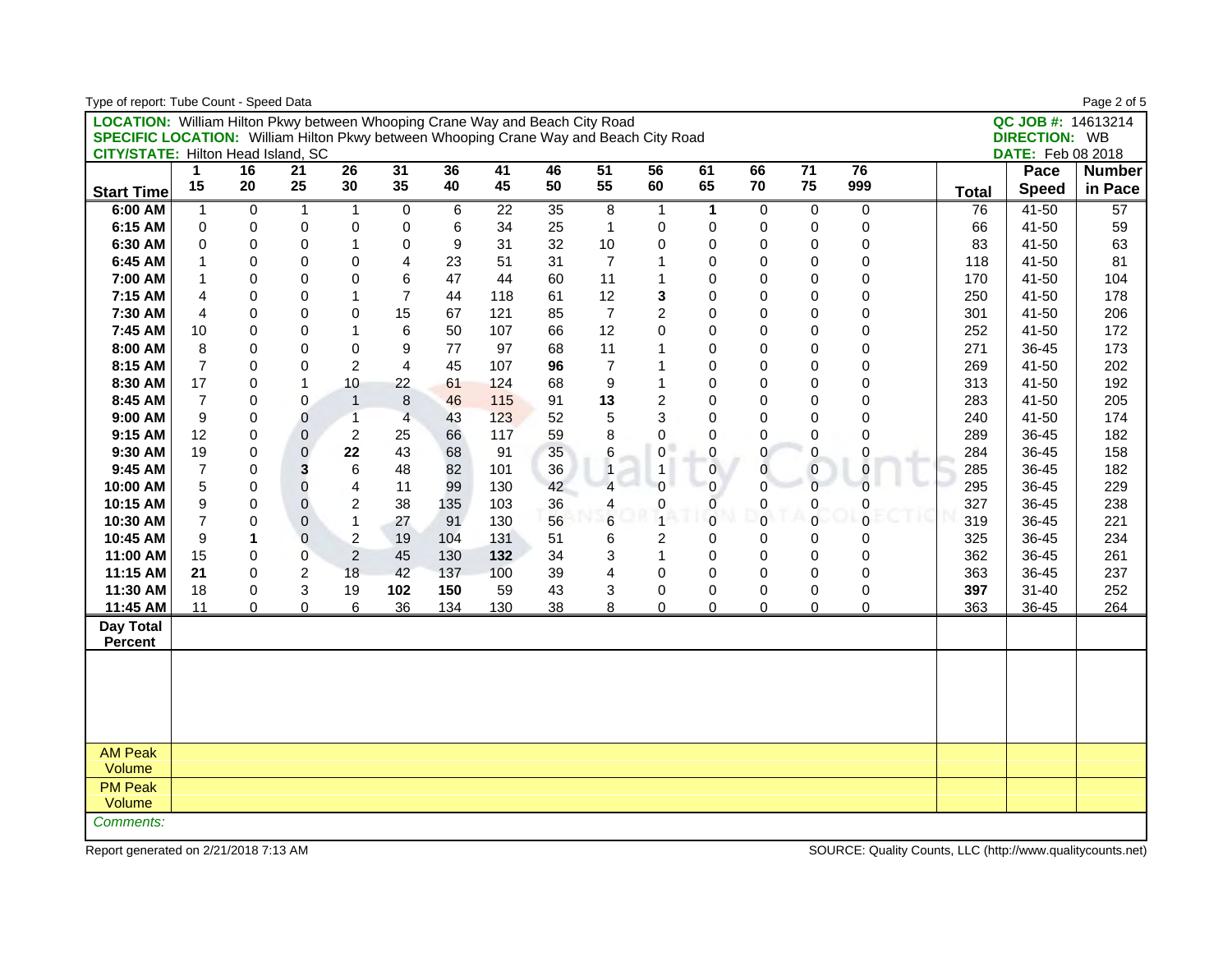| Type of report: Tube Count - Speed Data                                                      |                  |                |                |                 |    |     |     |                |                         |                |                     |                |                 |             |              |                          | Page 3 of 5   |
|----------------------------------------------------------------------------------------------|------------------|----------------|----------------|-----------------|----|-----|-----|----------------|-------------------------|----------------|---------------------|----------------|-----------------|-------------|--------------|--------------------------|---------------|
| <b>LOCATION:</b> William Hilton Pkwy between Whooping Crane Way and Beach City Road          |                  |                |                |                 |    |     |     |                |                         |                |                     |                |                 |             |              | QC JOB #: 14613214       |               |
| <b>SPECIFIC LOCATION:</b> William Hilton Pkwy between Whooping Crane Way and Beach City Road |                  |                |                |                 |    |     |     |                |                         |                |                     |                |                 |             |              | <b>DIRECTION: WB</b>     |               |
| <b>CITY/STATE: Hilton Head Island, SC</b>                                                    |                  |                |                |                 |    |     |     |                |                         |                |                     |                |                 |             |              | <b>DATE:</b> Feb 08 2018 |               |
|                                                                                              | $\mathbf 1$      | 16             | 21             | $\overline{26}$ | 31 | 36  | 41  | 46             | 51                      | 56             | 61                  | 66             | $\overline{71}$ | 76          |              | Pace                     | <b>Number</b> |
| <b>Start Time</b>                                                                            | 15               | 20             | 25             | 30              | 35 | 40  | 45  | 50             | 55                      | 60             | 65                  | 70             | 75              | 999         | <b>Total</b> | <b>Speed</b>             | in Pace       |
| 12:00 PM                                                                                     | $\overline{15}$  | $\pmb{0}$      | $\mathbf 0$    | 5               | 50 | 134 | 108 | 46             | $\overline{7}$          | $\mathbf 0$    | $\mathbf 0$         | $\mathbf 0$    | $\mathbf 0$     | $\mathbf 0$ | 365          | 36-45                    | 242           |
| 12:15 PM                                                                                     | 25               | 3              | $\overline{7}$ | 21              | 44 | 125 | 94  | 24             | $\overline{4}$          | 1              | 0                   | 0              | $\mathbf 0$     | $\mathbf 0$ | 348          | 36-45                    | 219           |
| 12:30 PM                                                                                     | 14               | 0              | 1              | 12              | 62 | 133 | 127 | 37             | 1                       | 0              | $\mathbf 0$         | 0              | $\mathbf 0$     | $\mathbf 0$ | 387          | 36-45                    | 259           |
| 12:45 PM                                                                                     | 23               | $\overline{c}$ | 4              | 35              | 68 | 136 | 100 | 32             | $\overline{7}$          | 0              | $\mathbf 0$         | 0              | $\mathbf 0$     | 0           | 407          | 36-45                    | 236           |
| 1:00 PM                                                                                      | 11               | 0              | 0              | 10              | 50 | 150 | 102 | 42             | $\overline{c}$          | 0              | 0                   | 0              | $\Omega$        | 0           | 367          | 36-45                    | 251           |
| 1:15 PM                                                                                      | 12               | 0              |                | 10              | 86 | 134 | 124 | 33             | $\overline{\mathbf{c}}$ | 1              | $\mathbf 0$         | 0              | $\Omega$        | 0           | 403          | 36-45                    | 258           |
| 1:30 PM                                                                                      | $\boldsymbol{9}$ | $\mathbf 0$    | $\overline{c}$ | 5               | 36 | 138 | 120 | 23             | $\overline{c}$          | $\mathbf{1}$   | $\mathbf 0$         | $\mathbf 0$    | $\mathbf 0$     | 0           | 336          | 36-45                    | 258           |
| 1:45 PM                                                                                      | 22               | 15             | 20             | 33              | 91 | 138 | 78  | 24             | 4                       | 0              | $\mathbf 0$         | $\mathbf 0$    | 0               | 0           | 425          | $31 - 40$                | 229           |
| 2:00 PM                                                                                      | 13               | 2              | 11             | 32              | 83 | 134 | 107 | 10             | 4                       | $\Omega$       | $\mathbf 0$         | 0              | $\Omega$        | $\Omega$    | 396          | 36-45                    | 240           |
| 2:15 PM                                                                                      | 32               | 11             | 15             | 22              | 73 | 151 | 88  | 29             | 1                       | $\Omega$       | $\mathbf 0$         | $\mathbf{0}$   | $\Omega$        | $\Omega$    | 422          | 36-45                    | 239           |
| 2:30 PM                                                                                      | 25               | 16             | 31             | 41              | 68 | 104 | 100 | 23             | 1                       | $\mathbf 0$    | $\mathbf 0$         | 0              | $\Omega$        | 0           | 409          | 36-45                    | 204           |
| 2:45 PM                                                                                      | 18               | 1              | $\overline{7}$ | 20              | 63 | 145 | 85  | 25             | 3                       | $\Omega$       | $\mathbf 0$         | 0              | $\Omega$        | 0           | 367          | 36-45                    | 230           |
| 3:00 PM                                                                                      | 27               | 1              | 8              | 29              | 96 | 156 | 94  | 42             | $\overline{A}$          |                | $\mathbf 0$         | 0              | $\Omega$        | $\Omega$    | 458          | 33-42                    | 251           |
| 3:15 PM                                                                                      | 26               | 4              | 13             | 24              | 60 | 140 | 97  | 35             | 4                       | 0              | $\mathbf 0$         | 0              | $\Omega$        | $\Omega$    | 403          | 36-45                    | 236           |
| 3:30 PM                                                                                      | 49               | 24             | 35             | 44              | 59 | 94  | 90  | 35             | 4                       | 0              | $\mathbf 0$         | 0              | 0               | 0           | 434          | 36-45                    | 184           |
| 3:45 PM                                                                                      | 28               | $\mathbf 0$    | 15             | 22              | 45 | 108 | 141 | 46             | $\overline{1}$          | $\mathbf{1}$   | $\mathbf 0$         | 0              | $\mathbf 0$     | 0           | 407          | 36-45                    | 248           |
| 4:00 PM                                                                                      | 29               | 3              | 30             | 55              | 82 | 106 | 77  | 48             | 6                       | $\overline{ }$ | $\mathbf 0$         | $\mathbf 0$    | $\overline{0}$  | $\Omega$    | 437          | $31 - 40$                | 187           |
| 4:15 PM                                                                                      | 29               | 17             | 22             | 69              | 79 | 69  | 99  | 52             | 4                       | 0              | $\mathsf{O}\xspace$ | 0              | 0               | 0           | 440          | 36-45                    | 168           |
| 4:30 PM                                                                                      | 19               | 16             | 45             | 67              | 86 | 109 | 107 | 18             | 6                       | $\overline{1}$ | $\mathbf 0$         | $\mathbf 0$    | $\mathbf 0$     | $\Omega$    | 474          | 36-45                    | 215           |
| 4:45 PM                                                                                      | 48               | 55             | 65             | 37              | 61 | 69  | 83  | 26             | 2                       | 0              | $\mathbf 0$         | 0              | $\mathbf 0$     | 0           | 446          | 36-45                    | 152           |
| 5:00 PM                                                                                      | 153              | 71             | 90             | 44              | 28 | 37  | 35  | 9              | $\overline{c}$          | $\Omega$       | $\mathbf 0$         | $\overline{0}$ | $\Omega$        | $\Omega$    | 469          | 16-25                    | 161           |
| 5:15 PM                                                                                      | 177              | 93             | 86             | 25              | 18 | 14  | 23  | $\overline{7}$ | $\Omega$                | $\mathbf 0$    | $\mathbf 0$         | 0              | $\Omega$        | $\mathbf 0$ | 443          | 16-25                    | 178           |
| 5:30 PM                                                                                      | 9                | $\overline{2}$ | $\overline{2}$ | 10              | 66 | 129 | 89  | 47             | 6                       | $\mathbf{1}$   | 1                   | 0              | $\Omega$        | 0           | 362          | 36-45                    | 218           |
| 5:45 PM                                                                                      | 10               | 0              | 4              | 18              | 64 | 98  | 115 | 48             | 6                       | $\Omega$       | 0                   | 0              | $\Omega$        | 0           | 363          | $36 - 45$                | 213           |
| Day Total                                                                                    |                  |                |                |                 |    |     |     |                |                         |                |                     |                |                 |             |              |                          |               |
| <b>Percent</b>                                                                               |                  |                |                |                 |    |     |     |                |                         |                |                     |                |                 |             |              |                          |               |
|                                                                                              |                  |                |                |                 |    |     |     |                |                         |                |                     |                |                 |             |              |                          |               |
|                                                                                              |                  |                |                |                 |    |     |     |                |                         |                |                     |                |                 |             |              |                          |               |
|                                                                                              |                  |                |                |                 |    |     |     |                |                         |                |                     |                |                 |             |              |                          |               |
|                                                                                              |                  |                |                |                 |    |     |     |                |                         |                |                     |                |                 |             |              |                          |               |
|                                                                                              |                  |                |                |                 |    |     |     |                |                         |                |                     |                |                 |             |              |                          |               |
| <b>AM Peak</b>                                                                               |                  |                |                |                 |    |     |     |                |                         |                |                     |                |                 |             |              |                          |               |
| Volume                                                                                       |                  |                |                |                 |    |     |     |                |                         |                |                     |                |                 |             |              |                          |               |
| <b>PM Peak</b>                                                                               |                  |                |                |                 |    |     |     |                |                         |                |                     |                |                 |             |              |                          |               |
| Volume                                                                                       |                  |                |                |                 |    |     |     |                |                         |                |                     |                |                 |             |              |                          |               |
| Comments:                                                                                    |                  |                |                |                 |    |     |     |                |                         |                |                     |                |                 |             |              |                          |               |
|                                                                                              |                  |                |                |                 |    |     |     |                |                         |                |                     |                |                 |             |              |                          |               |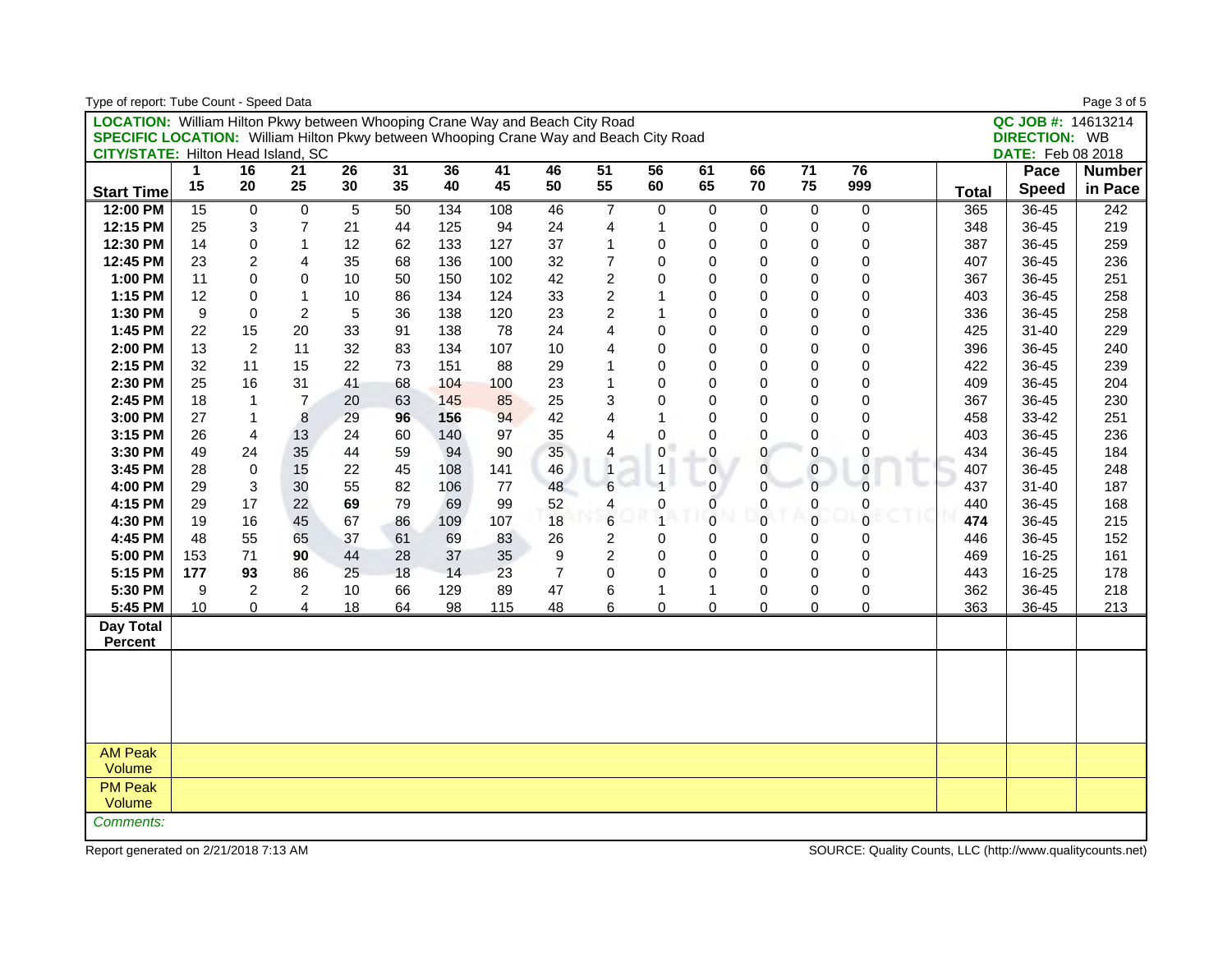| Type of report: Tube Count - Speed Data                                                      |                |                           |                |                |                |                |                                    |                 |                |                         |                |             |                 |                |              |                          | Page 4 of 5   |
|----------------------------------------------------------------------------------------------|----------------|---------------------------|----------------|----------------|----------------|----------------|------------------------------------|-----------------|----------------|-------------------------|----------------|-------------|-----------------|----------------|--------------|--------------------------|---------------|
| <b>LOCATION:</b> William Hilton Pkwy between Whooping Crane Way and Beach City Road          |                |                           |                |                |                |                |                                    |                 |                |                         |                |             |                 |                |              | QC JOB #: 14613214       |               |
| <b>SPECIFIC LOCATION:</b> William Hilton Pkwy between Whooping Crane Way and Beach City Road |                |                           |                |                |                |                |                                    |                 |                |                         |                |             |                 |                |              | <b>DIRECTION: WB</b>     |               |
| <b>CITY/STATE: Hilton Head Island, SC</b>                                                    |                |                           |                |                |                |                |                                    |                 |                |                         |                |             |                 |                |              | <b>DATE:</b> Feb 08 2018 |               |
|                                                                                              | 1.             | 16                        | 21             | 26             | 31             | 36             | 41                                 | 46              | 51             | 56                      | 61             | 66          | $\overline{71}$ | 76             |              | Pace                     | <b>Number</b> |
| <b>Start Time</b>                                                                            | 15             | 20                        | 25             | 30             | 35             | 40             | 45                                 | 50              | 55             | 60                      | 65             | 70          | 75              | 999            | <b>Total</b> | <b>Speed</b>             | in Pace       |
| 6:00 PM                                                                                      | 8              | $\mathbf 0$               | 3              | 11             | 17             | 97             | 155                                | 46              | 5              | $\mathbf{1}$            | 0              | 0           | $\mathbf 0$     | 0              | 343          | 36-45                    | 252           |
| 6:15 PM                                                                                      | 13             | $\mathbf 0$               | $\mathbf 0$    | 19             | 31             | 75             | 100                                | 50              | $\overline{7}$ | $\mathbf 0$             | 0              | $\mathbf 0$ | $\Omega$        | $\Omega$       | 295          | 36-45                    | 175           |
| 6:30 PM                                                                                      | 27             | 8                         | 17             | 22             | 32             | 83             | 69                                 | 33              | $\overline{7}$ | 1                       | $\mathbf{2}$   | $\mathbf 0$ | $\Omega$        | $\mathbf 0$    | 301          | 36-45                    | 152           |
| 6:45 PM                                                                                      | 5              | $\mathbf 0$               | $\Omega$       | 9              | 21             | 68             | 99                                 | 54              | 9              | 1                       | 0              | $\mathbf 0$ | $\Omega$        | 0              | 266          | 36-45                    | 167           |
| 7:00 PM                                                                                      | 4              | $\mathbf 0$               | $\Omega$       | 0              | 11             | 72             | 126                                | 44              | 11             | 1                       | $\mathbf 0$    | $\mathbf 0$ | $\Omega$        | $\Omega$       | 269          | 36-45                    | 197           |
| 7:15 PM                                                                                      | 4              | $\Omega$                  | 1              | 3              | 14             | 26             | 105                                | 57              | 12             | 0                       | $\Omega$       | $\Omega$    | $\Omega$        | $\Omega$       | 222          | 41-50                    | 161           |
| 7:30 PM                                                                                      | 3              | $\mathbf 0$               | $\Omega$       | $\overline{2}$ | 5              | 26             | 66                                 | 57              | 13             | 0                       | $\Omega$       | $\mathbf 0$ | $\Omega$        | 0              | 172          | 41-50                    | 123           |
| 7:45 PM                                                                                      | $\overline{c}$ | $\mathbf 0$               | $\Omega$       | 3              | $\overline{c}$ | 27             | 103                                | 55              | 6              | $\overline{c}$          | $\mathbf 0$    | $\mathbf 0$ | $\Omega$        | $\Omega$       | 200          | 41-50                    | 158           |
| 8:00 PM                                                                                      | $\overline{2}$ | $\mathbf 0$               | $\Omega$       | $\Omega$       | 9              | 49             | 74                                 | 25              | 9              | 0                       | $\mathbf 0$    | $\Omega$    | $\Omega$        | $\Omega$       | 168          | 36-45                    | 123           |
| 8:15 PM                                                                                      | 3              | $\Omega$                  | $\Omega$       | $\Omega$       | $\mathbf 0$    | 8              | 78                                 | 38              | 9              | 1                       | $\mathbf 0$    | $\Omega$    | $\Omega$        | $\Omega$       | 137          | 41-50                    | 115           |
| 8:30 PM                                                                                      | $\overline{2}$ | $\mathbf 0$               | 0              | $\mathbf{1}$   | $\overline{c}$ | 32             | 66                                 | 36              | 10             | 0                       | 0              | $\mathbf 0$ | $\Omega$        | 0              | 149          | 41-50                    | 101           |
| 8:45 PM                                                                                      | $\mathbf{1}$   | $\mathbf 0$               | 0              | 0              | $\overline{2}$ | 18             | 61                                 | 26              | 12             | 0                       | $\mathbf 0$    | $\mathbf 0$ | $\Omega$        | $\Omega$       | 120          | 41-50                    | 86            |
| 9:00 PM                                                                                      | $\overline{2}$ | $\mathbf 0$               | 0              | $\overline{2}$ | $\overline{4}$ | 24             | 75                                 | 40              | $\overline{4}$ | 0                       | $\overline{0}$ | $\Omega$    | $\Omega$        | $\Omega$       | 151          | 41-50                    | 115           |
| 9:15 PM                                                                                      | 1              | $\mathbf 0$               | 0              | 0              | 3              | 18             | 63                                 | 30              | 6              | 1                       | 0              | $\mathbf 0$ | $\Omega$        | $\Omega$       | 122          | 41-50                    | 93            |
| 9:30 PM                                                                                      | $\mathbf 0$    | 0                         | $\mathbf 0$    | 1              | $\mathbf 0$    | 13             | 41                                 | 34              | 4              | 3                       | $\mathbf 0$    | 0           | 0               | $\Omega$       | 96           | 41-50                    | 75            |
| 9:45 PM                                                                                      | $\Omega$       | $\mathbf 0$               | $\overline{0}$ | $\Omega$       | 1              | $\overline{7}$ | 30                                 | 32              | $\sqrt{5}$     | $\mathbf 0$             | $\overline{c}$ | 0           | $\mathbf{0}$    | $\overline{0}$ | 77           | 41-50                    | 62            |
| 10:00 PM                                                                                     | 1              | $\Omega$                  | $\overline{0}$ | $\Omega$       | $\overline{1}$ | 10             | 64                                 | 38              | 8              | $\overline{2}$          | $\Omega$       | $\Omega$    | $\Omega$        | $\Omega$       | 124          | 41-50                    | 101           |
| 10:15 PM                                                                                     | 1              | $\mathbf 0$               | $\mathbf 0$    | 0              | $\mathbf{1}$   | 21             | 62                                 | 37              | $\overline{c}$ | 0                       | 0              | 0           | 0               | 0              | 124          | 41-50                    | 99            |
| 10:30 PM                                                                                     | $\mathbf 0$    | $\mathbf 0$               | $\mathbf 0$    | $\Omega$       | $\mathbf{1}$   | 11             | 33                                 | 30              | 12             | $\Omega$                | $\Omega$       | $\Omega$    | $\Omega$        | $\Omega$       | 87           | 41-50                    | 63            |
| 10:45 PM                                                                                     | $\mathbf 0$    | $\Omega$                  | $\mathbf 0$    | 0              | $\mathbf 0$    | 9              | 20                                 | 19              | $\overline{7}$ | 1                       | 0              | $\Omega$    | $\Omega$        | $\Omega$       | 56           | 41-50                    | 38            |
| 11:00 PM                                                                                     | $\overline{2}$ | $\Omega$                  | $\overline{0}$ | 0              | $\Omega$       | 9              | 28                                 | 21              | 4              | $\overline{c}$          | $\mathbf 0$    | $\Omega$    | $\Omega$        | $\Omega$       | 66           | 41-50                    | 49            |
| 11:15 PM                                                                                     | $\mathbf{1}$   | $\Omega$                  | $\overline{0}$ | $\Omega$       | $\overline{1}$ | 9              | 14                                 | 18              | $\overline{2}$ | 0                       | $\mathbf{0}$   | $\mathbf 0$ | $\Omega$        | $\Omega$       | 45           | 41-50                    | 32            |
| 11:30 PM                                                                                     | $\mathbf{1}$   | $\Omega$                  | $\Omega$       | 1              | $\mathbf{1}$   | 6              | 13                                 | 15              | 4              | 0                       | $\mathbf{0}$   | $\Omega$    | $\Omega$        | $\Omega$       | 41           | 41-50                    | 28            |
| 11:45 PM                                                                                     | $\Omega$       | $\Omega$                  | $\Omega$       | 0              | $\Omega$       | $\overline{7}$ | 16                                 | 17              | 5              | $\Omega$                | 0              | $\Omega$    | $\Omega$        | $\Omega$       | 45           | 41-50                    | 33            |
| Day Total                                                                                    | 1110           | 345                       | 545            | 869            | 2202           | 5242           | 6279                               | 2954            | 444            | 51                      | 6              | $\mathbf 0$ | $\mathbf 0$     | $\mathbf 0$    | 20047        | 36-45                    | 11520         |
| <b>Percent</b>                                                                               | 5.5%           | 1.7%                      | 2.7%           |                |                |                | 4.3% 11.0% 26.1% 31.3%             | 14.7%           | 2.2%           | 0.3%                    | 0.0%           | 0.0%        | 0.0%            | 0.0%           |              |                          |               |
| <b>ADT</b><br>20047                                                                          |                |                           |                |                |                |                |                                    |                 |                |                         |                |             |                 |                |              |                          |               |
| <b>AM Peak</b>                                                                               |                | 11:15 AM 10:45 AM 9:45 AM |                | 9:30 AM        |                |                | 11:30 AM 11:30 AM 11:00 AM 8:15 AM |                 | 8:45 AM        | 7:15 AM                 | 6:00 AM        |             |                 |                | 11:30 AM     |                          |               |
| <b>Volume</b>                                                                                | 21             | 1                         | 3              | 22             | 102            | 150            | 132                                | 96              | 13             | 3                       | $\overline{1}$ |             |                 |                | 397          |                          |               |
| <b>PM Peak</b>                                                                               |                | 5:15 PM 5:15 PM 5:00 PM   |                | 4:15 PM        | 3:00 PM        | 3:00 PM        |                                    | 6:00 PM 7:15 PM |                | 7:30 PM 9:30 PM 6:30 PM |                |             |                 |                | 4:30 PM      |                          |               |
| Volume                                                                                       | 177            | 93                        | 90             | 69             | 96             | 156            | 155                                | 57              | 13             | 3                       | $\overline{2}$ |             |                 |                | 474          |                          |               |
| Comments:                                                                                    |                |                           |                |                |                |                |                                    |                 |                |                         |                |             |                 |                |              |                          |               |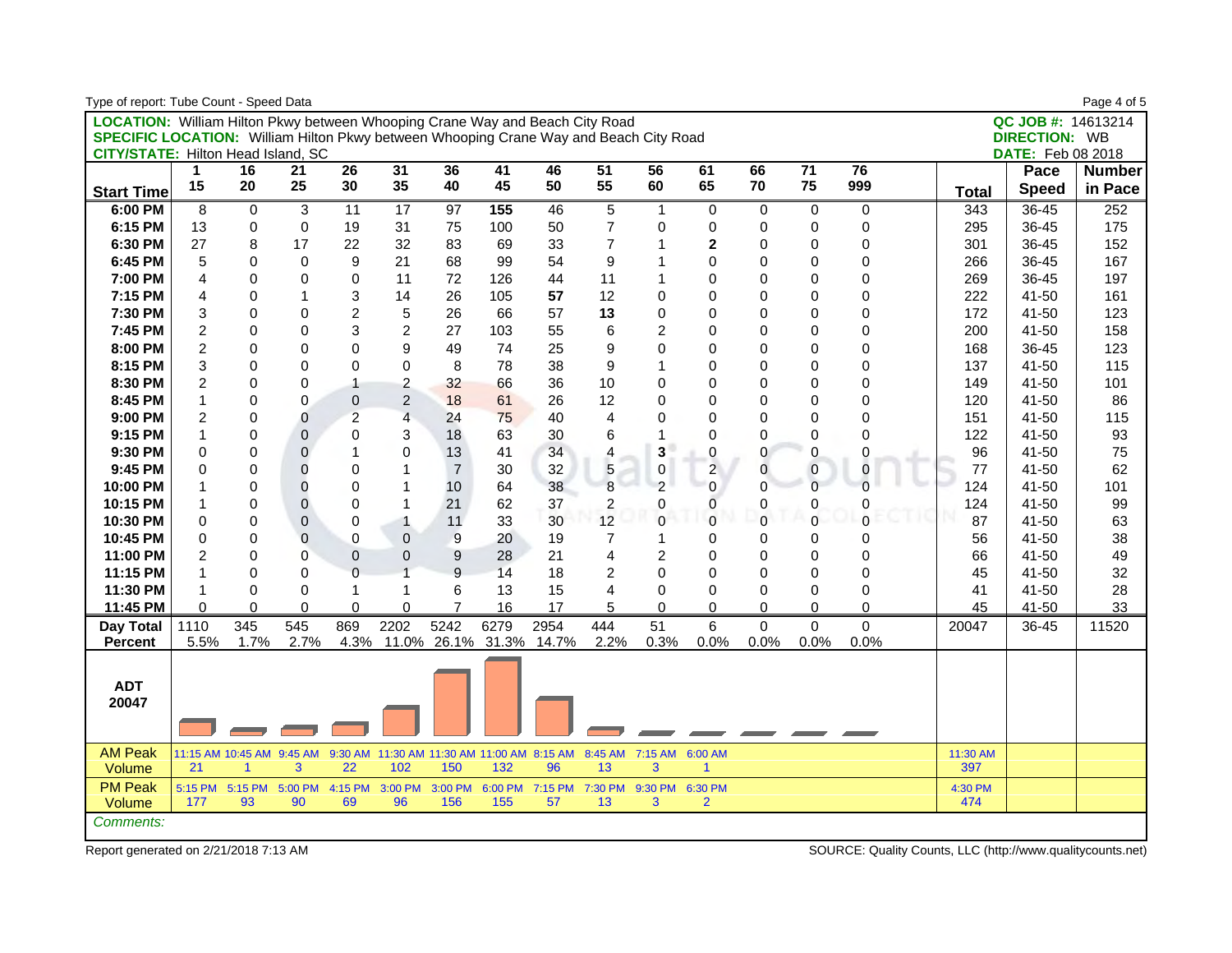| Type of report: Tube Count - Speed Data                                                      |      |        |       |       |       |       |       |       |       |      | <b>SUMMARY - Tube Count - Speed Data</b> |      |                                    |         |       |                                                       | Page 5 of 5                            |
|----------------------------------------------------------------------------------------------|------|--------|-------|-------|-------|-------|-------|-------|-------|------|------------------------------------------|------|------------------------------------|---------|-------|-------------------------------------------------------|----------------------------------------|
| <b>LOCATION:</b> William Hilton Pkwy between Whooping Crane Way and Beach City Road          |      |        |       |       |       |       |       |       |       |      |                                          |      |                                    |         |       | QC JOB #: 14613214                                    |                                        |
| <b>SPECIFIC LOCATION:</b> William Hilton Pkwy between Whooping Crane Way and Beach City Road |      |        |       |       |       |       |       |       |       |      |                                          |      |                                    |         |       | <b>DIRECTION: WB</b>                                  |                                        |
| <b>CITY/STATE: Hilton Head Island, SC</b>                                                    |      |        |       |       |       |       |       |       |       |      |                                          |      |                                    |         |       |                                                       | <b>DATE:</b> Feb 08 2018 - Feb 08 2018 |
|                                                                                              |      | 16     | 21    | 26    | 31    | 36    | 41    | 46    | 51    | 56   | 61                                       | 66   | 71                                 | 76      |       | Pace                                                  | <b>Number</b>                          |
| <b>Start Time</b>                                                                            | 15   | 20     | 25    | 30    | 35    | 40    | 45    | 50    | 55    | 60   | 65                                       | 70   | 75                                 | 999     | Total | <b>Speed</b>                                          | in Pace                                |
| <b>Grand Total</b>                                                                           | 1110 | 345    | 545   | 869   | 2202  | 5242  | 6279  | 2954  | 444   | 51   | 6                                        | 0    |                                    |         | 20047 | 36-45                                                 | 11520                                  |
| <b>Percent</b>                                                                               | 5.5% | $.7\%$ | 2.7%  | 4.3%  | 11.0% | 26.1% | 31.3% | 14.7% | 2.2%  | 0.3% | $0.0\%$                                  | 0.0% | $0.0\%$                            | $0.0\%$ |       |                                                       |                                        |
| <b>Cumulative</b>                                                                            |      |        |       |       |       |       |       |       |       |      |                                          |      |                                    |         |       |                                                       |                                        |
| <b>Percent</b>                                                                               | 5.5% | 7.3%   | 10.0% | 14.3% | 25.3% | 51.4% | 82.8% | 97.5% | 99.7% |      |                                          |      | 100.0% 100.0% 100.0% 100.0% 100.0% |         |       |                                                       |                                        |
| <b>ADT</b><br>20047                                                                          |      |        |       |       |       |       |       |       |       |      |                                          |      |                                    |         |       | 85th Percentile 45 MPH<br>Mean Speed(Average): 37 MPH |                                        |
| Comments:                                                                                    |      |        |       |       |       |       |       |       |       |      |                                          |      |                                    |         |       |                                                       | Median 39 MPH<br>Mode: 43 MPH          |

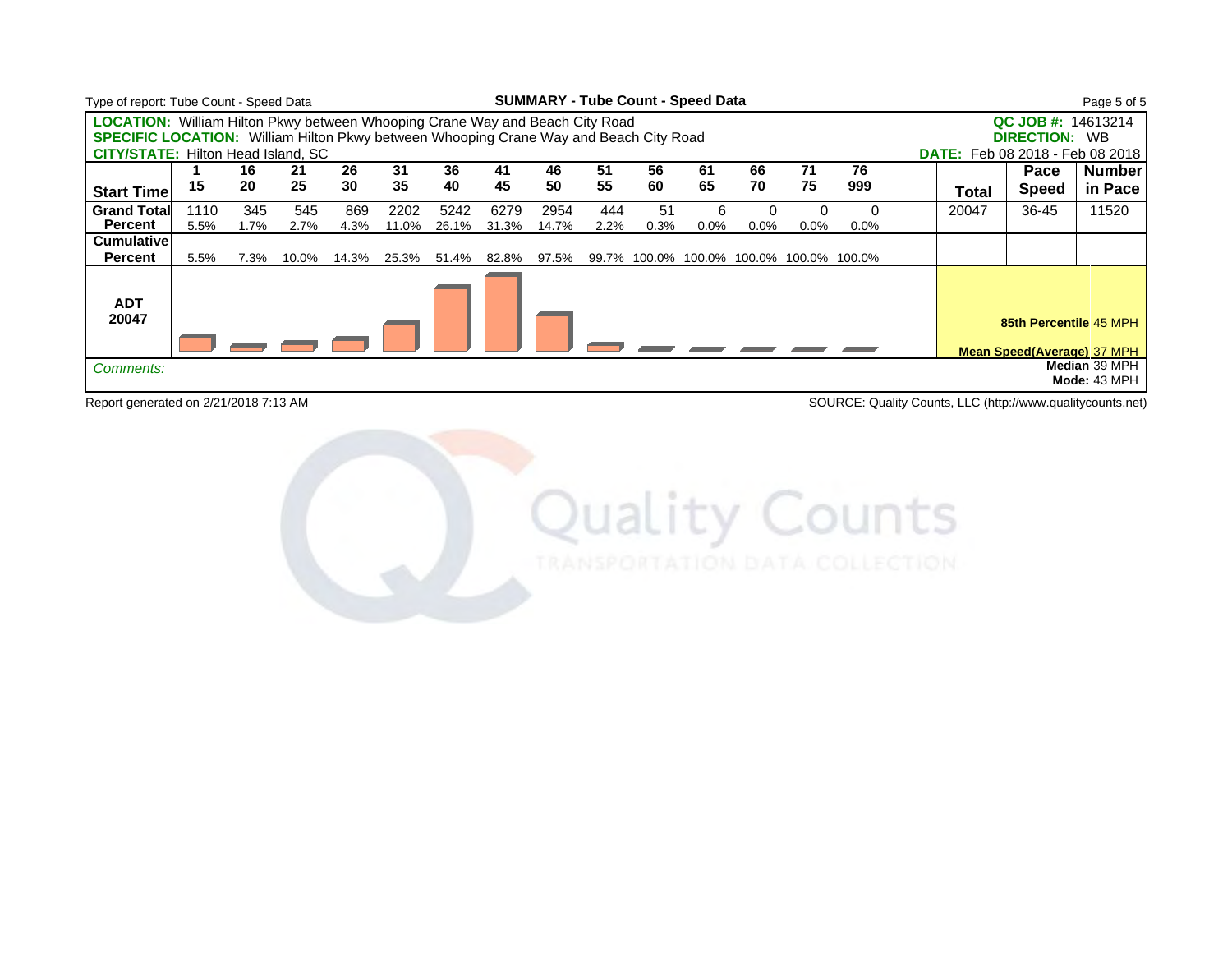| Type of report: Tube Count - Vehicle Classification Data                                     |              |                 |                         |                     |                |                |                     |                |                |                |                |                |              |                          | Page 1 of 5    |
|----------------------------------------------------------------------------------------------|--------------|-----------------|-------------------------|---------------------|----------------|----------------|---------------------|----------------|----------------|----------------|----------------|----------------|--------------|--------------------------|----------------|
| <b>LOCATION:</b> William Hilton Pkwy between Whooping Crane Way and Beach City Road          |              |                 |                         |                     |                |                |                     |                |                |                |                |                |              | QC JOB #: 14613214       |                |
| <b>SPECIFIC LOCATION:</b> William Hilton Pkwy between Whooping Crane Way and Beach City Road |              |                 |                         |                     |                |                |                     |                |                |                |                |                |              | <b>DIRECTION: WB</b>     |                |
| <b>CITY/STATE: Hilton Head Island, SC</b>                                                    |              |                 |                         |                     |                |                |                     |                |                |                |                |                |              | <b>DATE:</b> Feb 08 2018 |                |
|                                                                                              | Motor-       | Cars &          | 2 Axle                  | <b>Buses</b>        | 2 Axle         | 3 Axle         | 4 Axle              | $< 5$ Axle     | 5 Axle         | $>6$ Axle      | $< 6$ Axle     | 6 Axle         | >6 Axle      | <b>Not</b>               |                |
| <b>Start Time</b>                                                                            | cycles       | <b>Trailer</b>  | Long                    |                     | 6 Tire         | <b>Single</b>  | <b>Single</b>       | <b>Double</b>  | <b>Double</b>  | <b>Double</b>  | <b>Multi</b>   | <b>Multi</b>   | <b>Multi</b> | <b>Classified</b>        | <b>Total</b>   |
| 12:00 AM                                                                                     | 0            | $\overline{27}$ | 3                       | 0                   | 0              | 0              | 0                   | 0              | 0              | 0              | 0              | 0              | $\mathbf 0$  | 0                        | 30             |
| 12:15 AM                                                                                     | $\pmb{0}$    | 10              | 0                       | $\mathsf 0$         | 0              | 0              | 0                   | $\mathsf 0$    | 1              | 0              | 0              | $\mathbf 0$    | $\mathbf 0$  | 0                        | 11             |
| 12:30 AM                                                                                     | 0            | 10              | 3                       | 0                   | 1              | 0              | 0                   | 0              | 0              | $\mathbf 0$    | $\mathbf 0$    | $\Omega$       | $\mathbf 0$  | 0                        | 14             |
| 12:45 AM                                                                                     | $\Omega$     | 10              | 3                       | 0                   | 0              | 0              | $\mathbf 0$         | 0              | 0              | 0              | $\mathbf 0$    | $\Omega$       | $\mathbf 0$  | 0                        | 13             |
| 1:00 AM                                                                                      | $\Omega$     | 14              | 4                       | 0                   | 0              | $\Omega$       | $\mathbf 0$         | $\Omega$       | $\mathbf 0$    | $\mathbf 0$    | $\Omega$       | $\Omega$       | $\Omega$     | 0                        | 18             |
| 1:15 AM                                                                                      | $\Omega$     | $\overline{7}$  | 1                       | 0                   | 0              | $\mathbf{0}$   | $\Omega$            | $\Omega$       | $\mathbf 0$    | $\Omega$       | $\Omega$       | $\Omega$       | $\Omega$     | 0                        | 8              |
| 1:30 AM                                                                                      | $\Omega$     | 10              | 1                       | 0                   | 0              | 0              | 0                   | 0              | 0              | $\Omega$       | $\mathbf 0$    | $\Omega$       | $\Omega$     | 0                        | 11             |
| 1:45 AM                                                                                      | 0            | $\overline{7}$  | 0                       | 0                   | 0              | 0              | $\mathbf 0$         | 0              | 0              | $\mathbf 0$    | $\mathbf 0$    | $\mathbf 0$    | $\mathbf 0$  | 0                        | 7              |
| 2:00 AM                                                                                      | 0            | 5               | 1                       | 0                   | 0              | $\mathbf 0$    | $\mathbf 0$         | $\mathbf 0$    | 0              | $\mathbf 0$    | $\mathbf 0$    | $\mathbf 0$    | $\mathbf 0$  | $\mathsf 0$              | 6              |
| 2:15 AM                                                                                      | $\Omega$     | $\overline{7}$  | 1                       | $\mathsf 0$         | 0              | $\overline{0}$ | $\Omega$            | $\Omega$       | $\Omega$       | $\mathbf 0$    | $\Omega$       | $\Omega$       | $\Omega$     | $\mathsf 0$              | 8              |
| 2:30 AM                                                                                      | $\Omega$     | 3               | 0                       | 0                   | $\overline{0}$ | $\mathbf{0}$   | $\Omega$            | $\Omega$       | $\mathbf 0$    | $\mathbf 0$    | $\Omega$       | $\Omega$       | $\Omega$     | 0                        | 3              |
| 2:45 AM                                                                                      | $\Omega$     | $\overline{c}$  | $\mathbf 0$             | $\pmb{0}$           | $\overline{0}$ | 1              | $\Omega$            | 0              | $\mathbf 0$    | $\mathbf 0$    | $\mathbf 0$    | $\mathbf 0$    | $\mathbf 0$  | 0                        | 3              |
| 3:00 AM                                                                                      | $\Omega$     | $\overline{c}$  | 3                       | 0                   | 0              | $\overline{0}$ | $\Omega$            | 0              |                | 0              | $\Omega$       | $\Omega$       | $\Omega$     | 0                        | 6              |
| 3:15 AM                                                                                      | $\Omega$     | $\mathbf 0$     | 0                       | 1                   | 0              | 0              | $\Omega$            | $\Omega$       | 0              | $\Omega$       | $\Omega$       | $\Omega$       | $\Omega$     | 0                        | 1              |
| 3:30 AM                                                                                      | 0            | $\overline{7}$  | 3                       | 0                   | 0              | 0              | 0                   | $\mathbf 0$    | $\mathbf 0$    | $\mathbf 0$    | 0              | $\bf{0}$       | 0            | 0                        | 10             |
| 3:45 AM                                                                                      | 0            | 6               | 1                       | 0                   | 0              | $\overline{0}$ | $\mathsf{O}\xspace$ | $\pmb{0}$      | 0              | $\pmb{0}$      | $\mathbf 0$    | $\pmb{0}$      | $\pmb{0}$    | 0                        | $\overline{7}$ |
| 4:00 AM                                                                                      | $\Omega$     | 4               | 0                       | 0                   | 0              | $\overline{0}$ | $\Omega$            | $\Omega$       | $\overline{0}$ | $\overline{0}$ | $\overline{0}$ | $\Omega$       | $\Omega$     | 0                        | 4              |
| 4:15 AM                                                                                      | $\Omega$     | 4               | 1                       | 0                   | $\overline{0}$ | 0              | $\Omega$            | 0              | 0              | 0              | $\mathbf 0$    | 0              | $\mathbf 0$  | 0                        | 5              |
| 4:30 AM                                                                                      | $\Omega$     | 4               | $\overline{\mathbf{c}}$ | $\pmb{0}$           | $\overline{0}$ | $\mathbf{0}$   | $\Omega$            | $\overline{0}$ | $\overline{0}$ | $\mathbf 0$    | $\overline{0}$ | $\overline{0}$ | $\Omega$     | 0                        | 6              |
| 4:45 AM                                                                                      | $\Omega$     | 12              | $\overline{c}$          | $\pmb{0}$           | 1              | 0              | 0                   |                | 0              | 0              | $\mathbf{0}$   | $\Omega$       | $\Omega$     | 0                        | 16             |
| 5:00 AM                                                                                      | $\Omega$     | 19              | 3                       | $\pmb{0}$           | 0              | 0              | $\Omega$            | $\Omega$       | $\mathbf 0$    | $\mathbf{0}$   | $\Omega$       | $\Omega$       | $\Omega$     | 0                        | 22             |
| 5:15 AM                                                                                      | $\Omega$     | 15              | 6                       | 0                   | $\overline{c}$ | 0              | $\mathbf 0$         | 0              | $\overline{0}$ | 1              | $\mathbf 0$    | $\mathbf 0$    | $\mathbf 0$  | 0                        | 24             |
| 5:30 AM                                                                                      | $\mathbf 0$  | 20              | 5                       | $\mathsf{O}\xspace$ | 0              | $\mathbf 0$    | $\mathbf 0$         | $\mathbf{1}$   | $\mathbf{1}$   | $\pmb{0}$      | $\mathbf 0$    | $\mathbf 0$    | $\mathbf 0$  | $\mathbf{1}$             | 28             |
| 5:45 AM                                                                                      | $\mathbf{1}$ | 29              | 10                      | 0                   | 0              | $\overline{0}$ | $\mathbf 0$         | $\mathbf 0$    | 0              | $\mathbf{0}$   | $\mathbf 0$    | $\mathbf 0$    | $\Omega$     | $\mathbf{1}$             | 41             |
| Day Total                                                                                    |              |                 |                         |                     |                |                |                     |                |                |                |                |                |              |                          |                |
| <b>Percent</b>                                                                               |              |                 |                         |                     |                |                |                     |                |                |                |                |                |              |                          |                |
|                                                                                              |              |                 |                         |                     |                |                |                     |                |                |                |                |                |              |                          |                |
|                                                                                              |              |                 |                         |                     |                |                |                     |                |                |                |                |                |              |                          |                |
|                                                                                              |              |                 |                         |                     |                |                |                     |                |                |                |                |                |              |                          |                |
|                                                                                              |              |                 |                         |                     |                |                |                     |                |                |                |                |                |              |                          |                |
|                                                                                              |              |                 |                         |                     |                |                |                     |                |                |                |                |                |              |                          |                |
| <b>AM Peak</b>                                                                               |              |                 |                         |                     |                |                |                     |                |                |                |                |                |              |                          |                |
| Volume                                                                                       |              |                 |                         |                     |                |                |                     |                |                |                |                |                |              |                          |                |
| <b>PM Peak</b>                                                                               |              |                 |                         |                     |                |                |                     |                |                |                |                |                |              |                          |                |
| Volume                                                                                       |              |                 |                         |                     |                |                |                     |                |                |                |                |                |              |                          |                |
| Comments:                                                                                    |              |                 |                         |                     |                |                |                     |                |                |                |                |                |              |                          |                |
|                                                                                              |              |                 |                         |                     |                |                |                     |                |                |                |                |                |              |                          |                |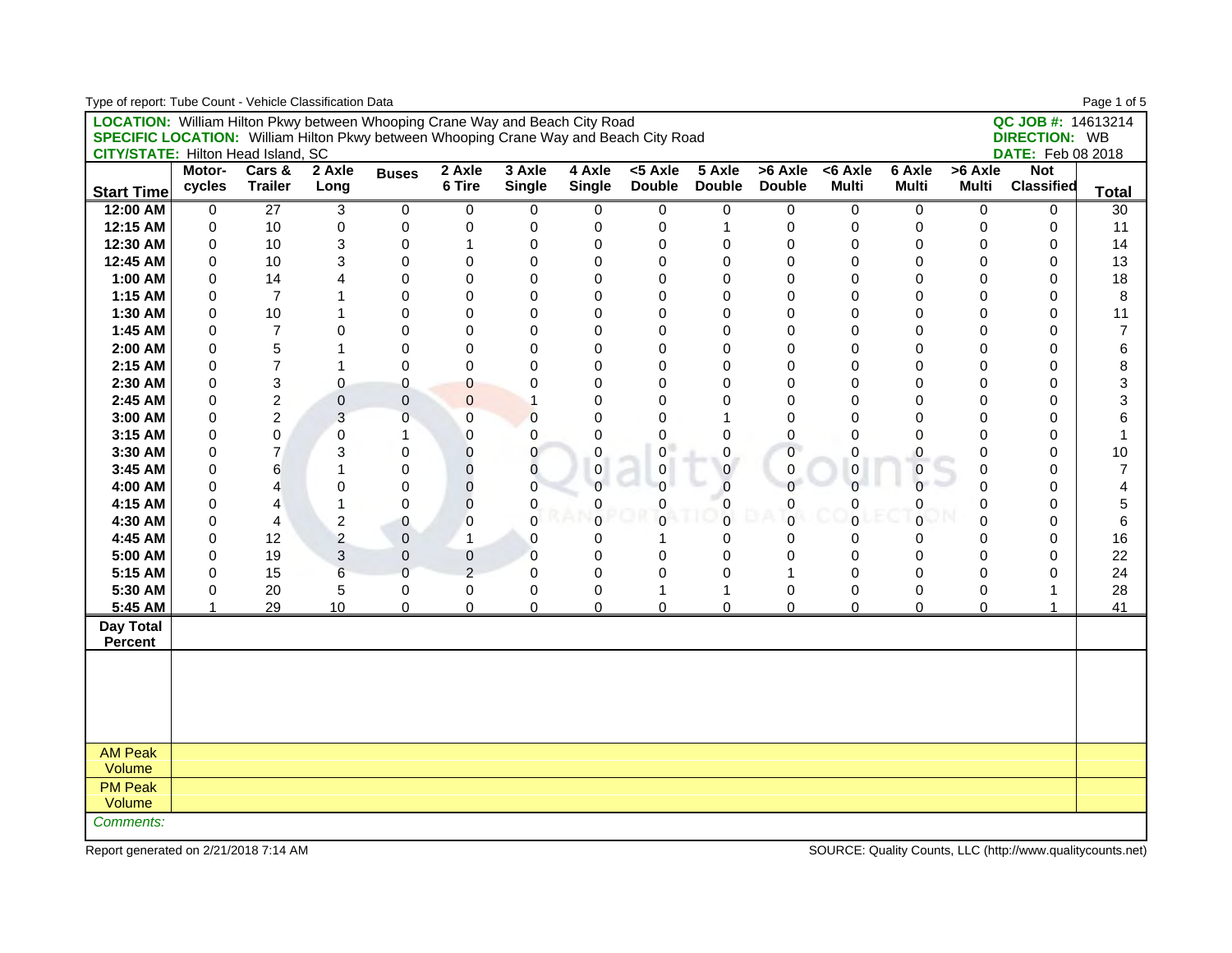| Type of report: Tube Count - Vehicle Classification Data                                     |                |                 |        |                           |                |                 |                |                |                |                |                     |                |                |                          | Page 2 of 5  |
|----------------------------------------------------------------------------------------------|----------------|-----------------|--------|---------------------------|----------------|-----------------|----------------|----------------|----------------|----------------|---------------------|----------------|----------------|--------------------------|--------------|
| <b>LOCATION:</b> William Hilton Pkwy between Whooping Crane Way and Beach City Road          |                |                 |        |                           |                |                 |                |                |                |                |                     |                |                | QC JOB #: 14613214       |              |
| <b>SPECIFIC LOCATION:</b> William Hilton Pkwy between Whooping Crane Way and Beach City Road |                |                 |        |                           |                |                 |                |                |                |                |                     |                |                | <b>DIRECTION: WB</b>     |              |
| <b>CITY/STATE: Hilton Head Island, SC</b>                                                    |                |                 |        |                           |                |                 |                |                |                |                |                     |                |                | <b>DATE:</b> Feb 08 2018 |              |
|                                                                                              | Motor-         | Cars &          | 2 Axle | <b>Buses</b>              | 2 Axle         | 3 Axle          | 4 Axle         | $<$ 5 Axle     | 5 Axle         | >6 Axle        | <6 Axle             | 6 Axle         | >6 Axle        | <b>Not</b>               |              |
| <b>Start Time</b>                                                                            | cycles         | <b>Trailer</b>  | Long   |                           | 6 Tire         | <b>Single</b>   | <b>Single</b>  | <b>Double</b>  | <b>Double</b>  | <b>Double</b>  | <b>Multi</b>        | <b>Multi</b>   | <b>Multi</b>   | <b>Classified</b>        | <b>Total</b> |
| 6:00 AM                                                                                      | 0              | $\overline{55}$ | 13     | $\ensuremath{\mathsf{3}}$ | 1              | 1               | 0              | 1              | 1              | 0              | 0                   | 0              | 0              | 1                        | 76           |
| 6:15 AM                                                                                      | 0              | 53              | 8      | $\pmb{0}$                 | 4              | 0               | 0              | $\mathbf{1}$   | $\pmb{0}$      | 0              | 0                   | 0              | 0              | 0                        | 66           |
| 6:30 AM                                                                                      | $\Omega$       | 57              | 20     | $\mathbf 0$               | $\overline{c}$ | 4               | 0              | 0              | $\Omega$       | $\Omega$       | $\Omega$            | $\Omega$       | $\Omega$       | 0                        | 83           |
| 6:45 AM                                                                                      | 0              | 86              | 21     | $\overline{c}$            | $\overline{2}$ | 0               | 0              | 6              | $\Omega$       | 0              | $\Omega$            | $\Omega$       | $\Omega$       | 1                        | 118          |
| 7:00 AM                                                                                      | $\overline{4}$ | 127             | 28     | $\overline{\mathbf{c}}$   | $\overline{2}$ | 0               | 0              | 3              | 1              |                | $\Omega$            | 1              | $\Omega$       | $\mathbf{1}$             | 170          |
| 7:15 AM                                                                                      | 4              | 184             | 43     | 1                         | 4              | 3               | 0              | $\overline{c}$ | 3              |                | $\Omega$            | 1              | $\Omega$       | 4                        | 250          |
| 7:30 AM                                                                                      | 4              | 231             | 45     | 0                         | 6              | $\overline{c}$  | 0              | 3              | $\overline{2}$ | 1              | $\overline{2}$      | $\Omega$       | $\overline{0}$ | 5                        | 301          |
| 7:45 AM                                                                                      | $\overline{2}$ | 169             | 54     | 1                         | 6              | 0               | $\mathbf{1}$   | 4              | 1              | $\overline{c}$ | 1                   | $\mathbf 0$    | 0              | 11                       | 252          |
| 8:00 AM                                                                                      | 2              | 197             | 38     | $\overline{7}$            | 8              | $\overline{c}$  | 0              | 5              | 1              | $\mathbf 0$    | 1                   | 1              | 1              | 8                        | 271          |
| 8:15 AM                                                                                      | $\overline{2}$ | 192             | 53     | $\pmb{0}$                 | 6              | 4               | 1              | 3              | $\Omega$       | $\mathbf{0}$   | 1                   | $\Omega$       | $\Omega$       | 7                        | 269          |
| 8:30 AM                                                                                      | 3              | 205             | 67     | 4                         | 8              | $\overline{c}$  | 0              | 5              | $\overline{c}$ | $\mathbf 0$    | $\Omega$            | $\Omega$       | 0              | 17                       | 313          |
| 8:45 AM                                                                                      | 6              | 212             | 43     | $\overline{2}$            | $\overline{7}$ | $\overline{a}$  | 0              | 1              | 1              | $\overline{c}$ | $\Omega$            | 0              | 0              | $\overline{7}$           | 283          |
| 9:00 AM                                                                                      | 3              | 159             | 43     | 0                         | 10             | 5               | 0              | 4              |                |                | 1                   | 1              | $\mathbf 1$    | 11                       | 240          |
| 9:15 AM                                                                                      | 5              | 207             | 49     | 1                         | 10             | 3               | 0              | 0              | 1              | $\mathbf 0$    | $\Omega$            | 1              | $\Omega$       | 12                       | 289          |
| 9:30 AM                                                                                      | 9              | 188             | 43     | 1                         | 17             | $\overline{1}$  | $\mathbf{1}$   | $\overline{3}$ | $\overline{2}$ | $\mathbf 0$    | 0                   | $\pmb{0}$      | 0              | 19                       | 284          |
| 9:45 AM                                                                                      | 4              | 217             | 39     | 1                         | $\overline{4}$ | 3               | 2              | 3              | $\mathbf{3}$   | $\mathbf 0$    | $\mathsf{O}\xspace$ | $\pmb{0}$      | 0              | 9                        | 285          |
| 10:00 AM                                                                                     | $\overline{c}$ | 226             | 42     | 1                         | 12             | 3               |                | $\overline{c}$ | $\overline{0}$ |                | $\overline{0}$      | $\Omega$       | $\Omega$       | 5                        | 295          |
| 10:15 AM                                                                                     | $\overline{7}$ | 250             | 42     | $\overline{\mathbf{c}}$   | 11             | 0               | 2              | $\frac{2}{5}$  | $\frac{2}{2}$  | $\pmb{0}$      | 0                   | 0              | $\Omega$       | 9                        | 327          |
| 10:30 AM                                                                                     | 4              | 227             | 51     | $\mathbf{1}$              | 14             | 4               | $\overline{1}$ |                |                | $\overline{0}$ | $\overline{1}$      | $\overline{1}$ | $\Omega$       | 8                        | 319          |
| 10:45 AM                                                                                     | $\overline{7}$ | 235             | 52     | $\mathbf 0$               | 6              | 1               | 0              | 10             |                | 1              | $\mathbf 0$         | 0              | $\mathbf{1}$   | 11                       | 325          |
| 11:00 AM                                                                                     | $\overline{7}$ | 268             | 43     | $\mathbf 0$               | 8              | $6\phantom{1}6$ | $\overline{2}$ | 5              | 4              | 3              | $\mathbf 0$         | $\Omega$       | $\overline{0}$ | 16                       | 362          |
| 11:15 AM                                                                                     | 15             | 243             | 54     | 1                         | 8              | $\overline{2}$  | 0              | 10             | $\mathbf 0$    | $\overline{c}$ | $\overline{2}$      | 1              | $\mathbf 2$    | 23                       | 363          |
| 11:30 AM                                                                                     | 10             | 281             | 55     | $\overline{c}$            | 12             | 0               | $\overline{2}$ | 8              | 3              | $\mathbf 0$    | $\mathbf 0$         | $\mathbf{1}$   | $\overline{2}$ | 21                       | 397          |
| 11:45 AM                                                                                     | 2              | 272             | 52     | $\mathbf{1}$              | 14             | 0               | $\mathbf{1}$   | 8              | 0              | 0              | $\mathbf 0$         | 1              | $\mathbf{1}$   | 11                       | 363          |
| <b>Day Total</b>                                                                             |                |                 |        |                           |                |                 |                |                |                |                |                     |                |                |                          |              |
| <b>Percent</b>                                                                               |                |                 |        |                           |                |                 |                |                |                |                |                     |                |                |                          |              |
|                                                                                              |                |                 |        |                           |                |                 |                |                |                |                |                     |                |                |                          |              |
|                                                                                              |                |                 |        |                           |                |                 |                |                |                |                |                     |                |                |                          |              |
|                                                                                              |                |                 |        |                           |                |                 |                |                |                |                |                     |                |                |                          |              |
|                                                                                              |                |                 |        |                           |                |                 |                |                |                |                |                     |                |                |                          |              |
|                                                                                              |                |                 |        |                           |                |                 |                |                |                |                |                     |                |                |                          |              |
| <b>AM Peak</b>                                                                               |                |                 |        |                           |                |                 |                |                |                |                |                     |                |                |                          |              |
| Volume                                                                                       |                |                 |        |                           |                |                 |                |                |                |                |                     |                |                |                          |              |
| <b>PM Peak</b>                                                                               |                |                 |        |                           |                |                 |                |                |                |                |                     |                |                |                          |              |
| Volume                                                                                       |                |                 |        |                           |                |                 |                |                |                |                |                     |                |                |                          |              |
| Comments:                                                                                    |                |                 |        |                           |                |                 |                |                |                |                |                     |                |                |                          |              |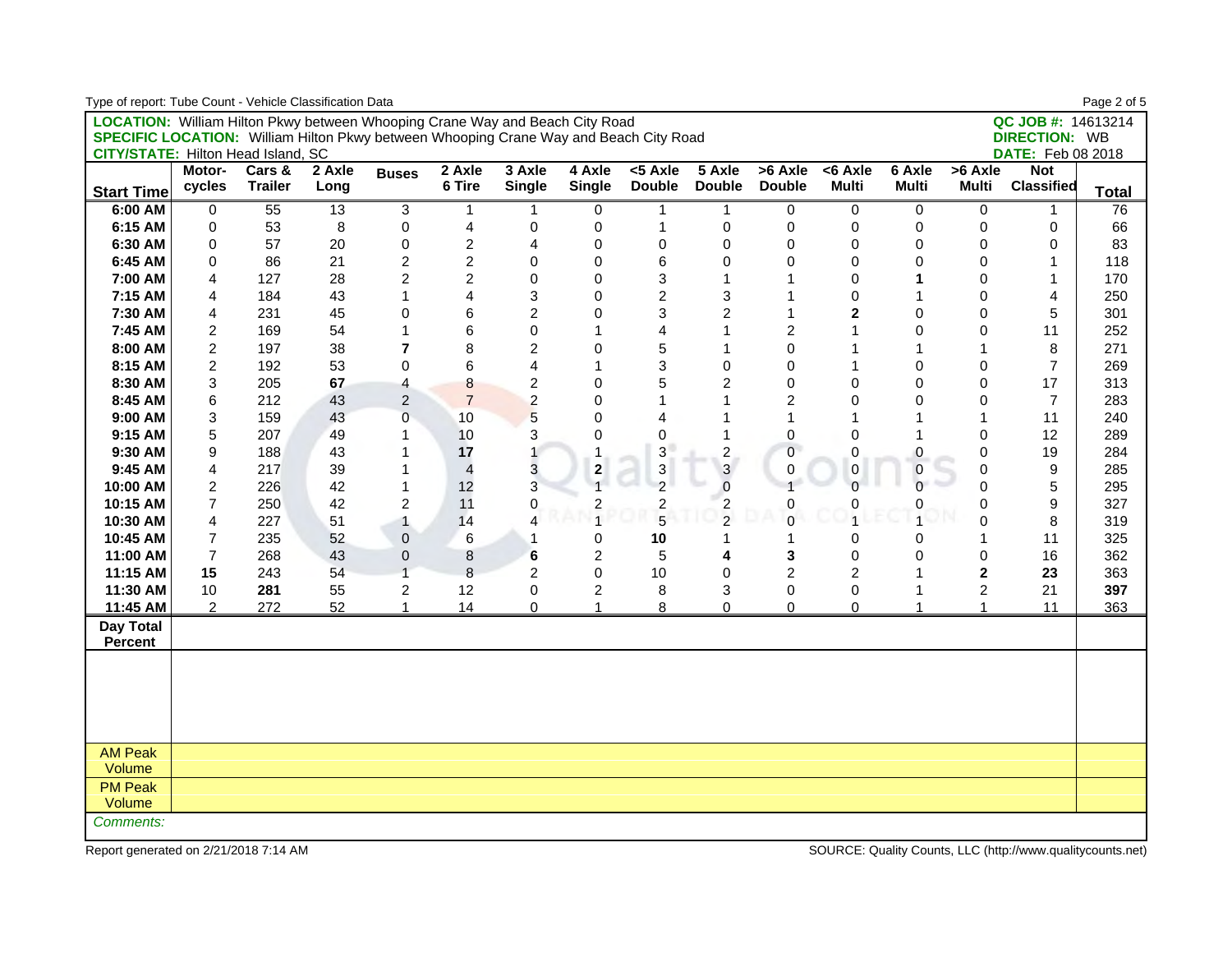| Type of report: Tube Count - Vehicle Classification Data                                     |                |                |        |                |                  |                |                |                |                |                           |                |                |                |                          | Page 3 of 5  |
|----------------------------------------------------------------------------------------------|----------------|----------------|--------|----------------|------------------|----------------|----------------|----------------|----------------|---------------------------|----------------|----------------|----------------|--------------------------|--------------|
| <b>LOCATION:</b> William Hilton Pkwy between Whooping Crane Way and Beach City Road          |                |                |        |                |                  |                |                |                |                |                           |                |                |                | QC JOB #: 14613214       |              |
| <b>SPECIFIC LOCATION:</b> William Hilton Pkwy between Whooping Crane Way and Beach City Road |                |                |        |                |                  |                |                |                |                |                           |                |                |                | <b>DIRECTION: WB</b>     |              |
| <b>CITY/STATE: Hilton Head Island, SC</b>                                                    |                |                |        |                |                  |                |                |                |                |                           |                |                |                | <b>DATE:</b> Feb 08 2018 |              |
|                                                                                              | Motor-         | Cars &         | 2 Axle | <b>Buses</b>   | 2 Axle           | 3 Axle         | 4 Axle         | $< 5$ Axle     | 5 Axle         | $>6$ Axle                 | $< 6$ Axle     | 6 Axle         | >6 Axle        | <b>Not</b>               |              |
| <b>Start Time</b>                                                                            | cycles         | <b>Trailer</b> | Long   |                | 6 Tire           | <b>Single</b>  | <b>Single</b>  | <b>Double</b>  | <b>Double</b>  | <b>Double</b>             | <b>Multi</b>   | <b>Multi</b>   | <b>Multi</b>   | <b>Classified</b>        | <b>Total</b> |
| 12:00 PM                                                                                     | $\mathbf{1}$   | 274            | 50     | $\mathbf 1$    | 6                | 1              | 0              | 10             | 3              | $\overline{2}$            | $\mathbf{1}$   | 0              | 1              | 15                       | 365          |
| 12:15 PM                                                                                     | $\overline{7}$ | 240            | 52     | 1              | 4                | 5              | $\mathbf{1}$   | 4              | $\mathbf{1}$   | 3                         | 3              | $\mathbf 1$    | $\mathbf 0$    | 26                       | 348          |
| 12:30 PM                                                                                     | 3              | 299            | 51     |                | 8                | 1              | 0              | 6              | 3              | 1                         | $\mathbf 0$    | $\mathbf 0$    | $\Omega$       | 14                       | 387          |
| 12:45 PM                                                                                     | 6              | 291            | 70     | 1              | 8                | $\overline{c}$ | $\mathbf 0$    | 3              | $\overline{2}$ | 1                         | 0              | $\mathbf 0$    | $\mathbf 0$    | 23                       | 407          |
| 1:00 PM                                                                                      | 3              | 271            | 57     | 5              | 9                | 1              | 1              | 4              | 1              | $\overline{0}$            | $\mathbf{1}$   | $\mathbf 0$    | 1              | 13                       | 367          |
| 1:15 PM                                                                                      | 13             | 292            | 62     | 5              | 11               | 1              | 0              | 3              | 1              | $\overline{2}$            | $\mathsf 0$    | $\mathbf 0$    | $\mathbf 0$    | 13                       | 403          |
| 1:30 PM                                                                                      | 6              | 254            | 43     | $\mathbf 1$    | $\overline{7}$   | $\overline{c}$ | $\mathsf 0$    | $\overline{7}$ | $\overline{0}$ | 5                         | $\overline{c}$ | $\Omega$       | $\Omega$       | 9                        | 336          |
| 1:45 PM                                                                                      | 11             | 297            | 56     | 5              | 11               | 5              | 3              | 9              | 1              | 4                         | $\mathbf 0$    | $\mathbf 0$    | $\mathbf 0$    | 23                       | 425          |
| 2:00 PM                                                                                      | 11             | 279            | 59     | $\overline{c}$ | 16               | 3              | $\overline{2}$ | 8              | 1              | 0                         | $\mathbf{1}$   | $\mathbf 0$    | $\Omega$       | 14                       | 396          |
| 2:15 PM                                                                                      | 6              | 286            | 69     | $\overline{c}$ | 13               | $\overline{c}$ | $\overline{0}$ | 6              | $\Omega$       | $\overline{c}$            | 3              | 1              | $\Omega$       | 32                       | 422          |
| 2:30 PM                                                                                      | 19             | 292            | 50     | 4              | $\overline{7}$   | 3              | 1              | 4              | $\mathbf{1}$   | $\overline{c}$            | $\mathbf{1}$   | $\mathbf 0$    | 1              | 24                       | 409          |
| 2:45 PM                                                                                      | 4              | 256            | 61     | 5              | 10               | 1              | $\Omega$       | 5              | $\Omega$       | $\overline{c}$            | $\overline{c}$ | $\mathbf 2$    | $\mathbf 0$    | 19                       | 367          |
| 3:00 PM                                                                                      | 11             | 325            | 63     | $\mathbf{1}$   | 12               | 5              | 1              | 9              | 1              | $\mathbf{1}$              | $\overline{2}$ | $\Omega$       | $\Omega$       | 27                       | 458          |
| 3:15 PM                                                                                      | 13             | 289            | 53     | $\overline{c}$ | 10               | 4              | $\overline{0}$ | $\overline{7}$ | $\Omega$       | $\mathbf{1}$              | $\Omega$       | $\Omega$       | $\Omega$       | 24                       | 403          |
| 3:30 PM                                                                                      | 20             | 301            | 63     | 0              | $\boldsymbol{9}$ |                | 1              | 10             | 1              | $\mathbf 0$               | 0              | $\mathbf{1}$   | $\mathbf{2}$   | 25                       | 434          |
| 3:45 PM                                                                                      | 9              | 275            | 63     | 1              | 17               | $\overline{1}$ | $\mathbf{1}$   | 5              | $\mathbf{1}$   | $\ensuremath{\mathsf{3}}$ | $\mathbf{1}$   | $\mathbf{1}$   | $\mathbf 0$    | 29                       | 407          |
| 4:00 PM                                                                                      | 10             | 312            | 66     | $\mathbf 1$    | 10               | 5              | $\overline{0}$ | 3              | $\overline{0}$ | $\overline{2}$            | $\Omega$       |                |                | 27                       | 437          |
| 4:15 PM                                                                                      | 11             | 321            | 68     | 4              | $\overline{4}$   | 0              | 0              | $\overline{7}$ | 0              | 0                         |                |                | 1              | 23                       | 440          |
| 4:30 PM                                                                                      | 24             | 321            | 86     | $\pmb{0}$      | $\overline{7}$   | 1              | $\overline{2}$ | 10             | $\overline{0}$ | $\overline{4}$            | $\Omega$       |                | $\Omega$       | 18                       | 474          |
| 4:45 PM                                                                                      | 13             | 314            | 65     | 0              | 6                | $\overline{c}$ | 1              | 8              | 3              | 0                         | $\mathbf 1$    | $\Omega$       | 1              | 32                       | 446          |
| 5:00 PM                                                                                      | 27             | 300            | 63     | $\mathbf{1}$   | 6                | $\overline{c}$ | 1              | 5              | $\mathbf 0$    | $\overline{2}$            | 1              | $\Omega$       | 1              | 60                       | 469          |
| 5:15 PM                                                                                      | 16             | 291            | 54     | 1              | 5                | 3              | 0              | 4              | 0              | 0                         | 1              | $\mathbf 0$    | $\overline{c}$ | 66                       | 443          |
| 5:30 PM                                                                                      | 10             | 268            | 57     | 0              | 8                | $\overline{c}$ | 0              | 3              | 0              | $\overline{c}$            | $\mathbf{1}$   | $\overline{c}$ | $\mathbf 0$    | 9                        | 362          |
| 5:45 PM                                                                                      | 5              | 279            | 51     | 0              | 8                | $\mathbf{1}$   | 0              | 5              | 0              | 0                         | 4              | $\mathbf 0$    | $\pmb{0}$      | 10                       | 363          |
| Day Total<br><b>Percent</b>                                                                  |                |                |        |                |                  |                |                |                |                |                           |                |                |                |                          |              |
|                                                                                              |                |                |        |                |                  |                |                |                |                |                           |                |                |                |                          |              |
|                                                                                              |                |                |        |                |                  |                |                |                |                |                           |                |                |                |                          |              |
|                                                                                              |                |                |        |                |                  |                |                |                |                |                           |                |                |                |                          |              |
|                                                                                              |                |                |        |                |                  |                |                |                |                |                           |                |                |                |                          |              |
|                                                                                              |                |                |        |                |                  |                |                |                |                |                           |                |                |                |                          |              |
| <b>AM Peak</b>                                                                               |                |                |        |                |                  |                |                |                |                |                           |                |                |                |                          |              |
| Volume                                                                                       |                |                |        |                |                  |                |                |                |                |                           |                |                |                |                          |              |
| <b>PM Peak</b>                                                                               |                |                |        |                |                  |                |                |                |                |                           |                |                |                |                          |              |
| Volume                                                                                       |                |                |        |                |                  |                |                |                |                |                           |                |                |                |                          |              |
| Comments:                                                                                    |                |                |        |                |                  |                |                |                |                |                           |                |                |                |                          |              |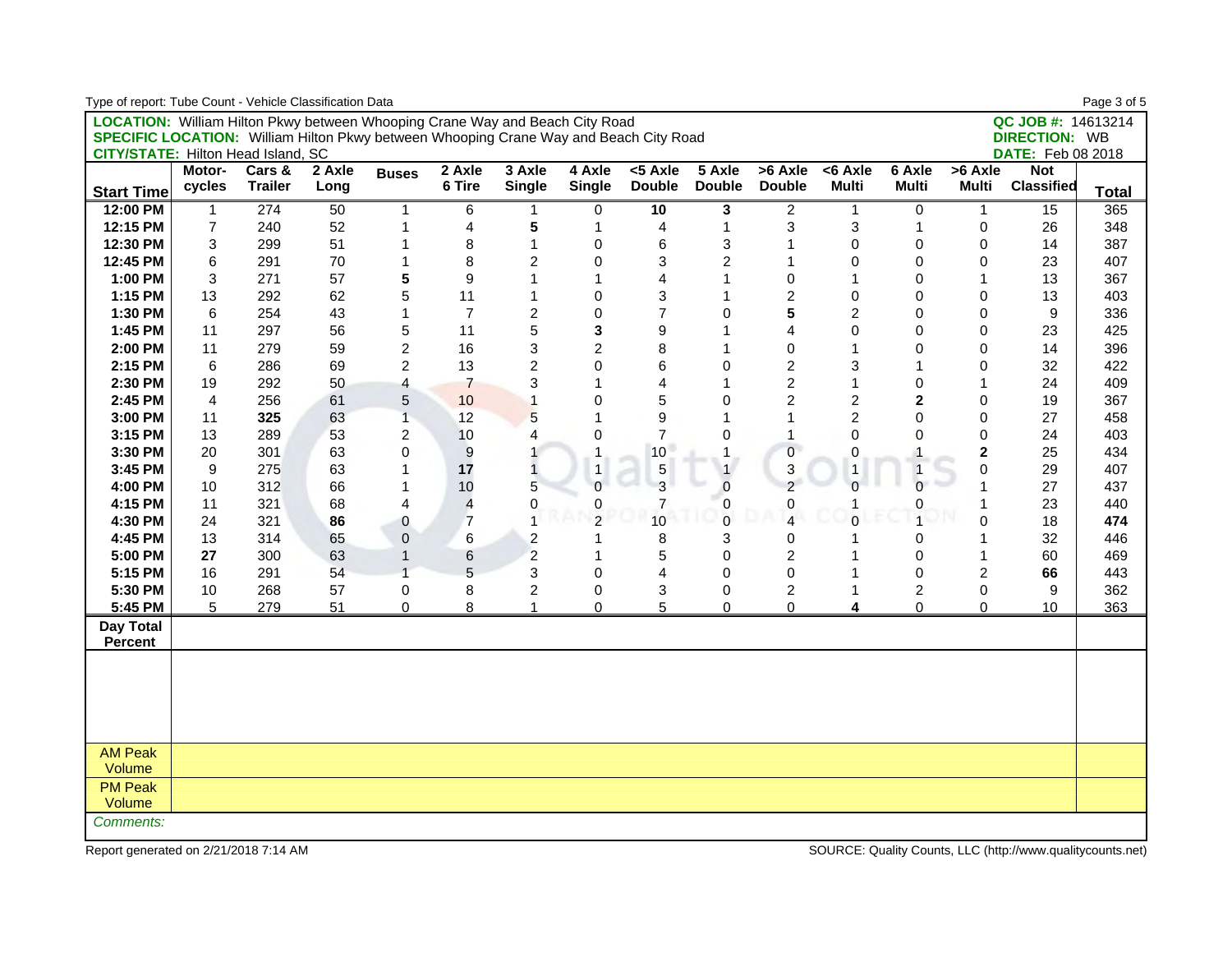| Type of report: Tube Count - Vehicle Classification Data                                     |                |                |                  |                |                |                |                |                |                |                |                |                |                |                          | Page 4 of 5  |
|----------------------------------------------------------------------------------------------|----------------|----------------|------------------|----------------|----------------|----------------|----------------|----------------|----------------|----------------|----------------|----------------|----------------|--------------------------|--------------|
| LOCATION: William Hilton Pkwy between Whooping Crane Way and Beach City Road                 |                |                |                  |                |                |                |                |                |                |                |                |                |                | QC JOB #: 14613214       |              |
| <b>SPECIFIC LOCATION:</b> William Hilton Pkwy between Whooping Crane Way and Beach City Road |                |                |                  |                |                |                |                |                |                |                |                |                |                | <b>DIRECTION: WB</b>     |              |
| <b>CITY/STATE: Hilton Head Island, SC</b>                                                    |                |                |                  |                |                |                |                |                |                |                |                |                |                | <b>DATE:</b> Feb 08 2018 |              |
|                                                                                              | Motor-         | Cars &         | 2 Axle           | <b>Buses</b>   | 2 Axle         | 3 Axle         | 4 Axle         | <5 Axle        | 5 Axle         | $>6$ Axle      | $< 6$ Axle     | 6 Axle         | >6 Axle        | <b>Not</b>               |              |
| <b>Start Time</b>                                                                            | cycles         | <b>Trailer</b> | Long             |                | 6 Tire         | <b>Single</b>  | <b>Single</b>  | <b>Double</b>  | <b>Double</b>  | <b>Double</b>  | <b>Multi</b>   | <b>Multi</b>   | <b>Multi</b>   | <b>Classified</b>        | <b>Total</b> |
| 6:00 PM                                                                                      | 3              | 260            | 53               | 1              | 9              | 3              | 1              | 4              | 0              | 0              | 0              | 0              | 0              | 9                        | 343          |
| 6:15 PM                                                                                      | $\overline{2}$ | 224            | 42               | 0              | 8              | 0              | 1              | 3              | 0              | 0              | 1              | 0              | 0              | 14                       | 295          |
| 6:30 PM                                                                                      | 4              | 204            | 58               | 1              | $\overline{c}$ | $\overline{c}$ | $\mathbf 0$    | 6              | 1              | 1              | $\mathbf 0$    | $\mathbf 0$    | $\Omega$       | 22                       | 301          |
| 6:45 PM                                                                                      | 6              | 201            | 44               | $\mathbf 0$    | 8              | $\overline{0}$ | $\mathbf 0$    | $\overline{c}$ | $\Omega$       | $\Omega$       | $\Omega$       | $\mathbf{0}$   | $\Omega$       | 5                        | 266          |
| 7:00 PM                                                                                      | 4              | 208            | 43               |                | $\overline{c}$ | 1              | $\mathbf 0$    | 5              | 1              | $\mathbf 0$    | $\mathbf 0$    | $\mathbf 0$    | $\Omega$       | 4                        | 269          |
| 7:15 PM                                                                                      | 2              | 181            | 27               | 1              | 3              | $\mathbf 0$    | 1              | 3              | $\mathbf 0$    | $\mathbf 0$    | $\mathbf 0$    | 0              | 0              | 4                        | 222          |
| 7:30 PM                                                                                      | $\overline{2}$ | 141            | 19               | 1              | $\overline{4}$ | 0              |                | 1              | $\Omega$       | $\Omega$       | $\Omega$       | $\mathbf{0}$   | $\Omega$       | 3                        | 172          |
| 7:45 PM                                                                                      | 0              | 165            | 27               | $\Omega$       | 3              | $\Omega$       | $\Omega$       |                |                | $\Omega$       | $\Omega$       | $\Omega$       |                | $\overline{c}$           | 200          |
| 8:00 PM                                                                                      | 2              | 135            | 22               | 1              | $\overline{4}$ | 0              | 1              | $\Omega$       |                | $\Omega$       | $\Omega$       | $\Omega$       | $\Omega$       | $\overline{c}$           | 168          |
| 8:15 PM                                                                                      | $\overline{2}$ | 110            | 17               | $\mathbf 0$    | $\overline{4}$ | $\Omega$       | 1              | $\Omega$       | $\Omega$       | $\Omega$       | $\Omega$       | $\Omega$       | $\Omega$       | 3                        | 137          |
| 8:30 PM                                                                                      | 1              | 123            | 19               | 0              | 3              | $\Omega$       | $\Omega$       | $\Omega$       |                | $\Omega$       | $\Omega$       | $\Omega$       | $\Omega$       | $\overline{c}$           | 149          |
| 8:45 PM                                                                                      | 0              | 106            | 10               | $\overline{0}$ | $\overline{2}$ | $\mathbf{0}$   | $\Omega$       | $\Omega$       | $\Omega$       | $\Omega$       | $\Omega$       | $\Omega$       | 1              | $\mathbf{1}$             | 120          |
| 9:00 PM                                                                                      | 2              | 127            | 18               | $\mathbf 0$    | 1              | $\overline{0}$ | $\mathbf 0$    | $\Omega$       | $\mathbf{0}$   |                | $\mathbf{0}$   | 0              | $\Omega$       | $\overline{c}$           | 151          |
| 9:15 PM                                                                                      | 1              | 103            | 14               | 1              | $\overline{2}$ | 0              | $\mathbf 0$    | $\Omega$       | $\mathbf 0$    | $\mathbf 0$    | 0              | 0              | $\Omega$       | $\mathbf{1}$             | 122          |
| 9:30 PM                                                                                      | 0              | 84             | 9                | 0              | $\overline{1}$ | $\overline{0}$ | 0              |                | 0              | $\mathbf 0$    | 0              | 0              | $\Omega$       | 1                        | 96           |
| 9:45 PM                                                                                      | 3              | 61             | 11               | 0              |                | $\overline{0}$ | $\mathsf 0$    |                | $\overline{0}$ | $\mathbf 0$    | 0              | $\mathbf 0$    | $\mathbf 0$    | 0                        | 77           |
| 10:00 PM                                                                                     | 0              | 113            | 8                | 0              |                | $\overline{0}$ | $\Omega$       |                | $\overline{0}$ | $\overline{0}$ | $\Omega$       | $\Omega$       | $\Omega$       | 1                        | 124          |
| 10:15 PM                                                                                     | $\Omega$       | 115            | 6                | 0              | $\overline{0}$ | 0              | 0              |                |                | $\mathbf 0$    | 0              | 0              | 0              | 1                        | 124          |
| 10:30 PM                                                                                     |                | 72             | 9                | 1              | 3              | 0              | $\overline{0}$ | $\overline{0}$ | $\overline{1}$ | $\overline{0}$ | $\mathbf 0$    | $\overline{0}$ | $\overline{0}$ | 0                        | 87           |
| 10:45 PM                                                                                     |                | 49             | 6                | $\mathbf 0$    | $\mathbf 0$    | $\mathbf 0$    | 0              | $\mathbf 0$    | 0              | 0              | 0              | 0              | 0              | 0                        | 56           |
| 11:00 PM                                                                                     | $\Omega$       | 54             | $\boldsymbol{9}$ | $\pmb{0}$      | $\mathbf{1}$   | $\overline{0}$ | $\Omega$       | $\Omega$       | $\mathbf 0$    | $\Omega$       | $\Omega$       | $\Omega$       | $\Omega$       | $\overline{c}$           | 66           |
| 11:15 PM                                                                                     | $\Omega$       | 35             | $\overline{7}$   | $\overline{0}$ | $\overline{2}$ | $\Omega$       | $\Omega$       | $\Omega$       | $\Omega$       | $\Omega$       | $\Omega$       | $\Omega$       | $\Omega$       | $\mathbf{1}$             | 45           |
| 11:30 PM                                                                                     | $\Omega$       | 34             | 4                | $\mathbf{0}$   | $\mathbf{1}$   | 1              | $\Omega$       | $\Omega$       | $\Omega$       | $\Omega$       | $\mathbf 0$    | $\Omega$       | $\Omega$       | $\mathbf{1}$             | 41           |
| 11:45 PM                                                                                     | 0              | 36             | 8                | $\mathbf{1}$   | 0              | $\overline{0}$ | 0              | $\Omega$       | $\mathbf 0$    | $\Omega$       | $\mathbf 0$    | $\Omega$       | $\Omega$       | 0                        | 45           |
| Day Total                                                                                    | 398            | 14643          | 2973             | 87             | 463            | 110            | 35             | 270            | 61             | 57             | 36             | 18             | 21             | 875                      | 20047        |
| <b>Percent</b>                                                                               | 2.0%           | 73.0%          | 14.8%            | 0.4%           | 2.3%           | 0.5%           | 0.2%           | 1.3%           | 0.3%           | 0.3%           | 0.2%           | 0.1%           | 0.1%           | 4.4%                     |              |
| <b>ADT</b><br>20047                                                                          |                |                |                  |                |                |                |                |                |                |                |                |                |                |                          |              |
| <b>AM Peak</b>                                                                               | 11:15 AM       | 11:30 AM       | 8:30 AM          | 8:00 AM        | 9:30 AM        | 11:00 AM       | 9:45 AM        | 10:45 AM       | 11:00 AM       | 11:00 AM       | 7:30 AM        | 7:00 AM        | 11:15 AM       | 11:15 AM                 | 11:30 AM     |
| Volume                                                                                       | 15             | 281            | 67               | $\overline{7}$ | 17             | $6\phantom{a}$ | $\overline{2}$ | 10             | 4              | 3              | $\overline{2}$ | 1              | $\overline{2}$ | 23                       | 397          |
| <b>PM Peak</b>                                                                               | 5:00 PM        | 3:00 PM        | 4:30 PM          | 1:00 PM        | 3:45 PM        | 12:15 PM       | 1:45 PM        | 12:00 PM       | 12:00 PM       | 1:30 PM        | 5:45 PM        | 2:45 PM        | 3:30 PM        | 5:15 PM                  | 4:30 PM      |
| Volume                                                                                       | 27             | 325            | 86               | 5              | 17             | 5              | 3              | 10             | 3              | 5              | 4              | $\overline{2}$ | $\overline{2}$ | 66                       | 474          |
| Comments:                                                                                    |                |                |                  |                |                |                |                |                |                |                |                |                |                |                          |              |
|                                                                                              |                |                |                  |                |                |                |                |                |                |                |                |                |                |                          |              |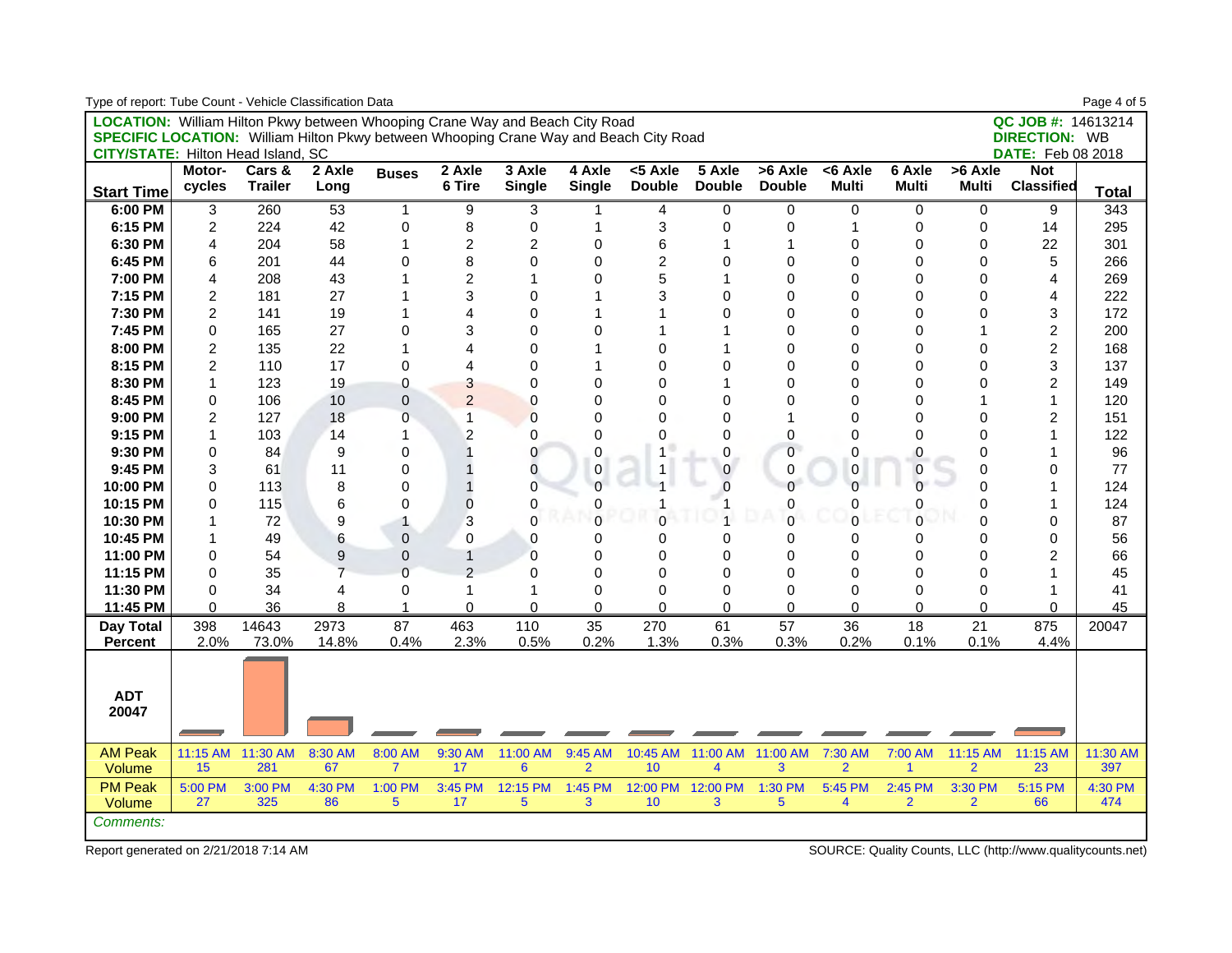

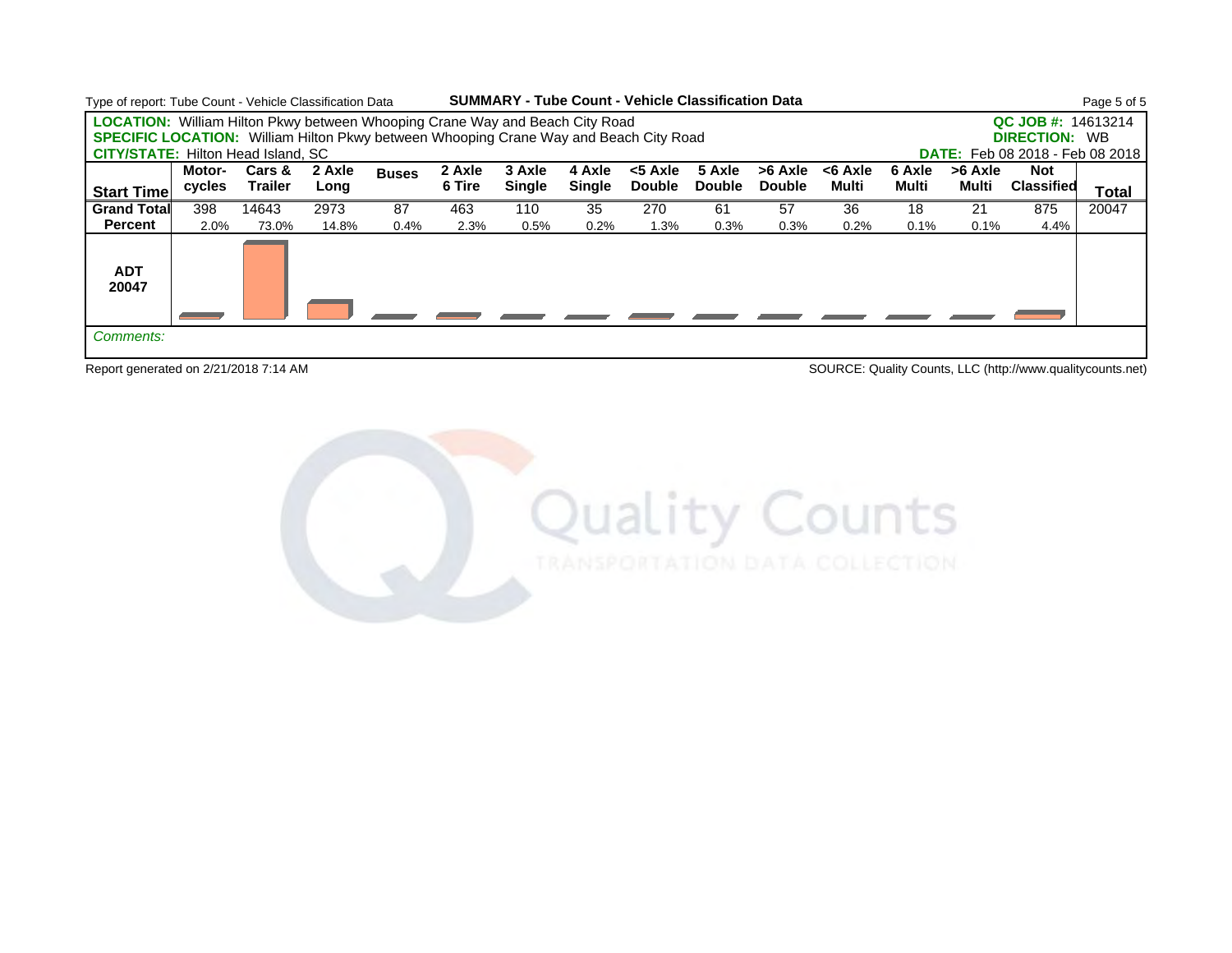| Type of report: Tube Count - Volume Data  |     |            |     |                  |     |                                                                                              |            |     |                                              | Page 1 of 4                     |
|-------------------------------------------|-----|------------|-----|------------------|-----|----------------------------------------------------------------------------------------------|------------|-----|----------------------------------------------|---------------------------------|
|                                           |     |            |     |                  |     | <b>LOCATION:</b> William Hilton Pkwy between Whooping Crane Way and Beach City Road          |            |     |                                              | QC JOB #: 14613214              |
|                                           |     |            |     |                  |     | <b>SPECIFIC LOCATION:</b> William Hilton Pkwy between Whooping Crane Way and Beach City Road |            |     |                                              | <b>DIRECTION: WB</b>            |
| <b>CITY/STATE: Hilton Head Island, SC</b> |     |            |     |                  |     |                                                                                              |            |     |                                              | DATE: Feb 08 2018 - Feb 08 2018 |
| <b>Start Time</b>                         | Mon | <b>Tue</b> | Wed | Thu<br>08-Feb-18 | Fri | Average Weekday<br><b>Hourly Traffic</b>                                                     | <b>Sat</b> | Sun | <b>Average Week</b><br><b>Hourly Traffic</b> | <b>Average Week Profile</b>     |
| 12:00 AM                                  |     |            |     | 30               |     | 30                                                                                           |            |     | 30                                           | $\Box$                          |
| 12:15 AM                                  |     |            |     | 11               |     | 11                                                                                           |            |     | 11                                           | Q                               |
| 12:30 AM                                  |     |            |     | 14               |     | 14                                                                                           |            |     | 14                                           | Q                               |
| 12:45 AM                                  |     |            |     | 13               |     | 13                                                                                           |            |     | 13                                           | O                               |
| 1:00 AM                                   |     |            |     | 18               |     | 18                                                                                           |            |     | 18                                           | $\Box$                          |
| 1:15 AM                                   |     |            |     | 8                |     | 8                                                                                            |            |     | 8                                            | U                               |
| 1:30 AM                                   |     |            |     | 11               |     | 11                                                                                           |            |     | 11                                           |                                 |
| 1:45 AM                                   |     |            |     | $\overline{7}$   |     | 7                                                                                            |            |     | $\overline{7}$                               |                                 |
| 2:00 AM                                   |     |            |     | 6                |     | 6                                                                                            |            |     | 6                                            |                                 |
| 2:15 AM                                   |     |            |     | 8                |     | 8                                                                                            |            |     | 8                                            |                                 |
| 2:30 AM                                   |     |            |     | 3                |     | 3                                                                                            |            |     | 3                                            |                                 |
| 2:45 AM                                   |     |            |     | 3                |     | 3                                                                                            |            |     | 3                                            |                                 |
| 3:00 AM                                   |     |            |     | $\,6$            |     | $\,6$                                                                                        |            |     | 6                                            |                                 |
| 3:15 AM                                   |     |            |     |                  |     | 1                                                                                            |            |     |                                              |                                 |
| 3:30 AM                                   |     |            |     | 10               |     | 10                                                                                           |            |     | 10                                           |                                 |
| 3:45 AM                                   |     |            |     | $\overline{7}$   |     |                                                                                              |            |     |                                              |                                 |
| 4:00 AM                                   |     |            |     | 4                |     | 4                                                                                            |            |     |                                              |                                 |
| 4:15 AM                                   |     |            |     | $\sqrt{5}$       |     | 5                                                                                            |            |     | 5                                            |                                 |
| 4:30 AM                                   |     |            |     | 6                |     | 6                                                                                            |            |     | 6                                            |                                 |
| 4:45 AM                                   |     |            |     | 16               |     | 16                                                                                           |            |     | 16                                           | $\Box$                          |
| 5:00 AM                                   |     |            |     | 22               |     | 22                                                                                           |            |     | 22                                           | $\Box$                          |
| 5:15 AM                                   |     |            |     | 24               |     | 24                                                                                           |            |     | 24                                           | Q                               |
| 5:30 AM                                   |     |            |     | 28               |     | 28                                                                                           |            |     | 28                                           | Q                               |
| 5:45 AM                                   |     |            |     | 41               |     | 41                                                                                           |            |     | 41                                           |                                 |
| <b>Day Total</b>                          |     |            |     |                  |     |                                                                                              |            |     |                                              |                                 |
| % Weekday<br>Average                      |     |            |     |                  |     |                                                                                              |            |     |                                              |                                 |
| % Week                                    |     |            |     |                  |     |                                                                                              |            |     |                                              |                                 |
| Average                                   |     |            |     |                  |     |                                                                                              |            |     |                                              |                                 |
| <b>AM Peak</b>                            |     |            |     |                  |     |                                                                                              |            |     |                                              |                                 |
| Volume                                    |     |            |     |                  |     |                                                                                              |            |     |                                              |                                 |
| <b>PM Peak</b>                            |     |            |     |                  |     |                                                                                              |            |     |                                              |                                 |
| Volume                                    |     |            |     |                  |     |                                                                                              |            |     |                                              |                                 |
| Comments:                                 |     |            |     |                  |     |                                                                                              |            |     |                                              |                                 |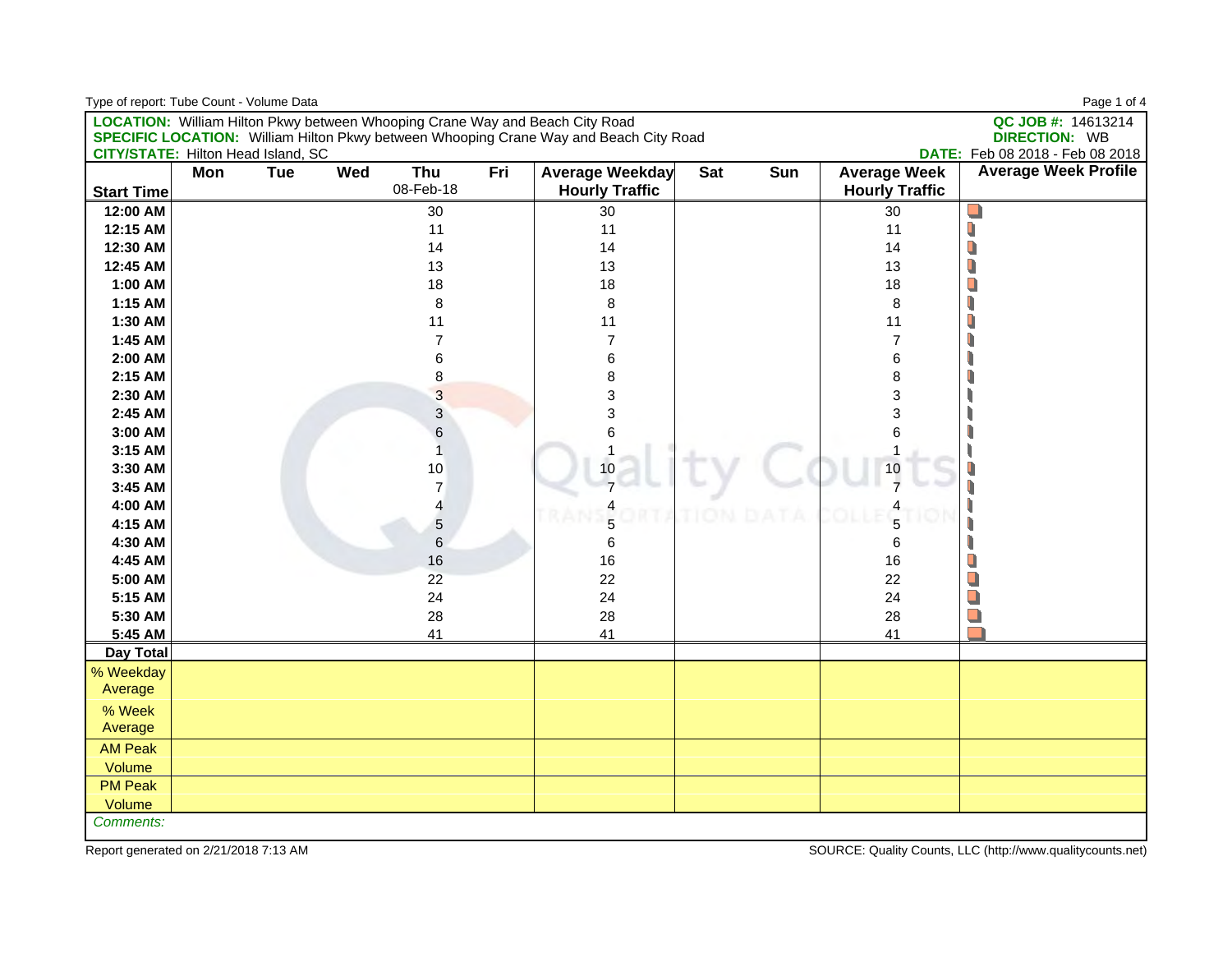| Type of report: Tube Count - Volume Data  |     |            |     |                  |     |                                                                                              |     |     |                                              | Page 2 of 4                     |
|-------------------------------------------|-----|------------|-----|------------------|-----|----------------------------------------------------------------------------------------------|-----|-----|----------------------------------------------|---------------------------------|
|                                           |     |            |     |                  |     | <b>LOCATION:</b> William Hilton Pkwy between Whooping Crane Way and Beach City Road          |     |     |                                              | QC JOB #: 14613214              |
|                                           |     |            |     |                  |     | <b>SPECIFIC LOCATION:</b> William Hilton Pkwy between Whooping Crane Way and Beach City Road |     |     |                                              | <b>DIRECTION: WB</b>            |
| <b>CITY/STATE: Hilton Head Island, SC</b> |     |            |     |                  |     |                                                                                              |     |     |                                              | DATE: Feb 08 2018 - Feb 08 2018 |
| <b>Start Time</b>                         | Mon | <b>Tue</b> | Wed | Thu<br>08-Feb-18 | Fri | Average Weekday<br><b>Hourly Traffic</b>                                                     | Sat | Sun | <b>Average Week</b><br><b>Hourly Traffic</b> | <b>Average Week Profile</b>     |
| 6:00 AM                                   |     |            |     | 76               |     | 76                                                                                           |     |     | 76                                           |                                 |
| 6:15 AM                                   |     |            |     | 66               |     | 66                                                                                           |     |     | 66                                           |                                 |
| 6:30 AM                                   |     |            |     | 83               |     | 83                                                                                           |     |     | 83                                           |                                 |
| 6:45 AM                                   |     |            |     | 118              |     | 118                                                                                          |     |     | 118                                          |                                 |
| 7:00 AM                                   |     |            |     | 170              |     | 170                                                                                          |     |     | 170                                          |                                 |
| 7:15 AM                                   |     |            |     | 250              |     | 250                                                                                          |     |     | 250                                          |                                 |
| 7:30 AM                                   |     |            |     | 301              |     | 301                                                                                          |     |     | 301                                          |                                 |
| 7:45 AM                                   |     |            |     | 252              |     | 252                                                                                          |     |     | 252                                          |                                 |
| 8:00 AM                                   |     |            |     | 271              |     | 271                                                                                          |     |     | 271                                          |                                 |
| 8:15 AM                                   |     |            |     | 269              |     | 269                                                                                          |     |     | 269                                          |                                 |
| 8:30 AM                                   |     |            |     | 313              |     | 313                                                                                          |     |     | 313                                          |                                 |
| 8:45 AM                                   |     |            |     | 283              |     | 283                                                                                          |     |     | 283                                          |                                 |
| 9:00 AM                                   |     |            |     | 240              |     | 240                                                                                          |     |     | 240                                          |                                 |
| 9:15 AM                                   |     |            |     | 289              |     | 289                                                                                          |     |     | 289                                          |                                 |
| 9:30 AM                                   |     |            |     | 284              |     | 284                                                                                          |     |     | 284                                          |                                 |
| 9:45 AM                                   |     |            |     | 285              |     | 285                                                                                          |     |     | 285                                          |                                 |
| 10:00 AM                                  |     |            |     | 295              |     | 295                                                                                          |     |     | 295                                          |                                 |
| 10:15 AM                                  |     |            |     | 327              |     | 327                                                                                          |     |     | 327                                          |                                 |
| 10:30 AM                                  |     |            |     | 319              |     | 319                                                                                          |     |     | 319                                          |                                 |
| 10:45 AM                                  |     |            |     | 325              |     | 325                                                                                          |     |     | 325                                          |                                 |
| 11:00 AM                                  |     |            |     | 362              |     | 362                                                                                          |     |     | 362                                          |                                 |
| 11:15 AM                                  |     |            |     | 363              |     | 363                                                                                          |     |     | 363                                          |                                 |
| 11:30 AM                                  |     |            |     | 397              |     | 397                                                                                          |     |     | 397                                          |                                 |
| 11:45 AM                                  |     |            |     | 363              |     | 363                                                                                          |     |     | 363                                          |                                 |
| Day Total                                 |     |            |     |                  |     |                                                                                              |     |     |                                              |                                 |
| % Weekday                                 |     |            |     |                  |     |                                                                                              |     |     |                                              |                                 |
| Average                                   |     |            |     |                  |     |                                                                                              |     |     |                                              |                                 |
| % Week                                    |     |            |     |                  |     |                                                                                              |     |     |                                              |                                 |
| Average                                   |     |            |     |                  |     |                                                                                              |     |     |                                              |                                 |
| <b>AM Peak</b>                            |     |            |     |                  |     |                                                                                              |     |     |                                              |                                 |
| Volume                                    |     |            |     |                  |     |                                                                                              |     |     |                                              |                                 |
| <b>PM Peak</b>                            |     |            |     |                  |     |                                                                                              |     |     |                                              |                                 |
| Volume                                    |     |            |     |                  |     |                                                                                              |     |     |                                              |                                 |
| Comments:                                 |     |            |     |                  |     |                                                                                              |     |     |                                              |                                 |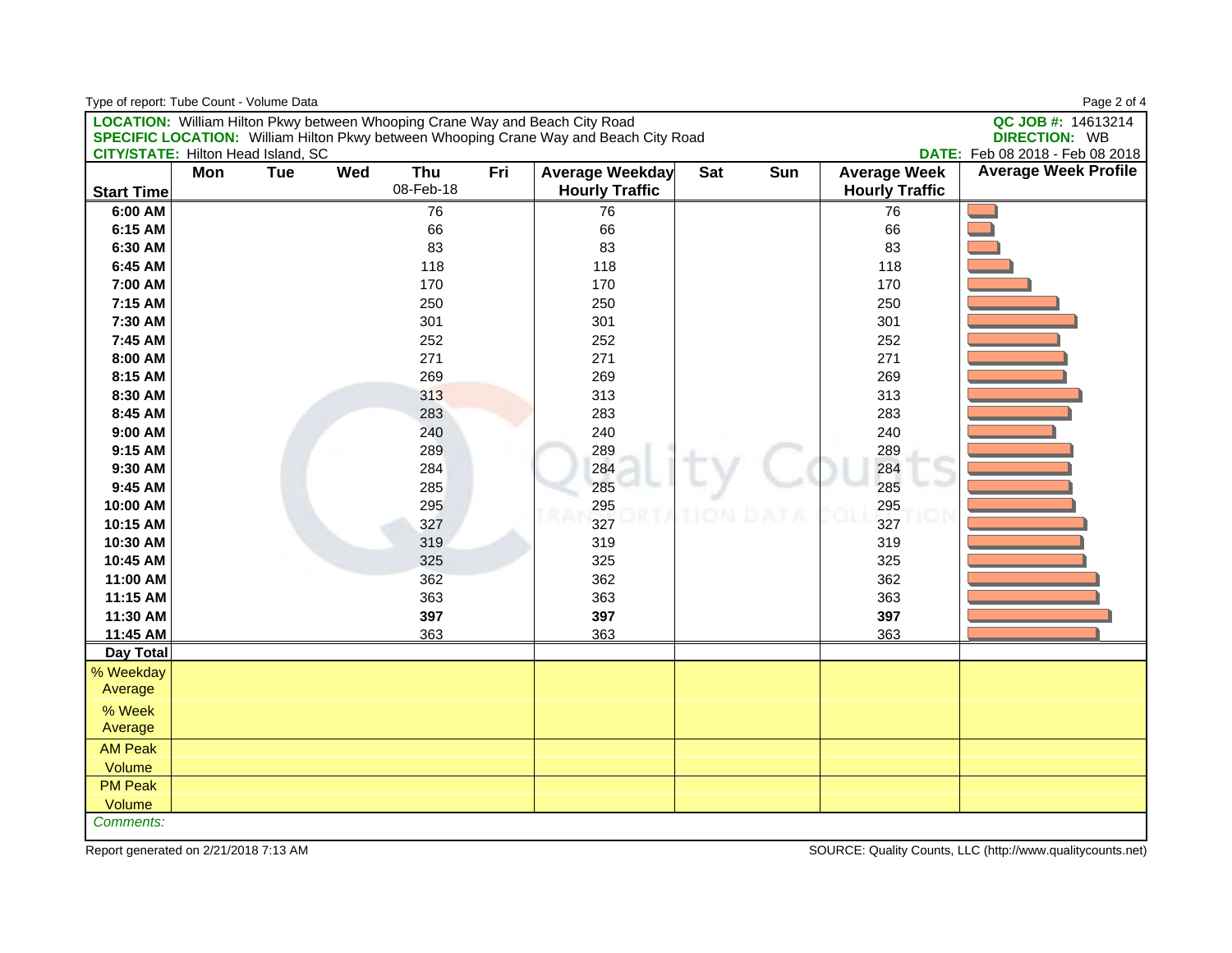|                                           |     |     |     |           |     | <b>LOCATION:</b> William Hilton Pkwy between Whooping Crane Way and Beach City Road          |            |     |                       | QC JOB #: 14613214                                      |
|-------------------------------------------|-----|-----|-----|-----------|-----|----------------------------------------------------------------------------------------------|------------|-----|-----------------------|---------------------------------------------------------|
| <b>CITY/STATE: Hilton Head Island, SC</b> |     |     |     |           |     | <b>SPECIFIC LOCATION:</b> William Hilton Pkwy between Whooping Crane Way and Beach City Road |            |     |                       | <b>DIRECTION: WB</b><br>DATE: Feb 08 2018 - Feb 08 2018 |
|                                           | Mon | Tue | Wed | Thu       | Fri | <b>Average Weekday</b>                                                                       | <b>Sat</b> | Sun | <b>Average Week</b>   | <b>Average Week Profile</b>                             |
| <b>Start Time</b>                         |     |     |     | 08-Feb-18 |     | <b>Hourly Traffic</b>                                                                        |            |     | <b>Hourly Traffic</b> |                                                         |
| 12:00 PM                                  |     |     |     | 365       |     | 365                                                                                          |            |     | 365                   |                                                         |
| 12:15 PM                                  |     |     |     | 348       |     | 348                                                                                          |            |     | 348                   |                                                         |
| 12:30 PM                                  |     |     |     | 387       |     | 387                                                                                          |            |     | 387                   |                                                         |
| 12:45 PM                                  |     |     |     | 407       |     | 407                                                                                          |            |     | 407                   |                                                         |
| 1:00 PM                                   |     |     |     | 367       |     | 367                                                                                          |            |     | 367                   |                                                         |
| 1:15 PM                                   |     |     |     | 403       |     | 403                                                                                          |            |     | 403                   |                                                         |
| 1:30 PM                                   |     |     |     | 336       |     | 336                                                                                          |            |     | 336                   |                                                         |
| 1:45 PM                                   |     |     |     | 425       |     | 425                                                                                          |            |     | 425                   |                                                         |
| 2:00 PM                                   |     |     |     | 396       |     | 396                                                                                          |            |     | 396                   |                                                         |
| 2:15 PM                                   |     |     |     | 422       |     | 422                                                                                          |            |     | 422                   |                                                         |
| 2:30 PM                                   |     |     |     | 409       |     | 409                                                                                          |            |     | 409                   |                                                         |
| 2:45 PM                                   |     |     |     | 367       |     | 367                                                                                          |            |     | 367                   |                                                         |
| 3:00 PM                                   |     |     |     | 458       |     | 458                                                                                          |            |     | 458                   |                                                         |
| 3:15 PM                                   |     |     |     | 403       |     | 403                                                                                          |            |     | 403                   |                                                         |
| 3:30 PM                                   |     |     |     | 434       |     | 434                                                                                          |            |     | 434                   |                                                         |
| 3:45 PM                                   |     |     |     | 407       |     | 407                                                                                          |            |     | 407                   |                                                         |
| 4:00 PM                                   |     |     |     | 437       |     | 437                                                                                          |            |     | 437                   |                                                         |
| 4:15 PM                                   |     |     |     | 440       |     | 440                                                                                          |            |     | 440                   |                                                         |
| 4:30 PM                                   |     |     |     | 474       |     | 474                                                                                          |            |     | 474                   |                                                         |
| 4:45 PM                                   |     |     |     | 446       |     | 446                                                                                          |            |     | 446                   |                                                         |
| 5:00 PM                                   |     |     |     | 469       |     | 469                                                                                          |            |     | 469                   |                                                         |
| 5:15 PM                                   |     |     |     | 443       |     | 443                                                                                          |            |     | 443                   |                                                         |
| 5:30 PM                                   |     |     |     | 362       |     | 362                                                                                          |            |     | 362                   |                                                         |
| 5:45 PM                                   |     |     |     | 363       |     | 363                                                                                          |            |     | 363                   |                                                         |
| <b>Day Total</b>                          |     |     |     |           |     |                                                                                              |            |     |                       |                                                         |
| % Weekday<br>Average                      |     |     |     |           |     |                                                                                              |            |     |                       |                                                         |
| % Week                                    |     |     |     |           |     |                                                                                              |            |     |                       |                                                         |
| Average                                   |     |     |     |           |     |                                                                                              |            |     |                       |                                                         |
| <b>AM Peak</b>                            |     |     |     |           |     |                                                                                              |            |     |                       |                                                         |
| Volume                                    |     |     |     |           |     |                                                                                              |            |     |                       |                                                         |
| <b>PM Peak</b>                            |     |     |     |           |     |                                                                                              |            |     |                       |                                                         |
| Volume                                    |     |     |     |           |     |                                                                                              |            |     |                       |                                                         |
| Comments:                                 |     |     |     |           |     |                                                                                              |            |     |                       |                                                         |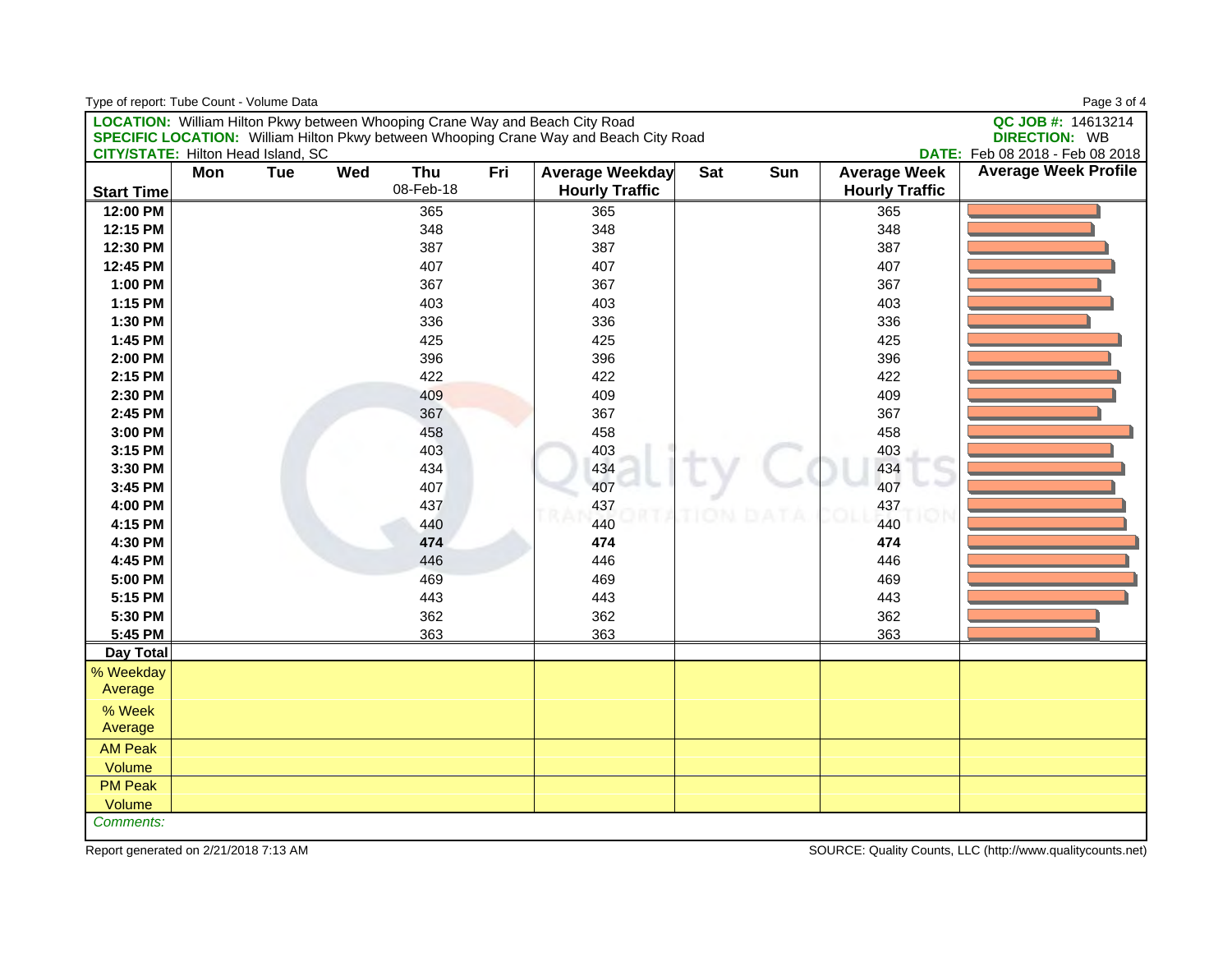| <b>LOCATION:</b> William Hilton Pkwy between Whooping Crane Way and Beach City Road<br><b>SPECIFIC LOCATION:</b> William Hilton Pkwy between Whooping Crane Way and Beach City Road<br><b>CITY/STATE: Hilton Head Island, SC</b><br>Wed<br>Fri<br>Mon<br><b>Tue</b><br>Thu<br>Average Weekday<br>Sat<br>Sun<br><b>Average Week</b><br>08-Feb-18<br><b>Hourly Traffic</b><br><b>Hourly Traffic</b><br><b>Start Time</b><br>6:00 PM<br>343<br>343<br>343<br>6:15 PM<br>295<br>295<br>295<br>6:30 PM<br>301<br>301<br>301<br>6:45 PM<br>266<br>266<br>266<br>7:00 PM<br>269<br>269<br>269<br>7:15 PM<br>222<br>222<br>222<br>7:30 PM<br>172<br>172<br>172<br>7:45 PM<br>200<br>200<br>200<br>È<br>8:00 PM<br>168<br>168<br>168<br>8:15 PM<br>137<br>137<br>137<br>8:30 PM<br>149<br>149<br>149<br>8:45 PM<br>120<br>120<br>120<br>9:00 PM<br>151<br>151<br>151<br>9:15 PM<br>122<br>122<br>122<br>96<br>96<br>9:30 PM<br>96<br>77<br>77<br>9:45 PM<br>77<br>124<br>10:00 PM<br>124<br>124<br>124<br>10:15 PM<br>124<br>124<br>87<br>87<br>87<br>10:30 PM<br>56<br>56<br>10:45 PM<br>56<br>11:00 PM<br>66<br>66<br>66<br>45<br>45<br>11:15 PM<br>45<br>11:30 PM<br>41<br>41<br>41<br>$\Box$<br>11:45 PM<br>45<br>45<br>45<br>20047<br>20047<br>20047<br>Day Total | Page 4 of 4                     |
|---------------------------------------------------------------------------------------------------------------------------------------------------------------------------------------------------------------------------------------------------------------------------------------------------------------------------------------------------------------------------------------------------------------------------------------------------------------------------------------------------------------------------------------------------------------------------------------------------------------------------------------------------------------------------------------------------------------------------------------------------------------------------------------------------------------------------------------------------------------------------------------------------------------------------------------------------------------------------------------------------------------------------------------------------------------------------------------------------------------------------------------------------------------------------------------------------------------------------------------------------------------|---------------------------------|
|                                                                                                                                                                                                                                                                                                                                                                                                                                                                                                                                                                                                                                                                                                                                                                                                                                                                                                                                                                                                                                                                                                                                                                                                                                                               | QC JOB #: 14613214              |
|                                                                                                                                                                                                                                                                                                                                                                                                                                                                                                                                                                                                                                                                                                                                                                                                                                                                                                                                                                                                                                                                                                                                                                                                                                                               | <b>DIRECTION: WB</b>            |
|                                                                                                                                                                                                                                                                                                                                                                                                                                                                                                                                                                                                                                                                                                                                                                                                                                                                                                                                                                                                                                                                                                                                                                                                                                                               | DATE: Feb 08 2018 - Feb 08 2018 |
|                                                                                                                                                                                                                                                                                                                                                                                                                                                                                                                                                                                                                                                                                                                                                                                                                                                                                                                                                                                                                                                                                                                                                                                                                                                               | <b>Average Week Profile</b>     |
|                                                                                                                                                                                                                                                                                                                                                                                                                                                                                                                                                                                                                                                                                                                                                                                                                                                                                                                                                                                                                                                                                                                                                                                                                                                               |                                 |
|                                                                                                                                                                                                                                                                                                                                                                                                                                                                                                                                                                                                                                                                                                                                                                                                                                                                                                                                                                                                                                                                                                                                                                                                                                                               |                                 |
|                                                                                                                                                                                                                                                                                                                                                                                                                                                                                                                                                                                                                                                                                                                                                                                                                                                                                                                                                                                                                                                                                                                                                                                                                                                               |                                 |
|                                                                                                                                                                                                                                                                                                                                                                                                                                                                                                                                                                                                                                                                                                                                                                                                                                                                                                                                                                                                                                                                                                                                                                                                                                                               |                                 |
|                                                                                                                                                                                                                                                                                                                                                                                                                                                                                                                                                                                                                                                                                                                                                                                                                                                                                                                                                                                                                                                                                                                                                                                                                                                               |                                 |
|                                                                                                                                                                                                                                                                                                                                                                                                                                                                                                                                                                                                                                                                                                                                                                                                                                                                                                                                                                                                                                                                                                                                                                                                                                                               |                                 |
|                                                                                                                                                                                                                                                                                                                                                                                                                                                                                                                                                                                                                                                                                                                                                                                                                                                                                                                                                                                                                                                                                                                                                                                                                                                               |                                 |
|                                                                                                                                                                                                                                                                                                                                                                                                                                                                                                                                                                                                                                                                                                                                                                                                                                                                                                                                                                                                                                                                                                                                                                                                                                                               | <b>START</b>                    |
|                                                                                                                                                                                                                                                                                                                                                                                                                                                                                                                                                                                                                                                                                                                                                                                                                                                                                                                                                                                                                                                                                                                                                                                                                                                               |                                 |
|                                                                                                                                                                                                                                                                                                                                                                                                                                                                                                                                                                                                                                                                                                                                                                                                                                                                                                                                                                                                                                                                                                                                                                                                                                                               |                                 |
|                                                                                                                                                                                                                                                                                                                                                                                                                                                                                                                                                                                                                                                                                                                                                                                                                                                                                                                                                                                                                                                                                                                                                                                                                                                               |                                 |
|                                                                                                                                                                                                                                                                                                                                                                                                                                                                                                                                                                                                                                                                                                                                                                                                                                                                                                                                                                                                                                                                                                                                                                                                                                                               |                                 |
|                                                                                                                                                                                                                                                                                                                                                                                                                                                                                                                                                                                                                                                                                                                                                                                                                                                                                                                                                                                                                                                                                                                                                                                                                                                               |                                 |
|                                                                                                                                                                                                                                                                                                                                                                                                                                                                                                                                                                                                                                                                                                                                                                                                                                                                                                                                                                                                                                                                                                                                                                                                                                                               |                                 |
|                                                                                                                                                                                                                                                                                                                                                                                                                                                                                                                                                                                                                                                                                                                                                                                                                                                                                                                                                                                                                                                                                                                                                                                                                                                               |                                 |
|                                                                                                                                                                                                                                                                                                                                                                                                                                                                                                                                                                                                                                                                                                                                                                                                                                                                                                                                                                                                                                                                                                                                                                                                                                                               |                                 |
|                                                                                                                                                                                                                                                                                                                                                                                                                                                                                                                                                                                                                                                                                                                                                                                                                                                                                                                                                                                                                                                                                                                                                                                                                                                               |                                 |
|                                                                                                                                                                                                                                                                                                                                                                                                                                                                                                                                                                                                                                                                                                                                                                                                                                                                                                                                                                                                                                                                                                                                                                                                                                                               |                                 |
|                                                                                                                                                                                                                                                                                                                                                                                                                                                                                                                                                                                                                                                                                                                                                                                                                                                                                                                                                                                                                                                                                                                                                                                                                                                               |                                 |
|                                                                                                                                                                                                                                                                                                                                                                                                                                                                                                                                                                                                                                                                                                                                                                                                                                                                                                                                                                                                                                                                                                                                                                                                                                                               |                                 |
|                                                                                                                                                                                                                                                                                                                                                                                                                                                                                                                                                                                                                                                                                                                                                                                                                                                                                                                                                                                                                                                                                                                                                                                                                                                               |                                 |
|                                                                                                                                                                                                                                                                                                                                                                                                                                                                                                                                                                                                                                                                                                                                                                                                                                                                                                                                                                                                                                                                                                                                                                                                                                                               |                                 |
|                                                                                                                                                                                                                                                                                                                                                                                                                                                                                                                                                                                                                                                                                                                                                                                                                                                                                                                                                                                                                                                                                                                                                                                                                                                               |                                 |
|                                                                                                                                                                                                                                                                                                                                                                                                                                                                                                                                                                                                                                                                                                                                                                                                                                                                                                                                                                                                                                                                                                                                                                                                                                                               |                                 |
|                                                                                                                                                                                                                                                                                                                                                                                                                                                                                                                                                                                                                                                                                                                                                                                                                                                                                                                                                                                                                                                                                                                                                                                                                                                               |                                 |
| % Weekday                                                                                                                                                                                                                                                                                                                                                                                                                                                                                                                                                                                                                                                                                                                                                                                                                                                                                                                                                                                                                                                                                                                                                                                                                                                     |                                 |
| Average<br>100.0%                                                                                                                                                                                                                                                                                                                                                                                                                                                                                                                                                                                                                                                                                                                                                                                                                                                                                                                                                                                                                                                                                                                                                                                                                                             |                                 |
| % Week                                                                                                                                                                                                                                                                                                                                                                                                                                                                                                                                                                                                                                                                                                                                                                                                                                                                                                                                                                                                                                                                                                                                                                                                                                                        |                                 |
| Average<br>100.0%<br>100.0%                                                                                                                                                                                                                                                                                                                                                                                                                                                                                                                                                                                                                                                                                                                                                                                                                                                                                                                                                                                                                                                                                                                                                                                                                                   |                                 |
| 11:30 AM<br><b>AM Peak</b><br>11:30 AM<br>11:30 AM                                                                                                                                                                                                                                                                                                                                                                                                                                                                                                                                                                                                                                                                                                                                                                                                                                                                                                                                                                                                                                                                                                                                                                                                            |                                 |
| 397<br>397<br>397<br>Volume                                                                                                                                                                                                                                                                                                                                                                                                                                                                                                                                                                                                                                                                                                                                                                                                                                                                                                                                                                                                                                                                                                                                                                                                                                   |                                 |
| <b>PM Peak</b><br>4:30 PM<br>4:30 PM<br>4:30 PM                                                                                                                                                                                                                                                                                                                                                                                                                                                                                                                                                                                                                                                                                                                                                                                                                                                                                                                                                                                                                                                                                                                                                                                                               |                                 |
| 474<br>474<br>474<br>Volume                                                                                                                                                                                                                                                                                                                                                                                                                                                                                                                                                                                                                                                                                                                                                                                                                                                                                                                                                                                                                                                                                                                                                                                                                                   |                                 |
| Comments:                                                                                                                                                                                                                                                                                                                                                                                                                                                                                                                                                                                                                                                                                                                                                                                                                                                                                                                                                                                                                                                                                                                                                                                                                                                     |                                 |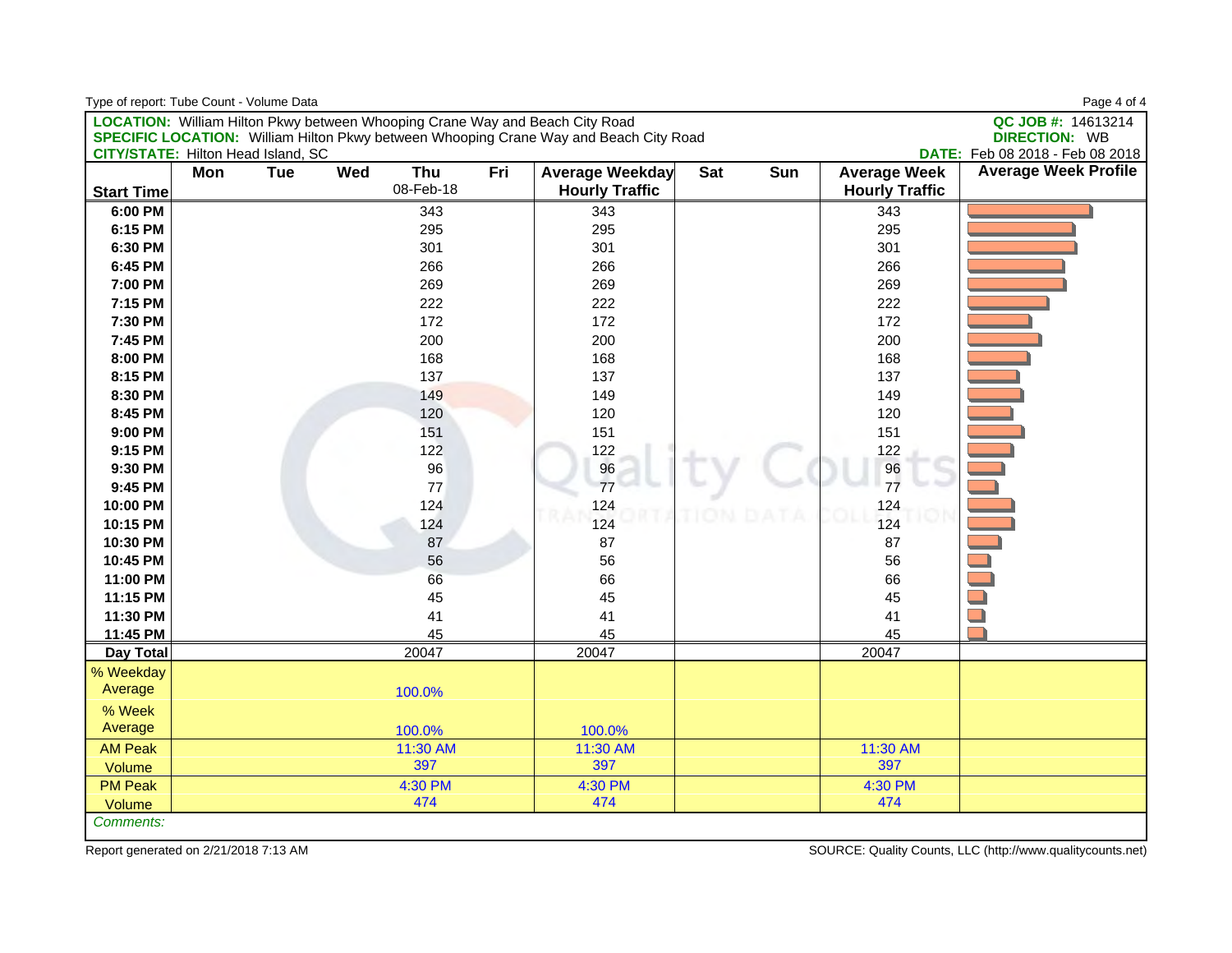| <b>LOCATION:</b> Wild Horse Rd -- William Hilton Pkwy<br><b>CITY/STATE: Hilton Head Island, SC</b> |                                                  |                                                        |                                                      |                                                                       |                                        |                                                   |                                                                                                                         |                                                                       |                                          |                                               |                                                                |                                                                                      |                                        |                                               |                                                                             |                                                                                                 | QC JOB #: 14613201<br><b>DATE:</b> Thu, Feb 08 2018  |                                      |
|----------------------------------------------------------------------------------------------------|--------------------------------------------------|--------------------------------------------------------|------------------------------------------------------|-----------------------------------------------------------------------|----------------------------------------|---------------------------------------------------|-------------------------------------------------------------------------------------------------------------------------|-----------------------------------------------------------------------|------------------------------------------|-----------------------------------------------|----------------------------------------------------------------|--------------------------------------------------------------------------------------|----------------------------------------|-----------------------------------------------|-----------------------------------------------------------------------------|-------------------------------------------------------------------------------------------------|------------------------------------------------------|--------------------------------------|
| 1290<br>60<br>2833 130                                                                             | 143<br>۰<br>$\boldsymbol{9}$<br>2643<br>۰<br>291 | 171<br>٠<br>54<br>80<br>ı<br>0.96<br>137 58 123<br>318 | 1140<br>٠                                            | $57$ $*$ <sub>1304</sub><br>$107 - 2846$                              |                                        |                                                   | Peak-Hour: 7:30 AM -- 8:30 AM<br>Peak 15-Min: 7:45 AM -- 8:00 AM                                                        |                                                                       |                                          |                                               | Quality Counts<br>TRANSPORTATION, DATA<br>COLLECTION SERVICES  |                                                                                      |                                        | 3.3<br>$2.3$ $\bullet$                        | 0.0<br>٠<br>0.0<br>2.3<br>2.3<br>۰<br>1.7                                   | 0.0<br>$0.0 \quad 0.0 \quad 0.0$<br>ı<br>2.2 0.0 1.6                                            | ٠<br>0.0<br>3.4<br>٠<br>1.6                          | 3.1<br>2.2                           |
|                                                                                                    |                                                  | $\overline{2}$<br>$\Omega$                             |                                                      |                                                                       |                                        |                                                   | Ŧ                                                                                                                       | ∢                                                                     |                                          |                                               | 建<br>$\begin{array}{c} \uparrow \uparrow \uparrow \end{array}$ |                                                                                      |                                        | $\mathbf 0$                                   | $\pmb{0}$<br>$\pmb{0}$                                                      | $\mathsf 0$<br>$\pmb{0}$                                                                        | $\mathsf 0$<br>$\pmb{0}$<br>0<br>0<br>$\mathsf 0$    |                                      |
|                                                                                                    | <b>NA</b><br>۰                                   | <b>NA</b><br><b>NA</b>                                 | <b>NA</b>                                            |                                                                       |                                        |                                                   | Ŧ                                                                                                                       |                                                                       |                                          |                                               | 小生                                                             |                                                                                      |                                        |                                               | <b>NA</b>                                                                   | <b>NA</b><br><b>NA</b>                                                                          | <b>NA</b>                                            |                                      |
| 15-Min Count<br>Period<br><b>Beginning At</b>                                                      |                                                  |                                                        | <b>Wild Horse Rd</b><br>(Northbound)                 |                                                                       |                                        |                                                   | <b>Wild Horse Rd</b><br>(Southbound)                                                                                    |                                                                       |                                          |                                               | <b>William Hilton Pkwy</b><br>(Eastbound)                      |                                                                                      |                                        |                                               | <b>William Hilton Pkwy</b><br>(Westbound)                                   |                                                                                                 | <b>Total</b>                                         | Hourly<br><b>Totals</b>              |
| 7:00 AM                                                                                            | Left<br>17                                       | <b>Thru</b><br>$\overline{4}$                          | <b>Right</b><br>33                                   | U<br>$\overline{0}$                                                   | Left<br>14                             | <b>Thru</b><br>$\overline{3}$                     | Right<br>2                                                                                                              | <u>u</u><br>$\overline{0}$                                            | Left<br>10                               | <b>Thru</b><br>593                            | <b>Right</b><br>27                                             | U<br>$\overline{1}$                                                                  | Left<br>$\overline{3}$                 | <b>Thru</b><br>177                            | Right<br>5                                                                  | U<br>$\overline{0}$                                                                             | 889                                                  |                                      |
| 7:15 AM<br>7:30 AM<br>7:45 AM<br>8:00 AM<br>$8.15$ AM<br>8:30 AM<br>8:45 AM<br>Peak 15-Min         | 37<br>34<br>33<br>39<br>31<br>20<br>29           | 13<br>17<br>13<br>11<br>17<br>9<br>5                   | 55<br>32<br>28<br>24<br>39<br>39<br>14<br>Northbound | 0<br>$\mathbf 0$<br>$\overline{0}$<br>$\pmb{0}$<br>$\Omega$<br>0<br>0 | 10<br>14<br>32<br>16<br>18<br>12<br>15 | 5<br>$\overline{20}$<br>19<br>10<br>5<br>13<br>10 | 3<br>$\overline{4}$<br>$\overline{2}$<br>$\mathbf{1}$<br>$\overline{2}$<br>$\mathbf{1}$<br>$\overline{2}$<br>Southbound | 0<br>$\mathbf 0$<br>$\overline{0}$<br>$\pmb{0}$<br>$\Omega$<br>0<br>0 | $10$<br>17<br>14<br>10<br>15<br>10<br>18 | 611<br>653<br>679<br>639<br>672<br>637<br>604 | 41<br>30<br>29<br>38<br>33<br>34<br>28<br>Eastbound            | 0<br>$\mathbf{1}$<br>$\mathbf{1}$<br>$\overline{2}$<br>$\Omega$<br>$\mathbf{1}$<br>2 | 15<br>42<br>31<br>16<br>18<br>20<br>15 | 237<br>272<br>297<br>277<br>294<br>312<br>273 | 14<br>$\overline{22}$<br>16<br>12<br>$\overline{7}$<br>6<br>12<br>Westbound | $\pmb{0}$<br>$\overline{0}$<br>$\overline{0}$<br>$\mathbf 0$<br>$\Omega$<br>$\overline{2}$<br>2 | 1051<br>1158<br>1194<br>1095<br>1151<br>1116<br>1029 | 4292<br>4498<br>4598<br>4556<br>4391 |
| <b>Flowrates</b><br><b>All Vehicles</b>                                                            | Left<br>132                                      | <b>Thru</b><br>52                                      | <b>Right</b><br>112                                  | U<br>$\overline{0}$                                                   | Left<br>128                            | <b>Thru</b><br>76                                 | Right<br>8                                                                                                              | <u>u</u><br>$\overline{0}$                                            | <b>Left</b><br>56                        | <b>Thru</b><br>2716                           | <b>Right</b><br>116                                            | <u>U</u><br>$\overline{4}$                                                           | Left<br>124                            | <b>Thru</b><br>1188                           | Right<br>64                                                                 | U<br>$\overline{0}$                                                                             |                                                      | Total<br>4776                        |
| <b>Heavy Trucks</b><br><b>Pedestrians</b>                                                          | $\overline{4}$                                   | $\pmb{0}$<br>$\mathbf 0$                               | $\mathbf{0}$                                         |                                                                       | $\mathbf 0$                            | $\bf 0$<br>0                                      | $\mathbf 0$                                                                                                             |                                                                       | $\mathbf 0$                              | 56<br>0                                       | 4                                                              |                                                                                      | $\mathbf 0$                            | 44<br>$\mathbf{0}$                            | $\mathbf{0}$                                                                |                                                                                                 |                                                      | 108<br>$\mathbf{0}$                  |
| <b>Bicycles</b><br>Railroad<br><b>Stopped Buses</b>                                                | $\mathbf 0$                                      | $\pmb{0}$                                              | $\bf 0$                                              |                                                                       | $\pmb{0}$                              | 0                                                 | $\pmb{0}$                                                                                                               |                                                                       | 0                                        | $\pmb{0}$                                     | $\pmb{0}$                                                      |                                                                                      | $\pmb{0}$                              | $\mathbf 0$                                   | $\pmb{0}$                                                                   |                                                                                                 |                                                      | $\pmb{0}$                            |
| Comments:                                                                                          |                                                  |                                                        |                                                      |                                                                       |                                        |                                                   |                                                                                                                         |                                                                       |                                          |                                               |                                                                |                                                                                      |                                        |                                               |                                                                             |                                                                                                 |                                                      |                                      |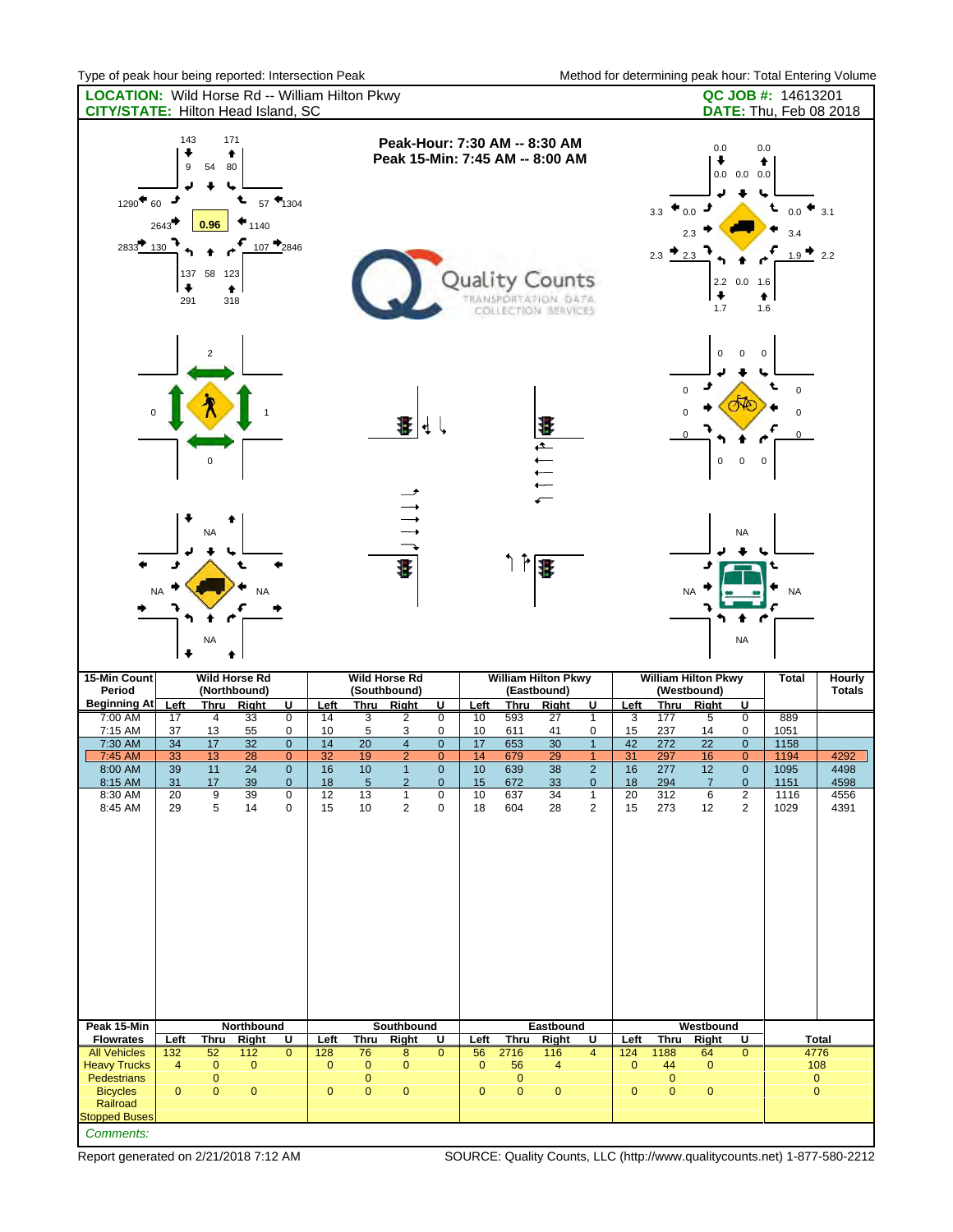| rypo or poun nour borrig reported. Intersection r can<br><b>LOCATION:</b> Wild Horse Rd -- William Hilton Pkwy<br><b>CITY/STATE: Hilton Head Island, SC</b>                    |                                                                                              |                                                                                                                  |                                                                                                           |                                                                                                                                                                     |                                                                                          |                                                                                           |                                                                                                                                                                    |                                                                                                                                       |                                                                                           |                                                                                                              |                                                                                                                                   |                                                                                                                                                                            |                                                                                              |                                                                                                              |                                                                                                          |                                                                                                                                                                                                                          | QC JOB #: 14613202<br><b>DATE:</b> Thu, Feb 08 2018                                                                       | monioù ion dolc'himmig pouk noar. Tolar Entering Volank                                              |
|--------------------------------------------------------------------------------------------------------------------------------------------------------------------------------|----------------------------------------------------------------------------------------------|------------------------------------------------------------------------------------------------------------------|-----------------------------------------------------------------------------------------------------------|---------------------------------------------------------------------------------------------------------------------------------------------------------------------|------------------------------------------------------------------------------------------|-------------------------------------------------------------------------------------------|--------------------------------------------------------------------------------------------------------------------------------------------------------------------|---------------------------------------------------------------------------------------------------------------------------------------|-------------------------------------------------------------------------------------------|--------------------------------------------------------------------------------------------------------------|-----------------------------------------------------------------------------------------------------------------------------------|----------------------------------------------------------------------------------------------------------------------------------------------------------------------------|----------------------------------------------------------------------------------------------|--------------------------------------------------------------------------------------------------------------|----------------------------------------------------------------------------------------------------------|--------------------------------------------------------------------------------------------------------------------------------------------------------------------------------------------------------------------------|---------------------------------------------------------------------------------------------------------------------------|------------------------------------------------------------------------------------------------------|
| 2741<br>1902 117                                                                                                                                                               | 176<br>۰<br>23<br>1714<br>۰<br>299                                                           | 86<br>0.97<br>156 59 97                                                                                          | 224<br>٠<br>67<br>t.<br>2556<br>٠<br>312                                                                  | $100$ $\bigstar$ 2756<br>$100$ $*1882$                                                                                                                              |                                                                                          |                                                                                           |                                                                                                                                                                    |                                                                                                                                       |                                                                                           |                                                                                                              | Peak-Hour: 4:00 PM -- 5:00 PM<br>Peak 15-Min: 4:15 PM -- 4:30 PM<br>Quality Counts<br>TRANSPORTATION, DATA<br>COLLECTION SERVICES |                                                                                                                                                                            |                                                                                              | 1.6                                                                                                          | 1.7<br>Ĵ<br>0.0<br>1.5<br>۰<br>1.0                                                                       | 8.7 1.2 0.0<br>3.2 5.1 1.0                                                                                                                                                                                               | 1.3<br>٠<br>۱.<br>$0.0\,$<br>1.4<br>1.0<br>♠<br>2.9                                                                       | $\bullet$ 1.4<br>1.4                                                                                 |
|                                                                                                                                                                                | <b>NA</b>                                                                                    | $\Omega$<br><b>NA</b><br>NA                                                                                      |                                                                                                           |                                                                                                                                                                     |                                                                                          |                                                                                           | Ŧ<br>Ŧ                                                                                                                                                             | $\frac{1}{2}$                                                                                                                         |                                                                                           |                                                                                                              | $\frac{1}{\sqrt{2}}$<br>上書                                                                                                        |                                                                                                                                                                            |                                                                                              |                                                                                                              | $\pmb{0}$<br>$\Omega$<br>$\pmb{0}$<br><b>NA</b>                                                          | $\mathbf 0$<br>$\mathbf 0$<br><b>NA</b><br>NA                                                                                                                                                                            | $\mathbf 0$<br>$\Omega$<br>0<br>$\mathbf 0$<br><b>NA</b>                                                                  |                                                                                                      |
| 15-Min Count                                                                                                                                                                   |                                                                                              |                                                                                                                  | <b>Wild Horse Rd</b>                                                                                      |                                                                                                                                                                     |                                                                                          |                                                                                           | <b>Wild Horse Rd</b>                                                                                                                                               |                                                                                                                                       |                                                                                           |                                                                                                              | <b>William Hilton Pkwy</b>                                                                                                        |                                                                                                                                                                            |                                                                                              |                                                                                                              | <b>William Hilton Pkwy</b>                                                                               |                                                                                                                                                                                                                          | <b>Total</b>                                                                                                              | Hourly                                                                                               |
| Period<br>Beginning At                                                                                                                                                         | Left                                                                                         | Thru                                                                                                             | (Northbound)<br><b>Right</b>                                                                              | U                                                                                                                                                                   | Left                                                                                     | Thru                                                                                      | (Southbound)<br>Right                                                                                                                                              | U                                                                                                                                     | Left                                                                                      | <b>Thru</b>                                                                                                  | (Eastbound)<br><b>Right</b>                                                                                                       | U                                                                                                                                                                          | Left                                                                                         | Thru                                                                                                         | (Westbound)<br>Right                                                                                     | U                                                                                                                                                                                                                        |                                                                                                                           | <b>Totals</b>                                                                                        |
| $2:00$ PM<br>2:15 PM<br>2:30 PM<br>2:45 PM<br>3:00 PM<br>3:15 PM<br>3:30 PM<br>3:45 PM<br>4:00 PM<br>4:15 PM<br>4:30 PM<br>4:45 PM<br>5:00 PM<br>5:15 PM<br>5:30 PM<br>5:45 PM | 24<br>23<br>28<br>21<br>24<br>24<br>37<br>41<br>43<br>42<br>42<br>29<br>42<br>29<br>33<br>31 | $\overline{11}$<br>10<br>$\overline{7}$<br>10<br>8<br>7<br>9<br>7<br>16<br>14<br>16<br>13<br>13<br>11<br>9<br>16 | $\overline{25}$<br>24<br>27<br>15<br>12<br>20<br>22<br>23<br>26<br>32<br>19<br>20<br>30<br>23<br>24<br>21 | $\overline{0}$<br>0<br>$\mathbf 0$<br>0<br>$\mathbf 0$<br>0<br>0<br>0<br>$\mathbf{0}$<br>$\mathbf{0}$<br>$\mathbf{0}$<br>$\mathbf{0}$<br>0<br>0<br>0<br>$\mathbf 0$ | 11<br>14<br>10<br>10<br>8<br>18<br>11<br>7<br>9<br>23<br>14<br>21<br>17<br>9<br>11<br>13 | 6<br>3<br>11<br>13<br>10<br>8<br>10<br>17<br>36<br>20<br>14<br>16<br>17<br>20<br>22<br>15 | 0<br>4<br>3<br>6<br>$\mathbf{1}$<br>5<br>3<br>0<br>6<br>$\overline{4}$<br>9<br>$\overline{4}$<br>3<br>2<br>$\overline{\mathbf{c}}$<br>$\overline{2}$<br>Southbound | $\overline{0}$<br>0<br>0<br>0<br>0<br>0<br>0<br>0<br>$\mathbf{0}$<br>$\mathbf{0}$<br>$\mathbf{0}$<br>$\mathbf{0}$<br>0<br>0<br>0<br>0 | 13<br>4<br>10<br>14<br>11<br>12<br>3<br>7<br>17<br>18<br>13<br>17<br>22<br>17<br>21<br>24 | 346<br>414<br>427<br>420<br>367<br>432<br>417<br>426<br>401<br>466<br>392<br>455<br>352<br>409<br>397<br>399 | 18<br>22<br>34<br>25<br>18<br>40<br>29<br>30<br>28<br>34<br>23<br>32<br>29<br>36<br>41<br>40                                      | 2<br>$\mathbf{1}$<br>$\mathbf{1}$<br>$\overline{\mathbf{c}}$<br>2<br>1<br>0<br>1<br>$\overline{2}$<br>1<br>$\mathbf{1}$<br>$\overline{2}$<br>2<br>0<br>$\overline{c}$<br>2 | 20<br>19<br>17<br>38<br>24<br>21<br>20<br>29<br>34<br>16<br>28<br>18<br>19<br>19<br>18<br>18 | 368<br>419<br>432<br>433<br>442<br>581<br>554<br>543<br>589<br>627<br>677<br>663<br>617<br>686<br>653<br>397 | 16<br>12<br>$\overline{7}$<br>27<br>13<br>15<br>16<br>27<br>27<br>24<br>22<br>27<br>23<br>21<br>31<br>21 | $\overline{0}$<br>$\mathbf{1}$<br>$\mathbf{1}$<br>$\mathbf{1}$<br>$\overline{2}$<br>0<br>$\overline{2}$<br>0<br>$\mathbf{1}$<br>$\mathbf{1}$<br>$\mathbf{0}$<br>$\overline{2}$<br>0<br>0<br>$\mathbf{1}$<br>$\mathbf{1}$ | 860<br>970<br>1015<br>1035<br>942<br>1184<br>1133<br>1158<br>1235<br>1322<br>1270<br>1319<br>1186<br>1282<br>1265<br>1000 | 3880<br>3962<br>4176<br>4294<br>4417<br>4710<br>4848<br>4985<br>5146<br>5097<br>5057<br>5052<br>4733 |
| Peak 15-Min                                                                                                                                                                    |                                                                                              |                                                                                                                  | Northbound                                                                                                |                                                                                                                                                                     |                                                                                          |                                                                                           |                                                                                                                                                                    |                                                                                                                                       |                                                                                           |                                                                                                              | Eastbound                                                                                                                         |                                                                                                                                                                            |                                                                                              |                                                                                                              | Westbound                                                                                                |                                                                                                                                                                                                                          |                                                                                                                           |                                                                                                      |
| <b>Flowrates</b>                                                                                                                                                               | Left                                                                                         | <b>Thru</b>                                                                                                      | <b>Right</b>                                                                                              | U                                                                                                                                                                   | <b>Left</b>                                                                              | <b>Thru</b>                                                                               | Right                                                                                                                                                              | U                                                                                                                                     | Left                                                                                      | Thru                                                                                                         | Right                                                                                                                             | U                                                                                                                                                                          | Left                                                                                         | Thru                                                                                                         | Right                                                                                                    | U                                                                                                                                                                                                                        |                                                                                                                           | Total                                                                                                |
| <b>All Vehicles</b><br><b>Heavy Trucks</b>                                                                                                                                     | 168<br>$\overline{4}$                                                                        | 56<br>8                                                                                                          | 128<br>$\mathbf 0$                                                                                        | $\overline{0}$                                                                                                                                                      | 92<br>$\mathbf{0}$                                                                       | 80<br>$\mathbf{0}$                                                                        | 16<br>4                                                                                                                                                            | $\overline{0}$                                                                                                                        | 72<br>$\mathbf 0$                                                                         | 1864<br>32                                                                                                   | 136<br>$\mathbf 0$                                                                                                                | 4                                                                                                                                                                          | 64<br>$\mathbf 0$                                                                            | 2508<br>32                                                                                                   | 96<br>$\mathbf{0}$                                                                                       | $\overline{4}$                                                                                                                                                                                                           |                                                                                                                           | 5288<br>80                                                                                           |

Bicycles 0 0 0 0 0 0 0 0 0 0 0 0 0

Stopped Buse *Comments:*

**Railroad**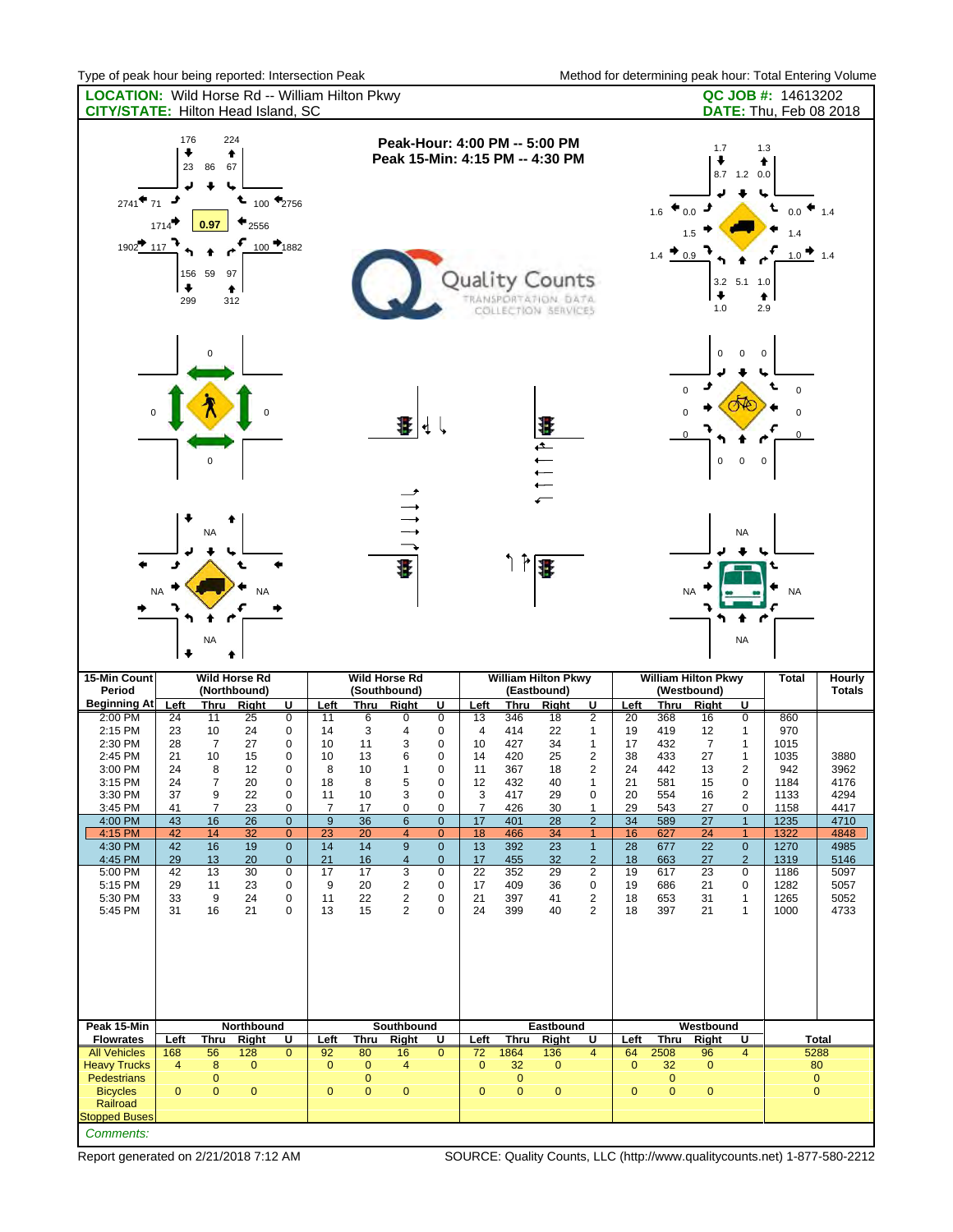| <b>LOCATION:</b> Gumtree Rd -- William Hilton Pkwy<br><b>CITY/STATE: Hilton Head Island, SC</b> |                                                              |                                                  |                                                |                                                                      |                                  |                                  |                                                |                                                                   |                                  |                                        |                                                                                                                                        |                                                                                  |                                  |                                        |                                                              |                                                                           | QC JOB #: 14613203<br><b>DATE:</b> Thu, Feb 08 2018                                                               |                                      |
|-------------------------------------------------------------------------------------------------|--------------------------------------------------------------|--------------------------------------------------|------------------------------------------------|----------------------------------------------------------------------|----------------------------------|----------------------------------|------------------------------------------------|-------------------------------------------------------------------|----------------------------------|----------------------------------------|----------------------------------------------------------------------------------------------------------------------------------------|----------------------------------------------------------------------------------|----------------------------------|----------------------------------------|--------------------------------------------------------------|---------------------------------------------------------------------------|-------------------------------------------------------------------------------------------------------------------|--------------------------------------|
| 988<br>$1902 - 13$                                                                              | 468<br>٠<br>95<br>114<br>1775<br>5<br>۰<br>285               | 160 213<br>÷<br>↳<br>0.91<br>108 188<br>301<br>0 | 389<br>٠<br>t.<br>887<br>٠                     | $168$ $*$ 1167<br>$112 \cdot 2176$                                   |                                  |                                  | Ŧ                                              |                                                                   |                                  |                                        | Peak-Hour: 7:30 AM -- 8:30 AM<br>Peak 15-Min: 7:30 AM -- 7:45 AM<br>Quality Counts<br>transportation. Data<br>COLLECTION SERVICES<br>T |                                                                                  |                                  | 3.1<br>$\mathbf 0$<br>$\Omega$         | 1.3<br>۰<br>0.0<br>2.6<br>₩<br>1.4<br>$\pmb{0}$<br>$\pmb{0}$ | $2.1$ 0.6 1.4<br>۳<br>$0.0$ $0.9$ $3.7$<br>$\mathbf 0$<br>$\mathbf 0$     | 0.8<br>٠<br>t.<br>1.2<br>3.3<br>2.7<br>♠<br>2.7<br>$\mathbf 0$<br>$\mathsf 0$<br>0<br>$\mathbf{0}$<br>$\mathbf 0$ | 2.9<br>$\bullet$ 2.6                 |
| 15-Min Count                                                                                    | <b>NA</b>                                                    | <b>NA</b><br><b>NA</b>                           | <b>NA</b><br><b>Gumtree Rd</b>                 |                                                                      |                                  |                                  | Ŧ<br><b>Gumtree Rd</b>                         |                                                                   |                                  | ׀֟׀ ׀ ( <b>۱</b>                       | Ŧ<br><b>William Hilton Pkwy</b>                                                                                                        |                                                                                  |                                  |                                        | <b>NA</b><br><b>William Hilton Pkwy</b>                      | <b>NA</b><br><b>NA</b>                                                    | <b>NA</b><br><b>Total</b>                                                                                         | Hourly                               |
| Period<br>Beginning At                                                                          | Left                                                         | <b>Thru</b>                                      | (Northbound)<br>Right                          | $\overline{\mathsf{U}}$                                              | Left                             | Thru                             | (Southbound)<br><b>Right</b>                   | U                                                                 | Left                             | Thru                                   | (Eastbound)<br>Right                                                                                                                   | U                                                                                | Left                             | <b>Thru</b>                            | (Westbound)<br>Right                                         | U                                                                         |                                                                                                                   | <b>Totals</b>                        |
| 7:00 AM<br>7:15 AM                                                                              | 0<br>0                                                       | 13<br>28                                         | 30<br>45                                       | $\overline{0}$<br>0                                                  | 45<br>55                         | $\overline{13}$<br>29            | 12<br>18                                       | $\overline{0}$<br>0                                               | 37<br>40                         | 461<br>423                             | $\overline{2}$<br>2                                                                                                                    | $\overline{0}$<br>$\mathbf{1}$                                                   | $6\overline{6}$<br>27            | 123<br>193                             | 22<br>33                                                     | $\overline{0}$<br>$\mathbf 0$                                             | 764<br>894                                                                                                        |                                      |
| 7:30 AM<br>7:45 AM<br>8:00 AM<br>8:15 AM<br>8:30 AM<br>8:45 AM<br>Peak 15-Min                   | $\overline{0}$<br>$\overline{2}$<br>3<br>$\pmb{0}$<br>0<br>0 | 32<br>22<br>15<br>39<br>38<br>18                 | 68<br>40<br>30<br>50<br>62<br>33<br>Northbound | $\overline{0}$<br>$\pmb{0}$<br>$\mathbf 0$<br>$\mathbf{0}$<br>0<br>0 | 64<br>57<br>41<br>51<br>51<br>63 | 39<br>50<br>41<br>30<br>41<br>36 | 33<br>27<br>15<br>20<br>19<br>25<br>Southbound | $\overline{0}$<br>$\pmb{0}$<br>$\mathbf 0$<br>$\pmb{0}$<br>0<br>0 | 37<br>24<br>23<br>29<br>32<br>15 | 467<br>464<br>414<br>430<br>446<br>419 | 6<br>$\overline{\mathbf{4}}$<br>$\mathbf{3}$<br>$\mathbf{0}$<br>1<br>0<br>Eastbound                                                    | $\overline{0}$<br>$\pmb{0}$<br>$\mathbf 0$<br>$\mathbf 1$<br>2<br>$\overline{2}$ | 35<br>28<br>22<br>27<br>28<br>28 | 228<br>237<br>207<br>215<br>225<br>205 | 47<br>47<br>41<br>33<br>38<br>33<br>Westbound                | $\overline{0}$<br>$\pmb{0}$<br>$\mathbf 0$<br>$\pmb{0}$<br>0<br>$\pmb{0}$ | 1056<br>1002<br>855<br>925<br>983<br>877                                                                          | 3716<br>3807<br>3838<br>3765<br>3640 |
| <b>Flowrates</b><br><b>All Vehicles</b>                                                         | Left<br>$\mathbf 0$                                          | <b>Thru</b><br>128                               | <b>Right</b><br>272                            | U<br>$\mathbf{0}$                                                    | Left<br>256                      | <u>Thru</u><br>156               | Right<br>$132$                                 | <u>U</u><br>$\overline{0}$                                        | Left<br>148                      | <u>Thru</u><br>1868                    | Right<br>24                                                                                                                            | <u>u</u><br>$\mathbf{0}$                                                         | Left<br>140                      | <u>Thru</u><br>912                     | Right<br>188                                                 | U<br>$\overline{0}$                                                       |                                                                                                                   | <b>Total</b><br>4224                 |
| <b>Heavy Trucks</b><br>Pedestrians                                                              | $\mathbf 0$                                                  | $\bf{0}$<br>$\mathbf 0$                          | $\mathbf 0$                                    |                                                                      | $\mathbf 0$                      | 4<br>0                           | $\mathbf 0$                                    |                                                                   | $\mathbf 0$                      | 36<br>$\pmb{0}$                        | 0                                                                                                                                      |                                                                                  | 4                                | 28<br>$\pmb{0}$                        | $\mathbf 0$                                                  |                                                                           |                                                                                                                   | $72\,$<br>$\mathbf 0$                |
| <b>Bicycles</b><br>Railroad<br><b>Stopped Buses</b>                                             | 0                                                            | $\pmb{0}$                                        | $\pmb{0}$                                      |                                                                      | 0                                | 0                                | $\pmb{0}$                                      |                                                                   | $\bf{0}$                         | $\bf 0$                                | 0                                                                                                                                      |                                                                                  | $\bf{0}$                         | $\pmb{0}$                              | $\mathbf 0$                                                  |                                                                           |                                                                                                                   | $\pmb{0}$                            |
| Comments:                                                                                       |                                                              |                                                  |                                                |                                                                      |                                  |                                  |                                                |                                                                   |                                  |                                        |                                                                                                                                        |                                                                                  |                                  |                                        |                                                              |                                                                           |                                                                                                                   |                                      |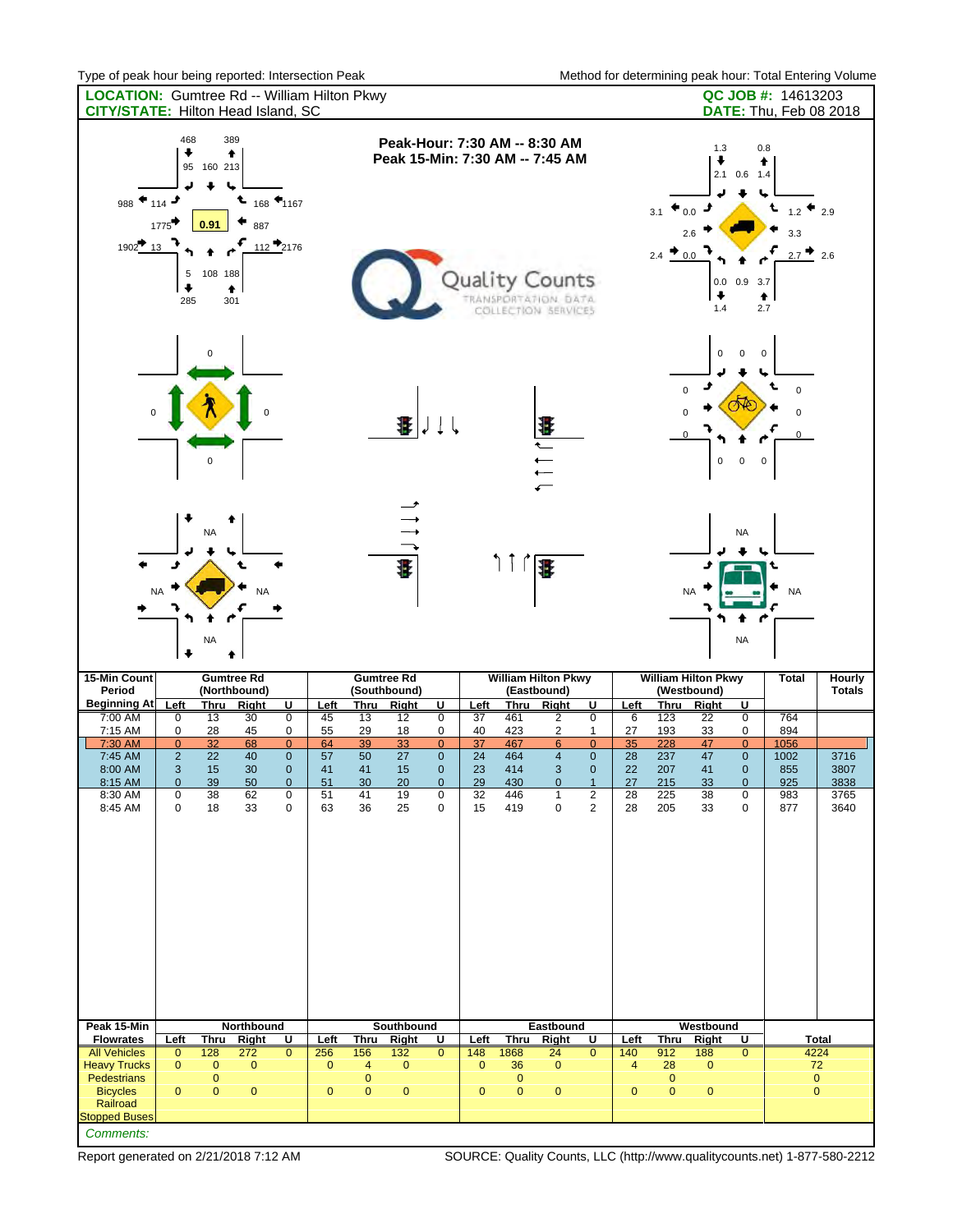| <b>LOCATION:</b> Gumtree Rd -- William Hilton Pkwy<br><b>CITY/STATE: Hilton Head Island, SC</b>                                    |                                                                                                                     |                                                                  |                                                                   |                                                                                                                       |                                                                  |                                                                         |                                                                          |                                                                                                                |                                                                 |                                                                            |                                                                                                                                  |                                                                                                   |                                                                  |                                                                            |                                                                          |                                                                                                                                      | QC JOB #: 14613204<br><b>DATE:</b> Thu, Feb 08 2018                      |                                                         |
|------------------------------------------------------------------------------------------------------------------------------------|---------------------------------------------------------------------------------------------------------------------|------------------------------------------------------------------|-------------------------------------------------------------------|-----------------------------------------------------------------------------------------------------------------------|------------------------------------------------------------------|-------------------------------------------------------------------------|--------------------------------------------------------------------------|----------------------------------------------------------------------------------------------------------------|-----------------------------------------------------------------|----------------------------------------------------------------------------|----------------------------------------------------------------------------------------------------------------------------------|---------------------------------------------------------------------------------------------------|------------------------------------------------------------------|----------------------------------------------------------------------------|--------------------------------------------------------------------------|--------------------------------------------------------------------------------------------------------------------------------------|--------------------------------------------------------------------------|---------------------------------------------------------|
| 1970<br>$1348$ 15                                                                                                                  | 528<br>٠<br>106<br>1227<br>13<br>٠<br>267                                                                           | 140 112 276<br>0.90<br>118 174                                   | 505<br>٠<br>287<br>1811<br>305                                    | $T_{2239}$<br>$141$ $*1678$                                                                                           |                                                                  |                                                                         |                                                                          |                                                                                                                |                                                                 |                                                                            | Peak-Hour: 3:30 PM -- 4:30 PM<br>Peak 15-Min: 4:15 PM -- 4:30 PM<br>Quality Counts<br>TRANSPORTATION DATA<br>COLLECTION SERVICES |                                                                                                   |                                                                  | 2.3<br>2.1                                                                 | 2.3<br>1.9<br>0.0<br>0.0<br>٠<br>3.7                                     | 2.4<br>$1.4$ 6.3 1.1<br>4.2 2.9                                                                                                      | 1.7<br>2.4<br>٠<br>3.3                                                   | 2.3<br>2.0                                              |
|                                                                                                                                    |                                                                                                                     | O                                                                |                                                                   |                                                                                                                       |                                                                  |                                                                         | Ŧ                                                                        |                                                                                                                |                                                                 |                                                                            |                                                                                                                                  |                                                                                                   |                                                                  |                                                                            | 0<br>$\Omega$<br>$\pmb{0}$                                               | $\mathbf 0$<br>0<br>$\pmb{0}$<br>0                                                                                                   | 0                                                                        |                                                         |
| 15-Min Count<br>Period                                                                                                             |                                                                                                                     | <b>NA</b><br>NA                                                  | <b>NA</b><br><b>Gumtree Rd</b><br>(Northbound)                    |                                                                                                                       |                                                                  |                                                                         | Æ<br><b>Gumtree Rd</b><br>(Southbound)                                   |                                                                                                                |                                                                 | ׀ 1 ('                                                                     | 围<br><b>William Hilton Pkwy</b><br>(Eastbound)                                                                                   |                                                                                                   |                                                                  |                                                                            | <b>NA</b><br><b>William Hilton Pkwy</b><br>(Westbound)                   | <b>NA</b><br><b>NA</b>                                                                                                               | NA<br>Total                                                              | Hourly<br><b>Totals</b>                                 |
| Beginning At<br>2:00 PM<br>2:15 PM<br>2:30 PM<br>2:45 PM<br>3:00 PM<br>3:15 PM<br>3:30 PM<br>3:45 PM<br>4:00 PM<br>4:15 PM         | Left<br>5<br>$\overline{2}$<br>$\mathbf{1}$<br>1<br>8<br>2<br>$\mathbf{1}$<br>6<br>$\overline{4}$<br>$\overline{2}$ | Thru<br>16<br>22<br>20<br>24<br>14<br>24<br>27<br>33<br>32<br>26 | Right<br>39<br>55<br>50<br>38<br>31<br>35<br>43<br>48<br>33<br>50 | U<br>$\overline{0}$<br>0<br>0<br>$\mathbf 0$<br>0<br>0<br>$\mathbf{0}$<br>$\mathbf 0$<br>$\mathbf{0}$<br>$\mathbf{0}$ | Left<br>65<br>66<br>70<br>71<br>49<br>47<br>55<br>79<br>74<br>68 | <b>Thru</b><br>18<br>11<br>21<br>36<br>29<br>17<br>20<br>41<br>35<br>16 | <b>Right</b><br>17<br>19<br>22<br>25<br>28<br>26<br>31<br>31<br>40<br>38 | U<br>$\overline{0}$<br>0<br>0<br>0<br>0<br>0<br>$\mathbf{0}$<br>$\mathbf{0}$<br>$\mathbf{0}$<br>$\overline{0}$ | Left<br>12<br>15<br>25<br>14<br>9<br>21<br>24<br>20<br>26<br>30 | Thru<br>314<br>304<br>345<br>289<br>286<br>301<br>329<br>273<br>259<br>366 | Right<br>2<br>0<br>3<br>5<br>1<br>1<br>$\overline{\mathbf{4}}$<br>5<br>$\overline{2}$<br>$\overline{4}$                          | U<br>$\overline{5}$<br>0<br>4<br>6<br>0<br>0<br>3<br>$\mathbf{1}$<br>$\mathbf{1}$<br>$\mathbf{1}$ | Left<br>25<br>18<br>31<br>37<br>37<br>30<br>21<br>45<br>49<br>25 | Thru<br>344<br>307<br>394<br>373<br>389<br>454<br>417<br>408<br>464<br>522 | <b>Right</b><br>65<br>49<br>73<br>79<br>71<br>60<br>61<br>79<br>73<br>74 | U<br>$\overline{0}$<br>$\overline{2}$<br>$\mathbf{1}$<br>1<br>1<br>1<br>$\mathbf 0$<br>$\mathbf{1}$<br>$\mathbf 0$<br>$\overline{0}$ | 927<br>870<br>1060<br>999<br>953<br>1019<br>1036<br>1070<br>1092<br>1222 | 3856<br>3882<br>4031<br>4007<br>4078<br>4217<br>4420    |
| 4:30 PM<br>4:45 PM<br>5:00 PM<br>5:15 PM<br>5:30 PM<br>5:45 PM                                                                     | 6<br>6<br>4<br>5<br>6<br>4                                                                                          | 17<br>48<br>37<br>41<br>40<br>25                                 | 32<br>39<br>45<br>55<br>34<br>27                                  | 0<br>0<br>0<br>0<br>0<br>$\mathbf 0$                                                                                  | 50<br>40<br>51<br>46<br>50<br>23                                 | 23<br>27<br>27<br>18<br>24<br>6                                         | 27<br>26<br>22<br>36<br>29<br>26                                         | 0<br>0<br>0<br>$\mathbf 0$<br>0<br>$\mathbf 0$                                                                 | 24<br>29<br>48<br>34<br>36<br>35                                | 279<br>314<br>272<br>286<br>279<br>310                                     | 4<br>2<br>0<br>3<br>1<br>1                                                                                                       | 0<br>1<br>3<br>$\mathbf{1}$<br>0<br>0                                                             | 24<br>25<br>40<br>22<br>32<br>25                                 | 471<br>437<br>464<br>530<br>443<br>295                                     | 69<br>75<br>80<br>74<br>64<br>67                                         | 0<br>$\mathbf{1}$<br>0<br>0<br>0<br>$\mathbf 0$                                                                                      | 1026<br>1070<br>1093<br>1151<br>1038<br>844                              | 4410<br>4410<br>4411<br>4340<br>4352<br>4126            |
| Peak 15-Min<br><b>Flowrates</b><br><b>All Vehicles</b><br><b>Heavy Trucks</b><br><b>Pedestrians</b><br><b>Bicycles</b><br>Railroad | Left<br>8<br>$\mathbf{0}$<br>$\mathbf{0}$                                                                           | <b>Thru</b><br>104<br>$\pmb{0}$<br>$\mathbf 0$<br>0              | Northbound<br><b>Right</b><br>200<br>$\overline{4}$<br>$\pmb{0}$  | U<br>$\overline{0}$                                                                                                   | Left<br>272<br>$\mathbf 0$<br>$\mathbf{0}$                       | <b>Thru</b><br>64<br>$\pmb{0}$<br>$\mathbf{0}$<br>$\mathbf{0}$          | Southbound<br>Right<br>152<br>4<br>0                                     | U<br>$\overline{0}$                                                                                            | Left<br>120<br>$\overline{4}$<br>$\mathbf 0$                    | <b>Thru</b><br>1464<br>28<br>$\mathbf 0$<br>$\pmb{0}$                      | Eastbound<br>Right<br>16<br>$\pmb{0}$<br>$\pmb{0}$                                                                               | U<br>$\overline{4}$                                                                               | Left<br>100<br>$\pmb{0}$<br>$\pmb{0}$                            | <b>Thru</b><br>2088<br>32<br>$\mathbf 0$<br>$\pmb{0}$                      | Westbound<br>Right<br>296<br>12<br>$\pmb{0}$                             | U<br>$\overline{0}$                                                                                                                  |                                                                          | <b>Total</b><br>4888<br>84<br>$\mathbf{0}$<br>$\pmb{0}$ |

Stopped Buses *Comments:*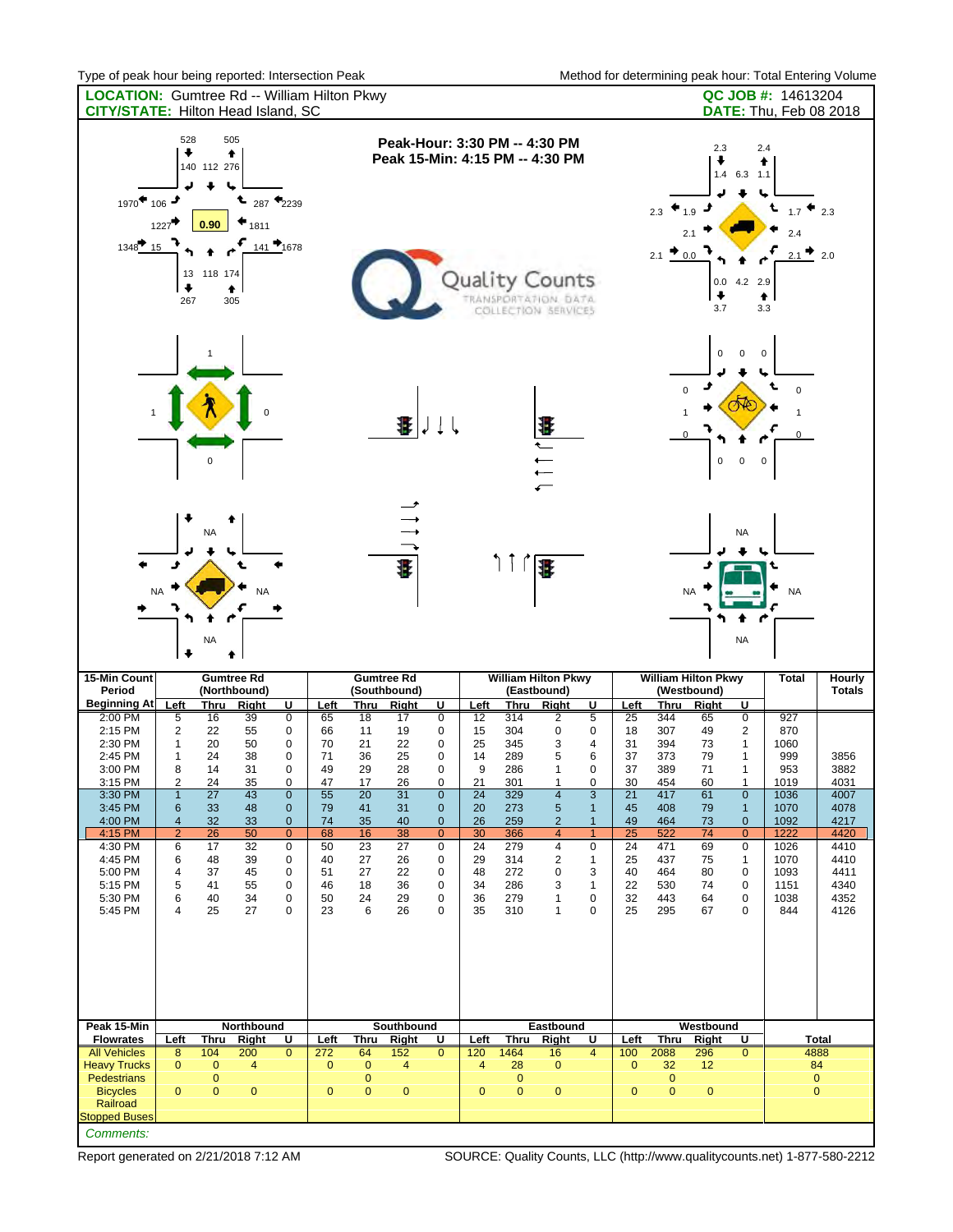| <b>LOCATION:</b> Wilborn Rd -- William Hilton Pkwy<br><b>CITY/STATE: Hilton Head Island, SC</b> |                                                                            |                                                                |                                                                                |                                                                                  |                                   |                                                        |                                                                  |                                                           |                                  |                                        |                                                                     |                                                                            |                                                                      |                                        |                                           |                                                                    | QC JOB #: 14613205<br>DATE: Thu, Feb 08 2018               |                                      |
|-------------------------------------------------------------------------------------------------|----------------------------------------------------------------------------|----------------------------------------------------------------|--------------------------------------------------------------------------------|----------------------------------------------------------------------------------|-----------------------------------|--------------------------------------------------------|------------------------------------------------------------------|-----------------------------------------------------------|----------------------------------|----------------------------------------|---------------------------------------------------------------------|----------------------------------------------------------------------------|----------------------------------------------------------------------|----------------------------------------|-------------------------------------------|--------------------------------------------------------------------|------------------------------------------------------------|--------------------------------------|
| $1171$ <sup><math>+</math></sup> 267 $\rightarrow$<br>2253                                      | 483<br>۰<br>1893<br>93<br>26<br>۰<br>126                                   | 617<br>٠<br>154 33 296<br>0.86<br>14<br>1<br>٠<br>41           | L<br>988                                                                       | $339$ $*$ 1328<br>$1 - 2191$                                                     |                                   |                                                        | Peak-Hour: 7:15 AM -- 8:15 AM<br>Peak 15-Min: 7:30 AM -- 7:45 AM |                                                           |                                  |                                        | <b>Quality Counts</b><br>TRANSPORTATION DATA<br>COLLECTION SERVICES |                                                                            |                                                                      | 3.7<br>2.1 $\bullet$                   | 2.5<br>٠<br>2.6<br>2.1<br>0.0<br>۰<br>0.0 | $3.9$ 0.0 2.0<br>↳<br>$0.0$ 0.0 100.0                              | 2.1<br>٠<br>1.8<br>3.7<br>$0.0$ 2.1<br>2.4                 | 3.2                                  |
| $\mathbf 0$                                                                                     |                                                                            | 0                                                              |                                                                                |                                                                                  |                                   |                                                        | 輩 ⊹                                                              |                                                           |                                  |                                        | $rac{4}{3}$<br>$\leftarrow$                                         |                                                                            |                                                                      |                                        | $\pmb{0}$<br>$\mathbf 0$<br>$\pmb{0}$     | $\mathbf 0$<br>$\mathbf 0$                                         | $\mathbf 0$<br>$\pmb{0}$<br>O<br>$\mathbf{0}$<br>$\pmb{0}$ |                                      |
|                                                                                                 | <b>NA</b><br>⋅                                                             | <b>NA</b><br><b>NA</b>                                         | NA                                                                             |                                                                                  |                                   |                                                        | Æ                                                                |                                                           |                                  | ∱                                      | T                                                                   |                                                                            |                                                                      |                                        | <b>NA</b>                                 | <b>NA</b><br><b>NA</b>                                             | NA                                                         |                                      |
| 15-Min Count<br>Period                                                                          |                                                                            |                                                                | <b>Wilborn Rd</b><br>(Northbound)                                              |                                                                                  |                                   |                                                        | <b>Wilborn Rd</b><br>(Southbound)                                |                                                           |                                  |                                        | <b>William Hilton Pkwy</b><br>(Eastbound)                           |                                                                            |                                                                      |                                        | <b>William Hilton Pkwy</b><br>(Westbound) |                                                                    | <b>Total</b>                                               | Hourly<br><b>Totals</b>              |
| <b>Beginning At</b><br>7:00 AM                                                                  | Left<br>3                                                                  | <b>Thru</b><br>4                                               | Right<br>1                                                                     | <u>U</u><br>$\overline{0}$                                                       | Left<br>12                        | <b>Thru</b><br>3                                       | Right<br>5                                                       | <u>U</u><br>$\overline{0}$                                | <u>Left</u><br>82                | <b>Thru</b><br>449                     | <b>Right</b><br>9                                                   | $\cup$<br>$\overline{0}$                                                   | Left<br>0                                                            | <b>Thru</b><br>148                     | <b>Right</b><br>40                        | U<br>$\overline{0}$                                                | 756                                                        |                                      |
| 7:15 AM                                                                                         | $\boldsymbol{8}$                                                           | $\overline{1}$                                                 | $\mathbf{1}$                                                                   | $\pmb{0}$                                                                        | 89                                | 14                                                     | 47                                                               | $\pmb{0}$                                                 | 82                               | 432                                    | 18                                                                  | $\mathbf{0}$                                                               | $\pmb{0}$                                                            | 217                                    | 108                                       | $\overline{1}$                                                     | 1018                                                       |                                      |
| 7:30 AM<br>7:45 AM<br>8:00 AM<br>8:15 AM<br>8:30 AM<br>8:45 AM                                  | $\overline{7}$<br>$\overline{7}$<br>$\overline{\mathbf{4}}$<br>8<br>4<br>6 | 10<br>$\mathbf{1}$<br>$\overline{2}$<br>5<br>5<br>$\mathbf{1}$ | $\overline{0}$<br>$\mathbf 0$<br>$\mathbf{0}$<br>$\mathbf 0$<br>1<br>$\pmb{0}$ | $\overline{0}$<br>$\mathbf 0$<br>$\mathbf{0}$<br>$\mathbf 0$<br>0<br>$\mathbf 0$ | 106<br>70<br>31<br>62<br>91<br>38 | 11<br>$6\phantom{1}6$<br>$\overline{2}$<br>2<br>7<br>9 | 51<br>33<br>23<br>48<br>42<br>22                                 | $\overline{0}$<br>$\pmb{0}$<br>$\mathbf 0$<br>0<br>0<br>0 | 91<br>49<br>42<br>73<br>90<br>28 | 485<br>533<br>443<br>439<br>475<br>497 | 38<br>17<br>20<br>16<br>20<br>9                                     | $\mathbf{1}$<br>$\pmb{0}$<br>$\overline{2}$<br>$\pmb{0}$<br>1<br>$\pmb{0}$ | $\overline{0}$<br>$\pmb{0}$<br>$\mathbf 0$<br>0<br>1<br>$\mathbf{1}$ | 246<br>272<br>253<br>221<br>238<br>235 | 146<br>47<br>38<br>77<br>110<br>14        | $\overline{0}$<br>$\pmb{0}$<br>$\pmb{0}$<br>1<br>0<br>$\mathbf{1}$ | 1192<br>1035<br>860<br>952<br>1085<br>861                  | 4001<br>4105<br>4039<br>3932<br>3758 |
|                                                                                                 |                                                                            |                                                                |                                                                                |                                                                                  |                                   |                                                        |                                                                  |                                                           |                                  |                                        |                                                                     |                                                                            |                                                                      |                                        |                                           |                                                                    |                                                            |                                      |
| Peak 15-Min<br><b>Flowrates</b>                                                                 | Left                                                                       | Thru                                                           | Northbound<br><b>Right</b>                                                     | U                                                                                | Left                              | <b>Thru</b>                                            | Southbound<br><b>Right</b>                                       | U                                                         | Left                             | $Thru$                                 | Eastbound<br>Right                                                  | U                                                                          | Left                                                                 | $Thru$                                 | Westbound<br>Right                        | U                                                                  |                                                            | Total                                |
| <b>All Vehicles</b><br><b>Heavy Trucks</b>                                                      | 28<br>$\mathbf{0}$                                                         | 40<br>$\pmb{0}$                                                | $\mathbf{0}$<br>$\pmb{0}$                                                      | $\overline{0}$                                                                   | 424<br>$\overline{4}$             | 44<br>$\mathbf{0}$                                     | 204<br>16                                                        | $\overline{0}$                                            | 364<br>$\mathbf 0$               | 1940<br>32                             | 152<br>$\mathbf 0$                                                  | 4                                                                          | $\mathbf 0$<br>$\pmb{0}$                                             | 984<br>20                              | 584<br>$\mathbf{0}$                       | $\overline{0}$                                                     |                                                            | 4768<br>72                           |
| <b>Pedestrians</b>                                                                              | $\mathbf{0}$                                                               | 4<br>$\mathbf 0$                                               | $\mathbf{0}$                                                                   |                                                                                  | $\mathbf{0}$                      | $\mathbf 0$<br>$\mathbf 0$                             | $\mathbf{0}$                                                     |                                                           |                                  | $\mathbf 0$<br>$\mathbf 0$             | $\mathbf 0$                                                         |                                                                            |                                                                      | $\mathbf 0$<br>$\mathbf{0}$            | $\mathbf{0}$                              |                                                                    | $\mathbf{0}$                                               | $\overline{4}$                       |
| <b>Bicycles</b><br>Railroad<br><b>Stopped Buses</b>                                             |                                                                            |                                                                |                                                                                |                                                                                  |                                   |                                                        |                                                                  |                                                           | $\pmb{0}$                        |                                        |                                                                     |                                                                            | $\pmb{0}$                                                            |                                        |                                           |                                                                    |                                                            |                                      |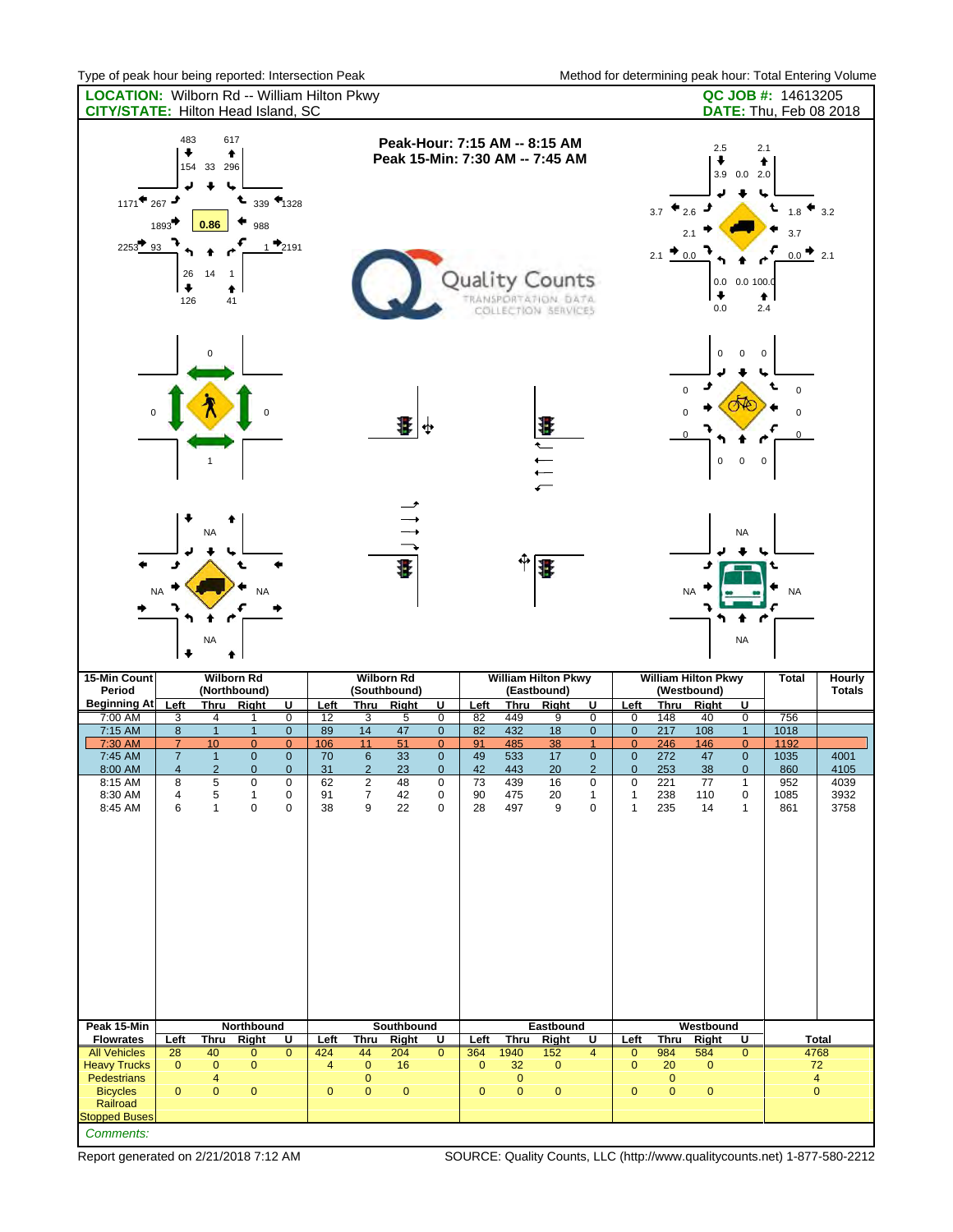|                                                   |                                   |                                  | <b>LOCATION:</b> Wilborn Rd -- William Hilton Pkwy<br><b>CITY/STATE: Hilton Head Island, SC</b> |                                |                      |                                  |                                                                  |                                |              |                          |                                                                     |                                |                                |                             |                                           |                                | QC JOB #: 14613206<br><b>DATE:</b> Thu, Feb 08 2018        |                           |
|---------------------------------------------------|-----------------------------------|----------------------------------|-------------------------------------------------------------------------------------------------|--------------------------------|----------------------|----------------------------------|------------------------------------------------------------------|--------------------------------|--------------|--------------------------|---------------------------------------------------------------------|--------------------------------|--------------------------------|-----------------------------|-------------------------------------------|--------------------------------|------------------------------------------------------------|---------------------------|
| $2188$ <sup>+</sup> $123$ →<br>$1698$ 48          | 457<br>٠<br>1527<br>61<br>۰<br>70 | 253 19<br>185<br>0.93<br>11      | 208<br>٠<br>t<br>1872<br>6<br>٠<br>78                                                           | 76 1959<br>$11 \cdot 1726$     |                      |                                  | Peak-Hour: 3:30 PM -- 4:30 PM<br>Peak 15-Min: 4:00 PM -- 4:15 PM |                                |              |                          | <b>Quality Counts</b><br>TRANSPORTATION DATA<br>COLLECTION SERVICES |                                |                                | 2.3<br>$1.9$ $\bullet$      | 2.8<br>٠<br>6.5<br>1.6<br>2.1<br>۰<br>1.4 | 4.0 0.0 1.6<br>$1.6$ 0.0 0.0   | 6.7<br>٠<br>7.9<br>2.1<br>$0.0$ $\bullet$ 1.6<br>٠<br>1.3  | 2.3                       |
|                                                   |                                   | 3<br>0                           |                                                                                                 |                                |                      |                                  | 輩 ⊹                                                              |                                |              |                          |                                                                     |                                |                                | $\mathbf 0$                 | $\mathsf 0$<br>$\pmb{0}$                  | 0<br>$\pmb{0}$                 | $\mathsf 0$<br>$\pmb{0}$<br>0<br>$\mathbf{0}$<br>$\pmb{0}$ |                           |
|                                                   | <b>NA</b>                         | <b>NA</b><br><b>NA</b>           |                                                                                                 |                                |                      |                                  | Ŧ                                                                |                                |              | ∱                        | ₩                                                                   |                                |                                |                             | <b>NA</b>                                 | <b>NA</b><br><b>NA</b>         | <b>NA</b>                                                  |                           |
|                                                   |                                   |                                  |                                                                                                 |                                |                      |                                  |                                                                  |                                |              |                          |                                                                     |                                |                                |                             |                                           |                                |                                                            |                           |
| 15-Min Count<br>Period                            |                                   | <b>Wilborn Rd</b>                | (Northbound)                                                                                    |                                |                      |                                  | <b>Wilborn Rd</b><br>(Southbound)                                |                                |              |                          | <b>William Hilton Pkwy</b><br>(Eastbound)                           |                                |                                |                             | <b>William Hilton Pkwy</b><br>(Westbound) |                                | <b>Total</b>                                               | Hourly<br><b>Totals</b>   |
| Beginning At                                      | Left                              | <b>Thru</b>                      | <b>Right</b>                                                                                    | $\overline{U}$                 | Left                 | <b>Thru</b>                      | <b>Right</b>                                                     | U                              | Left         | <b>Thru</b>              | <b>Right</b>                                                        | $\overline{U}$                 | Left                           | <b>Thru</b>                 | <b>Right</b>                              | U                              |                                                            |                           |
| 2:00 PM<br>2:15 PM                                | $\mathbf{1}$<br>$\overline{7}$    | 1<br>4                           | $\overline{0}$<br>$\overline{c}$                                                                | $\overline{0}$<br>0            | $\overline{8}$<br>11 | $\overline{0}$<br>3              | 20<br>22                                                         | $\overline{0}$<br>0            | 21<br>24     | 396<br>392               | 5<br>11                                                             | 2<br>$\mathbf{1}$              | 1<br>0                         | 408<br>352                  | 14<br>19                                  | $\overline{1}$<br>4            | 878<br>852                                                 |                           |
| 2:30 PM                                           | $\overline{4}$                    | 4                                | $\overline{c}$                                                                                  | 0                              | 3                    | 0                                | 27                                                               | $\mathbf 0$                    | 32           | 416                      | 9                                                                   | $\overline{\mathbf{c}}$        | $\mathbf{1}$                   | 450                         | 23                                        | $\mathbf{1}$                   | 974                                                        |                           |
| 2:45 PM<br>3:00 PM                                | 11<br>21                          | 4<br>3                           | 4<br>1                                                                                          | 0<br>$\mathbf 0$               | 66<br>39             | 8<br>5                           | 59<br>45                                                         | 0<br>$\mathbf 0$               | 28<br>24     | 359<br>345               | $\overline{7}$<br>10                                                | 0<br>0                         | $\overline{4}$<br>1            | 408<br>433                  | 22<br>11                                  | 3<br>$\mathbf{1}$              | 983<br>939                                                 | 3687<br>3748              |
| 3:15 PM                                           | 14                                | 5                                | 3                                                                                               | 0                              | 16                   | 0                                | 39                                                               | $\mathbf 0$                    | 26           | 342                      | 10                                                                  | 1                              | 1                              | 471                         | 10                                        | 2                              | 940                                                        | 3836                      |
| 3:30 PM<br>3:45 PM                                | 9<br>17                           | $\mathbf{1}$<br>3                | $\mathbf{3}$<br>$\mathbf{0}$                                                                    | $\mathbf{0}$<br>$\mathbf{0}$   | 14<br>65             | $\mathbf{1}$<br>$\overline{7}$   | 16<br>91                                                         | $\mathbf 0$<br>$\mathbf{0}$    | 38<br>33     | 402<br>329               | 12<br>11                                                            | $\overline{c}$<br>$\mathbf{0}$ | $\mathbf{1}$<br>$\mathbf 0$    | 454<br>415                  | 27<br>18                                  | 3<br>$\overline{2}$            | 983<br>991                                                 | 3845<br>3853              |
| 4:00 PM                                           | 20<br>15                          | $\overline{5}$<br>$\overline{2}$ | $\overline{2}$<br>$\mathbf{1}$                                                                  | $\overline{0}$<br>$\mathbf{0}$ | 84<br>22             | $\overline{7}$<br>$\overline{4}$ | 96                                                               | $\overline{0}$<br>$\mathbf{0}$ | 30           | 363                      | 13                                                                  | $\overline{0}$<br>$\mathbf{0}$ | $\overline{1}$<br>$\mathbf{1}$ | 492                         | 13                                        | $\overline{2}$                 | 1128                                                       | 4042<br>4192              |
| 4:15 PM<br>4:30 PM                                | 15                                | 2                                | 3                                                                                               | 0                              | 17                   | 2                                | 50<br>56                                                         | $\pmb{0}$                      | 20<br>16     | 433<br>354               | 12<br>12                                                            | 0                              | $\mathbf{1}$                   | 511<br>479                  | 18<br>21                                  | $\mathbf{1}$<br>$\overline{2}$ | 1090<br>980                                                | 4189                      |
| 4:45 PM<br>5:00 PM                                | 15<br>20                          | 2<br>6                           | $\overline{2}$<br>$\mathbf{1}$                                                                  | 0<br>0                         | 13<br>19             | 5<br>6                           | 38<br>54                                                         | 0<br>$\mathbf 0$               | 26<br>27     | 350<br>308               | 16<br>12                                                            | 0<br>0                         | 3<br>$\mathbf 2$               | 502<br>515                  | 14<br>31                                  | $\mathbf 0$<br>$\mathbf{1}$    | 986<br>1002                                                | 4184<br>4058              |
| 5:15 PM                                           | 16                                | 0                                | $\overline{2}$                                                                                  | 0                              | 25                   | 1                                | 66                                                               | 0                              | 34           | 358                      | 12                                                                  | 2                              | 0                              | 490                         | 13                                        | $\mathbf{1}$                   | 1020                                                       | 3988                      |
| 5:30 PM<br>5:45 PM                                | 26<br>$\overline{7}$              | 3<br>0                           | $\mathbf{1}$<br>$\mathbf{1}$                                                                    | 0<br>0                         | 19<br>25             | 0<br>1                           | 51<br>33                                                         | 0<br>0                         | 24<br>21     | 345<br>313               | 11<br>3                                                             | $\overline{\mathbf{c}}$<br>1   | $\mathbf{1}$<br>$\mathbf 0$    | 457<br>353                  | 5<br>16                                   | $\mathbf 0$<br>$\overline{2}$  | 945<br>776                                                 | 3953<br>3743              |
|                                                   |                                   |                                  |                                                                                                 |                                |                      |                                  |                                                                  |                                |              |                          |                                                                     |                                |                                |                             |                                           |                                |                                                            |                           |
| Peak 15-Min                                       |                                   |                                  | Northbound                                                                                      |                                |                      |                                  | <b>Southbound</b>                                                |                                |              |                          | Eastbound                                                           |                                |                                |                             | Westbound                                 |                                |                                                            |                           |
| <b>Flowrates</b><br><b>All Vehicles</b>           | Left<br>80                        | Thru<br>20                       | Right<br>8                                                                                      | $\cup$<br>$\mathbf{0}$         | Left<br>336          | <b>Thru</b><br>28                | Right<br>384                                                     | U<br>$\overline{0}$            | Left<br>120  | Thru<br>1452             | Right<br>52                                                         | $\cup$<br>$\mathbf{0}$         | Left<br>4                      | <b>Thru</b><br>1968         | Right<br>52                               | U<br>8                         |                                                            | <b>Total</b><br>4512      |
| <b>Heavy Trucks</b>                               | $\overline{4}$                    | $\pmb{0}$                        | $\overline{0}$                                                                                  |                                | $\overline{4}$       | $\mathbf{0}$                     | 8                                                                |                                | 12           | 32                       | $\mathbf{0}$                                                        |                                | $\pmb{0}$                      | 16                          | $\overline{4}$                            |                                |                                                            | 80                        |
| <b>Pedestrians</b><br><b>Bicycles</b><br>Railroad | $\mathbf{0}$                      | $\mathbf 0$<br>$\mathbf 0$       | $\mathbf{0}$                                                                                    |                                | $\mathbf{0}$         | $\mathbf{0}$<br>$\mathbf 0$      | $\mathbf{0}$                                                     |                                | $\mathbf{0}$ | $\mathbf 0$<br>$\pmb{0}$ | $\mathbf 0$                                                         |                                | $\mathbf{0}$                   | $\mathbf 0$<br>$\mathbf{0}$ | $\mathbf{0}$                              |                                |                                                            | $\pmb{0}$<br>$\mathbf{0}$ |

*Comments:*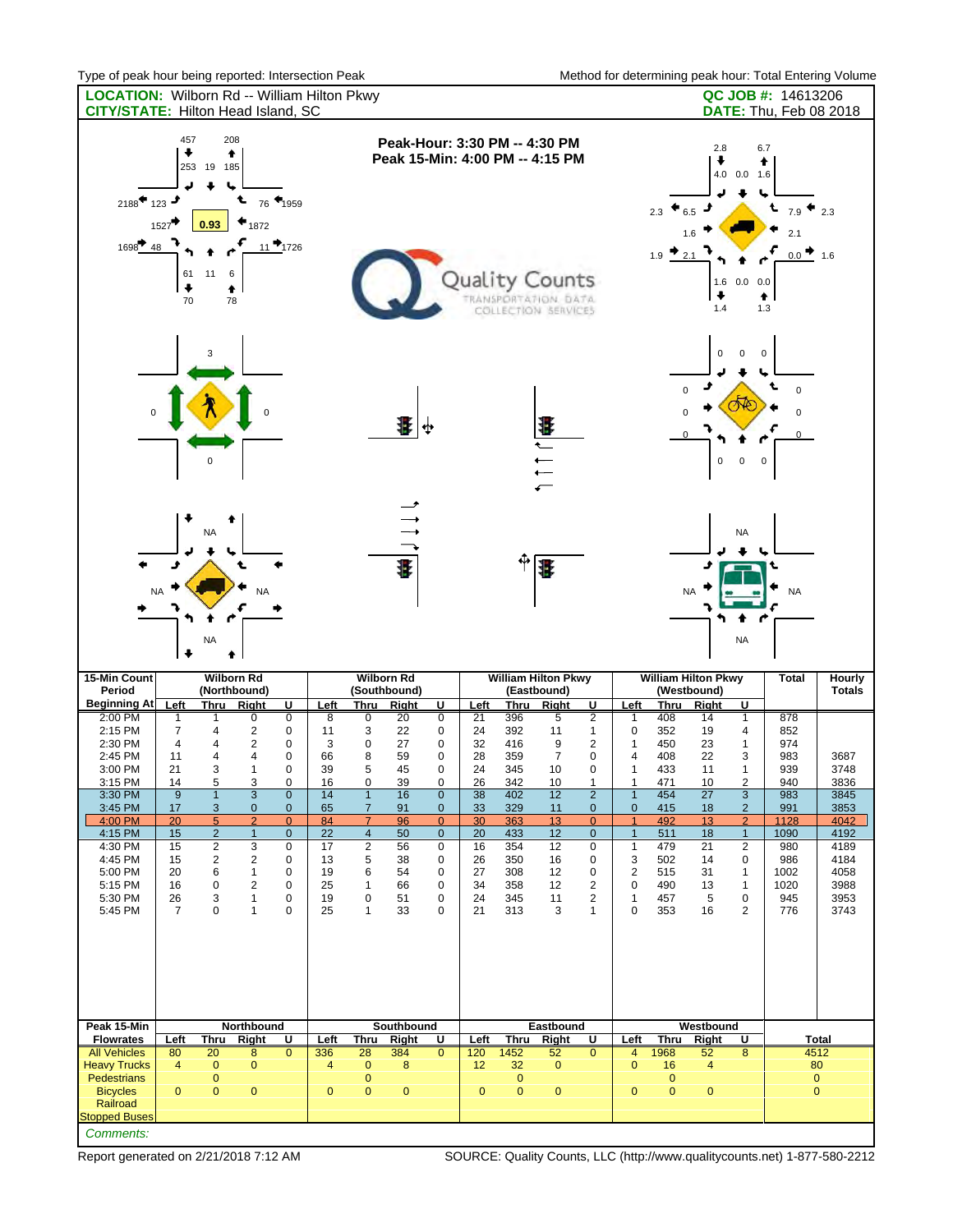| LOCATION: Squire Pope Rd -- Chamberlin Dr<br><b>CITY/STATE: Hilton Head Island, SC</b>                                                                                                                                                                                                                                                                                                                                                                                                                                                                                  |                                                                                                                                                                                                                                                                                                                                                                 |                                                                                                                                                                                                                                                                                                                                             |                                                                                                                                                                                                                                                                                                                                             | QC JOB #: 14613207<br><b>DATE:</b> Sat, Feb 10 2018                                               |
|-------------------------------------------------------------------------------------------------------------------------------------------------------------------------------------------------------------------------------------------------------------------------------------------------------------------------------------------------------------------------------------------------------------------------------------------------------------------------------------------------------------------------------------------------------------------------|-----------------------------------------------------------------------------------------------------------------------------------------------------------------------------------------------------------------------------------------------------------------------------------------------------------------------------------------------------------------|---------------------------------------------------------------------------------------------------------------------------------------------------------------------------------------------------------------------------------------------------------------------------------------------------------------------------------------------|---------------------------------------------------------------------------------------------------------------------------------------------------------------------------------------------------------------------------------------------------------------------------------------------------------------------------------------------|---------------------------------------------------------------------------------------------------|
| 200<br>267<br>٠<br>٠<br>161<br>$\overline{\mathbf{0}}$<br>39<br>L<br>÷<br>Ł<br>70 1668<br>1751 195<br>1813<br>0.96<br>1589<br>$9 - 1862$<br>$2011 - 3$<br>$\overline{c}$<br>$\overline{7}$<br>$\mathbf{1}$<br>$\ddot{\phantom{0}}$<br>٠<br>10<br>9                                                                                                                                                                                                                                                                                                                      |                                                                                                                                                                                                                                                                                                                                                                 | Peak-Hour: 3:00 PM -- 4:00 PM<br>Peak 15-Min: 3:45 PM -- 4:00 PM<br>Quality Counts<br>TRANSPORTATION DATA<br>COLLECTION SERVICES                                                                                                                                                                                                            | 0.5<br>٠<br>$0.6$ 0.0 0.0<br>$\bullet$ 0.0<br>1.1<br>0.4<br>$0.4 \bullet 0.0$<br>$0.0$ $0.0$ $0.0$<br>۰<br>0.0                                                                                                                                                                                                                              | 0.0<br>٠<br>↳<br>t<br>$0.0$ $\bullet$ 1.1<br>1.1<br>$0.0 \rightarrow 0.4$<br>$\bullet$<br>$0.0\,$ |
| ŋ<br>$\mathbf 0$<br>0                                                                                                                                                                                                                                                                                                                                                                                                                                                                                                                                                   | Ŧ                                                                                                                                                                                                                                                                                                                                                               | $\frac{1}{\sqrt{2}}$                                                                                                                                                                                                                                                                                                                        | $\pmb{0}$<br>$\mathbf 0$<br>0<br>$\Omega$<br>O<br>$\pmb{0}$<br>$\pmb{0}$                                                                                                                                                                                                                                                                    | $\mathbf 0$<br>0<br>0<br>$\mathbf{0}$<br>$\mathbf 0$                                              |
| <b>NA</b><br><b>NA</b><br>NA<br>NA<br>۰<br><b>Squire Pope Rd</b><br>15-Min Count                                                                                                                                                                                                                                                                                                                                                                                                                                                                                        | $\overrightarrow{ }$<br>Ŧ<br><b>Squire Pope Rd</b>                                                                                                                                                                                                                                                                                                              | 11 أ<br>T<br><b>Chamberlin Dr</b>                                                                                                                                                                                                                                                                                                           | <b>NA</b><br><b>NA</b><br><b>NA</b><br><b>Chamberlin Dr</b>                                                                                                                                                                                                                                                                                 | <b>NA</b><br><b>Total</b><br>Hourly                                                               |
| (Northbound)<br>Period<br>Beginning At<br>Left<br>U<br>Thru<br>Right                                                                                                                                                                                                                                                                                                                                                                                                                                                                                                    | (Southbound)<br><b>Thru</b><br>$\overline{\mathsf{U}}$<br>Left<br><b>Right</b>                                                                                                                                                                                                                                                                                  | (Eastbound)<br><b>Thru</b><br>Left<br>Right<br>U                                                                                                                                                                                                                                                                                            | (Westbound)<br><b>Thru</b><br>Left<br>Right<br>U                                                                                                                                                                                                                                                                                            | <b>Totals</b>                                                                                     |
| 2:00 PM<br>$\overline{0}$<br>0<br>1<br>1<br>2:15 PM<br>$\mathbf 0$<br>$\mathbf 0$<br>$\mathbf{1}$<br>$\mathbf{1}$<br>2:30 PM<br>$\mathbf 0$<br>$\mathbf 0$<br>0<br>$\mathbf 0$<br>0<br>2:45 PM<br>0<br>0<br>1<br>$\overline{2}$<br>$\mathbf 0$<br>$\mathbf{1}$<br>$\mathbf 0$<br>3:00 PM<br>3:15 PM<br>$\overline{\mathbf{c}}$<br>$\pmb{0}$<br>$\mathbf{0}$<br>$\overline{0}$<br>3:30 PM<br>$\mathbf 0$<br>$\mathbf{1}$<br>$\mathbf{1}$<br>$\mathbf{0}$<br>3:45 PM<br>$\overline{0}$<br>$\overline{1}$<br>$\overline{2}$<br>$\overline{0}$<br>Peak 15-Min<br>Northbound | $\overline{0}$<br>11<br>54<br>0<br>$\overline{7}$<br>$\mathbf 0$<br>45<br>$\mathbf 0$<br>13<br>$\mathbf 0$<br>44<br>$\mathbf 0$<br>13<br>$\pmb{0}$<br>0<br>45<br>$5\phantom{.0}$<br>$\mathbf 0$<br>36<br>$\mathbf 0$<br>11<br>$\mathbf{0}$<br>$\pmb{0}$<br>47<br>10<br>$\mathbf 0$<br>41<br>$\mathbf 0$<br>37<br>13<br>$\Omega$<br>$\overline{0}$<br>Southbound | 419<br>$\overline{0}$<br>48<br>$\overline{2}$<br>391<br>$\pmb{0}$<br>39<br>$\mathbf{1}$<br>52<br>444<br>$\mathbf{1}$<br>0<br>52<br>416<br>0<br>0<br>41<br>452<br>$\mathbf{1}$<br>$\mathbf 0$<br>53<br>469<br>$\pmb{0}$<br>$\pmb{0}$<br>53<br>432<br>$\mathbf{1}$<br>$\mathbf 0$<br>48<br>460<br>$\overline{0}$<br>$\mathbf{1}$<br>Eastbound | 399<br>$\overline{0}$<br>21<br>0<br>$\pmb{0}$<br>$\pmb{0}$<br>445<br>21<br>$\mathbf 0$<br>452<br>12<br>0<br>$\mathbf{1}$<br>379<br>6<br>1<br>$\overline{2}$<br>370<br>20<br>$\mathbf{1}$<br>$\mathbf{1}$<br>$\pmb{0}$<br>409<br>13<br>388<br>$\mathbf{1}$<br>16<br>$\mathbf{1}$<br>$\overline{2}$<br>422<br>21<br>$\mathbf{1}$<br>Westbound | 956<br>951<br>1018<br>914<br>3839<br>931<br>3814<br>1005<br>3868<br>3795<br>945<br>1008<br>3889   |
| <b>Flowrates</b><br>Left<br><b>Thru</b><br>Right<br><u>u</u><br><b>All Vehicles</b><br>$\overline{4}$<br>$\overline{8}$<br>$\overline{0}$<br>$\mathbf{0}$                                                                                                                                                                                                                                                                                                                                                                                                               | Right<br><b>Left</b><br><u>Thru</u><br><u>U</u><br>$\overline{148}$<br>52<br>$\overline{0}$<br>$\overline{0}$                                                                                                                                                                                                                                                   | <b>Thru</b><br>Right<br>Left<br><u>U</u><br>192<br>1840<br>$\overline{4}$<br>$\mathbf{0}$                                                                                                                                                                                                                                                   | Left<br><b>Thru</b><br>Right<br><u>U</u><br>1688<br>$\overline{8}$<br>84<br>$\overline{4}$                                                                                                                                                                                                                                                  | <b>Total</b><br>4032                                                                              |
| <b>Heavy Trucks</b><br>0<br>0<br>0<br>Pedestrians<br>0                                                                                                                                                                                                                                                                                                                                                                                                                                                                                                                  | 0<br>$\mathbf 0$<br>$\mathbf 0$<br>$\mathbf 0$                                                                                                                                                                                                                                                                                                                  | 0<br>12<br>$\mathbf 0$<br>$\mathbf 0$                                                                                                                                                                                                                                                                                                       | $\mathbf 0$<br>20<br>$\mathbf{0}$<br>$\mathbf 0$                                                                                                                                                                                                                                                                                            | 32 <sub>2</sub><br>$\overline{0}$                                                                 |
| $\overline{0}$<br><b>Bicycles</b><br>0<br>0<br>Railroad<br><b>Stopped Buses</b><br>Comments:                                                                                                                                                                                                                                                                                                                                                                                                                                                                            | 0<br>0<br>$\mathbf 0$                                                                                                                                                                                                                                                                                                                                           | $\mathbf 0$<br>$\pmb{0}$<br>0                                                                                                                                                                                                                                                                                                               | $\mathbf 0$<br>$\mathbf 0$<br>$\mathbf 0$                                                                                                                                                                                                                                                                                                   | $\mathbf 0$                                                                                       |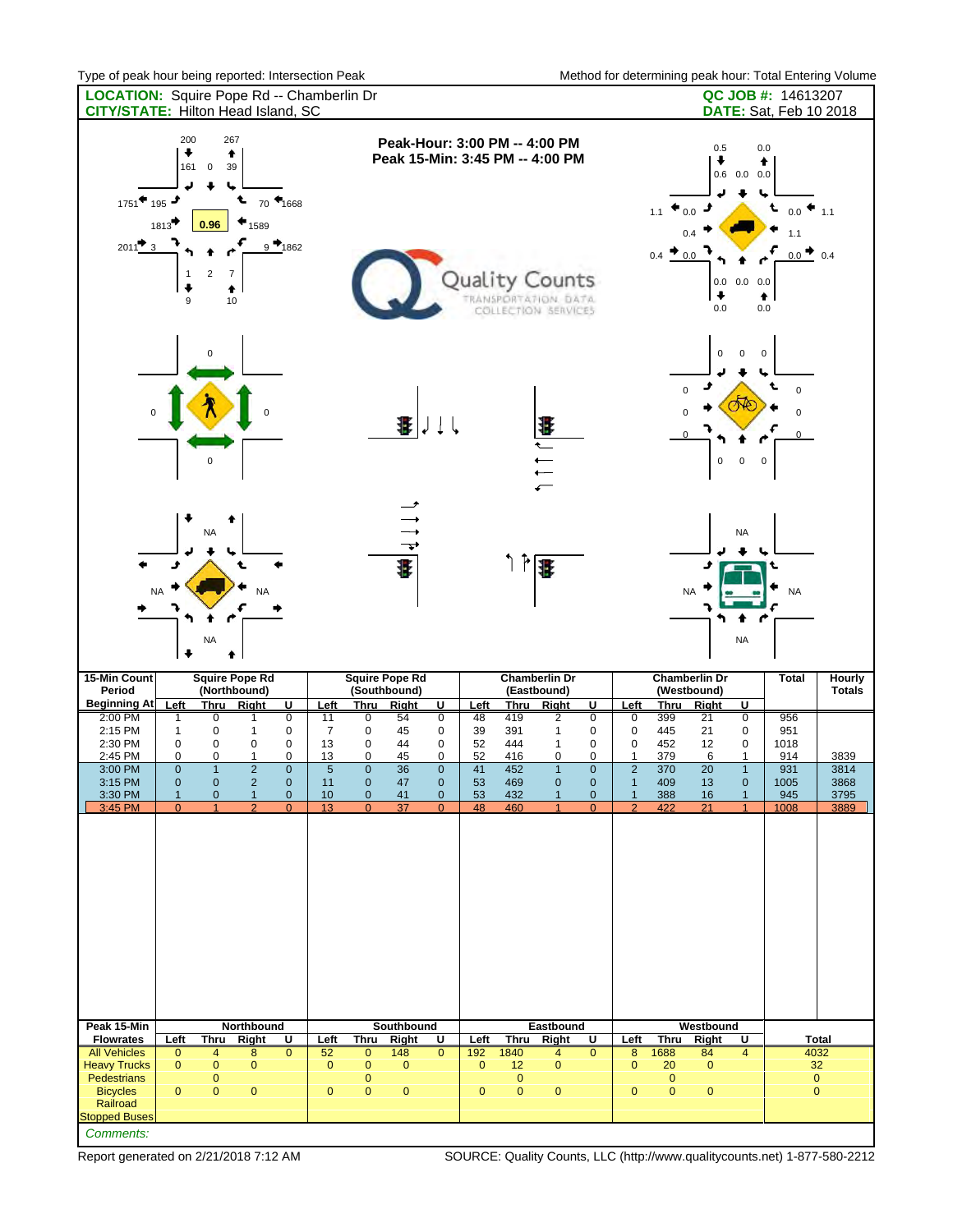| <b>LOCATION:</b> Wild Horse Rd -- William Hilton Pkwy<br><b>CITY/STATE: Hilton Head Island, SC</b> |                                                        |                                                          |                                      |                              |                   |                   |                                                                  |                                           |                                  |                        |                                                              |                                |                     |                          |                                           |                                             | QC JOB #: 14613208<br><b>DATE:</b> Sat, Feb 10 2018         |                             |
|----------------------------------------------------------------------------------------------------|--------------------------------------------------------|----------------------------------------------------------|--------------------------------------|------------------------------|-------------------|-------------------|------------------------------------------------------------------|-------------------------------------------|----------------------------------|------------------------|--------------------------------------------------------------|--------------------------------|---------------------|--------------------------|-------------------------------------------|---------------------------------------------|-------------------------------------------------------------|-----------------------------|
| 1639<br>1832 143                                                                                   | 113<br>٠<br>$\boldsymbol{9}$<br>58<br>1631<br>۰<br>271 | 149<br>48<br>56<br>÷<br>↳<br>0.95<br>117 43<br>73<br>233 | ٠<br>Ł<br>1503<br>٠                  | $58$ $*$ 1644<br>$83 - 1763$ |                   |                   | Peak-Hour: 2:30 PM -- 3:30 PM<br>Peak 15-Min: 3:15 PM -- 3:30 PM |                                           |                                  |                        | Quality Counts<br>TRANSPORTATION DATA<br>COLLECTION SERVICES |                                |                     | 1.0<br>$0.6$ $+$ 1.4     | 0.0<br>٠<br>0.0<br>0.6<br>۰<br>1.1        | $0.0$ $0.0$ $0.0$<br>↳<br>$0.0$ $0.0$ $0.0$ | 0.0<br>٠<br>t.<br>$0.0\,$<br>1.1<br>1.2<br>$\bullet$<br>0.0 | 1.0<br>$\bullet$ 0.5        |
|                                                                                                    | <b>NA</b>                                              | 0<br><b>NA</b>                                           | <b>NA</b>                            |                              |                   |                   | ₽<br>T                                                           | ধু                                        |                                  | ן ∱ (*                 | 1111<br>₩                                                    |                                |                     | $\mathbf 0$<br>$\Omega$  | $\mathsf 0$<br>$\mathbf{1}$<br><b>NA</b>  | $\mathbf{1}$<br>$\pmb{0}$<br><b>NA</b>      | $\mathbf 0$<br>0<br>0<br>$\sqrt{2}$<br><b>NA</b>            |                             |
| 15-Min Count<br>Period                                                                             | $\ddot{\phantom{0}}$                                   | NA<br>۰                                                  | <b>Wild Horse Rd</b><br>(Northbound) |                              |                   |                   | <b>Wild Horse Rd</b><br>(Southbound)                             |                                           |                                  |                        | <b>William Hilton Pkwy</b><br>(Eastbound)                    |                                |                     |                          | <b>William Hilton Pkwy</b><br>(Westbound) | <b>NA</b>                                   | <b>Total</b>                                                | Hourly<br><b>Totals</b>     |
| <b>Beginning At</b><br>2:00 PM                                                                     | Left<br>26                                             | <b>Thru</b><br>10                                        | <b>Right</b><br>$\overline{22}$      | U<br>$\overline{0}$          | Left<br>12        | Thru<br>11        | Right<br>2                                                       | $\overline{\mathsf{U}}$<br>$\overline{0}$ | Left<br>6                        | <b>Thru</b><br>409     | Right<br>26                                                  | U<br>3                         | Left<br>18          | <b>Thru</b><br>349       | Right<br>33                               | U<br>$6\overline{6}$                        | 933                                                         |                             |
| 2:15 PM<br>2:30 PM                                                                                 | 29<br>32                                               | 6<br>$5\phantom{.0}$                                     | 17<br>25                             | $\pmb{0}$<br>$\mathbf{0}$    | 13<br>16          | 16<br>10          | 4<br>$\mathbf{0}$                                                | 0<br>$\mathbf{0}$                         | $\overline{4}$<br>$\overline{9}$ | 379<br>401             | 24<br>32                                                     | $\mathbf{1}$<br>$\overline{2}$ | 24<br>25            | 417<br>414               | 18<br>14                                  | 6<br>$\mathbf{1}$                           | 958<br>986                                                  |                             |
| 2:45 PM                                                                                            | 35                                                     | 15                                                       | 19                                   | $\mathbf 0$                  | 11                | 14                | 6                                                                | $\pmb{0}$                                 | 12                               | 384                    | 39                                                           | $\mathbf 2$                    | 14                  | 327                      | 17                                        | $\pmb{0}$                                   | 895                                                         | 3772                        |
| 3:00 PM<br>3:15 PM                                                                                 | 29<br>21                                               | 12<br>$\hat{\mathbf{u}}$                                 | 10<br>19                             | $\mathbf{0}$<br>$\Omega$     | 11<br>18          | 13<br>44          | $\mathbf{1}$<br>$\Omega$                                         | $\mathbf{0}$<br>$\Omega$                  | 11<br>16                         | 410<br>436             | 30<br>42                                                     | 3<br>$\bullet$                 | 16<br>OE            | 369<br>393               | 15<br>10                                  | $\mathbf 0$<br>$\Omega$                     | 930<br>1011                                                 | 3769<br>3822                |
| 3:30 PM<br>3:45 PM<br>Peak 15-Min                                                                  | 21<br>24                                               | 12<br>$\overline{7}$                                     | 22<br>11<br>Northbound               | $\mathbf 0$<br>0             | 12<br>9           | 9<br>9            | 3<br>$\overline{7}$<br>Southbound                                | 0<br>$\mathbf 0$                          | 13<br>14                         | 408<br>413             | 26<br>33<br>Eastbound                                        | 3<br>3                         | 23<br>20            | 327<br>374               | 24<br>16<br>Westbound                     | $\mathbf 0$<br>$\mathbf{1}$                 | 903<br>941                                                  | 3739<br>3785                |
| <b>Flowrates</b>                                                                                   | Left                                                   | <u>Thru</u>                                              | <b>Right</b>                         | <u>u</u>                     | Left              | <b>Thru</b>       | <b>Right</b>                                                     | <u>U</u>                                  | <b>Left</b>                      | <u>Thru</u>            | Right                                                        | <u>U</u>                       | Left                | <b>Thru</b>              | Right                                     | U                                           |                                                             | <b>Total</b>                |
| <b>All Vehicles</b><br><b>Heavy Trucks</b>                                                         | 84<br>$\mathbf{0}$                                     | 44<br>$\pmb{0}$                                          | 76<br>$\mathbf 0$                    | $\overline{0}$               | 72<br>$\mathbf 0$ | 44<br>$\mathbf 0$ | $\overline{\mathbf{8}}$<br>$\mathbf 0$                           | $\overline{0}$                            | 64<br>$\mathbf{0}$               | 1744<br>12             | 168<br>$\mathbf 0$                                           | $\overline{12}$                | 100<br>$\mathbf{0}$ | 1572<br>12               | 48<br>$\mathbf 0$                         | 8                                           |                                                             | 4044<br>24                  |
| Pedestrians<br><b>Bicycles</b>                                                                     | $\mathbf{0}$                                           | $\pmb{0}$<br>$\mathbf 0$                                 | $\overline{2}$                       |                              | $\mathbf 0$       | 0<br>$\mathbf{0}$ | $\pmb{0}$                                                        |                                           | $\mathbf 0$                      | $\pmb{0}$<br>$\pmb{0}$ | 0                                                            |                                | $\mathbf 0$         | $\pmb{0}$<br>$\mathbf 0$ | $\pmb{0}$                                 |                                             |                                                             | $\pmb{0}$<br>$\overline{2}$ |
| Railroad<br><b>Stopped Buses</b>                                                                   |                                                        |                                                          |                                      |                              |                   |                   |                                                                  |                                           |                                  |                        |                                                              |                                |                     |                          |                                           |                                             |                                                             |                             |
| Comments:                                                                                          |                                                        |                                                          |                                      |                              |                   |                   |                                                                  |                                           |                                  |                        |                                                              |                                |                     |                          |                                           |                                             |                                                             |                             |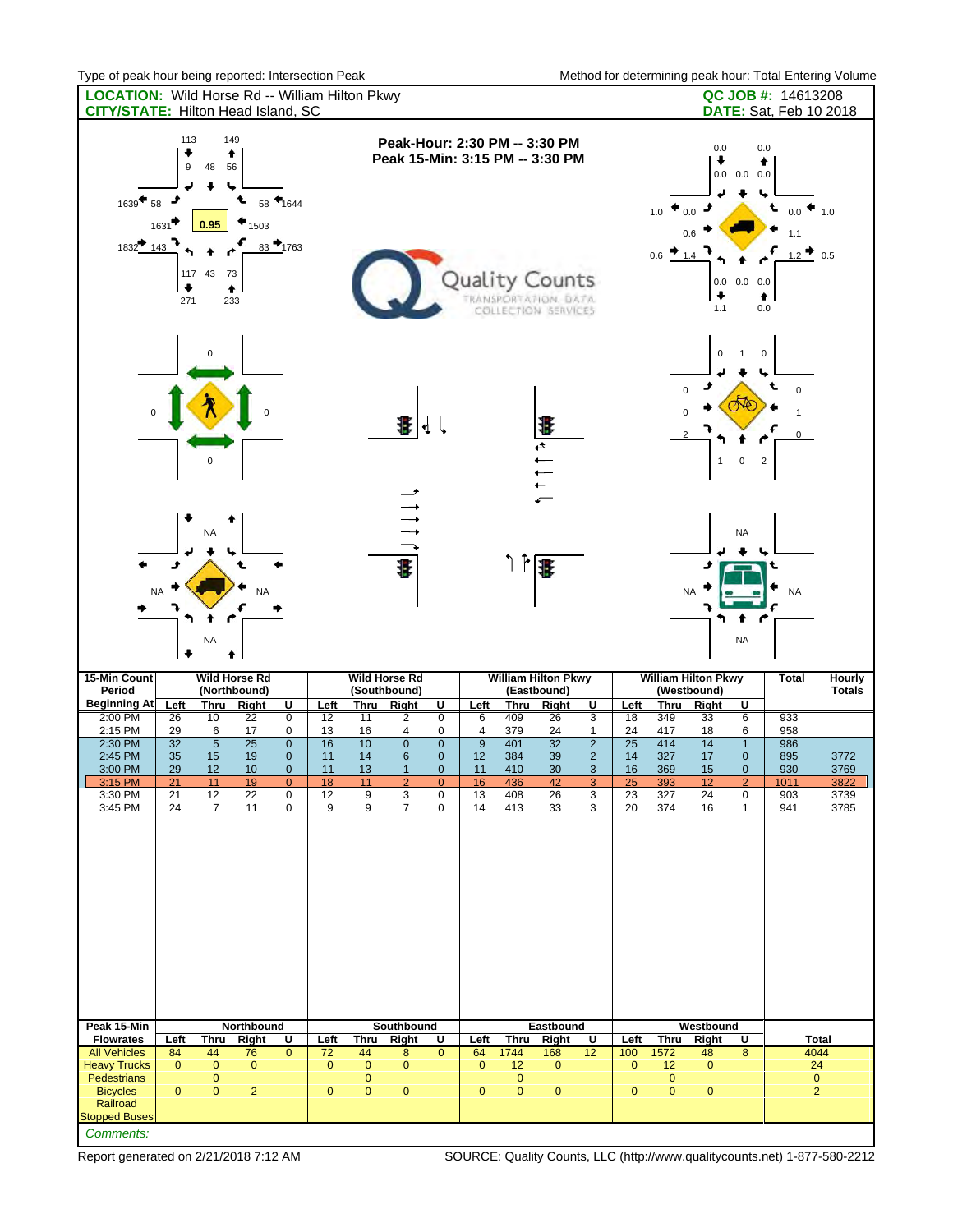| <b>LOCATION:</b> Gumtree Rd -- William Hilton Pkwy<br><b>CITY/STATE: Hilton Head Island, SC</b>     |                                                                      |                                        |                                                     |                                                                                                     |                                              |                                        |                                                                  |                                                                                                       |                                             |                                                      |                                                                                                                |                                                                                                                 |                                        |                                                      |                                                     |                                                                                                           | QC JOB #: 14613209<br><b>DATE: Sat, Feb 17 2018</b>         |                                      |
|-----------------------------------------------------------------------------------------------------|----------------------------------------------------------------------|----------------------------------------|-----------------------------------------------------|-----------------------------------------------------------------------------------------------------|----------------------------------------------|----------------------------------------|------------------------------------------------------------------|-------------------------------------------------------------------------------------------------------|---------------------------------------------|------------------------------------------------------|----------------------------------------------------------------------------------------------------------------|-----------------------------------------------------------------------------------------------------------------|----------------------------------------|------------------------------------------------------|-----------------------------------------------------|-----------------------------------------------------------------------------------------------------------|-------------------------------------------------------------|--------------------------------------|
| 1353<br>$1457 - 25$                                                                                 | 361<br>٠<br>64<br>63<br>1369<br>13<br>۰<br>190                       | 90 207<br>⋅<br>۱,<br>0.95<br>89 100    | 382<br>٠<br>t<br>1272<br>٠<br>202                   | $234$ $*$ 1581<br>75 + 1676                                                                         |                                              |                                        | Peak-Hour: 3:00 PM -- 4:00 PM<br>Peak 15-Min: 3:15 PM -- 3:30 PM |                                                                                                       |                                             |                                                      | Quality Counts<br>transportation. Data<br>COLLECTION SERVICES                                                  |                                                                                                                 |                                        | 1.2<br>$0.5 \t 0.0$                                  | 1.1<br>٠<br>1.6<br>0.5<br>۰<br>0.0                  | 0.3<br>٠<br>$3.1$ 0.0 1.0<br>۳<br>$0.0$ $0.0$ 1.0<br>0.5                                                  | t<br>$_{0.0}$ $\bullet$<br>1.1<br>0.0<br>♠                  | 0.9<br>$\bullet$ 0.6                 |
|                                                                                                     |                                                                      | $\sqrt{2}$<br><b>NA</b>                |                                                     |                                                                                                     |                                              |                                        | Ŧ                                                                | ŀl                                                                                                    |                                             |                                                      | ľ<br>$\overline{\phantom{0}}$<br>$\overline{\phantom{a}}$                                                      |                                                                                                                 |                                        |                                                      | $\pmb{0}$<br>0<br>$\overline{2}$<br>0<br>$\pmb{0}$  | $\mathbf 0$<br>$\mathbf 0$<br>$\overline{1}$<br><b>NA</b>                                                 | 0<br>$\overline{2}$                                         |                                      |
|                                                                                                     | <b>NA</b><br>∔                                                       | ΝA                                     | <b>NA</b>                                           |                                                                                                     |                                              |                                        | t                                                                |                                                                                                       |                                             | $\uparrow \uparrow \uparrow$                         | 審                                                                                                              |                                                                                                                 |                                        |                                                      | <b>NA</b>                                           | <b>NA</b>                                                                                                 | <b>NA</b>                                                   |                                      |
| 15-Min Count<br>Period<br><b>Beginning At</b>                                                       | Left                                                                 | <b>Thru</b>                            | <b>Gumtree Rd</b><br>(Northbound)<br>Right          | $\overline{\mathsf{U}}$                                                                             | Left                                         | <b>Thru</b>                            | <b>Gumtree Rd</b><br>(Southbound)<br>Right                       | $\overline{U}$                                                                                        | Left                                        | <b>Thru</b>                                          | <b>William Hilton Pkwy</b><br>(Eastbound)<br>Right                                                             | $\overline{U}$                                                                                                  | Left                                   | <b>Thru</b>                                          | <b>William Hilton Pkwy</b><br>(Westbound)<br>Right  | $\overline{U}$                                                                                            | <b>Total</b>                                                | Hourly<br><b>Totals</b>              |
| 2:00 PM<br>2:15 PM<br>2:30 PM<br>2:45 PM<br>3:00 PM<br>3:15 PM<br>3:30 PM<br>3:45 PM<br>Peak 15-Min | 1<br>6<br>3<br>$\overline{2}$<br>$\overline{2}$<br>$\mathbf{3}$<br>5 | 13<br>19<br>22<br>17<br>23<br>24<br>19 | 19<br>22<br>28<br>8<br>31<br>25<br>19<br>Northbound | $\overline{0}$<br>$\pmb{0}$<br>$\pmb{0}$<br>$\pmb{0}$<br>$\mathbf 0$<br>$\mathbf 0$<br>$\mathbf{0}$ | 60<br>62<br>61<br>70<br>48<br>53<br>51<br>55 | 25<br>21<br>17<br>18<br>16<br>27<br>27 | 13<br>12<br>16<br>23<br>14<br>14<br>12<br>Southbound             | $\overline{0}$<br>$\pmb{0}$<br>$\mathbf 0$<br>$\pmb{0}$<br>$\mathbf 0$<br>$\mathbf 0$<br>$\mathbf{0}$ | 16<br>21<br>19<br>10<br>16<br>18<br>17<br>8 | 348<br>330<br>362<br>335<br>323<br>345<br>362<br>339 | 1<br>3<br>$\overline{2}$<br>$\overline{7}$<br>$\overline{7}$<br>$\overline{4}$<br>10 <sup>1</sup><br>Eastbound | $\overline{0}$<br>$\overline{\mathbf{c}}$<br>0<br>$\overline{c}$<br>$\pmb{0}$<br>$\mathbf{1}$<br>$\overline{2}$ | 15<br>26<br>26<br>17<br>26<br>23<br>16 | 288<br>320<br>311<br>290<br>288<br>374<br>310<br>300 | 57<br>52<br>60<br>63<br>48<br>70<br>65<br>Westbound | $\overline{0}$<br>$\mathbf{1}$<br>$\mathbf 0$<br>$\mathbf{1}$<br>$\mathbf 0$<br>$\pmb{0}$<br>$\mathbf{0}$ | 856<br>897<br>927<br>863<br>842<br><u>951</u><br>931<br>877 | 3543<br>3529<br>3583<br>3587<br>3601 |
| <b>Flowrates</b><br><b>All Vehicles</b>                                                             | Left<br>12                                                           | <b>Thru</b><br>92                      | <b>Right</b><br>100                                 | U<br>$\mathbf{0}$                                                                                   | <u>Left</u><br>212                           | <b>Thru</b><br>80                      | Right<br>96                                                      | <u>u</u><br>$\mathbf{0}$                                                                              | Left<br>72                                  | <b>Thru</b><br>1380                                  | <b>Right</b><br>16                                                                                             | U<br>4                                                                                                          | Left<br>40                             | <u>Thru</u><br>1496                                  | <b>Right</b><br>204                                 | U<br>$\mathbf 0$                                                                                          | 3804                                                        | <b>Total</b>                         |
| <b>Heavy Trucks</b><br><b>Pedestrians</b>                                                           | $\mathbf{0}$                                                         | $\pmb{0}$<br>$\pmb{0}$                 | $\mathbf 0$                                         |                                                                                                     | 4                                            | 0<br>0                                 | $\mathbf 0$                                                      |                                                                                                       | $\overline{4}$                              | 4<br>0                                               | 0                                                                                                              |                                                                                                                 | $\mathbf{0}$                           | 24<br>$\mathbf 0$                                    | $\mathbf 0$                                         |                                                                                                           | 36                                                          | $\mathbf 0$                          |
| <b>Bicycles</b><br>Railroad<br><b>Stopped Buses</b>                                                 | $\mathbf 0$                                                          | $\mathbf{0}$                           | $\pmb{0}$                                           |                                                                                                     | $\mathbf 0$                                  | $\mathbf{0}$                           | $\pmb{0}$                                                        |                                                                                                       | 0                                           | $\mathbf{0}$                                         | 0                                                                                                              |                                                                                                                 | $\overline{c}$                         | $\mathbf{1}$                                         | $\mathbf{0}$                                        |                                                                                                           |                                                             | 3                                    |
| Comments:                                                                                           |                                                                      |                                        |                                                     |                                                                                                     |                                              |                                        |                                                                  |                                                                                                       |                                             |                                                      |                                                                                                                |                                                                                                                 |                                        |                                                      |                                                     |                                                                                                           |                                                             |                                      |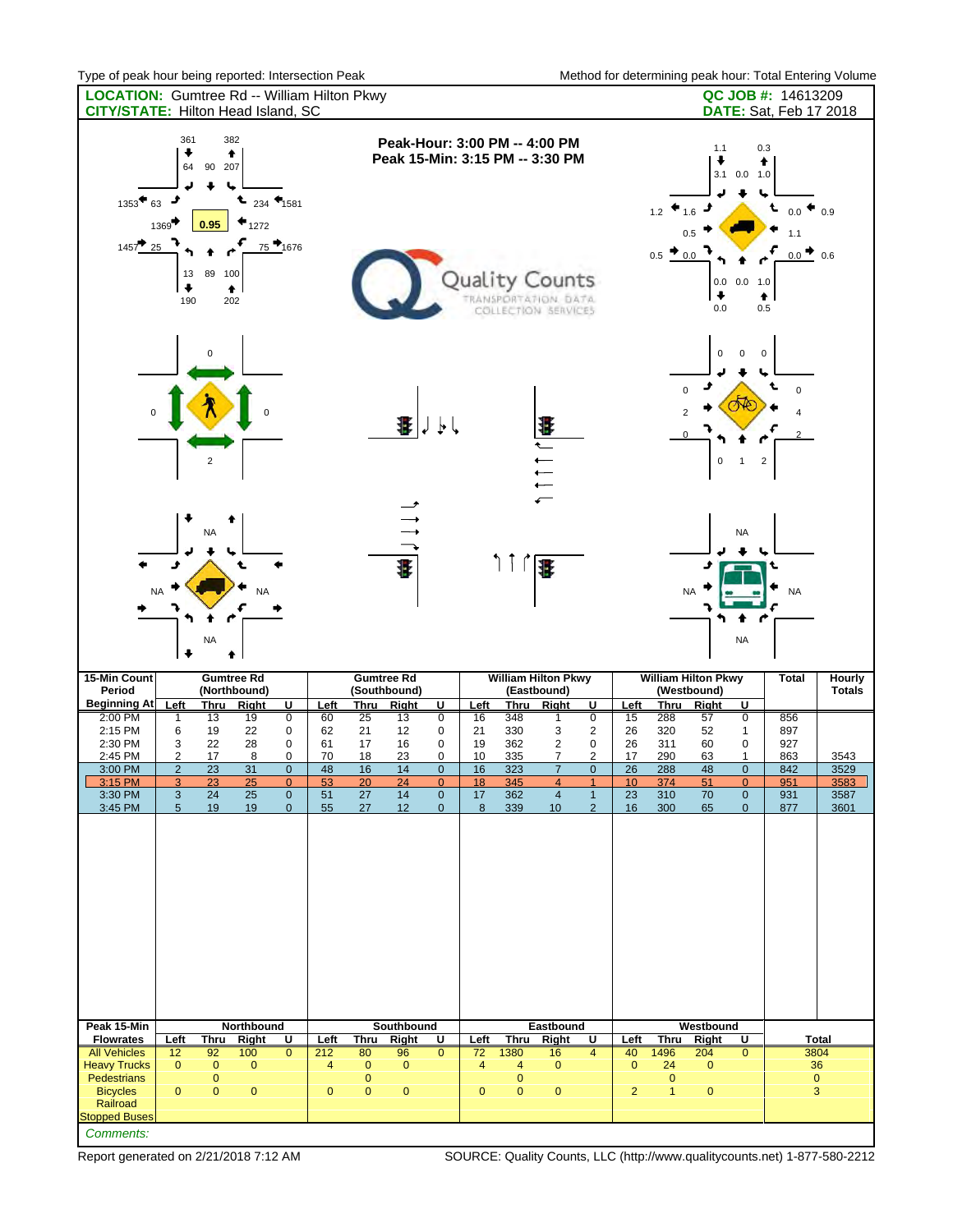| <b>LOCATION:</b> Wilborn Rd -- William Hilton Pkwy<br><b>CITY/STATE: Hilton Head Island, SC</b> |                                        |                                                                               |                                                  |                                             |                                        |                                             |                                                                  |                                                        |                                        |                          |                                                                     |                                       |                                                             |                               |                                                           |                                                                 | QC JOB #: 14613210<br><b>DATE: Sat, Feb 17 2018</b> |                                |
|-------------------------------------------------------------------------------------------------|----------------------------------------|-------------------------------------------------------------------------------|--------------------------------------------------|---------------------------------------------|----------------------------------------|---------------------------------------------|------------------------------------------------------------------|--------------------------------------------------------|----------------------------------------|--------------------------|---------------------------------------------------------------------|---------------------------------------|-------------------------------------------------------------|-------------------------------|-----------------------------------------------------------|-----------------------------------------------------------------|-----------------------------------------------------|--------------------------------|
| $1501$ $36$<br>$1734$ 35                                                                        | 70<br>۰<br>42<br>1663<br>18<br>۰<br>47 | 72<br>٠<br>$\mathbf{3}$<br>25<br>۱,<br>0.97<br>$\overline{c}$<br>4<br>٠<br>24 | L<br>1440                                        | $35$ $*$ 1488<br>13 1696                    |                                        |                                             | Peak-Hour: 2:00 PM -- 3:00 PM<br>Peak 15-Min: 2:30 PM -- 2:45 PM |                                                        |                                        |                          | <b>Quality Counts</b><br>TRANSPORTATION DATA<br>COLLECTION SERVICES |                                       |                                                             | 0.9<br>$0.4 \pm 0.0$          | 1.4<br>٠<br>2.8<br>0.4<br>۰<br>0.0                        | 1.4<br>٠<br>$2.4$ 0.0 0.0<br>٠<br>$0.0$ $0.0$ $0.0$<br>٠<br>0.0 | 0.0<br>0.9<br>$0.0$ 0.4                             | 0.9                            |
| $\mathsf 0$                                                                                     |                                        | 3<br>0                                                                        |                                                  |                                             |                                        |                                             | Ŧ                                                                | $\mathcal{F}$                                          |                                        |                          |                                                                     |                                       |                                                             | $\pmb{0}$                     | $\mathsf 0$<br>$\pmb{0}$                                  | $\mathbf 0$<br>$\mathbf 0$<br>$\mathbf 0$<br>3                  | $\pmb{0}$<br>2<br>$\mathbf{0}$                      |                                |
|                                                                                                 | <b>NA</b>                              | <b>NA</b><br><b>NA</b>                                                        | NA                                               |                                             |                                        |                                             | Ŧ                                                                |                                                        |                                        | ∱∗                       | Ŧ                                                                   |                                       |                                                             |                               | <b>NA</b>                                                 | <b>NA</b><br><b>NA</b>                                          | <b>NA</b>                                           |                                |
| 15-Min Count<br>Period<br><b>Beginning At</b>                                                   | Left                                   | Thru                                                                          | <b>Wilborn Rd</b><br>(Northbound)<br>Right       | $\overline{\mathsf{U}}$                     | Left                                   | <b>Thru</b>                                 | <b>Wilborn Rd</b><br>(Southbound)<br><b>Right</b>                | $\overline{U}$                                         | Left                                   | <b>Thru</b>              | <b>William Hilton Pkwy</b><br>(Eastbound)<br><b>Right</b>           | $\overline{U}$                        | Left                                                        | <b>Thru</b>                   | <b>William Hilton Pkwy</b><br>(Westbound)<br><b>Right</b> | $\overline{U}$                                                  | <b>Total</b>                                        | <b>Hourly</b><br><b>Totals</b> |
| 2:00 PM<br>2:15 PM<br>2:30 PM                                                                   | $\overline{2}$<br>$\overline{7}$<br>3  | $\pmb{0}$<br>$\mathbf{1}$<br>$\overline{0}$                                   | $\overline{1}$<br>$\mathbf{1}$<br>$\overline{2}$ | $\pmb{0}$<br>$\mathbf{0}$<br>$\overline{0}$ | $\overline{7}$<br>13<br>$\overline{1}$ | $\pmb{0}$<br>$\mathbf{1}$<br>$\overline{0}$ | 10<br>11<br>9                                                    | $\overline{\mathbf{0}}$<br>$\pmb{0}$<br>$\overline{0}$ | 12<br>$\overline{7}$<br>$\overline{7}$ | 404<br>389<br>445        | $\,6$<br>10<br>9                                                    | $\pmb{0}$<br>$\mathbf{1}$<br>$\Omega$ | $\ensuremath{\mathsf{3}}$<br>$\mathbf{1}$<br>$\overline{1}$ | $\frac{1}{343}$<br>378<br>367 | 12<br>11<br>$\overline{7}$                                | $\mathbf 0$<br>$\overline{4}$<br>$\overline{0}$                 | 800<br>835<br>851                                   |                                |
| 2:45 PM<br>3:00 PM                                                                              | $\,$ 6<br>6                            | $\mathbf{1}$<br>0                                                             | $\mathbf{0}$<br>3                                | $\pmb{0}$<br>$\pmb{0}$                      | $\overline{4}$<br>3                    | $\overline{2}$<br>$\mathbf 0$               | 12<br>11                                                         | $\pmb{0}$<br>0                                         | $\boldsymbol{9}$<br>20                 | 425<br>375               | 10<br>9                                                             | $\pmb{0}$<br>$\mathbf 0$              | $\overline{\mathbf{4}}$<br>$\mathbf{1}$                     | 352<br>318                    | $\overline{5}$<br>5                                       | $\pmb{0}$<br>3                                                  | 830<br>754                                          | 3316<br>3270                   |
| 3:15 PM<br>3:30 PM<br>3:45 PM                                                                   | 8<br>6<br>9                            | 0<br>0<br>$\overline{2}$                                                      | 4<br>$\pmb{0}$<br>$\mathbf 2$                    | 0<br>0<br>$\pmb{0}$                         | 8<br>8<br>3                            | 2<br>1<br>0                                 | 6<br>6<br>$\overline{7}$                                         | 0<br>0<br>0                                            | 22<br>16<br>15                         | 390<br>418<br>406        | 6<br>8<br>9                                                         | 0<br>2<br>0                           | $\pmb{0}$<br>$\mathbf{1}$<br>$\overline{2}$                 | 416<br>378<br>362             | 5<br>4<br>$\mathbf{1}$                                    | $\overline{2}$<br>3<br>$\overline{2}$                           | 869<br>851<br>820                                   | 3304<br>3304<br>3294           |
| Peak 15-Min<br><b>Flowrates</b>                                                                 | Left                                   |                                                                               | Northbound<br>Thru Right                         | U                                           | Left                                   | <b>Thru</b>                                 | Southbound<br>Right                                              | U                                                      | Left                                   | <b>Thru</b>              | <b>Eastbound</b><br>Right                                           | <u>U</u>                              | Left                                                        | <b>Thru</b>                   | Westbound<br>Right                                        | <u>U</u>                                                        |                                                     | <b>Total</b>                   |
| <b>All Vehicles</b><br><b>Heavy Trucks</b>                                                      | 12<br>$\mathbf{0}$                     | 0<br>$\pmb{0}$                                                                | 8<br>$\mathbf{0}$                                | $\mathbf{0}$                                | 4<br>$\mathbf{0}$                      | 0<br>$\mathbf{0}$                           | 36<br>$\mathbf{0}$                                               | $\overline{\text{o}}$                                  | 28<br>$\pmb{0}$                        | 1780<br>8                | 36<br>0                                                             | $\mathbf{0}$                          | 4<br>$\pmb{0}$                                              | 1468<br>$\bf8$                | 28<br>$\mathbf{0}$                                        | $\mathbf 0$                                                     | 3404                                                | 16                             |
| <b>Pedestrians</b><br><b>Bicycles</b><br>Railroad<br><b>Stopped Buses</b>                       | $\mathbf{0}$                           | $\mathbf 0$<br>$\mathbf{0}$                                                   | $\overline{2}$                                   |                                             | $\mathbf{0}$                           | 0<br>$\mathbf 0$                            | $\pmb{0}$                                                        |                                                        | $\pmb{0}$                              | $\mathbf 0$<br>$\pmb{0}$ | $\pmb{0}$                                                           |                                       | $\pmb{0}$                                                   | $\pmb{0}$<br>$\overline{2}$   | $\mathbf{0}$                                              |                                                                 | $\overline{\mathbf{4}}$                             | $\pmb{0}$                      |
| Comments:                                                                                       |                                        |                                                                               |                                                  |                                             |                                        |                                             |                                                                  |                                                        |                                        |                          |                                                                     |                                       |                                                             |                               |                                                           |                                                                 |                                                     |                                |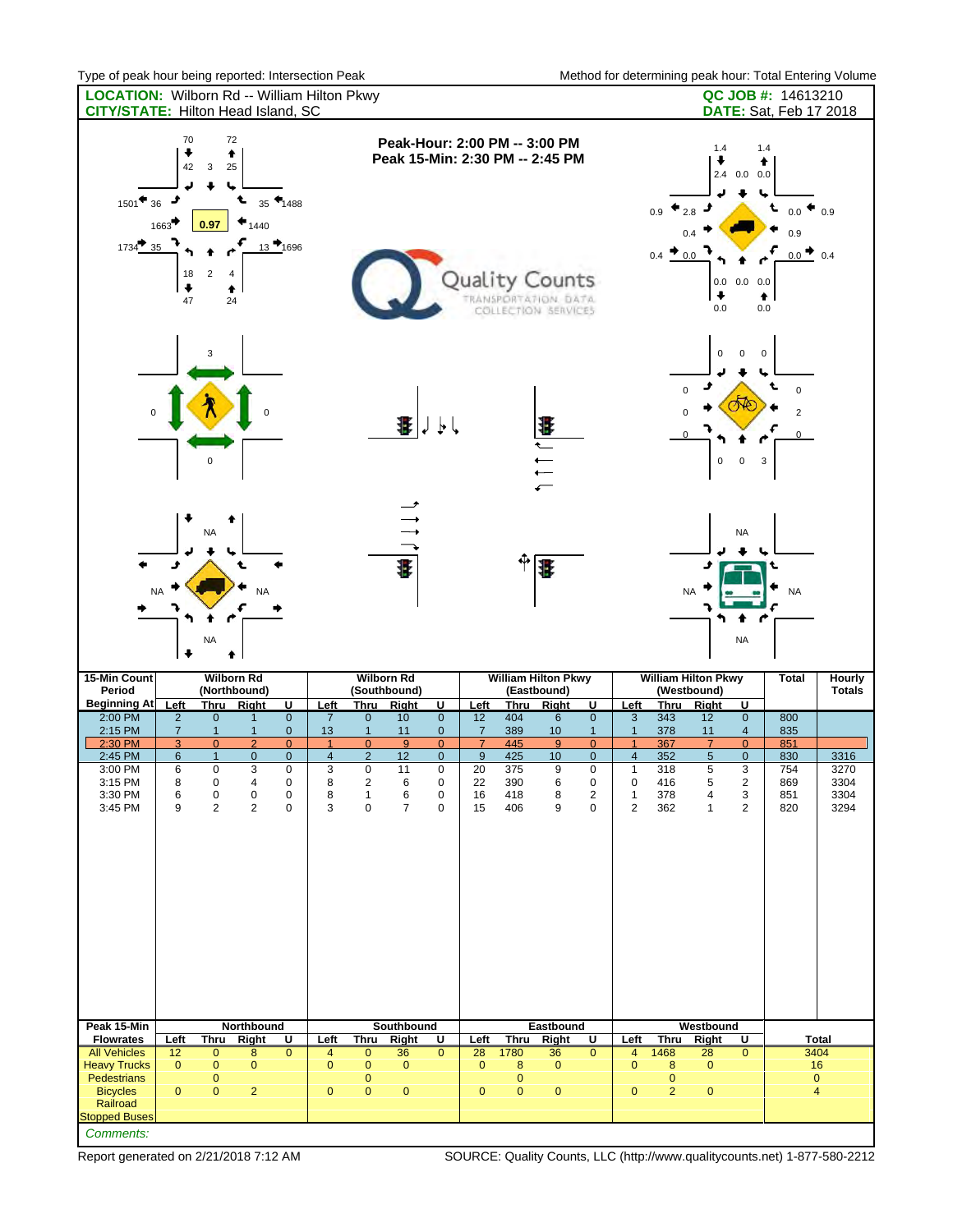|                                                                                                                                                                                                                                                                                                                                      | <b>LOCATION:</b> Museum St -- William Hilton Pkwy<br><b>CITY/STATE: Hilton Head Island, SC</b> |                                    |                                                  |                                |                                  |                                  |                                           |                                    |                                |                                  |                                                                         |                                |                                 |                               |                                                    |                                                                     | QC JOB #: 14613211<br><b>DATE: Sat, Feb 17 2018</b> |                                |
|--------------------------------------------------------------------------------------------------------------------------------------------------------------------------------------------------------------------------------------------------------------------------------------------------------------------------------------|------------------------------------------------------------------------------------------------|------------------------------------|--------------------------------------------------|--------------------------------|----------------------------------|----------------------------------|-------------------------------------------|------------------------------------|--------------------------------|----------------------------------|-------------------------------------------------------------------------|--------------------------------|---------------------------------|-------------------------------|----------------------------------------------------|---------------------------------------------------------------------|-----------------------------------------------------|--------------------------------|
| 109<br>75<br>Peak-Hour: 2:00 PM -- 3:00 PM<br>۰<br>٠<br>Peak 15-Min: 2:30 PM -- 2:45 PM<br>40<br>14<br>21<br>t<br>38 1329<br>1514<br>47<br>0.96<br>1235<br>1442<br>$\frac{1}{66}$ 1507<br>1678 189<br>235 28<br>42<br><b>Quality Counts</b><br>$\ddot{\phantom{0}}$<br>٠<br>TRANSPORTATION DATA<br>257<br>305<br>COLLECTION SERVICES |                                                                                                |                                    |                                                  |                                |                                  |                                  |                                           |                                    |                                |                                  |                                                                         |                                |                                 | 1.2<br>$0.6 \frac{1}{2} 0.5$  | 0.0<br>٠<br>0.0<br>0.6<br>۰<br>0.4                 | 0.0<br>٠<br>$0.0 \quad 0.0 \quad 0.0$<br>۱,<br>$0.0$ 0.0 4.8<br>0.7 | $0.0\,$<br>1.5<br>$0.0$ $\bullet$ 0.7<br>$\bullet$  | $\bullet$ 1.4                  |
|                                                                                                                                                                                                                                                                                                                                      |                                                                                                |                                    |                                                  |                                |                                  |                                  | Ŧ                                         | ŀ                                  |                                |                                  | 建<br>$\left  \begin{array}{c} \uparrow \\ \uparrow \end{array} \right $ |                                |                                 | $\mathbf 0$                   | $\pmb{0}$<br>$\mathbf{1}$                          | $\mathsf 0$<br>$\mathbf 0$<br>$\mathsf 0$<br>$\mathbf 0$            | $\pmb{0}$<br>6<br>$\mathbf{0}$                      |                                |
| <b>NA</b>                                                                                                                                                                                                                                                                                                                            | ٠<br>۰                                                                                         | <b>NA</b><br><b>NA</b>             | <b>NA</b>                                        |                                |                                  |                                  | Ŧ                                         |                                    |                                | $\uparrow$ $\uparrow$ $\uparrow$ | 審                                                                       |                                |                                 |                               | <b>NA</b>                                          | <b>NA</b><br><b>NA</b>                                              | <b>NA</b>                                           |                                |
| 15-Min Count<br>Period<br>Beginning At                                                                                                                                                                                                                                                                                               | Left                                                                                           | <b>Thru</b>                        | <b>Museum St</b><br>(Northbound)<br><b>Right</b> | U                              | Left                             | <b>Thru</b>                      | <b>Museum St</b><br>(Southbound)<br>Right | U                                  | Left                           | <b>Thru</b>                      | <b>William Hilton Pkwy</b><br>(Eastbound)<br><b>Right</b>               | U                              | Left                            | <b>Thru</b>                   | <b>William Hilton Pkwy</b><br>(Westbound)<br>Right | U                                                                   | <b>Total</b>                                        | <b>Hourly</b><br><b>Totals</b> |
| 2:00 PM<br>2:15 PM                                                                                                                                                                                                                                                                                                                   | 41<br>59                                                                                       | $\boldsymbol{6}$<br>$\overline{7}$ | 11<br>12                                         | $\mathbf 0$<br>$\pmb{0}$       | 3<br>5                           | $\overline{2}$<br>$\overline{4}$ | 8<br>$9\,$                                | $\overline{0}$<br>$\pmb{0}$        | $\bf8$<br>12                   | 350<br>337                       | 45<br>45                                                                | $\mathbf 0$<br>$\mathbf{1}$    | 10<br>14                        | $\overline{314}$<br>329       | 10<br>10                                           | $\mathbf 0$<br>$\mathbf 0$                                          | 808<br>844                                          |                                |
| 2:30 PM<br>2:45 PM                                                                                                                                                                                                                                                                                                                   | 75<br>60                                                                                       | 6<br>9                             | 10<br>9                                          | $\overline{0}$<br>$\mathbf{0}$ | $\overline{7}$<br>$6\phantom{1}$ | 3<br>$\overline{5}$              | 12<br>11                                  | $\overline{0}$<br>$\mathbf{0}$     | 15<br>$\boldsymbol{8}$         | 378<br>377                       | 55<br>44                                                                | $\overline{2}$<br>$\mathbf{1}$ | 16<br>14                        | 295<br>297                    | 9<br>9                                             | $\overline{1}$<br>$\overline{1}$                                    | 884<br>851                                          | 3387                           |
| 3:00 PM<br>3:15 PM<br>3:30 PM<br>3:45 PM                                                                                                                                                                                                                                                                                             | 52<br>54<br>48<br>66                                                                           | $\overline{4}$<br>12<br>6<br>5     | 13<br>12<br>18<br>8                              | $\pmb{0}$<br>0<br>0<br>0       | $\mathbf{1}$<br>1<br>2<br>5      | 5<br>3<br>4<br>$\mathbf{1}$      | 14<br>15<br>7<br>4                        | $\pmb{0}$<br>0<br>0<br>$\mathbf 0$ | 9<br>5<br>$\overline{7}$<br>15 | 326<br>352<br>370<br>359         | 51<br>35<br>42<br>53                                                    | $\mathbf{1}$<br>0<br>3<br>0    | $\overline{4}$<br>10<br>13<br>6 | 278<br>347<br>332<br>303      | 12<br>10<br>11<br>8                                | $\pmb{0}$<br>0<br>$\mathbf 0$<br>0                                  | 770<br>856<br>863<br>833                            | 3349<br>3361<br>3340<br>3322   |
| Peak 15-Min<br><b>Flowrates</b>                                                                                                                                                                                                                                                                                                      | Left                                                                                           | <b>Thru</b>                        | Northbound<br>Right                              | U                              | Left                             | <b>Thru</b>                      | Southbound<br><b>Right</b>                | U                                  | Left                           | <b>Thru</b>                      | Eastbound<br><b>Right</b>                                               | <u>U</u>                       | Left                            | Thru                          | Westbound<br>Right                                 | <u>u</u>                                                            |                                                     | Total                          |
| <b>All Vehicles</b><br><b>Heavy Trucks</b>                                                                                                                                                                                                                                                                                           | 300<br>$\mathbf{0}$                                                                            | 24<br>$\pmb{0}$                    | 40<br>$\overline{4}$                             | $\overline{0}$                 | 28<br>$\mathbf{0}$               | 12<br>$\mathbf{0}$               | 48<br>$\mathbf{0}$                        | $\overline{0}$                     | 60<br>$\mathbf 0$              | 1512<br>$\bf8$                   | $\overline{220}$<br>$\mathbf 0$                                         | 8                              | 64<br>$\pmb{0}$                 | 1180<br>12                    | 36<br>$\mathbf{0}$                                 | 4                                                                   |                                                     | 3536<br>24                     |
| Pedestrians<br><b>Bicycles</b><br>Railroad<br><b>Stopped Buses</b>                                                                                                                                                                                                                                                                   | $\mathbf{0}$                                                                                   | 4<br>$\mathbf{0}$                  | $\pmb{0}$                                        |                                | $\mathbf{0}$                     | 0<br>0                           | $\pmb{0}$                                 |                                    | $\mathbf 0$                    | $\pmb{0}$<br>$\overline{c}$      | 1                                                                       |                                | $\pmb{0}$                       | $\mathbf 0$<br>$\overline{2}$ | $\pmb{0}$                                          |                                                                     |                                                     | $\overline{4}$<br>$\sqrt{5}$   |
| Comments:                                                                                                                                                                                                                                                                                                                            |                                                                                                |                                    |                                                  |                                |                                  |                                  |                                           |                                    |                                |                                  |                                                                         |                                |                                 |                               |                                                    |                                                                     |                                                     |                                |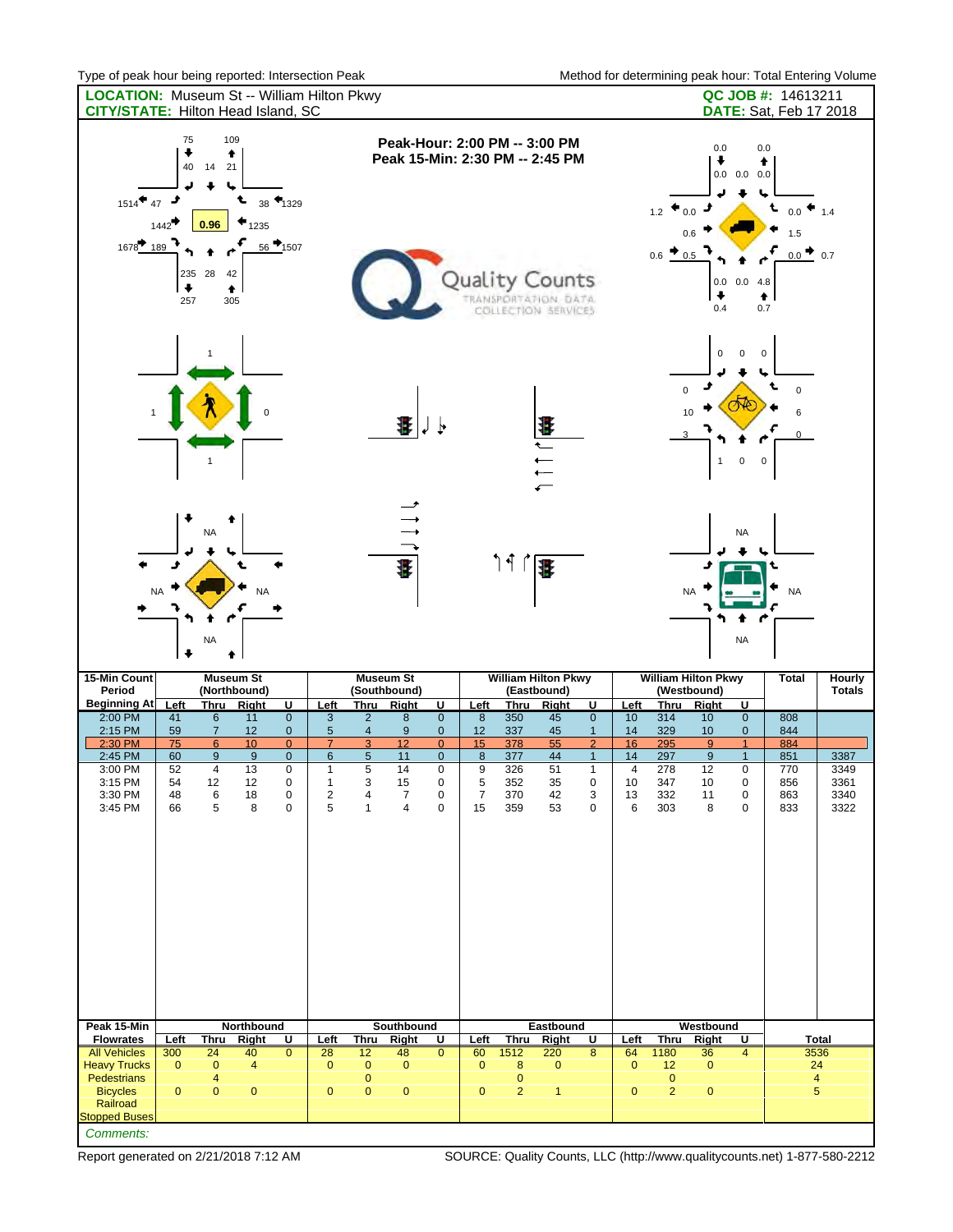| <b>LOCATION:</b> Whooping Crane Way -- William Hilton Pkwy<br><b>CITY/STATE: Beaufort, SC</b> |                                                                                     |                                                      |                                                    |                                                                                      |                                  |                                                                 |                                                                  |                                                                                          |                                  |                                        |                                                                    |                                                                        |                                                         |                                        |                                                    |                                                                                 | QC JOB #: 14613212<br><b>DATE:</b> Sat, Feb 17 2018 |                         |
|-----------------------------------------------------------------------------------------------|-------------------------------------------------------------------------------------|------------------------------------------------------|----------------------------------------------------|--------------------------------------------------------------------------------------|----------------------------------|-----------------------------------------------------------------|------------------------------------------------------------------|------------------------------------------------------------------------------------------|----------------------------------|----------------------------------------|--------------------------------------------------------------------|------------------------------------------------------------------------|---------------------------------------------------------|----------------------------------------|----------------------------------------------------|---------------------------------------------------------------------------------|-----------------------------------------------------|-------------------------|
| 1635<br>$1727$ 42                                                                             | 266<br>۰<br>138<br>1547<br>6<br>₩<br>89                                             | 478<br>190 17<br>59<br>۱.<br>0.98<br>45<br>14<br>٠   | ٠<br>t<br>1439<br>65                               | 326 1795<br>$30 - 1651$                                                              |                                  |                                                                 | Peak-Hour: 2:45 PM -- 3:45 PM<br>Peak 15-Min: 3:30 PM -- 3:45 PM |                                                                                          |                                  |                                        | Quality Counts<br>TRANSPORTATION DATA<br>COLLECTION SERVICES       |                                                                        |                                                         | 0.7<br>$0.4 \pm 0.0$                   | 2.6<br>۰<br>2.2<br>0.3<br>۰<br>0.0                 | 0.6<br>٠<br>$3.7\quad0.0$<br>0.0<br>↳<br>$0.0$ 0.0 0.0<br>٠<br>0.0              | 0.0<br>0.3<br>0.0                                   | 0.2<br>0.2              |
| $\pmb{0}$                                                                                     |                                                                                     | 12<br>$\pmb{0}$                                      |                                                    |                                                                                      |                                  |                                                                 | Ŧ                                                                |                                                                                          |                                  |                                        | 1141年                                                              |                                                                        |                                                         | $\Omega$                               | $\pmb{0}$<br>$\mathbf 0$<br>$\pmb{0}$              | $\mathbf 0$<br>$\mathbf 0$<br>$\mathbf 0$<br>$\mathbf 0$                        | 0<br>$\mathbf{0}$                                   |                         |
|                                                                                               | <b>NA</b>                                                                           | <b>NA</b><br><b>NA</b>                               | ΝA                                                 |                                                                                      |                                  |                                                                 | T                                                                |                                                                                          |                                  | 11 r r                                 | Ŧ                                                                  |                                                                        |                                                         |                                        | <b>NA</b>                                          | <b>NA</b><br><b>NA</b>                                                          | <b>NA</b>                                           |                         |
| 15-Min Count<br>Period<br>Beginning At                                                        | Left                                                                                | <b>Thru</b>                                          | <b>Whooping Crane Way</b><br>(Northbound)<br>Right | U                                                                                    | Left                             | <b>Thru</b>                                                     | <b>Whooping Crane Way</b><br>(Southbound)<br>Right               | U                                                                                        | Left                             | <b>Thru</b>                            | <b>William Hilton Pkwy</b><br>(Eastbound)<br>Right                 | $\overline{\mathtt{U}}$                                                | Left                                                    | <b>Thru</b>                            | <b>William Hilton Pkwy</b><br>(Westbound)<br>Right | U                                                                               | <b>Total</b>                                        | Hourly<br><b>Totals</b> |
| 2:00 PM<br>2:15 PM<br>2:30 PM<br>2:45 PM<br>3:00 PM<br>3:15 PM                                | $\overline{1}$<br>$\mathbf{1}$<br>$\mathbf 0$<br>$\mathbf 0$<br>$\overline{2}$<br>3 | 3<br>$\overline{4}$<br>3<br>$\overline{2}$<br>3<br>4 | $\overline{4}$<br>9<br>4<br>14<br>10<br>10         | $\overline{0}$<br>0<br>$\pmb{0}$<br>$\overline{0}$<br>$\overline{0}$<br>$\mathbf{0}$ | 15<br>23<br>12<br>12<br>16<br>13 | $\overline{8}$<br>6<br>2<br>$\mathbf{1}$<br>$\overline{4}$<br>3 | 48<br>45<br>37<br>39<br>55<br>43                                 | $\overline{0}$<br>$\mathbf 0$<br>$\pmb{0}$<br>$\mathbf 0$<br>$\mathbf 0$<br>$\mathbf{0}$ | 32<br>23<br>43<br>36<br>40<br>29 | 409<br>360<br>385<br>426<br>376<br>369 | $\overline{8}$<br>$\overline{7}$<br>9<br>$\overline{9}$<br>9<br>12 | $\overline{0}$<br>0<br>0<br>$\mathbf 0$<br>$\mathbf 0$<br>$\mathbf{0}$ | 6<br>9<br>10<br>$\overline{7}$<br>10<br>$6\phantom{1}6$ | 352<br>415<br>308<br>336<br>351<br>373 | 76<br>74<br>62<br>81<br>77<br>86                   | $\overline{0}$<br>$\mathbf 0$<br>2<br>$\mathbf 0$<br>$\mathbf 0$<br>$\mathbf 0$ | 962<br>976<br>877<br>963<br>953<br>951              | 3778<br>3769<br>3744    |
| 3:30 PM<br>3:45 PM<br>Peak 15-Min                                                             | $\overline{1}$<br>$\overline{4}$                                                    | $5\overline{)}$<br>5                                 | 11<br>8<br>Northbound                              | $\overline{0}$<br>$\mathbf 0$                                                        | 18<br>26                         | 9<br>8                                                          | 53<br>47<br>Southbound                                           | $\mathbf{0}$<br>$\mathbf 0$                                                              | 33<br>30                         | 376<br>389                             | 12<br>11<br>Eastbound                                              | $\overline{0}$<br>0                                                    | $\overline{7}$<br>$\overline{7}$                        | 379<br>343                             | 82<br>79<br>Westbound                              | $\mathbf{0}$<br>0                                                               | 986<br>957                                          | 3853<br>3847            |
| <b>Flowrates</b><br><b>All Vehicles</b>                                                       | Left<br>4                                                                           | Thru<br>20                                           | Right<br>44                                        | U<br>$\mathbf{0}$                                                                    | Left<br>72                       | <b>Thru</b><br>36                                               | Right<br>212                                                     | U<br>$\mathbf{0}$                                                                        | Left<br>132                      | 1504                                   | Thru Right<br>48                                                   | U<br>$\mathbf{0}$                                                      | Left<br>28                                              | Thru<br>1516                           | Right<br>328                                       | U<br>$\mathbf{0}$                                                               | 3944                                                | Total                   |
| <b>Heavy Trucks</b><br><b>Pedestrians</b>                                                     | $\mathbf{0}$                                                                        | $\mathbf{0}$<br>0                                    | $\mathbf{0}$                                       |                                                                                      | $\mathbf{0}$                     | $\mathbf{0}$<br>0                                               | $\mathbf{0}$                                                     |                                                                                          | $\mathbf{0}$                     | 12<br>0                                | $\mathbf{0}$                                                       |                                                                        | $\pmb{0}$                                               | $\overline{4}$<br>$\mathbf{0}$         | $\mathbf{0}$                                       |                                                                                 |                                                     | 16<br>$\overline{0}$    |
| <b>Bicycles</b><br>Railroad                                                                   | $\mathbf{0}$                                                                        | $\mathbf{0}$                                         | $\mathbf{0}$                                       |                                                                                      | $\mathbf{0}$                     | $\mathbf{0}$                                                    | $\mathbf{0}$                                                     |                                                                                          | $\mathbf{0}$                     | $\mathbf{0}$                           | $\mathbf{0}$                                                       |                                                                        | $\pmb{0}$                                               | $\mathbf{0}$                           | $\overline{0}$                                     |                                                                                 | $\mathbf{0}$                                        |                         |
| <b>Stopped Buses</b>                                                                          |                                                                                     |                                                      |                                                    |                                                                                      |                                  |                                                                 |                                                                  |                                                                                          |                                  |                                        |                                                                    |                                                                        |                                                         |                                        |                                                    |                                                                                 |                                                     |                         |
| Comments:                                                                                     |                                                                                     |                                                      |                                                    |                                                                                      |                                  |                                                                 |                                                                  |                                                                                          |                                  |                                        |                                                                    |                                                                        |                                                         |                                        |                                                    |                                                                                 |                                                     |                         |